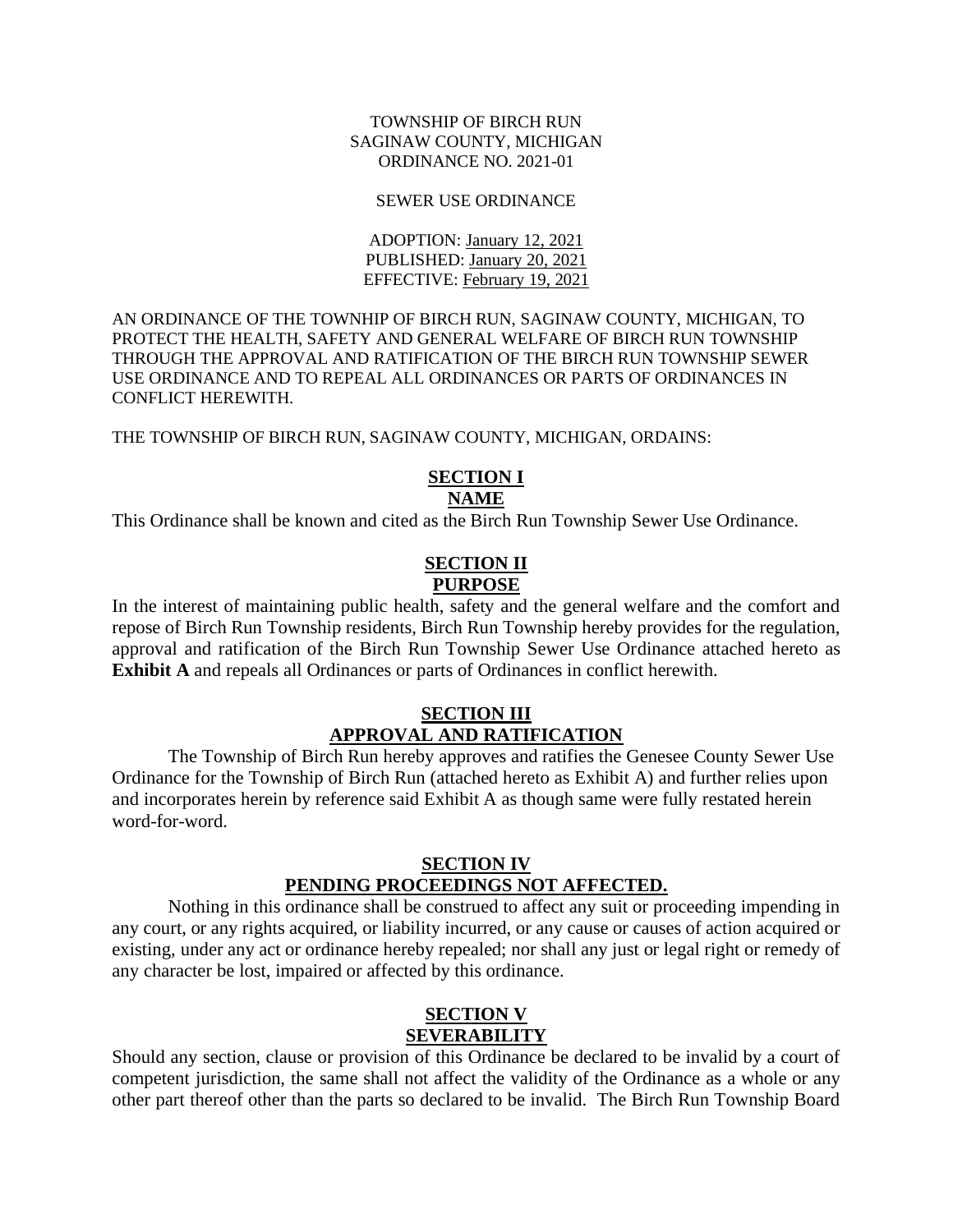of Trustees hereby declares that it would have enacted this Ordinance even without whatever provision may be declared invalid by a court of competent jurisdiction.

### **SECTION VI REPEAL OF CONFLICTING ORDINANCES**

All Ordinances or parts of Ordinances in conflict herewith are hereby repealed.

### **SECTION VII EFFECTIVE DATE**

This Ordinance and the rules, regulations, provisions, requirements, orders and matters established and adopted hereby shall take effect 30 days following publication as required by law following adoption by the Township Board.

### **SECTION VIII TOWNSHIP PUBLICATION**

The Township Clerk is hereby ordered and directed to cause this Ordinance to be published, either in full or in the form of a legally-permitted summary, in a newspaper of general circulation within Birch Run Township.

This Ordinance is declared to have been adopted and amended by the Township Board of the Township of Birch Run, County of Saginaw, Michigan, at a regular meeting held on the 12<sup>th</sup> day of January, 2021.

YEAS: Parlberg, Sheridan, D. Trinklein Jr, C. Trinklein, Watts, Kiessling, Letterman NAYS: None ABSENT: None

TOWNSHIP OF BIRCH RUN:

By:

RAY LETTERMAN, Township Supervisor

By:

COREY TRINKLEIN, Township Clerk

Date of Publication: January  $20<sup>th</sup>$ ,  $2021$ 

Newspaper: Birch Run / Bridgeport Herald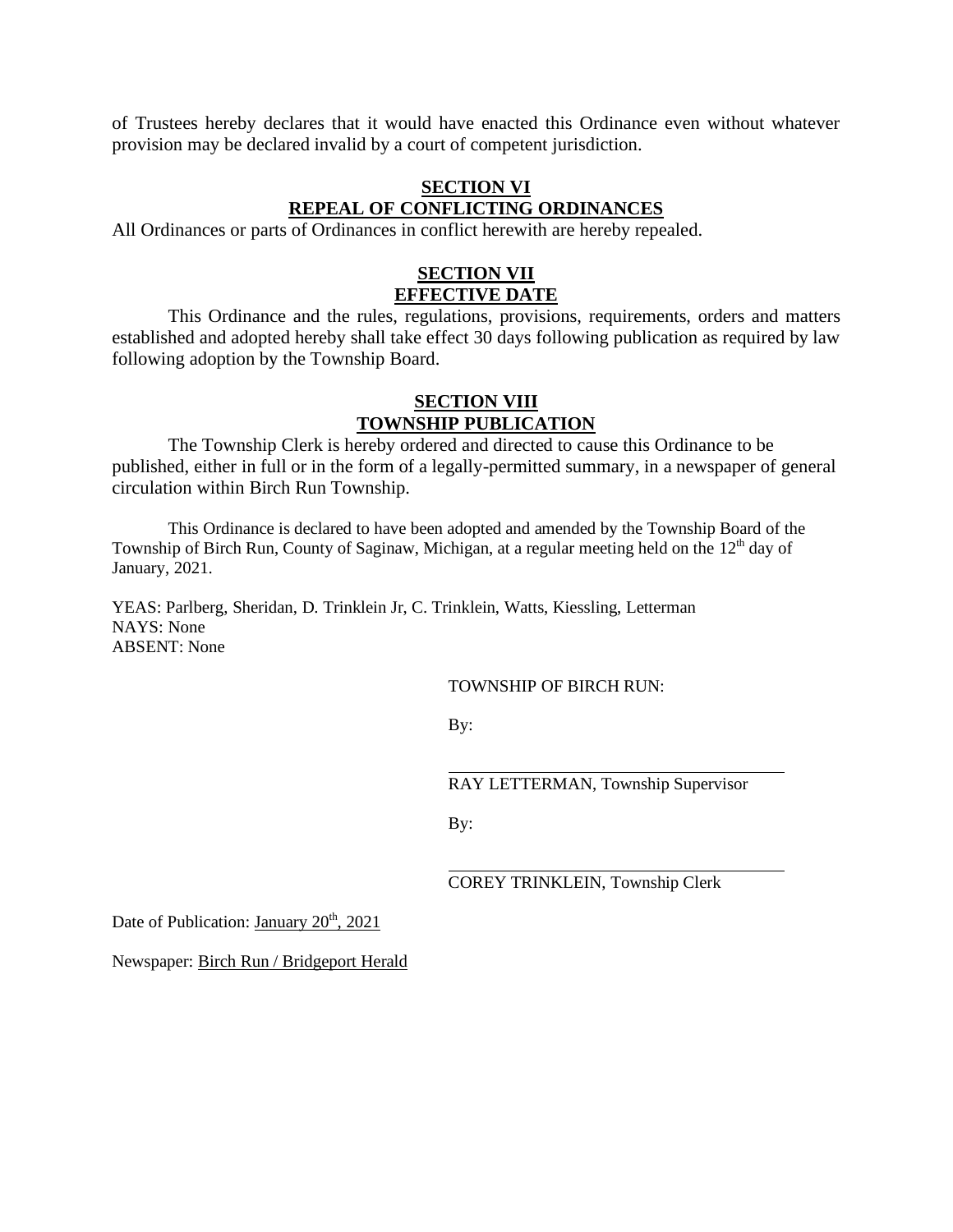#### **CERTIFICATION**

STATE OF MICHIGAN ) ) SS COUNTY OF SAGINAW )

I, the undersigned, the fully qualified and acting Clerk of the Township of Birch Run, Saginaw County, Michigan, do hereby certify that the foregoing is a true and complete copy of an ordinance adopted at a regular meeting of the Township Board of the Township of Birch Run, Michigan, held on the 12<sup>th</sup> day of January, 2021, was recorded in full in the Minutes of the Meeting of the Township Board of Trustees on said date, notice of said meeting was given and said meeting was held in compliance with Act 267, Public Acts of Michigan, 1976. The Ordinance was signed by the Supervisor and Clerk of the Township.

IN WITNESS WHEREOF, I have hereunto fixed my official signature on this 13<sup>th</sup> day of January, 2021.

Corey Trinklein, Clerk Birch Run Township

\_\_\_\_\_\_\_\_\_\_\_\_\_\_\_\_\_\_\_\_\_\_\_\_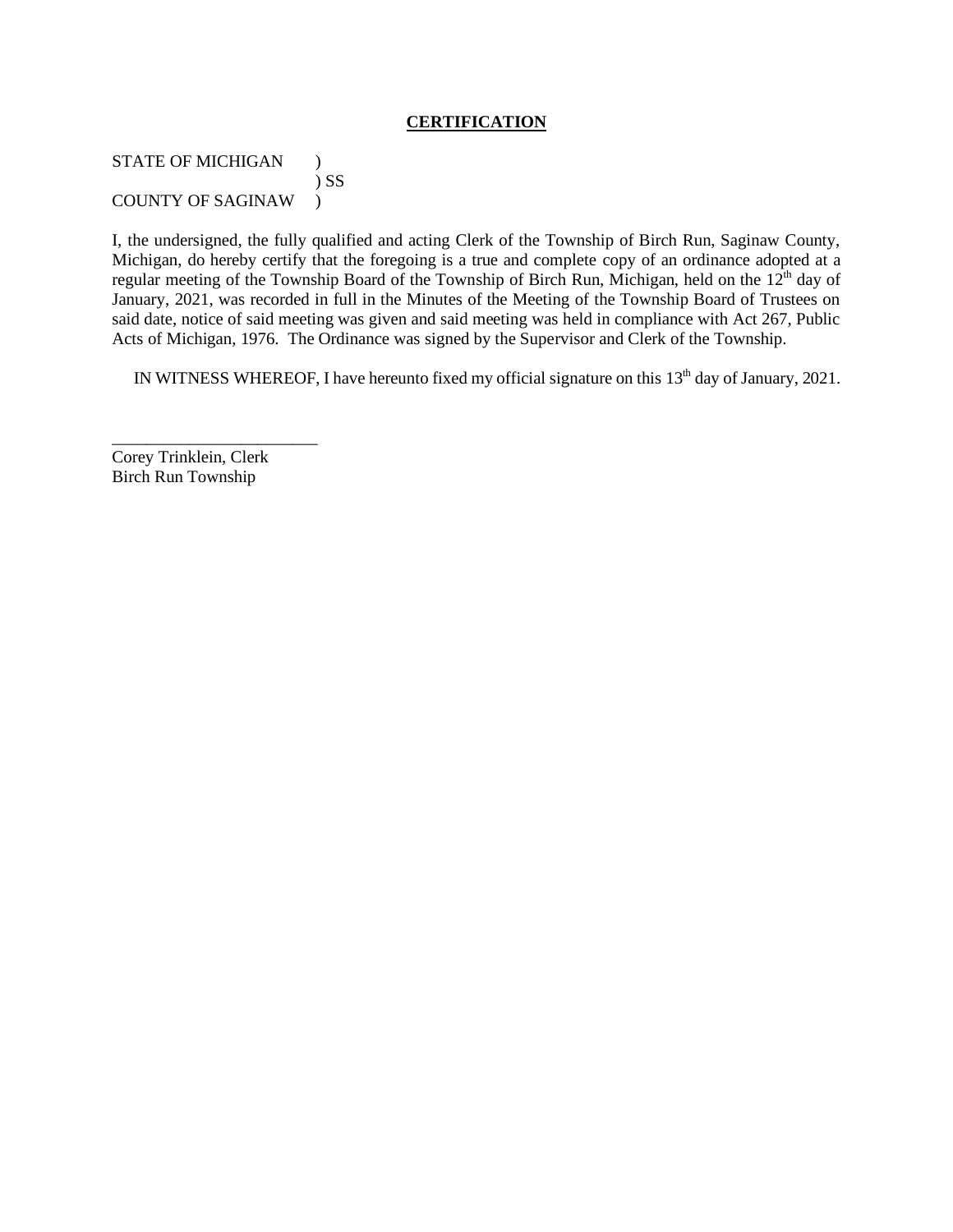\_\_\_\_\_\_\_**\_\_\_\_\_\_\_\_\_\_\_\_\_\_\_\_\_\_\_\_\_\_\_\_\_\_\_\_\_\_\_\_\_\_\_\_\_\_\_\_\_\_\_\_\_\_\_\_\_\_\_\_\_\_\_\_\_\_\_\_\_\_\_\_\_\_\_\_\_\_\_**

### **ORDINANCE NO. 2021-01**

**AN ORDINANCE TO REPEAL THE EXISTING SEWER USE ORDINANCE ("SEWER SYSTEM") AND TO ENACT A NEW ORDINANCE TO REGULATE THE USE OF PUBLIC AND PRIVATE SEWERS AND DRAINS, PRIVATE SEWAGE DISPOSAL, SEWER INSTALLATIONS AND CONNECTIONS, AND DISCHARGES OF WASTEWATER AND POLLUTANTS INTO THE GENESEE COUNTY PUBLICLY OWNED TREATMENT WORKS ("POTW"); TO REQUIRE PRETREATMENT OF NONDOMESTIC WASTES BY USERS OF THE POTW, USER PERMITS, AND MONITORING AND REPORTING OF USERS; AND TO PROVIDE FOR ENFORCEMENT, PENALTIES, AND OTHER RELIEF FOR VIOLATIONS.**

#### **THE TOWNSHIP OF BIRCH RUN, MICHIGAN, ORDAINS:**

#### **Section 1. Repeal of Existing Sewer Use Ordinance. TOWNSHIP OF BIRCH**

**RUN** Sewer Ordinance (as amended) (entitled "Sewer System") is hereby repealed in its entirety.

**Section 2. Enactment of New Sewer Use Ordinance.** A new ordinance entitled "The

Genesee County Sewer Use Ordinance for the Township of Birch Run" is hereby adopted to read

in its entirety as follows:

### **THE GENESEE COUNTY SEWER USE ORDINANCE FOR THE TOWNSHIP OF BIRCH RUN**

### **TABLE OF CONTENTS**

| SECTION 1.1. |                                                                            |  |
|--------------|----------------------------------------------------------------------------|--|
| SECTION 1.2. |                                                                            |  |
|              |                                                                            |  |
| SECTION 2.1. |                                                                            |  |
| SECTION 2.2. | DISCHARGE PROHIBITED WITHOUT REQUIRED APPROVALS, PERMITS, AND TREATMENT 22 |  |
| SECTION 2.3. |                                                                            |  |
| SECTION 2.4. |                                                                            |  |
| SECTION 2.5. | WASTE DISCHARGE PROHIBITED EXCEPT THROUGH APPROVED SEWER CONNECTION  23    |  |
|              |                                                                            |  |
| SECTION 3.1. |                                                                            |  |
| SECTION 3.2. |                                                                            |  |
| SECTION 3.3. |                                                                            |  |
| SECTION 3.4. |                                                                            |  |
| SECTION 3.5. |                                                                            |  |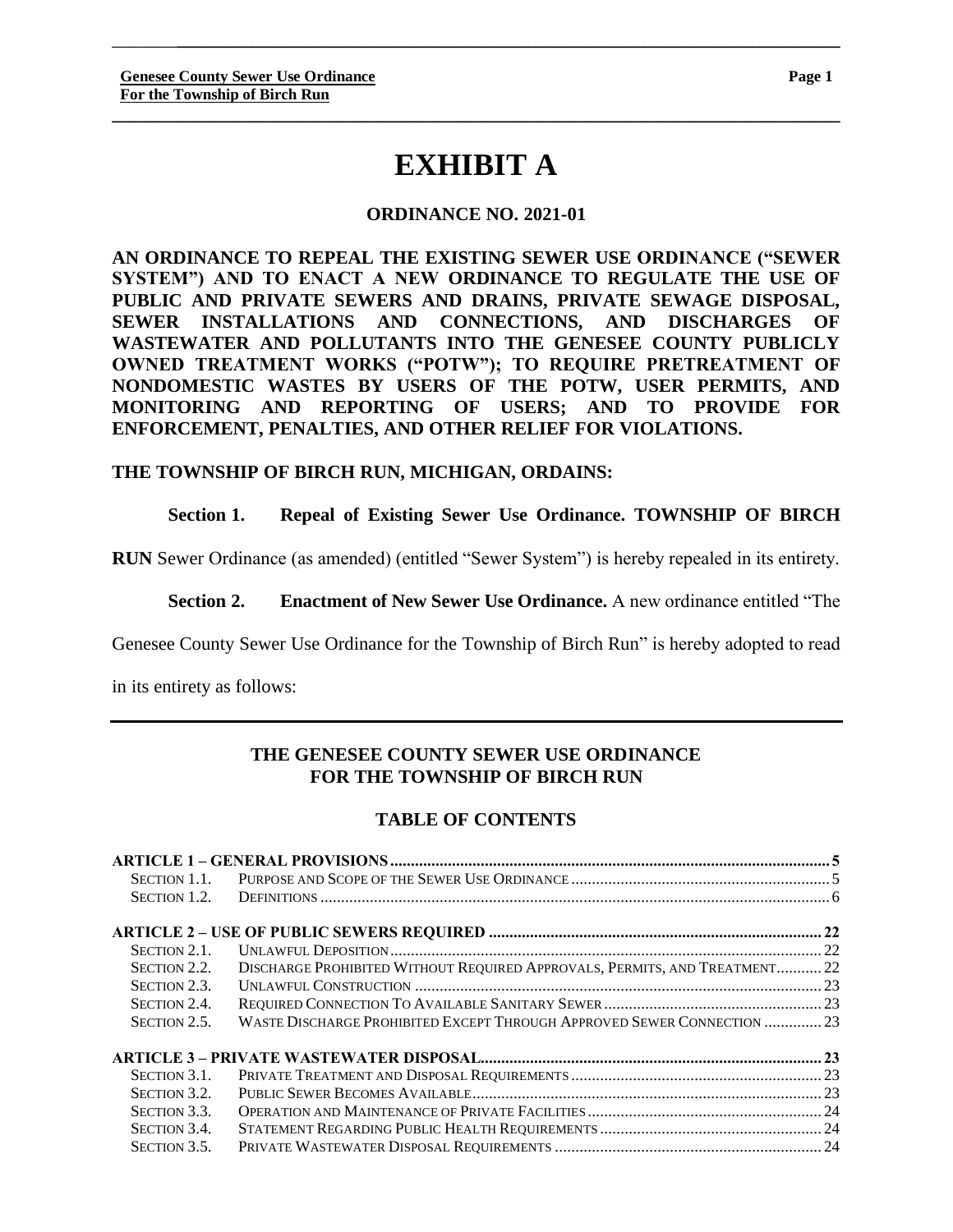| SECTION 4.1.        |                                                                       |  |
|---------------------|-----------------------------------------------------------------------|--|
| SECTION 4.2.        |                                                                       |  |
| SECTION 4.3.        |                                                                       |  |
| SECTION 4.4.        |                                                                       |  |
|                     |                                                                       |  |
|                     |                                                                       |  |
| SECTION 5.1.        |                                                                       |  |
| SECTION 5.2.        |                                                                       |  |
| SECTION 5.3.        |                                                                       |  |
| SECTION 5.4.        |                                                                       |  |
| SECTION 5.5.        |                                                                       |  |
| SECTION 5.6.        |                                                                       |  |
| SECTION 5.7.        |                                                                       |  |
| SECTION 5.8.        |                                                                       |  |
| SECTION 5.9.        |                                                                       |  |
| SECTION 5.10.       |                                                                       |  |
| SECTION 5.11.       |                                                                       |  |
| SECTION 5.12.       |                                                                       |  |
| SECTION 5.13.       |                                                                       |  |
| SECTION 5.14.       |                                                                       |  |
| SECTION 5.15.       |                                                                       |  |
|                     |                                                                       |  |
| SECTION 6.1.        |                                                                       |  |
| SECTION 6.2.        |                                                                       |  |
| SECTION 6.3.        |                                                                       |  |
| SECTION 6.4.        |                                                                       |  |
| SECTION 6.5.        |                                                                       |  |
| SECTION 6.6.        |                                                                       |  |
|                     |                                                                       |  |
|                     |                                                                       |  |
| SECTION 7.1.        |                                                                       |  |
| SECTION 7.2.        |                                                                       |  |
| SECTION 7.3.        |                                                                       |  |
| SECTION 7.4.        |                                                                       |  |
| SECTION 7.5.        | PERMIT ISSUANCE, DENIAL, OR DETERMINATION THAT PERMIT NOT REQUIRED 51 |  |
| SECTION 7.6.        |                                                                       |  |
| SECTION 7.7.        |                                                                       |  |
| SECTION 7.8.        |                                                                       |  |
| SECTION 7.9.        |                                                                       |  |
| SECTION 7.10.       |                                                                       |  |
| SECTION 7.11.       |                                                                       |  |
| SECTION 7.12.       |                                                                       |  |
| SECTION 7.13.       |                                                                       |  |
| SECTION 7.14.       |                                                                       |  |
| SECTION 7.15.       |                                                                       |  |
| SECTION 7.16.       |                                                                       |  |
|                     |                                                                       |  |
|                     |                                                                       |  |
| SECTION 8.1.        | REPORTS BY NONDOMESTIC USERS REGARDING CATEGORICAL PRETREATMENT       |  |
|                     |                                                                       |  |
| SECTION 8.2.        | REPORTS REQUIRED FOR NONDOMESTIC USERS NOT SUBJECT TO                 |  |
| SECTION 8.3.        |                                                                       |  |
| <b>SECTION 8.4.</b> |                                                                       |  |
| SECTION 8.5.        | NOTICE BY USER OF CHANGED DISCHARGE OR CHANGE IN USER STATUS  61      |  |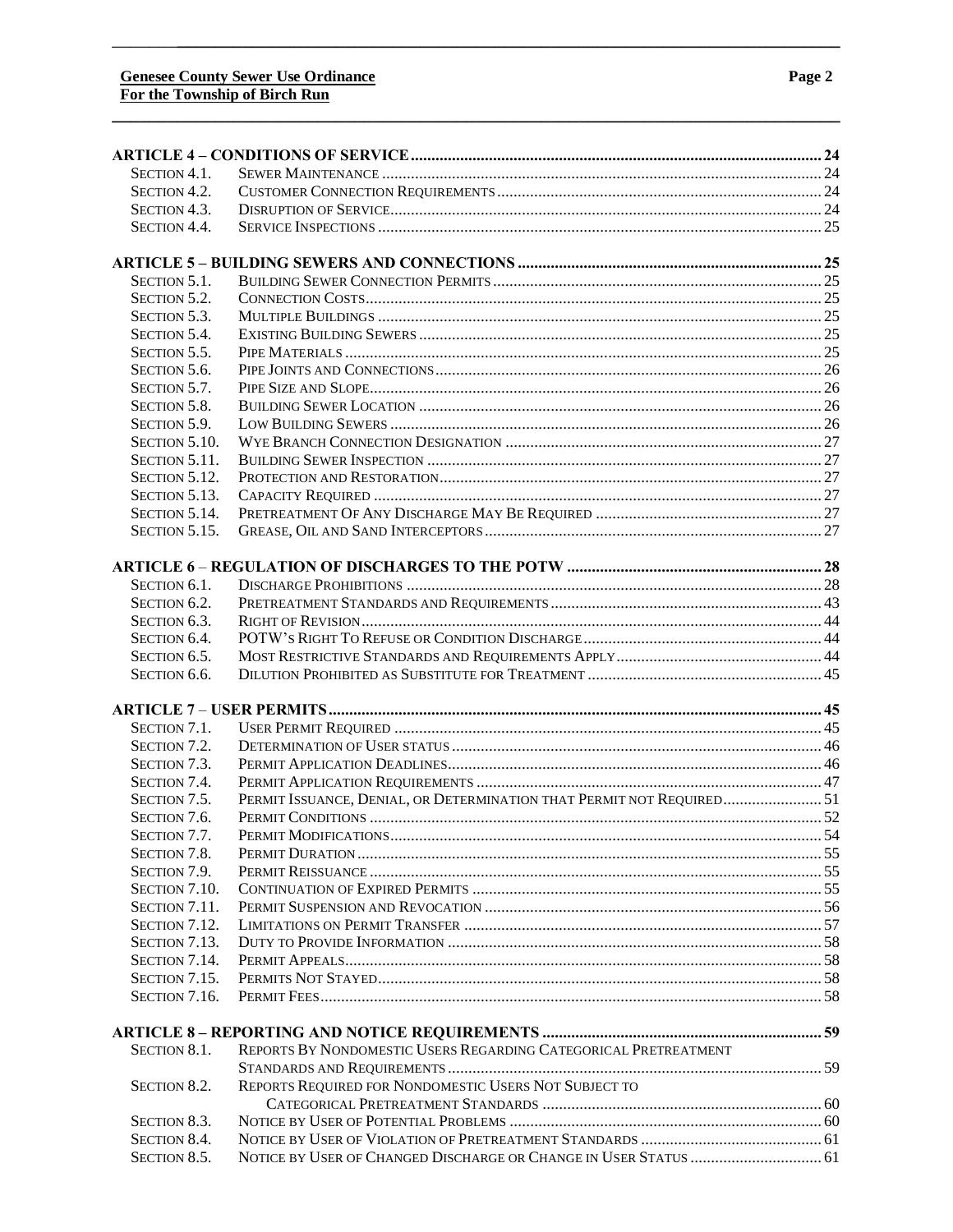| SECTION 8.6.  | NOTICE BY USER REGARDING WASTES THAT ARE OTHERWISE HAZARDOUS  62           |  |
|---------------|----------------------------------------------------------------------------|--|
| SECTION 8.7.  | NOTICE BY USER REGARDING INSTALLATION OF NEW PRETREATMENT FACILITIES  62   |  |
| SECTION 8.8.  | OTHER REPORTS AND NOTICES REQUIRED BY THIS ARTICLE OR BY OTHER             |  |
|               |                                                                            |  |
| SECTION 8.9.  | REQUIREMENTS APPLICABLE TO ALL REQUIRED REPORTS AND NOTIFICATIONS  62      |  |
| SECTION 8.10. |                                                                            |  |
|               |                                                                            |  |
| SECTION 9.1.  |                                                                            |  |
| SECTION 9.2.  |                                                                            |  |
| SECTION 9.3.  |                                                                            |  |
| SECTION 9.4.  |                                                                            |  |
| SECTION 9.5.  |                                                                            |  |
| SECTION 9.6.  |                                                                            |  |
| SECTION 9.7.  |                                                                            |  |
| SECTION 9.8.  |                                                                            |  |
| SECTION 9.9.  |                                                                            |  |
| SECTION 9.10. |                                                                            |  |
|               |                                                                            |  |
| SECTION 10.1. |                                                                            |  |
| SECTION 10.2. |                                                                            |  |
| SECTION 10.3. | DESCRIPTION OF CHEMICALS STORED, USED OR MANUFACTURED BY USER;             |  |
|               |                                                                            |  |
| SECTION 10.4. |                                                                            |  |
| SECTION 10.5. |                                                                            |  |
| SECTION 10.6. |                                                                            |  |
| SECTION 10.7. |                                                                            |  |
| SECTION 10.8. |                                                                            |  |
| SECTION 10.9. |                                                                            |  |
|               |                                                                            |  |
| SECTION 11.1. |                                                                            |  |
| SECTION 11.2. |                                                                            |  |
|               |                                                                            |  |
|               |                                                                            |  |
| SECTION 12.1. | BYPASS NOT VIOLATING APPLICABLE PRETREATMENT STANDARDS OR REQUIREMENTS  74 |  |
| SECTION 12.2. |                                                                            |  |
| SECTION 12.3. |                                                                            |  |
|               |                                                                            |  |
|               |                                                                            |  |
|               |                                                                            |  |
|               |                                                                            |  |
|               |                                                                            |  |
|               |                                                                            |  |
| SECTION 15.1. |                                                                            |  |
| SECTION 15.2. |                                                                            |  |
|               |                                                                            |  |
|               |                                                                            |  |
| SECTION 16.1. |                                                                            |  |
| SECTION 16.2. |                                                                            |  |
| SECTION 16.3. |                                                                            |  |
| SECTION 16.4. |                                                                            |  |
| SECTION 16.5. |                                                                            |  |

**\_\_\_\_\_\_\_\_\_\_\_\_\_\_\_\_\_\_\_\_\_\_\_\_\_\_\_\_\_\_\_\_\_\_\_\_\_\_\_\_\_\_\_\_\_\_\_\_\_\_\_\_\_\_\_\_\_\_\_\_\_\_\_\_\_\_\_\_\_\_\_\_\_\_\_\_\_\_**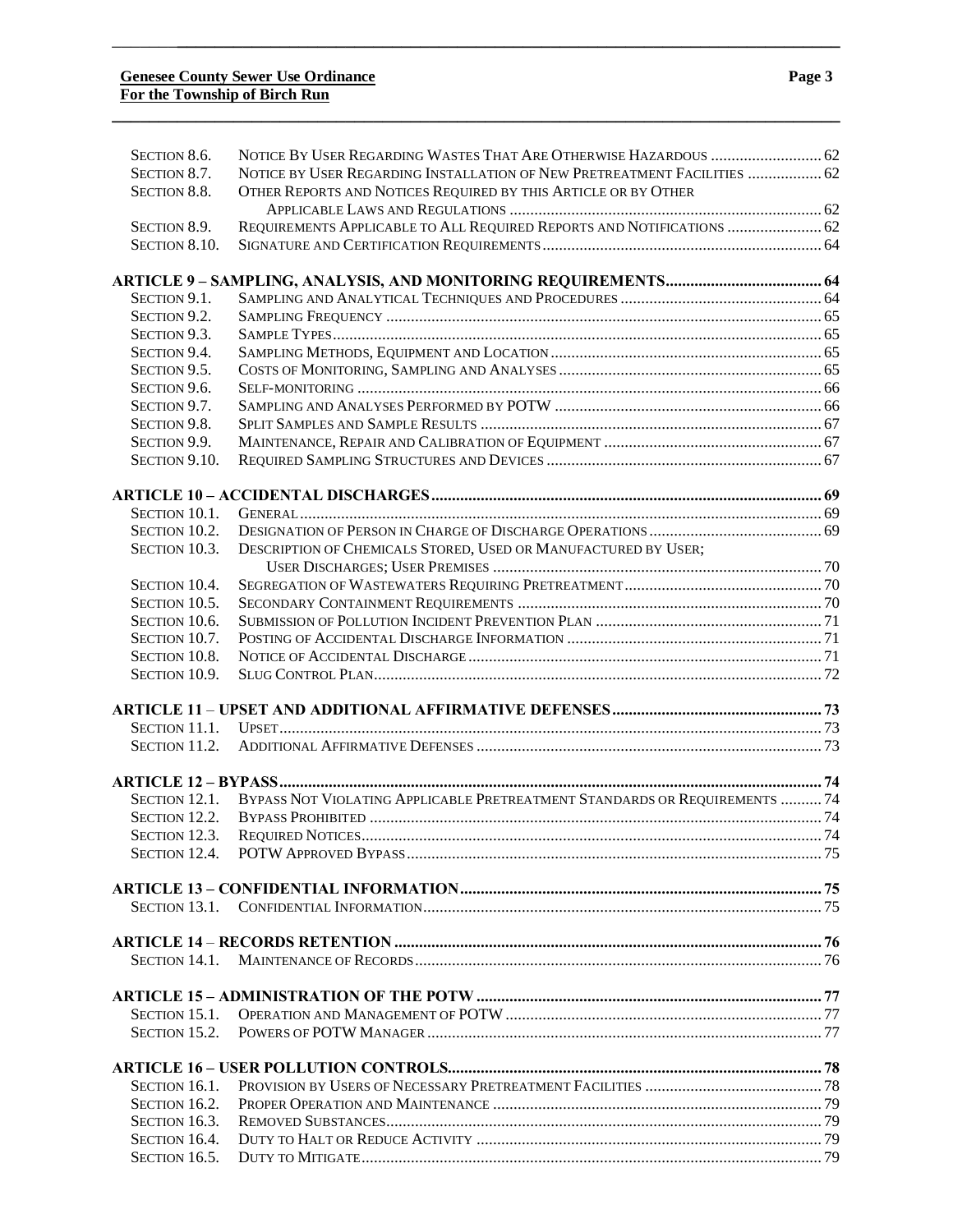| SECTION 16.6. |                                                                            |  |
|---------------|----------------------------------------------------------------------------|--|
| SECTION 16.7. |                                                                            |  |
| SECTION 16.8  | IMPLEMENTATION OF BEST MANAGEMENT PRACTICES                                |  |
|               |                                                                            |  |
|               |                                                                            |  |
| SECTION 17.1. | POTW INSPECTION, SURVEILLANCE AND MONITORING AUTHORITY; RIGHT OF ENTRY  82 |  |
| SECTION 17.2. |                                                                            |  |
| SECTION 17.3. |                                                                            |  |
| SECTION 17.4. | SERVICE OF NOTICES OF VIOLATIONS, ORDERS AND NOTICES OF ASSESSMENTS 88     |  |
| SECTION 17.5. |                                                                            |  |
| SECTION 17.6. |                                                                            |  |
| SECTION 17.7. |                                                                            |  |
| SECTION 17.8. |                                                                            |  |
| SECTION 17.9. |                                                                            |  |
|               |                                                                            |  |
|               |                                                                            |  |
|               |                                                                            |  |
|               |                                                                            |  |
|               |                                                                            |  |
|               |                                                                            |  |
| SECTION 18.1. |                                                                            |  |
| SECTION 18.2. |                                                                            |  |
| SECTION 18.3. |                                                                            |  |
| SECTION 18.4. | PAYMENT OF CHARGES, PENALTIES, FINES, AND OTHER COSTS OR FEE               |  |
|               |                                                                            |  |
| SECTION 18.5. |                                                                            |  |
| SECTION 18.6. |                                                                            |  |
|               |                                                                            |  |
|               |                                                                            |  |
|               |                                                                            |  |
|               |                                                                            |  |
| SECTION 21.1. |                                                                            |  |
| SECTION 21.2. |                                                                            |  |
| SECTION 21.3. |                                                                            |  |
| SECTION 21.4. |                                                                            |  |
| Section 21.5  |                                                                            |  |
|               |                                                                            |  |
| SECTION 22.1. |                                                                            |  |
| SECTION 22.2. |                                                                            |  |
| SECTION 22.3. |                                                                            |  |
| SECTION 22.4. | REVIEW OF NON-METERED USAGE CHARGES AND CCIF; MANDATORY METERING 101       |  |
| SECTION 22.5. |                                                                            |  |
| SECTION 22.6. |                                                                            |  |
| SECTION 22.7. |                                                                            |  |
| SECTION 22.8. |                                                                            |  |
| SECTION 22.9. |                                                                            |  |
|               | <b>ARTICLE 23 - COUNTY AGENCY REQUESTS FOR INFORMATION REGARDING</b>       |  |
|               |                                                                            |  |
| SECTION 23.1. |                                                                            |  |
|               |                                                                            |  |

**\_\_\_\_\_\_\_\_\_\_\_\_\_\_\_\_\_\_\_\_\_\_\_\_\_\_\_\_\_\_\_\_\_\_\_\_\_\_\_\_\_\_\_\_\_\_\_\_\_\_\_\_\_\_\_\_\_\_\_\_\_\_\_\_\_\_\_\_\_\_\_\_\_\_\_\_\_\_**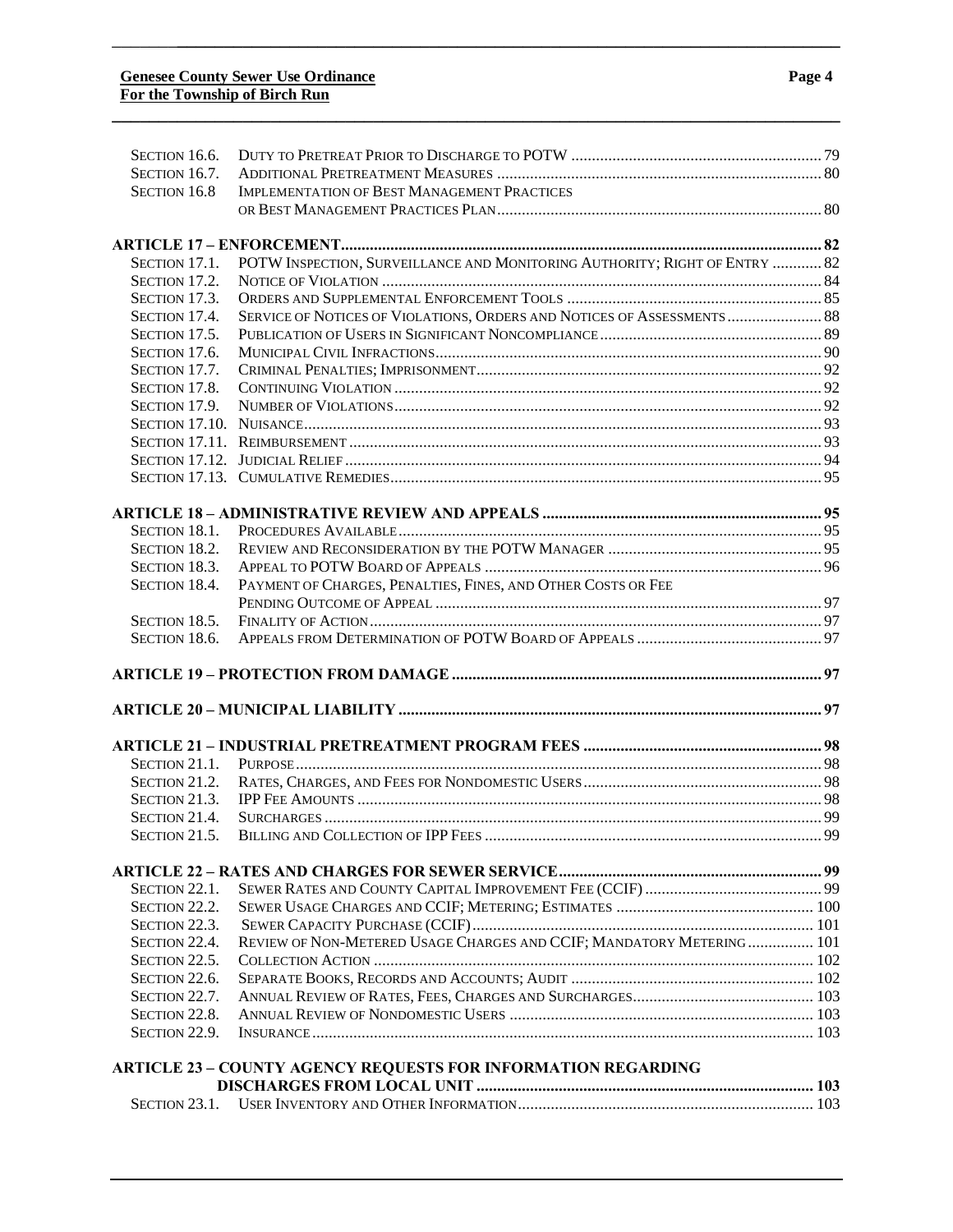### **THE GENESEE COUNTY SEWER USE ORDINANCE FOR THE TOWNSHIP OF BIRCH RUN**

**\_\_\_\_\_\_\_\_\_\_\_\_\_\_\_\_\_\_\_\_\_\_\_\_\_\_\_\_\_\_\_\_\_\_\_\_\_\_\_\_\_\_\_\_\_\_\_\_\_\_\_\_\_\_\_\_\_\_\_\_\_\_\_\_\_\_\_\_\_\_\_\_\_\_\_\_\_\_**

\_\_\_\_\_\_\_**\_\_\_\_\_\_\_\_\_\_\_\_\_\_\_\_\_\_\_\_\_\_\_\_\_\_\_\_\_\_\_\_\_\_\_\_\_\_\_\_\_\_\_\_\_\_\_\_\_\_\_\_\_\_\_\_\_\_\_\_\_\_\_\_\_\_\_\_\_\_\_**

## **ARTICLE 1 – GENERAL PROVISIONS**

### **Section 1.1. Purpose and Scope of the Sewer Use Ordinance**

- A. The purposes of this Ordinance are:
	- 1. To establish uniform requirements for discharges from the Township of Birch Run (the "Local Unit") (including discharges by all Users located within the Local Unit) to the Genesee County Publicly Owned Treatment Works ("POTW"), and to enable the Local Unit and the County Agency (also referred to as the "GCWWSD") to comply with applicable State and Federal laws as required by the Federal Water Pollution Control Act (also known as the "Clean Water Act"), as amended, 33 USC 1251, et seq.; the General Pretreatment Regulations (40 CFR part 403); Part 31 of Act 451 of the Public Acts of Michigan of 1994, MCL §§ 324.3101 et seq., as amended ("Water Resources Protection"); and the rules, Michigan Administrative Code, R 323.2301 et seq., as amended, promulgated pursuant to Sections 3103, 3106 and 3109 of Part 31 of Act 451 of the Public Acts of Michigan of 1994, as amended.
	- 2. To prevent the discharge of pollutants into the POTW that do not meet applicable pretreatment standards and requirements; that would interfere with the operation of the POTW; that would pass through the POTW into the receiving waters or the atmosphere, the environment, or otherwise be incompatible with the POTW; that would inhibit or disrupt the POTW's processing, use, or disposal of sludge; that would cause health or safety problems for POTW workers; or that would result in a violation of the POTW's NPDES permit or of other applicable laws and regulations.
	- 3. To improve the opportunity to recycle and reclaim wastewaters and sludges from the POTW.
	- 4. To regulate the discharge of wastewater and/or pollutants to the POTW and to enforce the requirements of this Ordinance through the issuance of permits and through other means as provided by this Ordinance.
	- 5. To authorize and require all inspection, monitoring, reporting and enforcement activities as necessary to ensure compliance with applicable pretreatment standards and requirements and other applicable laws and regulations.
	- 6. To provide for the equitable distribution and recovery of costs from Users of the POTW sufficient to administer regulatory activities and to meet the costs of the operation, maintenance, improvement and replacement of the POTW.
- B. This Ordinance applies to any person that discharges to the POTW from within the Local Unit. This Ordinance also applies to any person owning, using, constructing or maintaining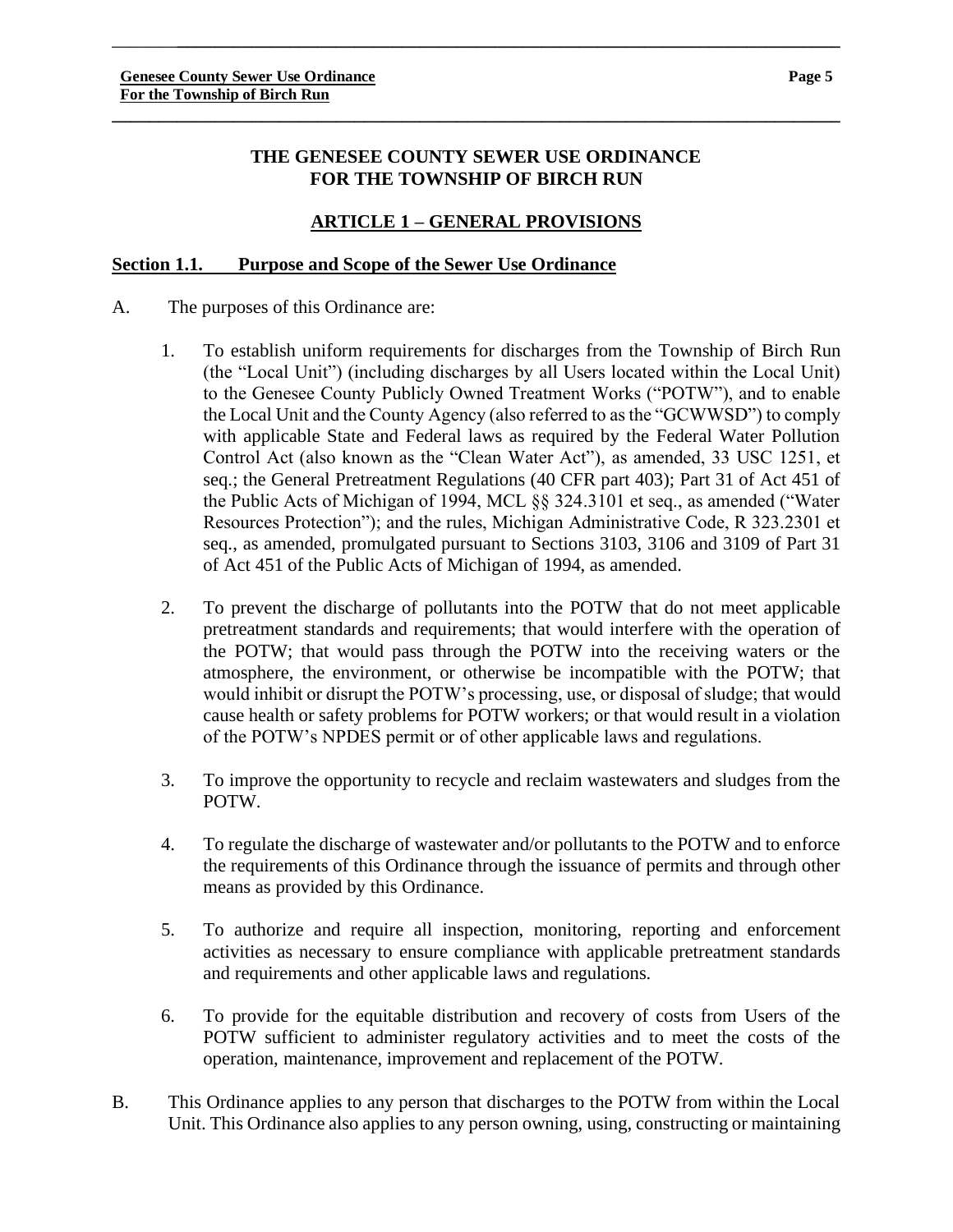any private system or facility intended or used for the disposal of sewage or wastewater within the Local Unit.

C. The County Agency has established and organized the Genesee County Water and Waste Services Division ("GCWWSD") to administer, implement and enforce the provisions of Act 342 and this Ordinance.

\_\_\_\_\_\_\_**\_\_\_\_\_\_\_\_\_\_\_\_\_\_\_\_\_\_\_\_\_\_\_\_\_\_\_\_\_\_\_\_\_\_\_\_\_\_\_\_\_\_\_\_\_\_\_\_\_\_\_\_\_\_\_\_\_\_\_\_\_\_\_\_\_\_\_\_\_\_\_**

**\_\_\_\_\_\_\_\_\_\_\_\_\_\_\_\_\_\_\_\_\_\_\_\_\_\_\_\_\_\_\_\_\_\_\_\_\_\_\_\_\_\_\_\_\_\_\_\_\_\_\_\_\_\_\_\_\_\_\_\_\_\_\_\_\_\_\_\_\_\_\_\_\_\_\_\_\_\_**

- D. As required by Act 342, a contract or agreement between the County Agency and the Local Unit must be entered into before the Local Unit may discharge into the POTW. As a condition or requirement of the contract or agreement, the Local Unit is required to adopt, and to keep continually in force and up to date, an ordinance that, except as specifically approved in advance by the GCWWSD, must be identical to the sewer use ordinance adopted by Genesee County (as that ordinance is amended from time to time by the County upon the recommendation of the County Agency) (the "Genesee County Sewer Use Ordinance"). This Ordinance is being adopted by the Local Unit pursuant to the contract or agreement between the County Agency and the Local Unit and as required by the Genesee County Sewer Use Ordinance and other applicable state and federal laws and regulations.
- E. The Local Unit hereby designates, empowers and authorizes the County Agency, acting through the GCWWSD, to act as the agent and representative of the Local Unit for purposes of administering and enforcing this Ordinance within the Local Unit. This includes, but is not limited to, the power and authority of the GCWWSD, as deemed necessary by the GCWWSD, to immediately and independently investigate, enforce, and prosecute (administratively or judicially, and civilly or criminally) any violation of this Ordinance or of any notice, order, permit, decision or determination promulgated, issued or made by the GCWWSD under this Ordinance or the Genesee County Sewer Use Ordinance, and to otherwise implement the requirements of this Ordinance and the Genesee County Sewer Use Ordinance.
- E. It shall be unlawful for any person to discharge any wastewater or pollutant to the POTW or to any storm sewer or natural outlet within the Local Unit or in any area under the jurisdiction of the Local Unit, except in accordance with the provisions of this Ordinance and other applicable laws and regulations. If any User discharges or proposes to discharge wastewaters or pollutants that are prohibited or limited by this Ordinance, the County Agency may take any action as provided by this Ordinance or other applicable laws or regulations to assure and require compliance with the provisions of this Ordinance.

### **Section 1.2. Definitions**

Unless the context specifically indicates otherwise, the following terms shall have the following meanings as used in this Ordinance:

**"Act"** means Federal Water Pollution Control Act, also known as the Clean Water Act, as amended, 33 USC. 1251, et seq.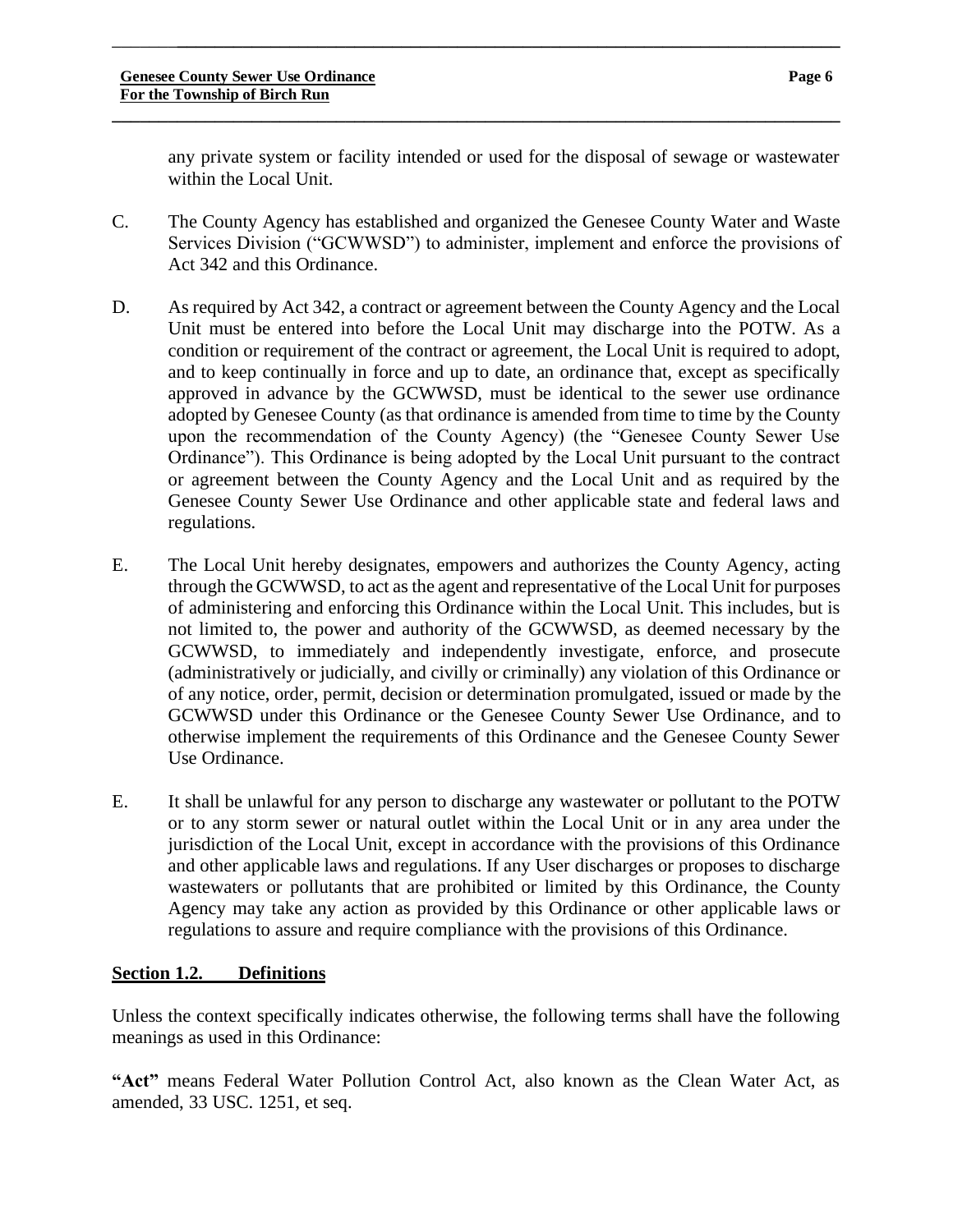**"Act 342"** means the "County Public Improvement Act of 1939", as amended, being MCLA 46.171 et seq., which act authorizes, in pertinent part, the establishment by the County of a system or systems of sewer, or sewage disposal improvements and services and disposal facilities and services within or between cities, villages, townships, charter townships, or any duly authorized and established combinations thereof, within or without the county, and mains, trunks, connecting lines, and disposal facilities therefore.

\_\_\_\_\_\_\_**\_\_\_\_\_\_\_\_\_\_\_\_\_\_\_\_\_\_\_\_\_\_\_\_\_\_\_\_\_\_\_\_\_\_\_\_\_\_\_\_\_\_\_\_\_\_\_\_\_\_\_\_\_\_\_\_\_\_\_\_\_\_\_\_\_\_\_\_\_\_\_**

**\_\_\_\_\_\_\_\_\_\_\_\_\_\_\_\_\_\_\_\_\_\_\_\_\_\_\_\_\_\_\_\_\_\_\_\_\_\_\_\_\_\_\_\_\_\_\_\_\_\_\_\_\_\_\_\_\_\_\_\_\_\_\_\_\_\_\_\_\_\_\_\_\_\_\_\_\_\_**

**"Authorized Representative."** When used in reference to a Nondomestic User, "authorized representative" means as follows:

- A. If the User is a corporation, a responsible corporate officer. "Responsible corporate officer" means: a president, secretary, treasurer, or vice president of the corporation in charge of a principal business function, or any other person who performs similar policy- or decisionmaking functions for the corporation; or the principal manager of one or more manufacturing, production, or operation facilities employing more than 250 persons or having gross annual sales or expenditures of more than \$25,000,000.00 in second quarter 1980 dollars, if authority to sign documents has been assigned or delegated to the manager in accordance with corporate procedures.
- B. If the User is a partnership or proprietorship, a general partner or proprietor, respectively.
- C. If the User is a federal, state or local governmental entity, the principal executive officer, ranking elected official, or director having responsibility for the overall operation of the discharging facility.
- D. A duly authorized representative of an individual designated in (A), (C) or (C) above, if the representative is responsible for the overall operation of the facilities from which the discharge to the POTW originates.
	- (1) To be considered "duly authorized," the authorization must be made in writing by an individual designated in  $(A)$ ,  $(B)$  or  $(C)$  above. The authorization must specify either an individual or a position having responsibility for the overall operation of the facility (such as the position of plant manager, operator of a well or well field, or a position of equivalent responsibility, or having overall responsibility for the environmental matters for the company or entity). The written authorization must be submitted to the POTW Manager prior to or together with any reports to be signed by the authorized representative.
	- (2) If an authorization under (D)(1) above is no longer accurate because a different individual or position has responsibility for the overall operation of the facility, or overall responsibility for environmental matters for the company or entity, a new written authorization must be submitted to the POTW Manager prior to or together with any reports to be signed by the newly authorized representative.

**"Best Management Practice"** or **"BMP"** means any practice, program, procedure, control, technique or measure (used singularly or in combination), that a User is required to adopt or implement to control, contain, treat, prevent, or reduce the discharge of wastewater, pollutants or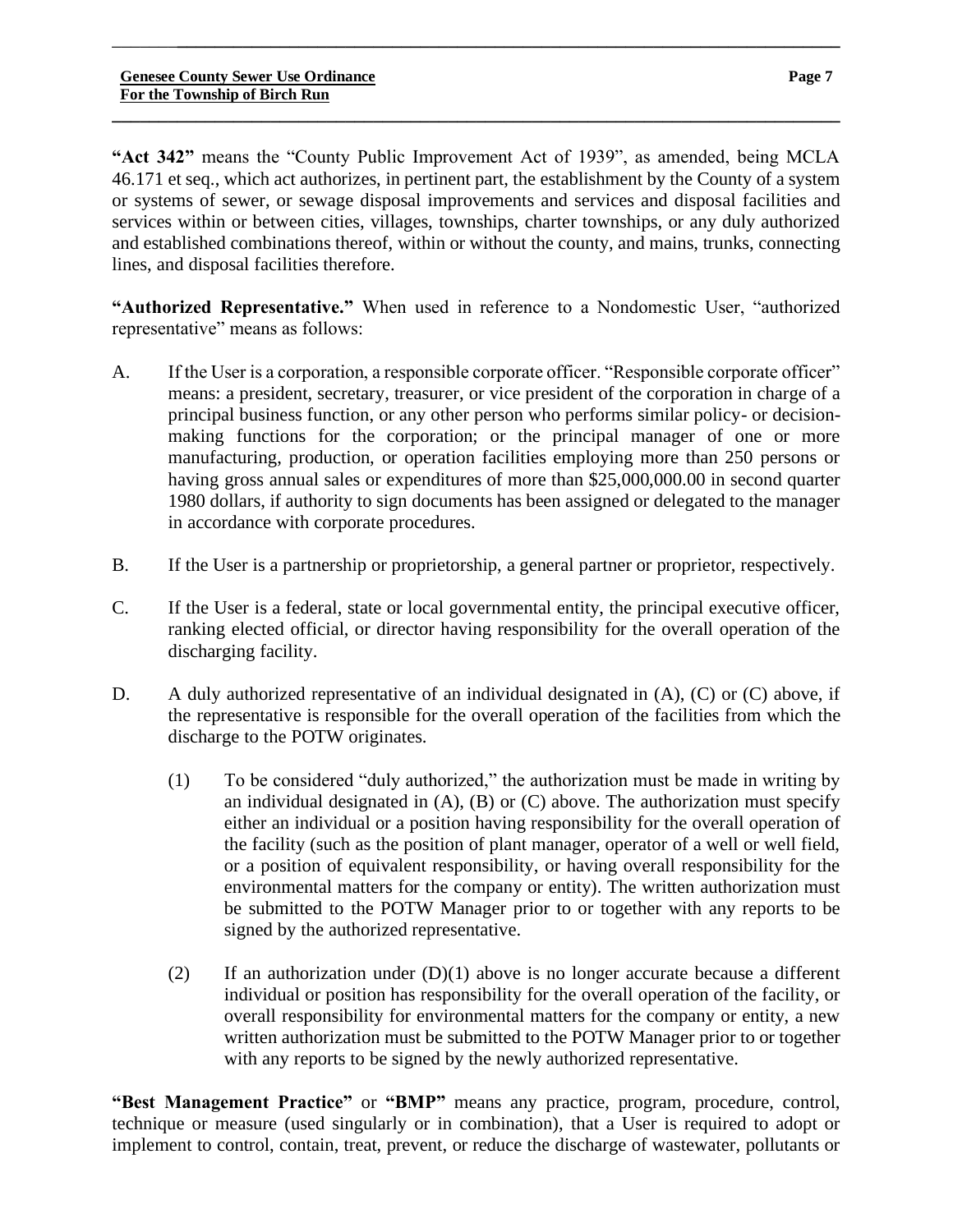other substances to the POTW, as determined necessary by the POTW Manager. BMPs include, but are not limited to: schedules of activities; pollution treatment practices or devices; prohibitions of practices; good housekeeping practices; pollution prevention, minimization and reduction measures; educational practices and programs; maintenance procedures; other management programs, practices or devices; treatment requirements; notice, reporting, and record-keeping requirements; and operating procedures and practices to control or contain site runoff, spillage or leaks, batch discharges, sludge or water disposal, or drainage from product and raw materials storage. BMPs may be structural, non-structural, or both. In determining what BMPs will be required of a User in a particular case, the POTW Manager may consider all relevant technological, economic, practical, and institutional considerations as determined relevant and appropriate by the Manager, consistent with achieving and maintaining compliance with the requirements of this Ordinance and other applicable laws and regulations.

\_\_\_\_\_\_\_**\_\_\_\_\_\_\_\_\_\_\_\_\_\_\_\_\_\_\_\_\_\_\_\_\_\_\_\_\_\_\_\_\_\_\_\_\_\_\_\_\_\_\_\_\_\_\_\_\_\_\_\_\_\_\_\_\_\_\_\_\_\_\_\_\_\_\_\_\_\_\_**

**\_\_\_\_\_\_\_\_\_\_\_\_\_\_\_\_\_\_\_\_\_\_\_\_\_\_\_\_\_\_\_\_\_\_\_\_\_\_\_\_\_\_\_\_\_\_\_\_\_\_\_\_\_\_\_\_\_\_\_\_\_\_\_\_\_\_\_\_\_\_\_\_\_\_\_\_\_\_**

**"BOD"** (denoting Biochemical Oxygen Demand) means the quantity of dissolved oxygen used in the biochemical oxidation of organic matter under standard laboratory procedure in 5 days at 20 degrees C., expressed in milligrams per liter.

**"Building Drain"** means that part of the lowest horizontal piping of a drainage system of a building which receives the discharge from wastewater and other drainage pipes inside the walls of the building and conveys it to the building sewer. The building drain shall be deemed to begin 5 feet outside the inner face of the building wall.

**"Building Sewer"** means the extension from the building drain to the public sewer or other place of disposal (such as a grinder pump). The Building Sewer shall be deemed to begin 5 feet outside the inner face of the building wall.

**"Bypass"** means the intentional diversion of waste streams from any portion of a User's treatment process or facility needed for compliance with pretreatment standards or requirements.

**"Categorical User"** means a User subject to a categorical pretreatment standard.

**"Categorical Pretreatment Standard"** or **"Categorical Standard"** means any regulation containing pollutant discharge limits promulgated by the U.S. EPA in accordance with Sections 307(b) and (c) of the Clean Water Act, 33 USC 1317, which apply to a specific category of Users and which appear in 40 CFR Chapter I, Subchapter N, Parts 405-471.

**"Cesspool"** means an underground pit into which domestic waste is discharged and from which the liquid seeps into the surrounding soil or is otherwise removed.

**"CFR"** means Code of Federal Regulations.

**"Chlorine Demand"** means the difference between the amount of chlorine available at the end of the contact time, expressed in mg/l.

**"COD."** A measure of oxygen-consuming capacity of inorganic and organic matter present in water or wastewater. It is expressed as the amount of oxygen consumed from a chemical oxidant in a specified test. It does not differentiate between stable and unstable organic matter and thus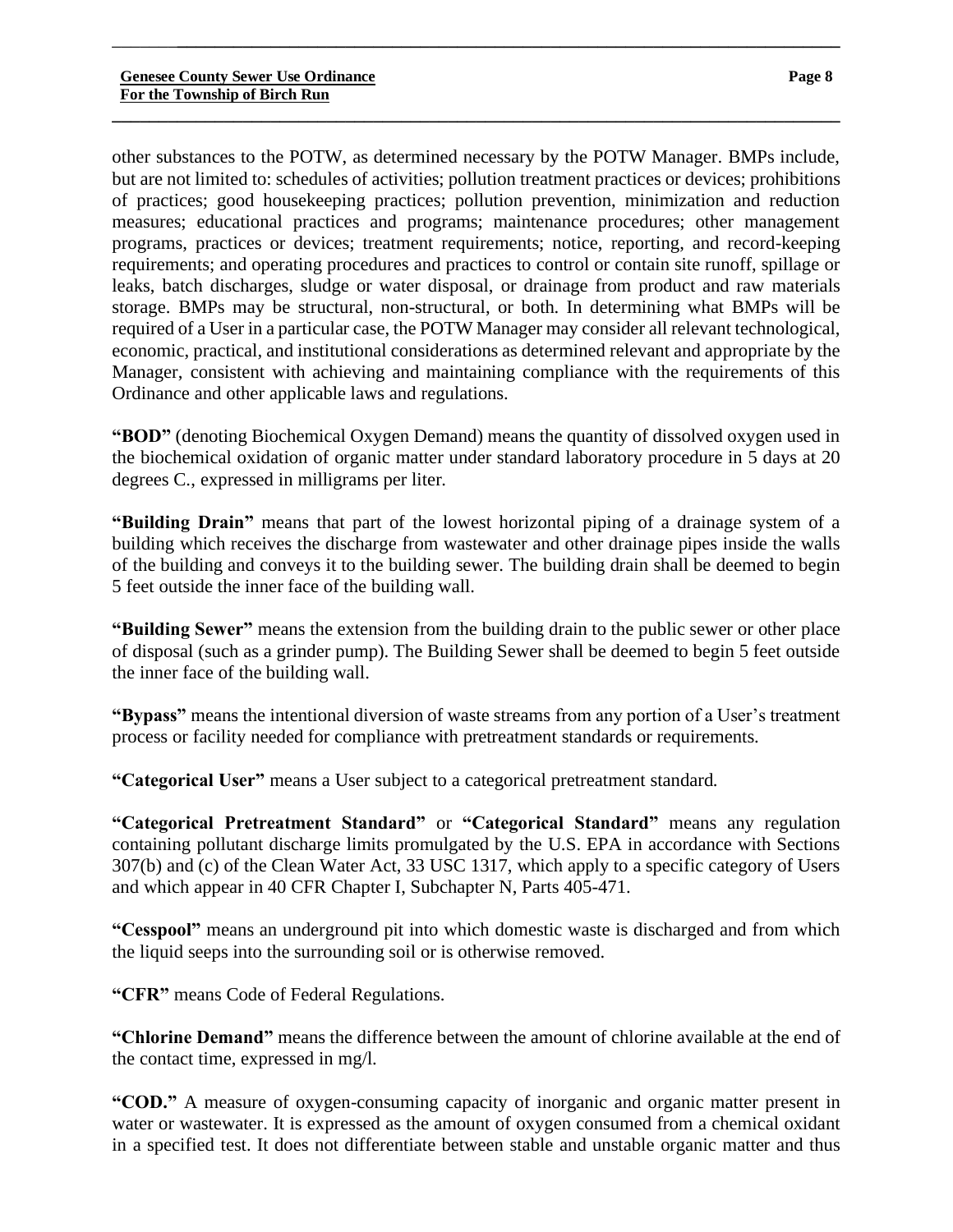does not necessarily correlate with biochemical oxygen demand. Also known as oxygen consumed (OCR) and dichromate oxygen consumed (DO), respectively.

**\_\_\_\_\_\_\_\_\_\_\_\_\_\_\_\_\_\_\_\_\_\_\_\_\_\_\_\_\_\_\_\_\_\_\_\_\_\_\_\_\_\_\_\_\_\_\_\_\_\_\_\_\_\_\_\_\_\_\_\_\_\_\_\_\_\_\_\_\_\_\_\_\_\_\_\_\_\_**

\_\_\_\_\_\_\_**\_\_\_\_\_\_\_\_\_\_\_\_\_\_\_\_\_\_\_\_\_\_\_\_\_\_\_\_\_\_\_\_\_\_\_\_\_\_\_\_\_\_\_\_\_\_\_\_\_\_\_\_\_\_\_\_\_\_\_\_\_\_\_\_\_\_\_\_\_\_\_**

**"Combined Sewer"** means a public owned and maintained sewer designed and intended to receive both wastewater and storm water for discharge to the POTW.

**"Compatible Pollutant"** means a pollutant which, as determined by the POTW Manager, is susceptible to effective treatment by the POTW as designed, and which will not interfere with, or pass through, the POTW, and which is otherwise not incompatible with the treatment processes or in excess of the capacity at the POTW. The term "compatible" is a relative concept that must be determined on a case-by-case basis. In determining whether or not a pollutant is compatible with the POTW, the Manager may consider, without limitation, the nature and qualities of the pollutant, and the concentration, mass, and flow rate at which the pollutant is (or is proposed to be) discharged. Thus, for example, even pollutants such as BOD, fats, oils or grease, phosphorous, suspended solids, and fecal coliform bacteria, which are typically considered "compatible" may be determined incompatible, if discharged in concentrations or flows that would cause interference or pass through or exceed the POTW's capacity. Specifically excluded from the definition of compatible pollutant are "heavy" metals, PCBs, and any pollutants that will likely contribute or cause operational or sludge disposal problems or unacceptable discharges to the receiving waters.

**"Composite Sample"** means a series of individual samples taken at regular intervals over a specific time period and combined into a single sample (formed either by continuous sampling or by mixing discrete samples) representative of the average stream during the sampling period. For categorical sampling, a composite sample shall consist of at least four (4) individual samples taken within a 24 hour period.

**"Cooling Water"** means water used for cooling purposes only, including both contact and noncontact cooling water.

**"Cooling Water (contact)"** means water used for cooling purposes only that may become contaminated or polluted either through the use of water treatment chemicals (such as corrosion inhibitors or biocides) or by direct contact with process materials and/or wastewater.

**"Cooling Water (non-contact)"** means water used for cooling purposes only that has no direct contact with any raw material, intermediate product, final product, or waste, and that does not contain a detectable level of contaminants higher than that of the intake water (for example, the water discharged from uses such as air conditioning, cooling, or refrigeration, or to which the only pollutant added is heat).

**"County"** means Genesee County, Michigan.

**"County Agency"** means the public body or official as designated by the Genesee County Board of Commissioners pursuant to the provisions of Public Act 342 of the 1939 Public Acts of Michigan, being MCL 46.171 et seq., as amended (the "County Public Improvement Act"). The County Agency has established and organized the Genesee County Water and Waste Services Division ("GCWWSD") to administer, implement and enforce the provisions of Act 342 and this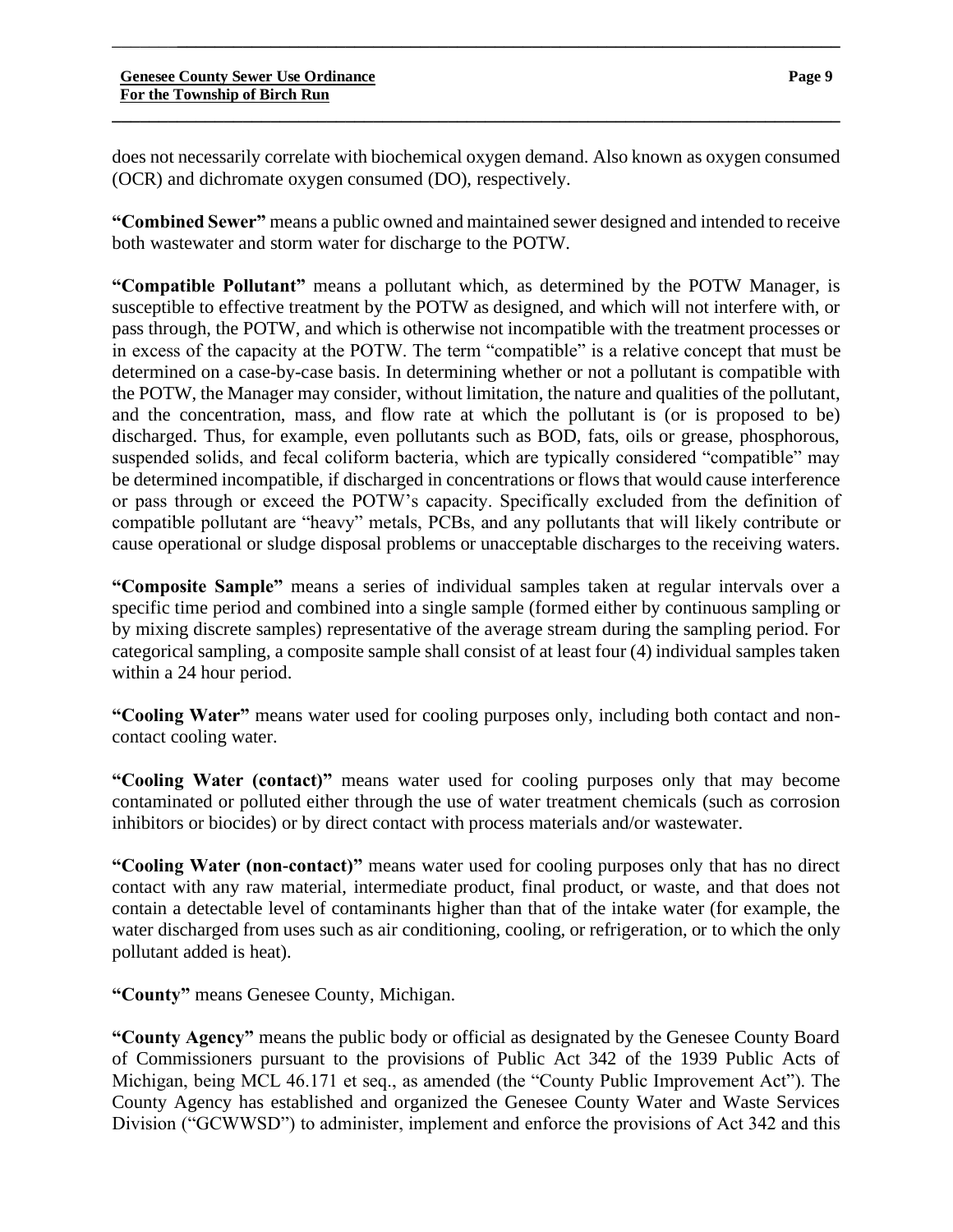Ordinance. Accordingly, for purposes of this Ordinance, "GCWWSD" may also be used to refer to the "County Agency."

**\_\_\_\_\_\_\_\_\_\_\_\_\_\_\_\_\_\_\_\_\_\_\_\_\_\_\_\_\_\_\_\_\_\_\_\_\_\_\_\_\_\_\_\_\_\_\_\_\_\_\_\_\_\_\_\_\_\_\_\_\_\_\_\_\_\_\_\_\_\_\_\_\_\_\_\_\_\_**

\_\_\_\_\_\_\_**\_\_\_\_\_\_\_\_\_\_\_\_\_\_\_\_\_\_\_\_\_\_\_\_\_\_\_\_\_\_\_\_\_\_\_\_\_\_\_\_\_\_\_\_\_\_\_\_\_\_\_\_\_\_\_\_\_\_\_\_\_\_\_\_\_\_\_\_\_\_\_**

**"County Capital Improvement Fee"** or **"CCIF"** refers to the charge authorized to be assessed to all new applicants for a connection permit to the POTW after May 1, 2002, which charge is used to defray the costs of new construction and expenses related thereto for increasing the capacity of the Genesee County sewage disposal, transportation, and/or treatment system components, respectively, to accommodate new Users.

**"Daily Maximum"** means the maximum discharge of pollutants or flow (expressed in terms of concentration, mass loading, pounds, gallons or other unit of measurement) that shall not be exceeded on any single calendar day. Where daily maximum limitations are expressed in terms of a concentration, the daily discharge is the arithmetic average measurement of the pollutant concentration derived from all measurements taken that day. Where daily maximum limitations are expressed in units of mass, the daily discharge is the total mass discharged during the day. If a composite sample is required for a parameter, the determination whether the daily maximum limitation for that parameter has been exceeded on a single calendar day shall be based on the composite sample collected for that parameter on that calendar day. If grab samples are required for a parameter, the determination whether the daily maximum limitation for that parameter has been exceeded on a calendar day shall be based on the average of all grab samples collected for that parameter on that calendar day. If only one grab sample is collected for a parameter on a given day, the determination whether the daily maximum limitation for that parameter has been exceeded for the day shall be based on the results of that single grab sample.

**"Days"** means, for purposes of computing a period of time prescribed or allowed by this Ordinance, consecutive calendar days.

**"Debt Service Charges"** means the charges levied to customers of the wastewater system, which are used to pay principal, interest and administrative costs of retiring the debt incurred for construction of the wastewater system.

**"Dilute"** means to weaken, thin down or reduce the concentration of pollutants in wastewater.

**"Discharge"** means the introduction of waste, wastewater, effluent or pollutants into the POTW, whether intentional or unintentional, and whether directly (such as through an approved sewer connection or other approved discharge point as authorized by this Ordinance) or indirectly (including, but not limited to, sources such as inflow and infiltration).

**"Domestic Septage"** means liquid or solid material removed from a septic tank, cesspool, portable toilet, type III marine sanitation device, or similar storage or treatment works that receives only domestic waste. Domestic septage does not include liquid or solid material removed from a septic tank, cesspool, or similar facility that receives either commercial wastewater or industrial wastewater and does not include grease removed from a grease interceptor, grease trap, or other appurtenance used to retain grease or other fatty substances contained in restaurant waste.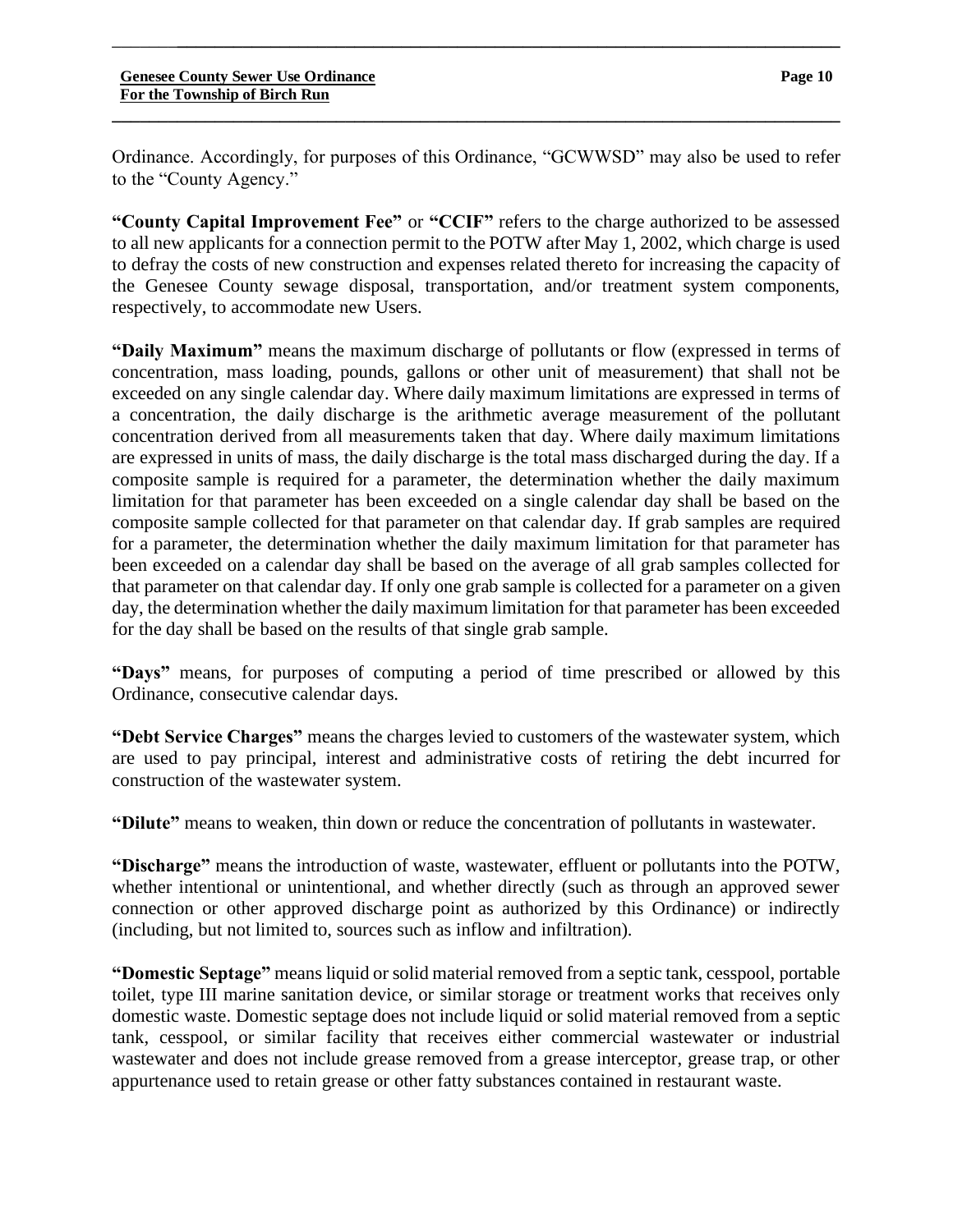**"Domestic Treatment Plant Septage"** means biosolids generated during the treatment of domestic waste in a treatment works and transported to a receiving facility or managed in accordance with a residual's management program approved by the MDEQ.

**\_\_\_\_\_\_\_\_\_\_\_\_\_\_\_\_\_\_\_\_\_\_\_\_\_\_\_\_\_\_\_\_\_\_\_\_\_\_\_\_\_\_\_\_\_\_\_\_\_\_\_\_\_\_\_\_\_\_\_\_\_\_\_\_\_\_\_\_\_\_\_\_\_\_\_\_\_\_**

\_\_\_\_\_\_\_**\_\_\_\_\_\_\_\_\_\_\_\_\_\_\_\_\_\_\_\_\_\_\_\_\_\_\_\_\_\_\_\_\_\_\_\_\_\_\_\_\_\_\_\_\_\_\_\_\_\_\_\_\_\_\_\_\_\_\_\_\_\_\_\_\_\_\_\_\_\_\_**

**"Domestic User"** means a User that discharges only segregated normal strength domestic waste into the POTW.

**"Domestic Waste"** means wastewater (or water-carried waste) of human origin generated by personal activities from toilet, kitchen, laundry, or bathing facilities, or by other similar facilities used for household or residential dwelling purposes ("sanitary sewage"). Domestic waste shall not include any waste resulting from industrial or commercial processes, including, without limitation, any hazardous or toxic pollutants. Wastes emanating from sources other than residential dwelling units which are to be considered domestic wastes shall be of the same nature and strength and have the same flow rate characteristics.

**"Dwelling Unit."** For purposes of assigning Residential Equivalent Units, a "dwelling" unit shall contain, at a minimum, sleeping facilities, a toilet, a bath or shower, and a kitchen.

**"Effluent"** means wastewater or other liquid, partially or completely treated, flowing from a reservoir, basin treatment process or treatment plant.

**"Excessive"** means at such a flow, rate, magnitude or amount that, in the judgment of the POTW Manager, it may cause damage to any facility or the POTW; may be harmful to the wastewater treatment processes; may adversely affect the management or operation of the POTW or POTW sludge management or disposal; may cause pass through or interference; may violate any pretreatment standard or requirement; may adversely affect the quality of the receiving waters or the ambient air quality; may endanger worker health and safety; may constitute a public nuisance; may be inconsistent with the requirements, purposes or objectives of this Ordinance; or may otherwise adversely impact the public health, safety or welfare or the environment.

**"EPA"** means the United States Environmental Protection Agency.

**"Existing Source"** means any source of discharge that is not a new source as defined by this Ordinance.

**"Fats"** or **"FOG"** means fats, oil or grease consisting of any hydrocarbons, fatty acids, soaps, fats, waxes, oils, or any other non-volatile material of animal, vegetable or mineral origin that is extractable by solvents in accordance with standard methods.

**"Food Establishment Septage"** means material pumped from a grease interceptor, grease trap, or other appurtenance used to retain grease or other fatty substances contained in restaurant wastes and which is blended into a uniform mixture, consisting of not more than 1 part of that restaurantderived material per 3 parts of domestic septage, prior to land application or disposed of at a receiving facility.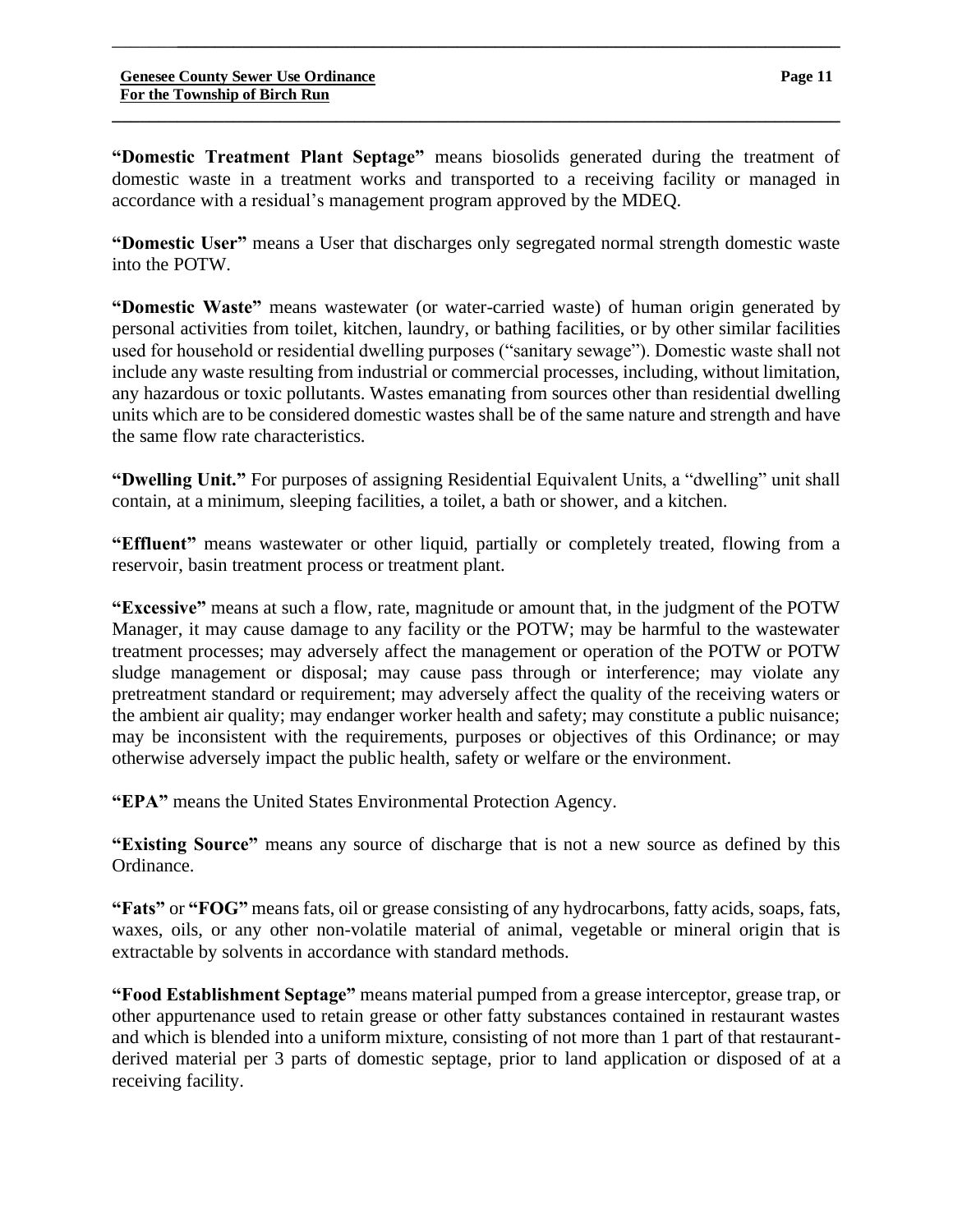**"Garbage"** means solid wastes from the preparation, cooking, serving, or dispensing of food, from the handling, storage, processing or sale of produce, or from the canning or packaging of food. It is composed largely of putrescible organic matter and its natural or added moisture content.

**\_\_\_\_\_\_\_\_\_\_\_\_\_\_\_\_\_\_\_\_\_\_\_\_\_\_\_\_\_\_\_\_\_\_\_\_\_\_\_\_\_\_\_\_\_\_\_\_\_\_\_\_\_\_\_\_\_\_\_\_\_\_\_\_\_\_\_\_\_\_\_\_\_\_\_\_\_\_**

\_\_\_\_\_\_\_**\_\_\_\_\_\_\_\_\_\_\_\_\_\_\_\_\_\_\_\_\_\_\_\_\_\_\_\_\_\_\_\_\_\_\_\_\_\_\_\_\_\_\_\_\_\_\_\_\_\_\_\_\_\_\_\_\_\_\_\_\_\_\_\_\_\_\_\_\_\_\_**

**"GCWWSD"** means the Genesee County Water and Waste Services Division (see "County Agency).

**"General User Permit"** means a permit issued to any User other than a significant industrial User as provided by this Ordinance to control discharges to the POTW and to ensure compliance with applicable pretreatment standards and requirements.

**"Genesee County Sewer Use Ordinance"** means Ordinance No. 0605 adopted by the Genesee County Board of Commissioners on November 21, 2006, as amended from time to time.

**"Grab Sample"** means an individual sample that is taken from a wastestream on a one-time basis without regard to the flow in the wastestream and over a period of time not to exceed 15 minutes.

**"Grinder Pump"** means, in a grinder pump system, the device to which the building sewer connects and which grinds and pumps the sewage to the public sewer for transportation to the POTW.

**"Grinder Pump System"** means the publicly owned grinder pump, controls and pressure discharge pipe, including all control boards, controls, floats, pumps, storage tanks and appurtenances thereto which provides the connection between the privately owned building sewer and the public sewer system.

**"Hazardous Waste"** means any substance discharged or proposed to be discharged into the POTW, that (1) if otherwise disposed of would be a hazardous waste under 40 CFR part 261 or under the rules promulgated under the state hazardous waste management act (Part 111 of Act 451 of the Public Acts of Michigan of 1994, MCL §§ 324.11101 et seq., as amended); or (2) is otherwise a waste or a combination of waste and other discarded material including solid, liquid, semisolid, or contained gaseous material that because of its quantity, quality, concentration, or physical, chemical, or infectious characteristics may cause or significantly contribute to an increase in mortality or an increase in serious irreversible illness or serious incapacitating but reversible illness, or may pose a substantial present or potential hazard to human health or the environment if improperly treated, stored, transported, disposed of, or otherwise managed, as determined by the POTW.

**"Holding Tank Waste"** means any waste from holding tanks such as vessels, chemical toilets, campers, trailers, septic tanks, and vacuum-pump tank trucks.

**"Incompatible Pollutant"** means any pollutant that is not a compatible pollutant.

**"Industrial User"** means any Nondomestic User that, by any means, contributes, causes or permits the contribution, introduction or discharge of wastewater or pollutants into the POTW, whether intentional or unintentional, and whether directly or indirectly.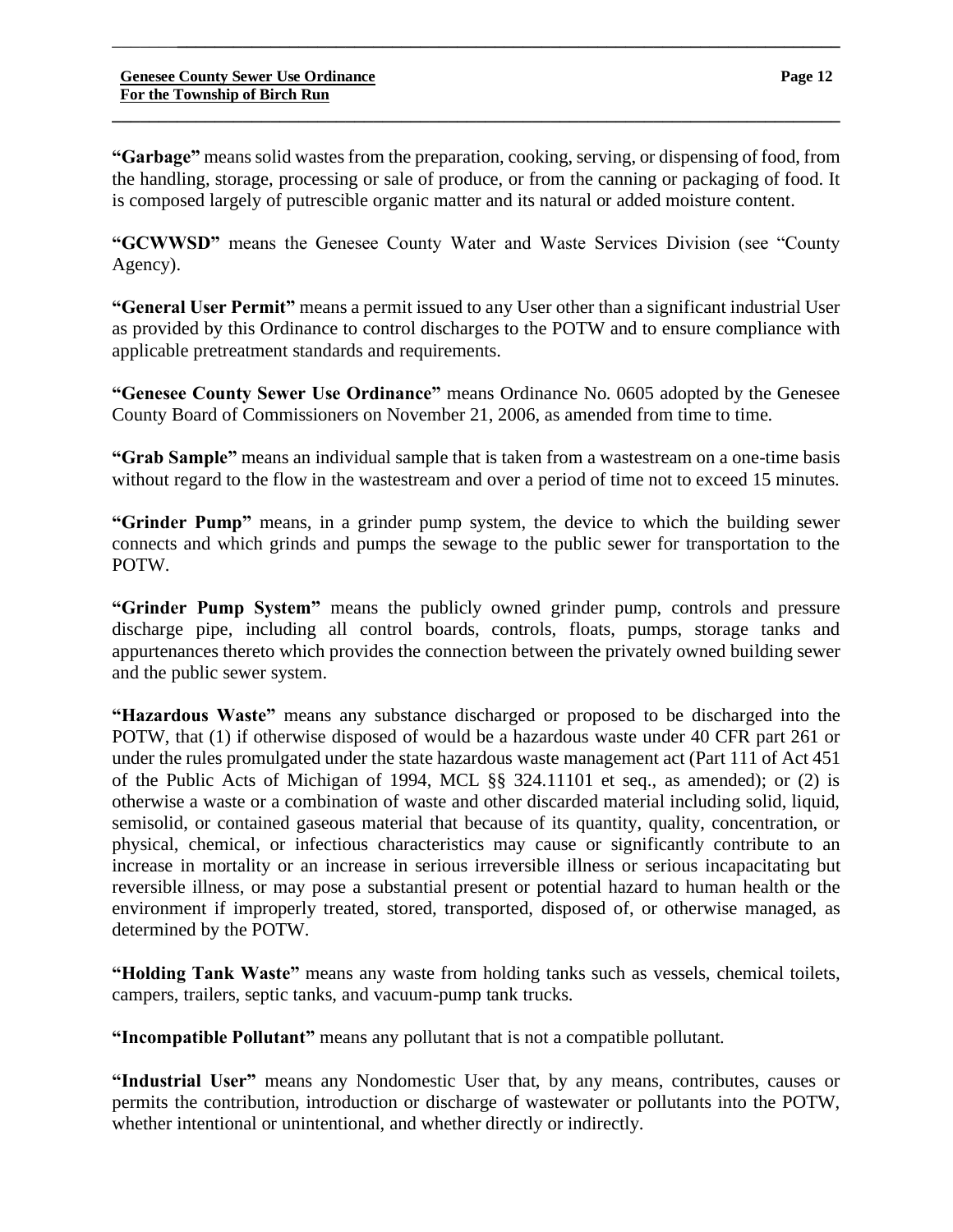**"Industrial User Permit"** means a permit issued to a significant industrial User, or to such other User as determined appropriate by the POTW Manager, as provided by this Ordinance to control discharges to the POTW and to ensure compliance with applicable pretreatment standards and requirements.

\_\_\_\_\_\_\_**\_\_\_\_\_\_\_\_\_\_\_\_\_\_\_\_\_\_\_\_\_\_\_\_\_\_\_\_\_\_\_\_\_\_\_\_\_\_\_\_\_\_\_\_\_\_\_\_\_\_\_\_\_\_\_\_\_\_\_\_\_\_\_\_\_\_\_\_\_\_\_**

**\_\_\_\_\_\_\_\_\_\_\_\_\_\_\_\_\_\_\_\_\_\_\_\_\_\_\_\_\_\_\_\_\_\_\_\_\_\_\_\_\_\_\_\_\_\_\_\_\_\_\_\_\_\_\_\_\_\_\_\_\_\_\_\_\_\_\_\_\_\_\_\_\_\_\_\_\_\_**

**"Infiltration"** means any waters entering the POTW from the ground through such means as, but not limited to, defective pipes, pipe joints, connections or manhole walls. Infiltration does not include, and is distinguished from, inflow.

**"Inflow"** means any waters entering the POTW from sources such as, but not limited to, building downspouts; roof leaders; cellar, yard, and area drains; foundation and footing drains; cooling water discharges; drains from springs and swampy areas; manhole covers; cross connections from storm sewers and combined sewers; catch basins; storm waters; surface runoff; street wash waters; or drainage.

**"Inspector"** means any person (and the person's authorized representatives) designated by the POTW and/or the Local Unit to observe the construction of and connection of building sewers to the public sewer system, to ensure conformance with the sewer connection requirements of this Ordinance, and to otherwise act as provided by this Ordinance.

**"Inspection Fee"** means the amount charged to each applicant by the Local Unit and/or the POTW at the time an application is made to the Local Unit and/or the POTW solely for permission to connect to the public sewer. This sewer connection inspection fee includes, but is not limited to, covering the routine cost of inspecting and approving the physical connection of a building sewer and service connection to the public sewer, and the issuance of a sewer connection permit.

**"Instantaneous Maximum Concentration"** means the maximum concentration of a pollutant allowed to be discharged at any instant in time (independent of the flow rate or duration of the sampling event). If the concentration determined by analysis of any grab sample, composite sample, or discrete portion of a composite sample exceeds the instantaneous maximum concentration, the instantaneous maximum concentration shall be deemed to have been exceeded. Any discharge of a pollutant at or above a specified instantaneous maximum concentration is a violation of this Ordinance.

**"Interference"** means a discharge which, alone or in conjunction with a discharge or discharges from other sources:

- A. Inhibits or disrupts the POTW, its treatment processes or operations, or its sludge processes, use or disposal; or
- B. Is a cause of a violation of any requirement of the POTW's NPDES permit (including an increase in the magnitude or duration of a violation) or of the prevention of sewage sludge use or disposal in compliance with the following statutory provisions and regulations or permits issued thereunder (or more stringent State or local regulations) Section 405 of the Clean Water Act, the Solid Waste Disposal Act (SWDA) (including Title II, more commonly referred to as the Resource Conservation and Recovery Act (RCRA), and including State regulations contained in any State sludge management plan prepared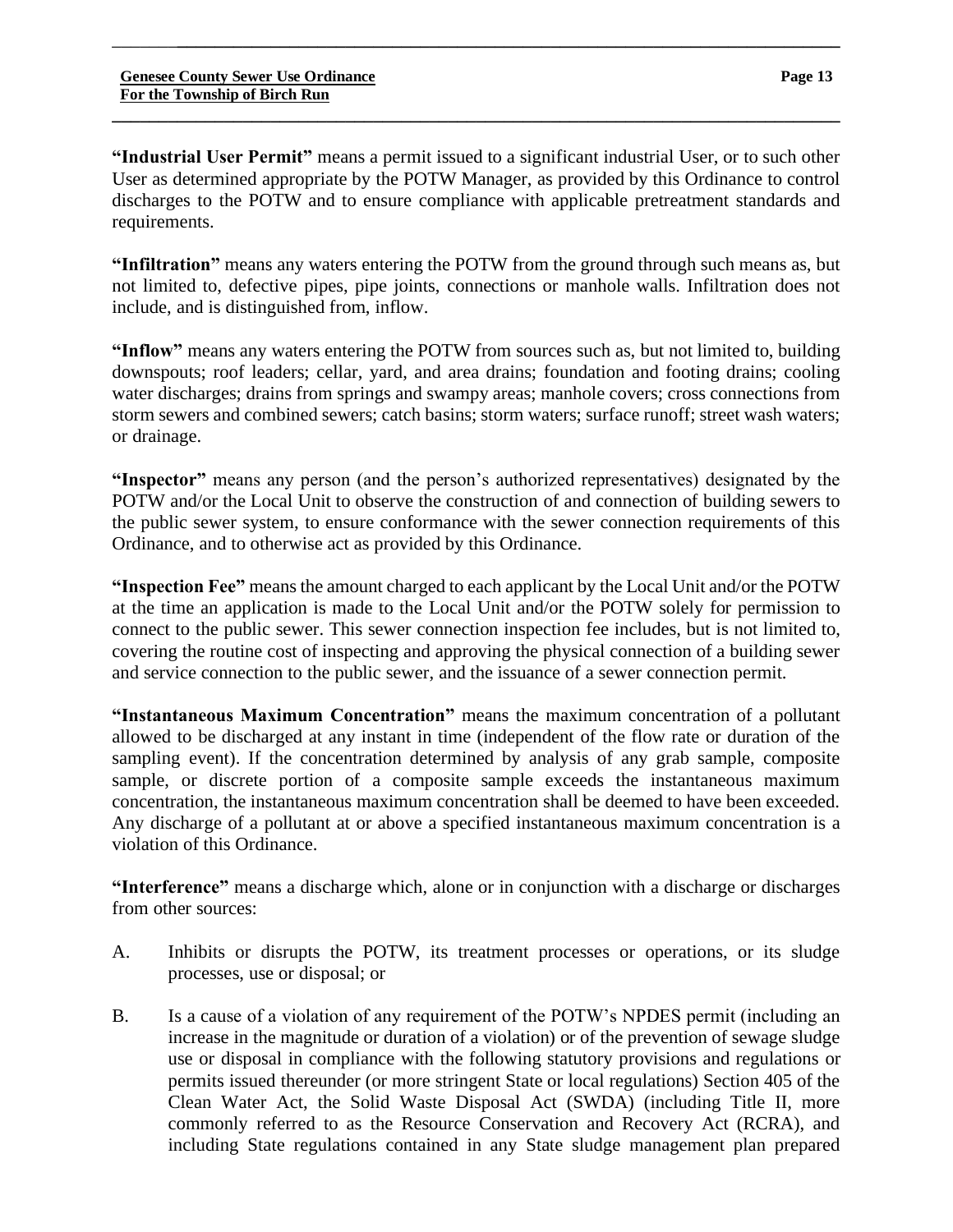pursuant to Subtitle D of the Solid Waste Disposal Act, the Clean Air Act, the Toxic Substances Control Act, and the Marine Protection, Research and Sanctuaries Act.

**"Lateral Sewer" means** that portion of the sewer system located under the street or within the public right-of-way from the property line to the trunk line and which collects sewage from a particular property for transfer to the trunk line.

\_\_\_\_\_\_\_**\_\_\_\_\_\_\_\_\_\_\_\_\_\_\_\_\_\_\_\_\_\_\_\_\_\_\_\_\_\_\_\_\_\_\_\_\_\_\_\_\_\_\_\_\_\_\_\_\_\_\_\_\_\_\_\_\_\_\_\_\_\_\_\_\_\_\_\_\_\_\_**

**\_\_\_\_\_\_\_\_\_\_\_\_\_\_\_\_\_\_\_\_\_\_\_\_\_\_\_\_\_\_\_\_\_\_\_\_\_\_\_\_\_\_\_\_\_\_\_\_\_\_\_\_\_\_\_\_\_\_\_\_\_\_\_\_\_\_\_\_\_\_\_\_\_\_\_\_\_\_**

**"Local Limits"** means a specific enforceable prohibition, standard or requirement (numerical or non-numerical) on discharges by Nondomestic Users established by the POTW to meet the purposes and objectives of this Ordinance and to comply with applicable state and federal laws and regulations.

**"Local Unit"** means the Township of Birch Run, Michigan, acting by and through its duly authorized agents, deputies and representatives.

**"May"** is permissive.

**"MAC"** means the Michigan Administrative Code.

**"MDEQ"** means the Michigan Department of Environmental Quality.

**"Medical Waste"** means isolation wastes, infectious agents, human blood and blood products, pathological wastes, sharps, body parts, contaminated bedding, surgical wastes, potentially contaminated laboratory wastes, or dialysis wastes, and includes any medical or infectious wastes as defined by the Michigan Department of Environmental Quality.

**"mg/l"** means milligrams per liter.

**"Monthly Average"** means the sum of the concentrations (or mass loadings, expressed in terms of pounds per day, or such other unit of measurement) of a pollutant divided by the number of samples taken during a calendar month. The concentrations (or loadings) that are added are single numbers for single calendar days for all days during the calendar month for which analyses are obtained (whether by the User or the POTW), but the concentrations (or loadings) may be based upon a sample or samples taken over either all or part of that day and upon single or multiple analyses for that day, as determined by the POTW Manager. If no samples are taken during particular months because less than monthly sampling is required for a pollutant parameter (e.g., a specified quarterly monitoring period), the monthly average for each month within the specified monitoring period shall be deemed to be the sum of concentrations (or loadings) for the monitoring period divided by number of samples taken during the monitoring period.

**"Multiple-Family Residential Dwelling"** means any structure used for residential dwelling purposes, other than a single-family detached dwelling.

**"NAICS"** or **"North American Industrial Classification System"** means the system of classification for business establishments adopted by the U.S. Office of Management and Budget, as amended.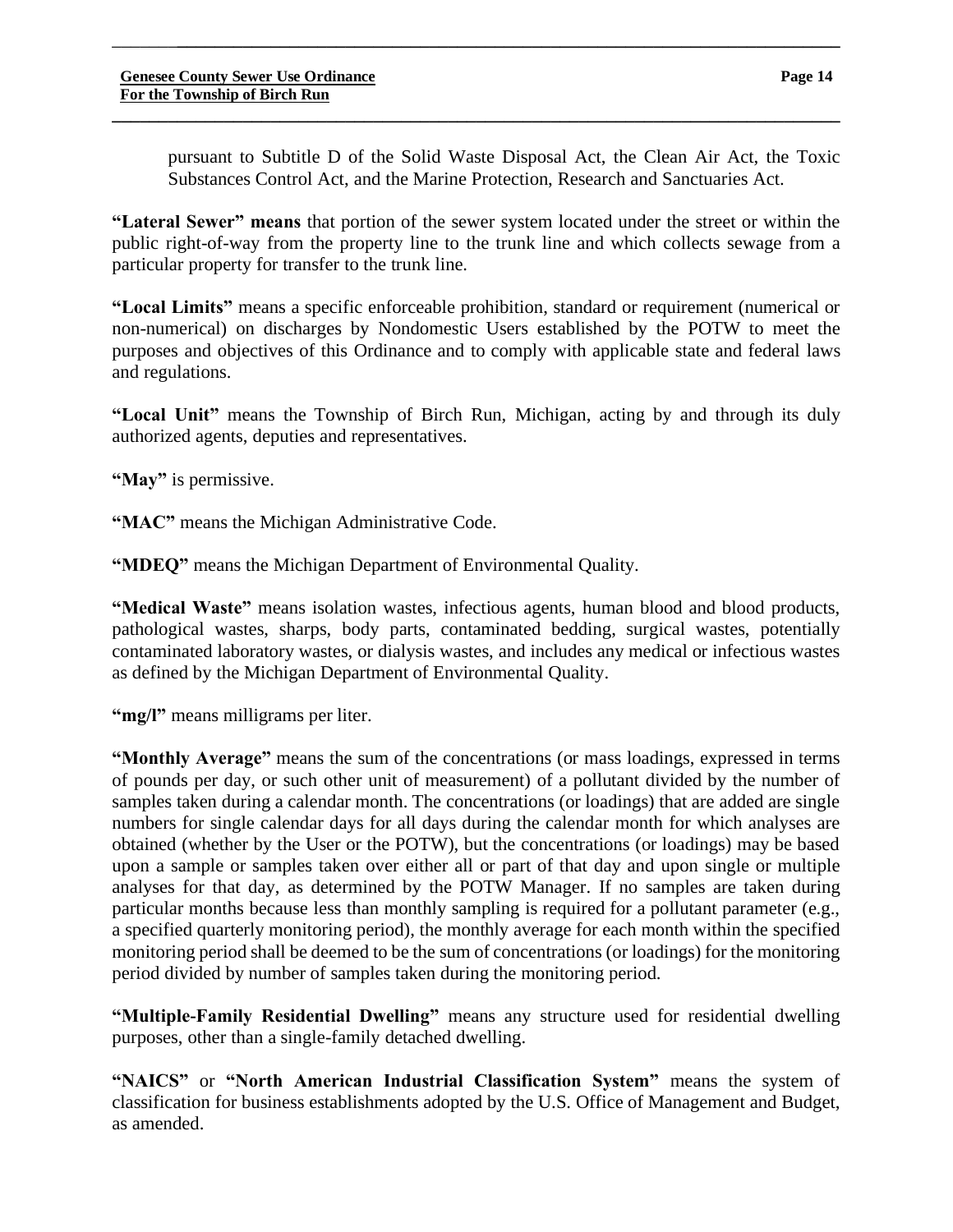**\_\_\_\_\_\_\_\_\_\_\_\_\_\_\_\_\_\_\_\_\_\_\_\_\_\_\_\_\_\_\_\_\_\_\_\_\_\_\_\_\_\_\_\_\_\_\_\_\_\_\_\_\_\_\_\_\_\_\_\_\_\_\_\_\_\_\_\_\_\_\_\_\_\_\_\_\_\_**

**"New Source"** means any building, structure, facility or installation from which there is or may be a discharge of pollutants, the construction of which commenced after the publication of proposed pretreatment standards under Section 307(c) of the Act which will be applicable to such source if such standards are thereafter promulgated in accordance with that Section provided that:

- A. The building, structure, facility or installation is constructed at a site at which no other source is located; or
- B. The building, structure, facility or installation totally replaces the process or production equipment that causes the discharge of pollutants at an existing source; or
- C. The production or wastewater generating processes of the building, structure, facility or installation are substantially independent of an existing source at the same site. In determining whether these are substantially independent, factors such as the extent to which the new facility is integrated with the existing plant, and the extent to which the new facility is engaged in the same general type of activity as the existing source should be considered.

Construction on a site at which an existing source is located results in a modification rather than a new source if the construction does not create a new building, structure, facility or installation meeting the criteria of paragraphs (B) or (C) of this Section, above, but otherwise alters, replaces, or adds to existing process or production equipment. Commencement of construction of a new source shall be determined in a manner consistent with 40 CFR 403.3(k)(3).

**"Non-contact Cooling Water."** See "cooling water (non-contact).

**"Nondomestic User"** means any User other than a Domestic User (i.e., any User that discharges anything other than segregated normal strength domestic waste into the POTW).

**"Nondomestic Waste"** means any wastewater (or water- or liquid-carried waste) other than domestic waste.

**"Normal Strength Domestic Waste"** means a domestic waste flow for which the levels of pollutants (including, without limitation, BOD, TSS, ammonia nitrogen, or phosphorous) are below the surcharge levels for any parameter as established by this Ordinance. Further, to be considered normal strength, the wastewater must have a pH between 6.5 and 8.5, must not exceed any local limit, and must not contain a concentration of other constituents that would interfere with POTW treatment processes.

**"NPDES Permit"** means a permit issued pursuant to Section 402 of the Act.

**"Operation and Maintenance Costs"** means all costs, direct and indirect (other than debt service), necessary to ensure adequate wastewater treatment on a continuing basis, to keep odors under control, to conform with all related federal, state and local requirements, and to assure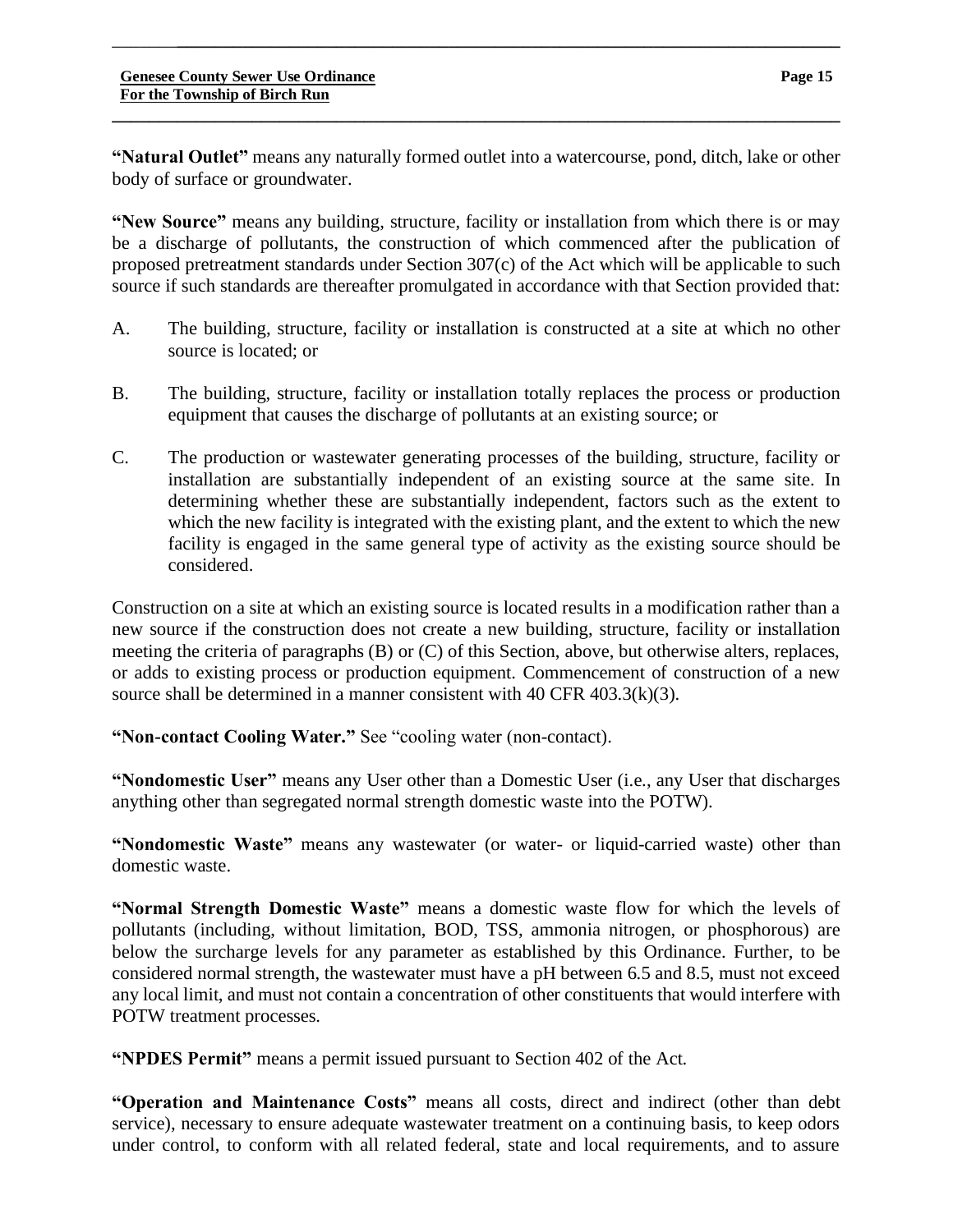optimal long-term facility management. Operation & Maintenance costs include depreciation and replacement costs.

**\_\_\_\_\_\_\_\_\_\_\_\_\_\_\_\_\_\_\_\_\_\_\_\_\_\_\_\_\_\_\_\_\_\_\_\_\_\_\_\_\_\_\_\_\_\_\_\_\_\_\_\_\_\_\_\_\_\_\_\_\_\_\_\_\_\_\_\_\_\_\_\_\_\_\_\_\_\_**

\_\_\_\_\_\_\_**\_\_\_\_\_\_\_\_\_\_\_\_\_\_\_\_\_\_\_\_\_\_\_\_\_\_\_\_\_\_\_\_\_\_\_\_\_\_\_\_\_\_\_\_\_\_\_\_\_\_\_\_\_\_\_\_\_\_\_\_\_\_\_\_\_\_\_\_\_\_\_**

**"Outfall"** means the point (or points) of discharge by a User to the POTW, approved by the POTW and specified in a User Permit.

**"Pass Through"** means a discharge that exits the POTW into waters of the State (or waters of the United States) in quantities or concentrations that, alone or in conjunction with a discharge or discharges from other sources, is a cause of a violation of any requirement of the POTW's NPDES permit or of any requirement of applicable local, state or federal laws and regulations (including an increase in the magnitude or duration of a violation), or otherwise detrimentally impacts the receiving stream.

**"Person"** means any individual, partnership, co-partnership, firm, company, association, society, corporation, joint stock company, trust, estate, governmental entity, or any other legal entity or their legal representatives, agents or assigns. The masculine gender shall include the feminine, the singular shall include the plural where indicated by the context.

**"pH"** means the logarithm of the reciprocal of the concentration of hydrogen ions in grams per liter of solution.

**"Pollutant"** includes, but is not limited to, any of the following:

- A. Any material that is discharged into water or other liquid, including, but not limited to, dredged spoil, solid waste, incinerator residue, sewage, garbage, sewage sludge, munitions, medical wastes, chemical wastes, biological materials, radioactive materials, wrecked or discharged equipment, rock, sand, cellar dirt and industrial, municipal, and agricultural waste.
- B. Properties of materials or characteristics of wastewater, including, but not limited to, pH, heat, TSS, turbidity, color, BOD, COD, toxicity, and odor.
- C. Substances regulated by categorical standards.
- D. Substances discharged to the POTW that are required to be monitored by a User under this Ordinance, that are limited in the POTW's NPDES permit, or that are required to be identified in the POTW's application for an NPDES permit.
- E. Substances for which control measures on Users are necessary to avoid restricting the POTW's residuals management program; to avoid operational problems at the POTW; or to avoid POTW worker health and safety problems.

**"POTW" (Publicly Owned Treatment Works).** The complete sewage disposal, transportation and treatment system of Genesee County, Michigan, as defined by the Act, the County Public Improvement Act, and this Ordinance, including any devices, processes and systems used in the storage, treatment, recycling or reclamation of wastewater, sewage or sludge, as well as sewers (including all main, lateral and intercepting sewers), pipes and other conveyances used to collect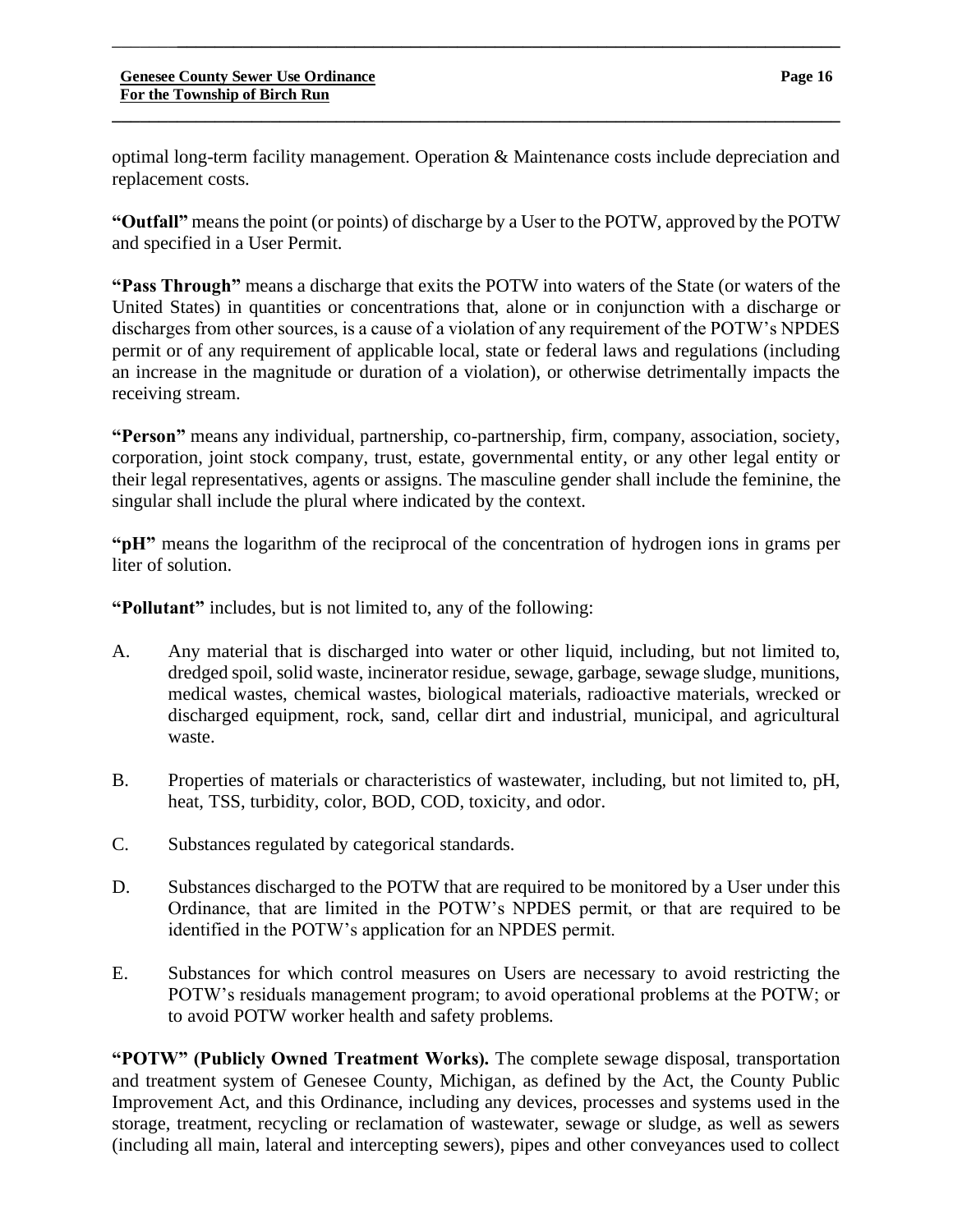or convey wastewater or sewage to the treatment works, as now or hereafter added to, extended or improved. The term "POTW" shall also include any sewers that convey wastewaters to the POTW from persons who are, by contract or agreement with the County Agency, Users of the POTW. References in this Ordinance to approvals, determinations, reviews, etc., "by the POTW" shall mean by the County Agency, the POTW Manager, or their authorized representatives. The term "POTW" may also be used to refer to the GCWWSD (acting through the County Agency) as the entity that has jurisdiction over the discharges to, and discharges from, the POTW (the "control authority"), as appropriate to the context in which the term is used.

\_\_\_\_\_\_\_**\_\_\_\_\_\_\_\_\_\_\_\_\_\_\_\_\_\_\_\_\_\_\_\_\_\_\_\_\_\_\_\_\_\_\_\_\_\_\_\_\_\_\_\_\_\_\_\_\_\_\_\_\_\_\_\_\_\_\_\_\_\_\_\_\_\_\_\_\_\_\_**

**\_\_\_\_\_\_\_\_\_\_\_\_\_\_\_\_\_\_\_\_\_\_\_\_\_\_\_\_\_\_\_\_\_\_\_\_\_\_\_\_\_\_\_\_\_\_\_\_\_\_\_\_\_\_\_\_\_\_\_\_\_\_\_\_\_\_\_\_\_\_\_\_\_\_\_\_\_\_**

**"POTW Board of Appeals"** means the three-person panel selected by the County Agency to hear an appeal from any person aggrieved by a decision of the POTW Manager and to make a recommendation to the County Agency as to an appropriate disposition of the appeal.

**"POTW Treatment Plant."** The portion of the POTW that is designed to provide treatment (including recycling or reclamation) of wastewater.

**"POTW Manager"** or **"Manager"** means the person designated by the County Agency as being responsible to administer the POTW's Industrial Pretreatment Program, and who is charged with certain duties and responsibilities as provided by this Ordinance. References to "POTW Manager" or "Manager" shall include the Manager's authorized representatives.

**"Premises"** means a lot, tract, or parcel of land, or a building or structure, having any connection, directly or indirectly, to the POTW, or from which there is a discharge to the POTW.

**"Pretreatment"** means the reduction of the amount of pollutants, the elimination of pollutants, or the alteration of the nature of pollutant properties in wastewater before or instead of discharging or otherwise introducing such pollutants into the POTW. The reduction or alteration may be obtained by physical, chemical, or biological processes; process changes; or other means, except for the use of dilution (unless expressly authorized by any applicable pretreatment standard or requirement and the POTW Manager). Appropriate pretreatment technology includes control equipment, such as equalization tanks or facilities, for protection against surges or slug loadings, subject to applicable requirements of local, state and federal laws and regulations.

**"Pretreatment Requirement"** means any substantive or procedural requirement related to pretreatment, other than a national pretreatment standard, imposed on a Nondomestic User.

**"Pretreatment Standard"** means any regulation containing pollutant discharge limits promulgated in accordance with Section 307(b) and (c) of the Act or Part 31 of Act 451 of the Public Acts of Michigan of 1994, MCL §§ 324.3101 et seq., including general and specific prohibitive discharge limits and local limits established in this Ordinance pursuant to MAC R 323.2303, and categorical standards.

**"Private Wastewater Disposal System"** means a cesspool, septic tank, or similar device which discharges to a suitable drainage field.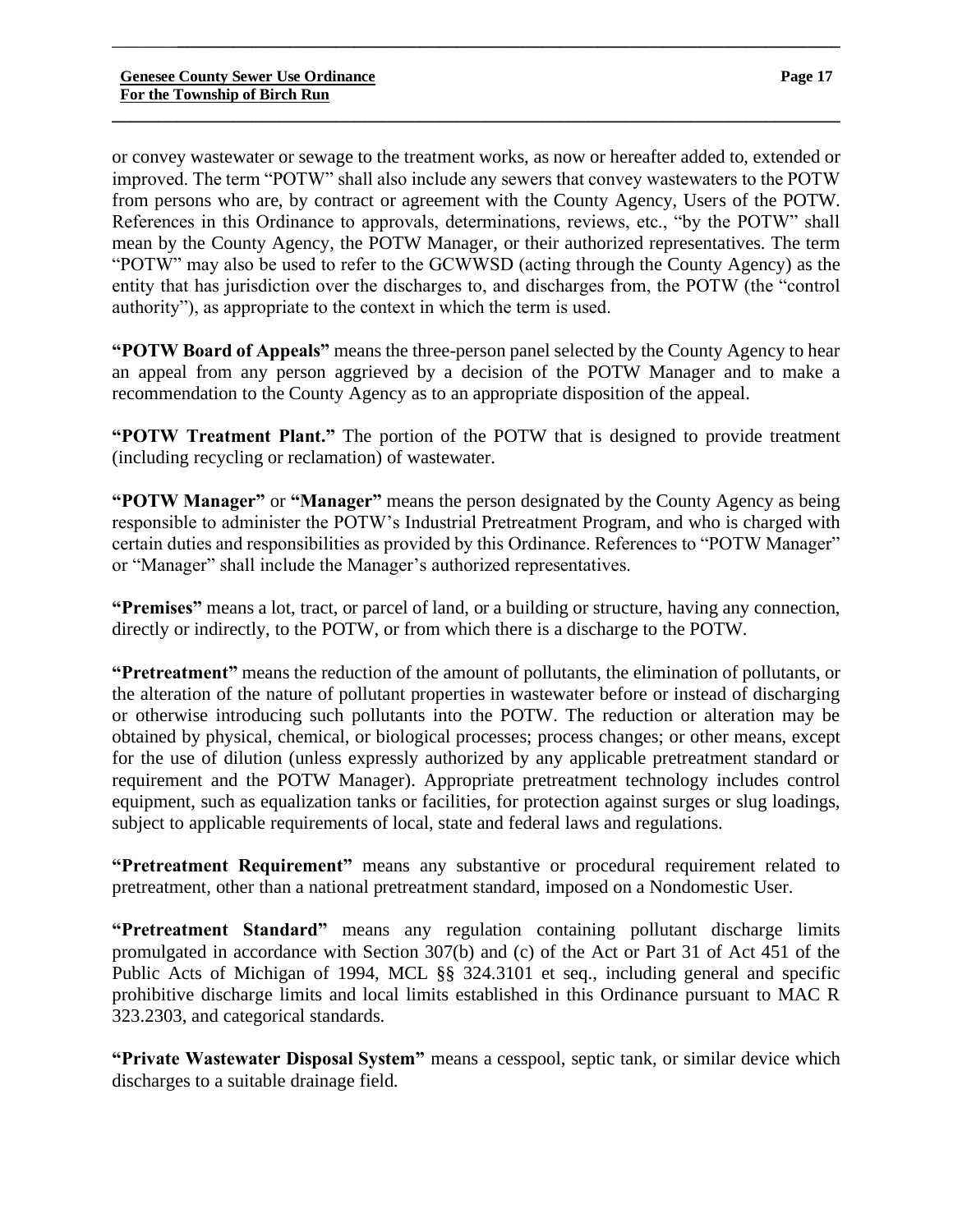**\_\_\_\_\_\_\_\_\_\_\_\_\_\_\_\_\_\_\_\_\_\_\_\_\_\_\_\_\_\_\_\_\_\_\_\_\_\_\_\_\_\_\_\_\_\_\_\_\_\_\_\_\_\_\_\_\_\_\_\_\_\_\_\_\_\_\_\_\_\_\_\_\_\_\_\_\_\_**

**"Properly Shredded Garbage or Other Solid Material"** means garbage or other solid material that has been shredded to such a degree that all particles will be carried freely under the flow conditions normally prevailing in the POTW (or so as to otherwise not result in interference), with no particle greater than 1/2 inch in any dimension.

**"Public Sewer"** means a sewer in which all owners of abutting properties have equal rights, and which is controlled by public authority.

**"Reasonable Potential."** As used in this Ordinance, a determination of "reasonable potential" by the POTW Manager means a determination made by the Manager that a certain condition, state, result or circumstance exists, or is likely to exist, based upon the quantitative or qualitative factors or information deemed by the Manager to be relevant and appropriate to the determination, consistent with the purposes and objectives of this Ordinance.

**"Replacement"** means the replacement in whole or in part of any equipment, appurtenances, accessories or facilities in the POTW to ensure continuous treatment of wastewater in accordance with the POTW's NPDES Permit and other applicable local, state and federal laws and regulations.

**"Replacement Costs"** means expenditures and costs for obtaining and installing equipment, accessories or appurtenances which are necessary during the service life of the system to maintain the capacity and performance for which the system was designed and constructed.

**"Residential Dwelling"** means any structure designed for habitation, including but not limited to houses, mobile homes, apartment buildings, condominiums, and townhouses.

**"Residential Equivalent Unit"** or **"REU"** means a standard basis of measuring the relative quantity of sewage, including the benefits derived from the disposal thereof, arising from the occupancy of a single-family detached residential dwelling (but such term shall not necessarily be related to actual use arising from any particular dwelling). The relative relationships between the various Users of the system shall be as determined by the County Agency. The assignment of REUs to a particular User shall be determined from time to time by the County Agency, based upon the use to which the User's property is put. The assignment of REUs for any use shall, in the sole discretion of the County Agency, be based upon the most similar use and shall be enumerated in a document established, maintained, and, amended, as necessary by the County Agency; a copy of which shall be made available for inspection and copying upon request.

**"Sanitary Sewage."** See "domestic waste."

**"Sanitary Sewer"** means a sewer intended to carry liquid and water-carried wastes from residences, commercial buildings, industrial plants and institutions, and to which storm, surface and ground waters are not intentionally admitted.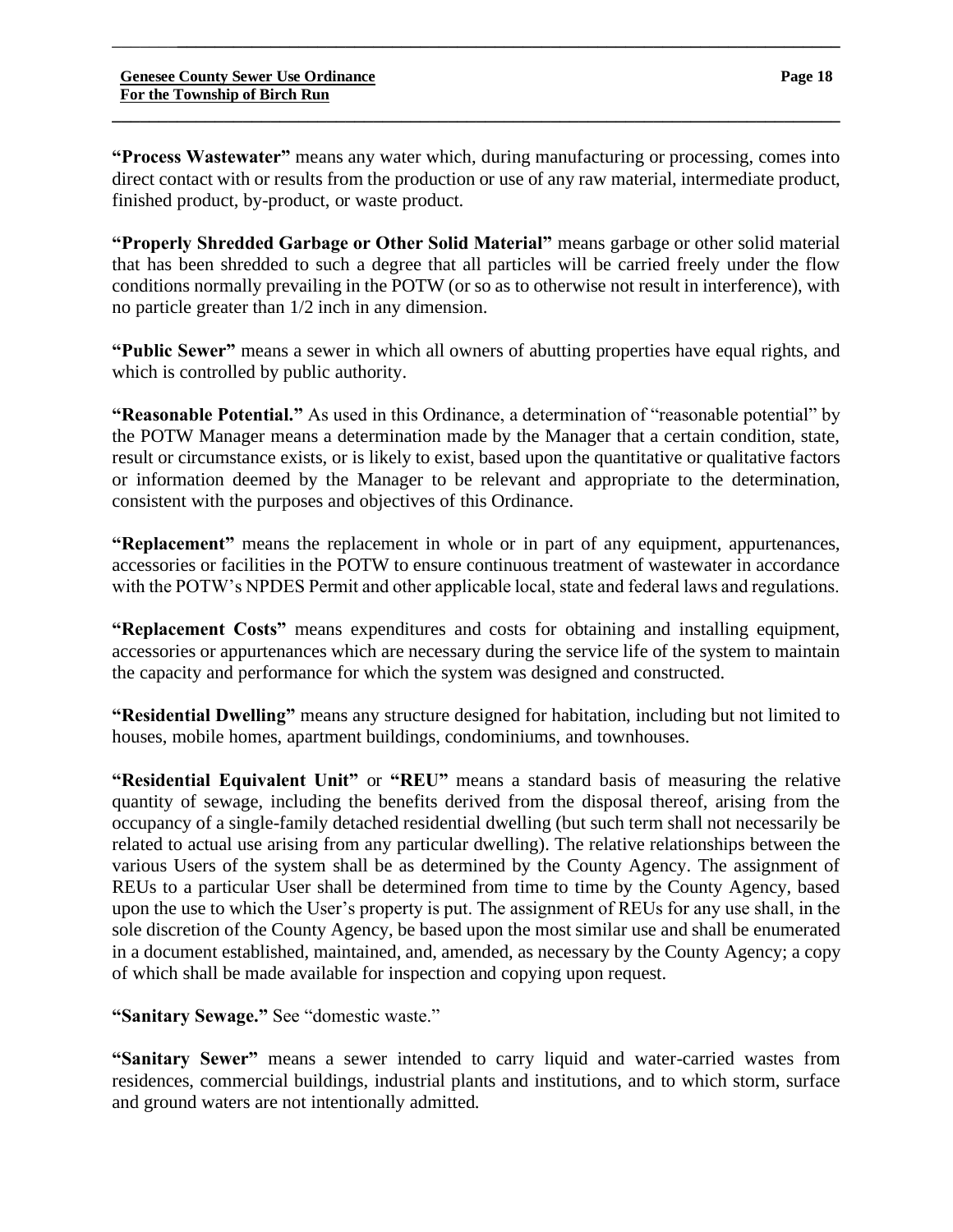**"Sanitary Sewer Cleanout Septage"** means sanitary sewage or cleanout residue removed from a separate sanitary sewer collection system that is not land applied and that is transported by a vehicle licensed under Part 117 of Act 451 of the Public Acts of Michigan of 1994 (MCL §§ 324.11701 et seq., as amended; "Septage Waste Servicers") elsewhere within the same system or to a receiving facility that is approved by MDEQ.

\_\_\_\_\_\_\_**\_\_\_\_\_\_\_\_\_\_\_\_\_\_\_\_\_\_\_\_\_\_\_\_\_\_\_\_\_\_\_\_\_\_\_\_\_\_\_\_\_\_\_\_\_\_\_\_\_\_\_\_\_\_\_\_\_\_\_\_\_\_\_\_\_\_\_\_\_\_\_**

**\_\_\_\_\_\_\_\_\_\_\_\_\_\_\_\_\_\_\_\_\_\_\_\_\_\_\_\_\_\_\_\_\_\_\_\_\_\_\_\_\_\_\_\_\_\_\_\_\_\_\_\_\_\_\_\_\_\_\_\_\_\_\_\_\_\_\_\_\_\_\_\_\_\_\_\_\_\_**

**"Seepage Pit"** means a cistern or underground enclosure constructed of concrete blocks, bricks or similar material loosely laid with open joints so as to allow the overflow or effluent to be absorbed directly into the surrounding soil.

**"Septage Waste"** means the fluid mixture of untreated and partially treated sewage solids, liquids, and sludge of human or domestic origin which is removed from a wastewater system. Septage waste consists only of food establishment septage, domestic septage, domestic treatment plant septage, or sanitary sewer cleanout septage, or any combination of these.

**"Septic Tank"** means a watertight receptacle receiving sewage and having an inlet and outlet designed to permit the separation of suspended solids from sewage and to permit such retained solids to undergo decomposition therein.

**"Service Connection"** means the portion of the public sewer which extends either to or onto the parcel of land adjacent to the path of the public sewer, and includes the sewer main, tee/wye, valve, check valve, connector pipes, the sewer lead, the grinder pump system, electrical controls and connections at the electric meter (but not including the meter) and appurtenances, but not including the building sewer.

**"Severe Property Damage"** means substantial physical damage to property, or damage to treatment facilities which causes them to become inoperable, or substantial and permanent loss of natural resources which can reasonably be expected to occur in the absence of a bypass. Severe property damage does not mean an economic loss caused by delays in production.

**"Sewage."** See "wastewater."

**"Sewer"** means any pipe, tile, tube or conduit for carrying wastewater or drainage water.

**"Sewer Lead"** means that portion of the service connection which connects to the sewer main located in the public right-of-way and extends to the property line.

**"Sewer Service Charge"** means the sum of the applicable connection fee, inspection fee, User charge, surcharges and debt service charges.

**"Shall"** is mandatory

**"SIC"** or **"Standard Industrial Classification Code"** means a classification pursuant to the Standard Industrial Classification Manual issued by the U.S. Office of Management and Budget.

**"Significant Industrial User"** or **"SIU"** means any Nondomestic User: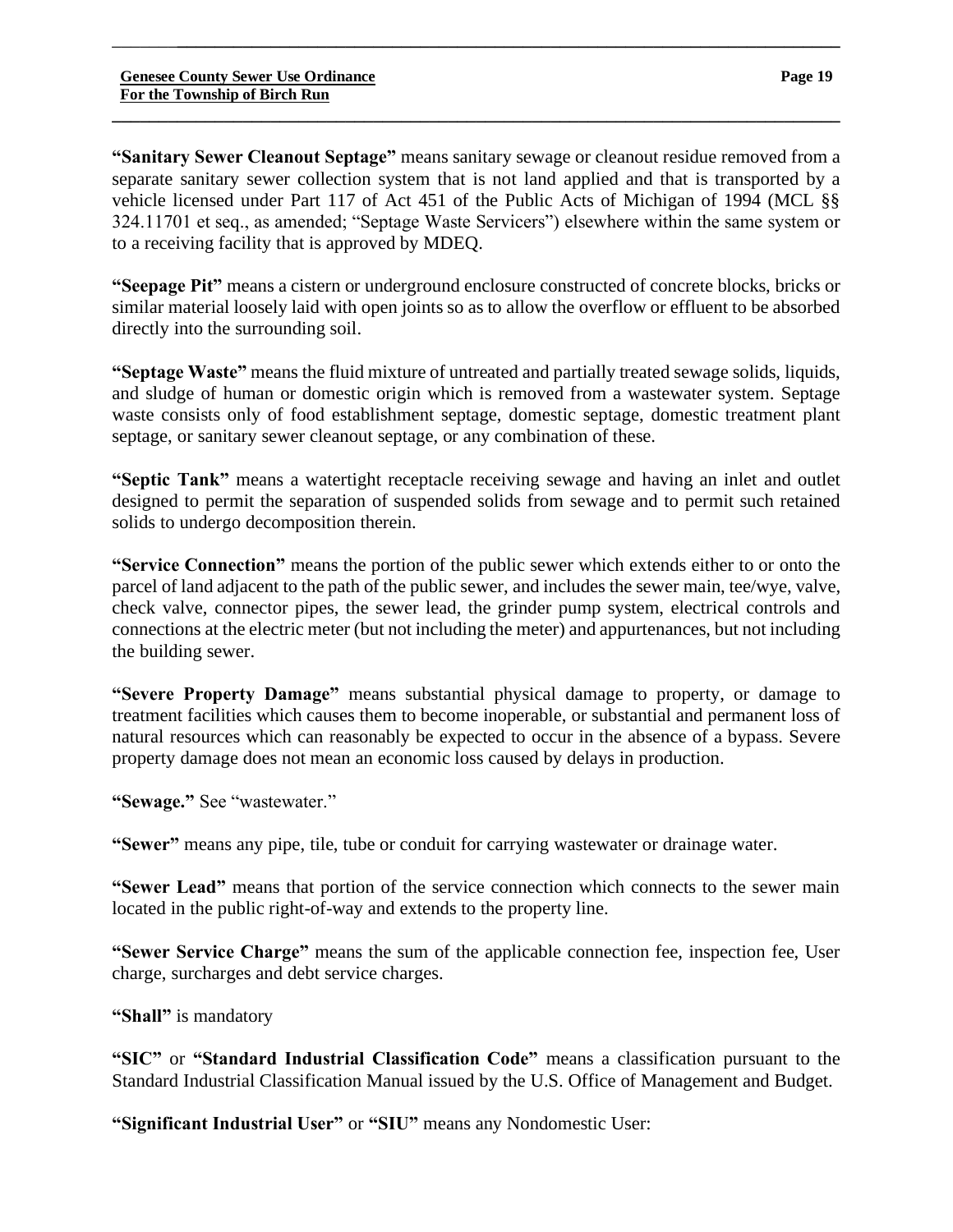- A. Subject to categorical pretreatment standards; or
- B. Any other Nondomestic User that:
	- (1) discharges to the POTW an average of 25,000 gallons per day or more of process wastewater (excluding sanitary, non-contact cooling and boiler blow-down wastewater);

**\_\_\_\_\_\_\_\_\_\_\_\_\_\_\_\_\_\_\_\_\_\_\_\_\_\_\_\_\_\_\_\_\_\_\_\_\_\_\_\_\_\_\_\_\_\_\_\_\_\_\_\_\_\_\_\_\_\_\_\_\_\_\_\_\_\_\_\_\_\_\_\_\_\_\_\_\_\_**

- (2) contributes a process waste stream that makes up 5% or more of the average dry weather hydraulic or organic capacity of the POTW treatment plant; or
- (3) is otherwise designated by the POTW as a significant industrial User on the basis that the User has a reasonable potential to adversely affect the operation of the POTW, to violate any pretreatment standard or requirement, or because the POTW determines that an Industrial User Permit for the User's discharge is required to meet the purposes and objectives of this Ordinance.

The POTW Manager may determine that a User that meets the criteria of Subsections (B)(1) and (B)(2) of this definition above is not currently a significant industrial User, if the Manager finds that the User has no reasonable potential to adversely affect the operation of the POTW, to violate any pretreatment standard or requirement, or that a Industrial User Permit is not required to meet the purposes and objectives of this Ordinance. A determination that a User is not a significant industrial User (or that a permit is therefore not required) shall not be binding and may be reversed by the Manager at any time based on changed circumstances, new information, or as otherwise determined necessary by the Manager to meet the purposes and objectives of this Ordinance.

**"Single-Family Detached Residential Dwelling"** means a stand-alone structure in which only 1 family is intended to reside and that is not attached to any other residential dwelling unit.

**"Sludge"** means accumulated solid material separated from liquid waste as a result of the wastewater treatment process.

**"Slug"** means any discharge of a non-routine, episodic nature, including, but not limited to, an accidental spill or a non-customary batch discharge.

**"State"** means the State of Michigan. The term shall include, where applicable, any administrative agency of the State having jurisdiction in the subject matter of this Ordinance, including (but not limited to) the Michigan Department of Environmental Quality (DEQ).

**"Storm Sewer"** or **"Storm Drain"** means a sewer or drain, either natural or artificial, intended to carry storm water, snowmelt, and surface runoff and drainage, but not wastewater.

**"Storm Water"** means any flow (such as storm water runoff, snow melt runoff, and surface runoff and drainage) occurring during or following, and resulting from, any form of natural precipitation, and is that portion of flow in excess of that which infiltrates into the soil of the drainage area.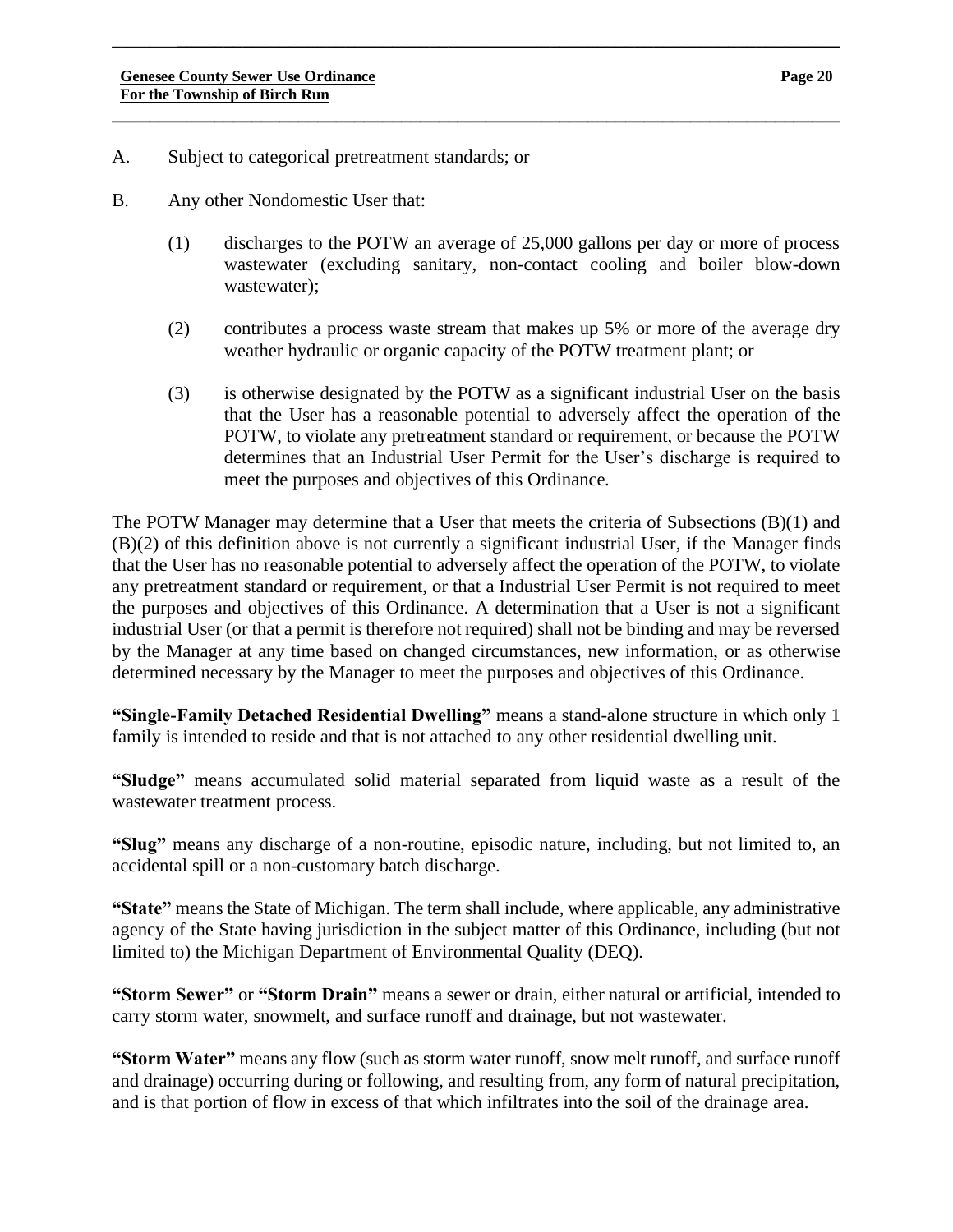**"Surcharge"** means the additional charges made by the POTW for the treatment of wastewater containing pollutants in excess of specified concentrations, loadings or other applicable limits, or for other purposes specified by this Ordinance.

**\_\_\_\_\_\_\_\_\_\_\_\_\_\_\_\_\_\_\_\_\_\_\_\_\_\_\_\_\_\_\_\_\_\_\_\_\_\_\_\_\_\_\_\_\_\_\_\_\_\_\_\_\_\_\_\_\_\_\_\_\_\_\_\_\_\_\_\_\_\_\_\_\_\_\_\_\_\_**

\_\_\_\_\_\_\_**\_\_\_\_\_\_\_\_\_\_\_\_\_\_\_\_\_\_\_\_\_\_\_\_\_\_\_\_\_\_\_\_\_\_\_\_\_\_\_\_\_\_\_\_\_\_\_\_\_\_\_\_\_\_\_\_\_\_\_\_\_\_\_\_\_\_\_\_\_\_\_**

**"Suspended Solids"** (SS) or **"Total Suspended Solids"** (TSS) means solids that float on the surface of, or are suspended in, water, wastewater, or other liquids and which can be removed by laboratory filtering or other standard methods.

**"Township"** means the Township of Birch Run, Michigan, acting by and through its duly authorized agents, deputies and representatives.

**"Toxic Pollutant"** means any pollutant or combination of pollutants that is or can potentially be harmful to the public health, the POTW, or the environment, including, without limitation, those listed in 40 CFR 401.15 as toxic under the provisions of the Clean Water Act, or listed in the Critical Materials Register promulgated by the Michigan Department of Environmental Quality, or as provided by local, state or federal laws, rules or regulations.

**"Trucked or Hauled Waste or Pollutants."** Any waste proposed to be discharged to the POTW from a mobile source, including, without limitation, holding tank waste.

**"Trunk Line"** means the main sewer line located under any street or within any public right-ofway which collects and transmits the sewage of the various properties served by the sewer system.

**"ug/l"** means micrograms per liter.

**"Upset"** means an exceptional incident in which there is unintentional and temporary noncompliance with categorical pretreatment standards because of factors beyond the reasonable control of the User. An upset does not include noncompliance to the extent caused by operational error, improperly designed treatment facilities, inadequate treatment facilities, lack of preventive maintenance, or careless or improper operation.

**"User"** means any person who contributes, causes or permits the contribution, introduction or discharge of wastewater into the POTW, whether intentional or unintentional, and whether directly or indirectly.

**"User Debt Retirement Charge"** means the charge levied on all Users of the POTW for the cost of any bond debt of which debt repayment is to be met from the revenues of such works.

**"User Operating & Maintenance Charge"** means the charge levied on all Users of the POTW for the cost of operation and maintenance, including replacement and depreciation of such treatment works.

**"User Permit"** means an Industrial User Permit or a General User Permit.

**"Wastewater"** means the liquid and water-carried industrial or domestic waste from dwellings, commercial buildings, industrial facilities, and institutions (including, without limitation, contaminated groundwater and landfill leachate), whether treated or untreated, that is contributed,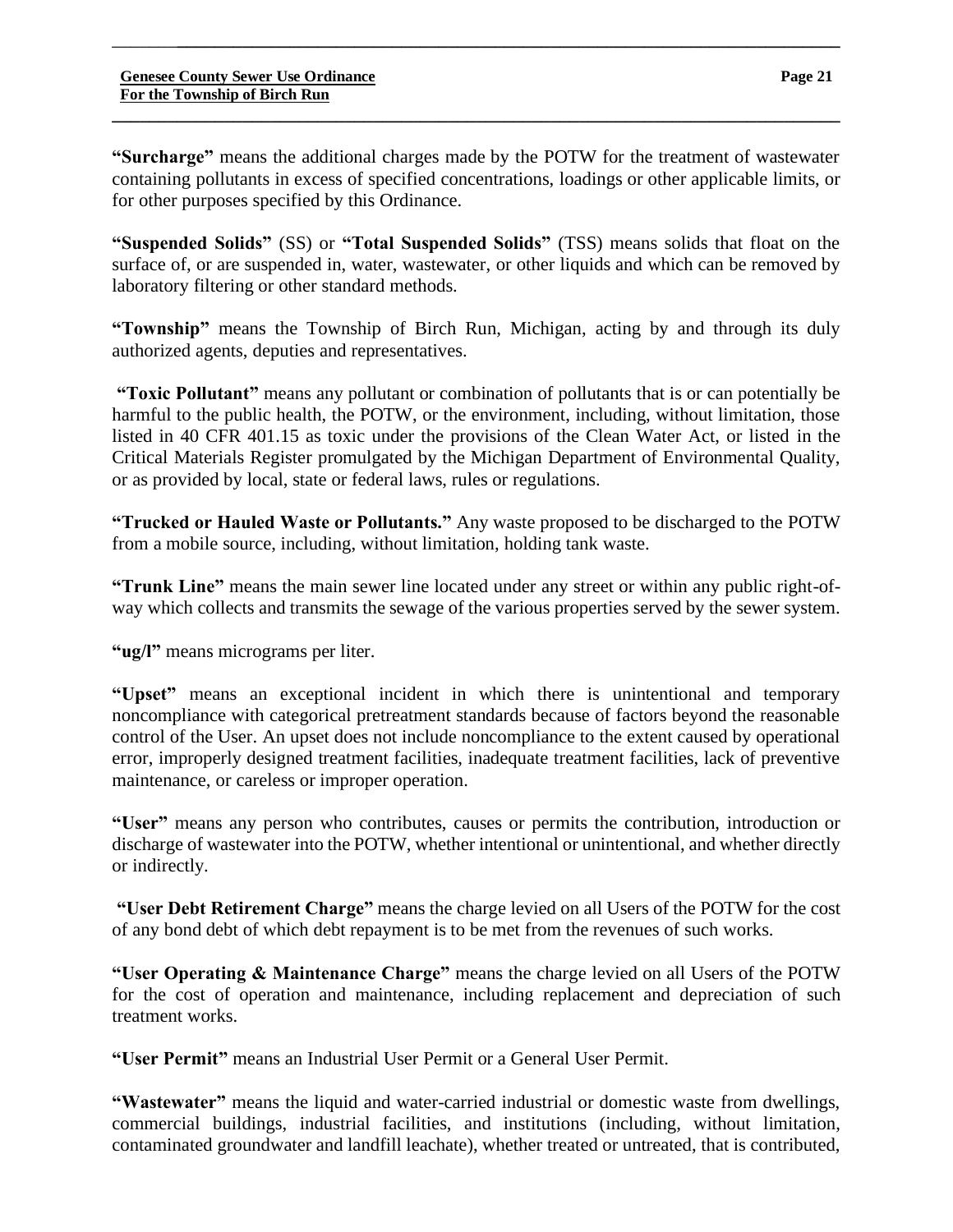introduced or discharged into the POTW. The term includes any water that has in any way been used and degraded or physically or chemically altered.

**\_\_\_\_\_\_\_\_\_\_\_\_\_\_\_\_\_\_\_\_\_\_\_\_\_\_\_\_\_\_\_\_\_\_\_\_\_\_\_\_\_\_\_\_\_\_\_\_\_\_\_\_\_\_\_\_\_\_\_\_\_\_\_\_\_\_\_\_\_\_\_\_\_\_\_\_\_\_**

\_\_\_\_\_\_\_**\_\_\_\_\_\_\_\_\_\_\_\_\_\_\_\_\_\_\_\_\_\_\_\_\_\_\_\_\_\_\_\_\_\_\_\_\_\_\_\_\_\_\_\_\_\_\_\_\_\_\_\_\_\_\_\_\_\_\_\_\_\_\_\_\_\_\_\_\_\_\_**

**"Watercourse"** means a channel in which a flow of water occurs, either continuously or intermittently.

**"Waters of the State"** means all rivers, streams, lakes, ponds, marshes, watercourses, waterways, wells, springs, reservoirs, aquifers, irrigation systems, drainage systems, and all other bodies or accumulations of water, surface, or underground, natural or artificial, public or private, which are contained within, flow through, or border upon the State of Michigan or any portion thereof, and as otherwise specified by applicable laws and regulations.

**"Waters of the United States"** means all waters as defined by 40 CFR 122.2 and as otherwise specified by applicable laws and regulations.

**"Wye Branch"** means a local service connection to the sewer that is made at an angle similar to a "Wye" so that a sewer cleaning rod will not come into the sewer at a right angle and penetrate the far side, but will travel down the course of the sewer.

# **ARTICLE 2 – USE OF PUBLIC SEWERS REQUIRED**

### **Section 2.1. Unlawful Deposition**

It shall be unlawful for any person to place, deposit or permit to be deposited, any human or animal excrement, garbage or other waste ordinarily regarded as wastewater, upon or below, the surface of public or private property within the jurisdiction of the Local Unit, except by discharging such wastewater into an approved connection to a public sanitary sewer where available or an approved private wastewater disposal system.

### **Section 2.2. Discharge Prohibited Without Required Approvals, Permits, and Treatment**

Except as otherwise expressly permitted by local, state and federal laws and regulations, and subject to obtaining all required permits and approvals from governmental agencies (including, without limitation, the Local Unit, the County Agency, the Michigan Department of Environmental Quality, and the U.S. EPA) and providing any required treatment, it shall be unlawful to discharge, or permit or cause to be discharged, either directly or indirectly:

- A. Polluted water, sewage or wastewater to any natural outlet within the Local Unit, to any waters of the State (or waters of the United States), or to any public sewer; or
- B. Unpolluted water of any kind, including, without limitation, storm water, surface water, groundwater, roof runoff, artesian well water, drainage water (surface or subsurface), industrial non-contact cooling water, air-conditioning water, swimming pool water, or industrial process waters to any sanitary sewer. Unpolluted water may be discharged only to a sewer that is specifically designated as a combined sewer or storm sewer or to a natural outlet, and only if all applicable permits and approvals have first been obtained from the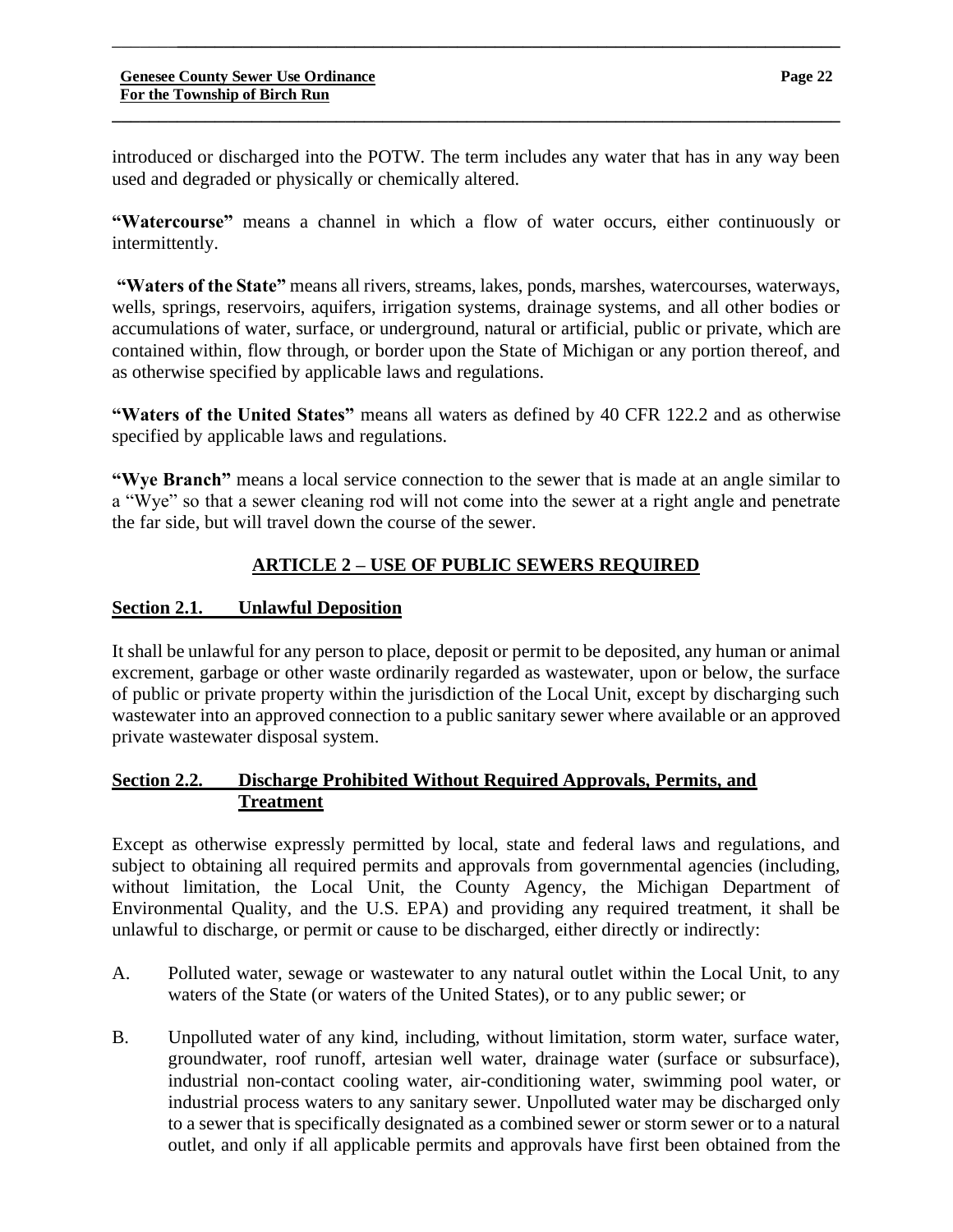POTW and other governmental bodies or agencies and only if not prohibited by applicable local, state or federal laws or regulations. If any person drains any unpolluted water from his property by means of conductors, eaves troughs, roof downspouts or otherwise, into a combined sewer, storm sewer, or natural outlet in violation of applicable laws or regulations or without securing the prior approval of the POTW, or into a sanitary sewer, the POTW shall order its disconnection at the property owner's expense, and if the property owner refuses to obey the order of the POTW, then the POTW shall disconnect the connection and the costs shall be charged to the property owner.

\_\_\_\_\_\_\_**\_\_\_\_\_\_\_\_\_\_\_\_\_\_\_\_\_\_\_\_\_\_\_\_\_\_\_\_\_\_\_\_\_\_\_\_\_\_\_\_\_\_\_\_\_\_\_\_\_\_\_\_\_\_\_\_\_\_\_\_\_\_\_\_\_\_\_\_\_\_\_**

**\_\_\_\_\_\_\_\_\_\_\_\_\_\_\_\_\_\_\_\_\_\_\_\_\_\_\_\_\_\_\_\_\_\_\_\_\_\_\_\_\_\_\_\_\_\_\_\_\_\_\_\_\_\_\_\_\_\_\_\_\_\_\_\_\_\_\_\_\_\_\_\_\_\_\_\_\_\_**

## **Section 2.3. Unlawful Construction**

Except as hereinafter provided, it shall be unlawful to construct or maintain any privy, privy vault, septic tank, cesspool or other facility intended or used for disposal of sewage.

## **Section 2.4. Required Connection To Available Sanitary Sewer**

The owner of any house, building, structure, premises, or property used for human occupancy, employment, recreation or other purposes, situated within the County and/or the Local Unit, and abutting on any street, alley or right-of-way, in which there is located, or may in the future be located, a public sewer or combined sewer within 300 feet of the property line, is hereby required, at the owner's expense, to install suitable toilet facilities therein, and to connect such facilities directly with the proper public sewer, in accordance with the provisions of this Ordinance, when given official notice to do so, provided that such connection shall not be required to be made less than 6 months after the sewer is made available for connection thereto nor more than 18 months.

## **Section 2.5. Waste Discharge Prohibited Except Through Approved Sewer Connection**

All discharges to a sewer shall be through an approved sewer connection or at another discharge point expressly approved by the POTW in accordance with this Ordinance. No person shall discharge any waste or other substances into a manhole, catch basin or inlet.

# **ARTICLE 3 – PRIVATE WASTEWATER DISPOSAL**

## **Section 3.1. Private Treatment and Disposal Requirements**

If a public sanitary or combined sewer is not available under the provisions of Article 2, the building sewer shall be connected to a private sewage disposal system complying with all requirements of the Genesee County Health Department.

## **Section 3.2. Public Sewer Becomes Available**

At such time as a public sewer becomes available to a property served by a private sewage disposal system, as provided in Article 2, a direct connection shall be made to the public sewer in compliance with this Ordinance; and any septic tanks, cesspools and similar sewage disposal facilities shall be abandoned and filled with suitable material.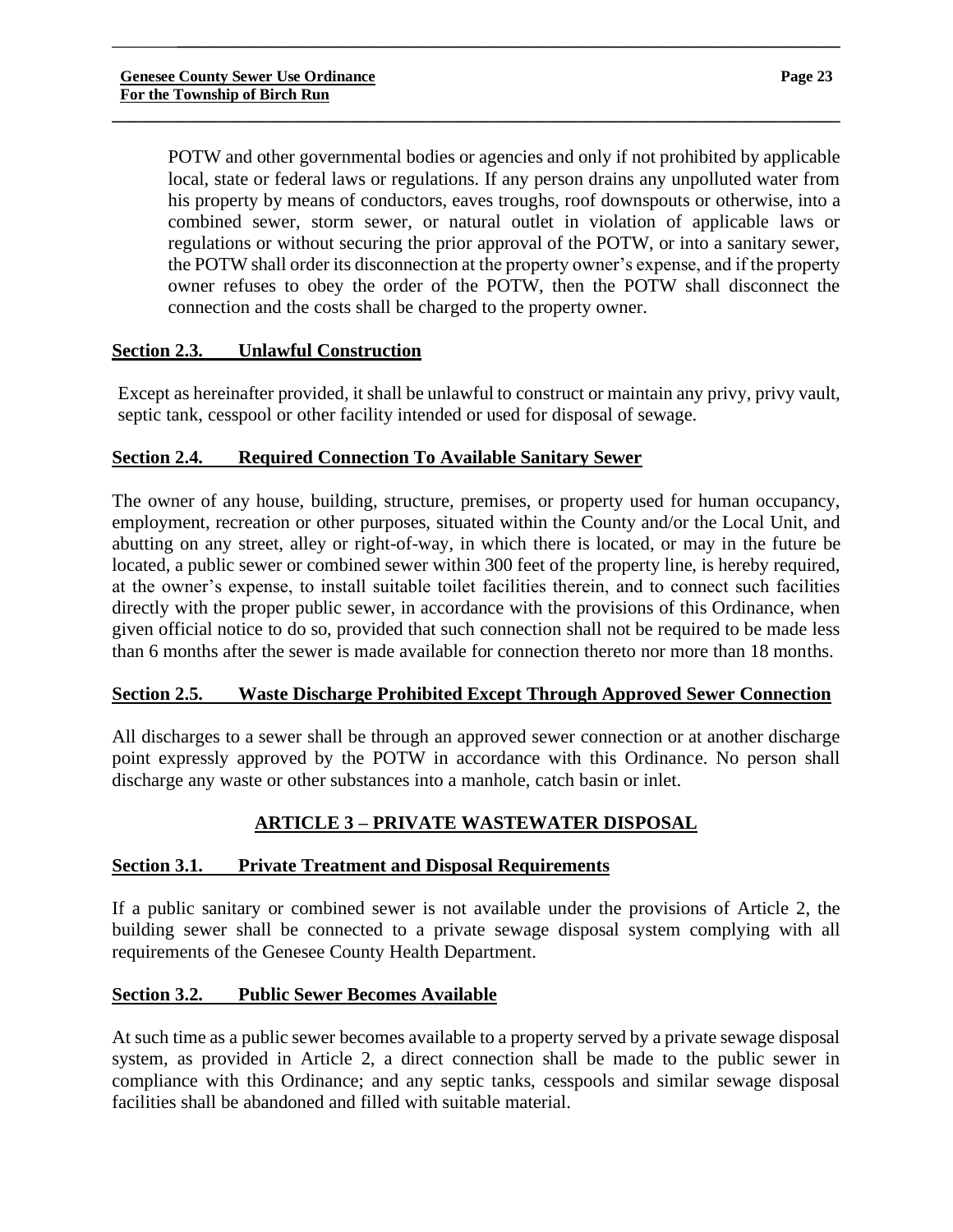### **Section 3.3. Operation and Maintenance of Private Facilities**

The owner shall operate and maintain the private sewage disposal facilities in a sanitary manner at all times, at no expense to the Local Unit and/or the County Agency.

\_\_\_\_\_\_\_**\_\_\_\_\_\_\_\_\_\_\_\_\_\_\_\_\_\_\_\_\_\_\_\_\_\_\_\_\_\_\_\_\_\_\_\_\_\_\_\_\_\_\_\_\_\_\_\_\_\_\_\_\_\_\_\_\_\_\_\_\_\_\_\_\_\_\_\_\_\_\_**

**\_\_\_\_\_\_\_\_\_\_\_\_\_\_\_\_\_\_\_\_\_\_\_\_\_\_\_\_\_\_\_\_\_\_\_\_\_\_\_\_\_\_\_\_\_\_\_\_\_\_\_\_\_\_\_\_\_\_\_\_\_\_\_\_\_\_\_\_\_\_\_\_\_\_\_\_\_\_**

### **Section 3.4. Statement Regarding Public Health Requirements**

No statement contained in this Article shall be construed to interfere with any additional requirements that may be imposed by the Michigan Department of Public Health or other governmental agencies.

### **Section 3.5. Private Wastewater Disposal Requirements**

The type, capacities, location and layout of a private wastewater disposal system shall comply with all local, county, state, and federal requirements. No permit shall be issued for any private wastewater disposal systems employing subsurface soil absorption facilities where the area of the lot is less than determined necessary by the Local Unit and County or State health officials, as applicable. No septic tank, cesspool, subsurface disposal facility or other private sanitary sewer system shall be permitted to discharge to any public sewer or natural outlet.

## **ARTICLE 4 – CONDITIONS OF SERVICE**

### **Section 4.1. Sewer Maintenance**

At the time of original construction of the public sewer, the POTW shall install that portion of the building sewer from the public sewer to the lot or easement line off all occupied premises. The POTW shall maintain, at its expense, the public sewer. Those customers making connections at the time of original construction of the public sewer shall install, at their expense, that portion of the building sewer from said lot or easement line to their premises. The customer shall maintain, at his expense, the building sewer.

### **Section 4.2. Customer Connection Requirements**

Those customers making connections subsequent to the time of original construction of the public sewer shall install, at their expense, that portion of the building sewer from the public sewer to the lot or easement line in addition to that portion of the building sewer from said lot or easement line to their premises.

### **Section 4.3. Disruption of Service**

Neither the POTW nor the Local Unit shall be held responsible for claims made against it by reason of the breaking of any mains or service laterals, or by reason of any other interruption of the service caused by the breaking of machinery or stoppage for necessary repairs; and no person shall be entitled to damages nor have any portion of a payment refunded for any interruption.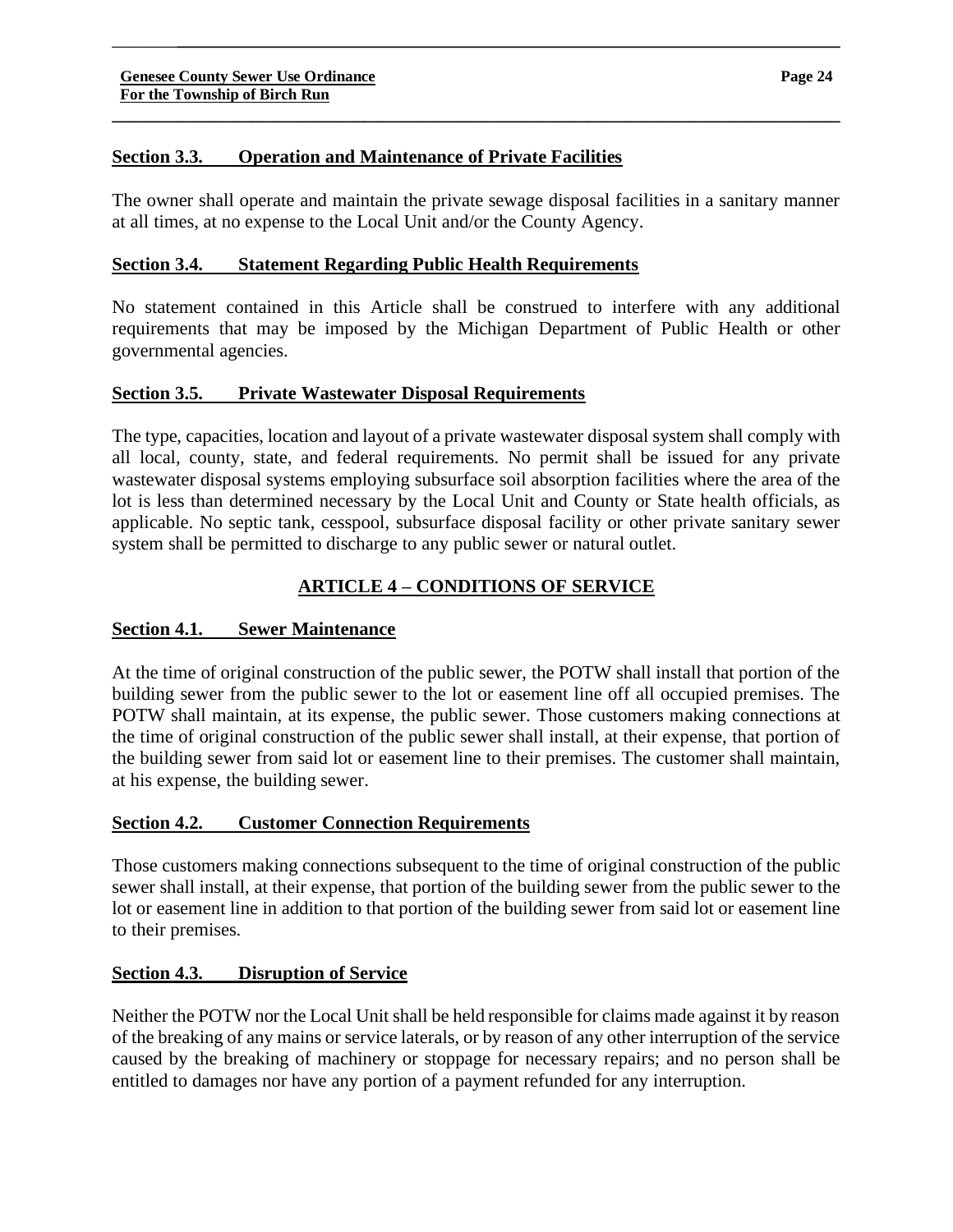### **Section 4.4. Service Inspections**

The premises receiving sanitary sewer service shall, at all reasonable hours, be subject to inspection by duly authorized personnel of the POTW and/or the Local Unit.

\_\_\_\_\_\_\_**\_\_\_\_\_\_\_\_\_\_\_\_\_\_\_\_\_\_\_\_\_\_\_\_\_\_\_\_\_\_\_\_\_\_\_\_\_\_\_\_\_\_\_\_\_\_\_\_\_\_\_\_\_\_\_\_\_\_\_\_\_\_\_\_\_\_\_\_\_\_\_**

**\_\_\_\_\_\_\_\_\_\_\_\_\_\_\_\_\_\_\_\_\_\_\_\_\_\_\_\_\_\_\_\_\_\_\_\_\_\_\_\_\_\_\_\_\_\_\_\_\_\_\_\_\_\_\_\_\_\_\_\_\_\_\_\_\_\_\_\_\_\_\_\_\_\_\_\_\_\_**

### **ARTICLE 5 – BUILDING SEWERS AND CONNECTIONS**

### **Section 5.1. Building Sewer Connection Permits**

There shall be three classes of building sewer connection permits: (1) Residential, (2) Commercial, and (3) Industrial. In any case, the owner or the owner's agent shall make application on a special form furnished by the POTW. The connection permit application shall be supplemented by any plans, specifications or other information considered necessary and appropriate in the judgment of the POTW. The established CCIF and applicable local connection fees shall be paid to the POTW and the Local Unit, respectively, at the time the application is filed. Agents of the POTW, the Local Unit, Michigan Department of Environmental Quality, or U.S. Environmental Protection Agency shall have the right to enter all properties for the purpose of inspecting and copying all records which are required to be kept pursuant to this Ordinance.

### **Section 5.2. Connection Costs**

All costs and expenses incidental to the installation and connection of the building sewer shall be borne by the owner. The owner or the person installing the building sewer for the owner shall indemnify the POTW and the Local Unit from any loss or damage that may directly or indirectly be occasioned by the installation of the building sewer.

### **Section 5.3. Multiple Buildings**

A separate and independent building sewer shall be provided for every building, except where one building stands at the rear of another on an interior lot and no private sewer is available or can be constructed to the rear building through an adjoining alley, court, yard or driveway, the building sewer from the front building may be extended to the rear building and the whole considered as one building sewer. Other exceptions will be allowed only by special permission granted by the Inspector.

### **Section 5.4. Existing Building Sewers**

Old building sewers or portions thereof may be used in connection with new buildings only when they are found, on examination and testing by the Inspector, to meet all requirements of this Ordinance.

### **Section 5.5. Pipe Materials**

The building sewer shall be constructed of either of the following types of pipe meeting the current ASTM specifications: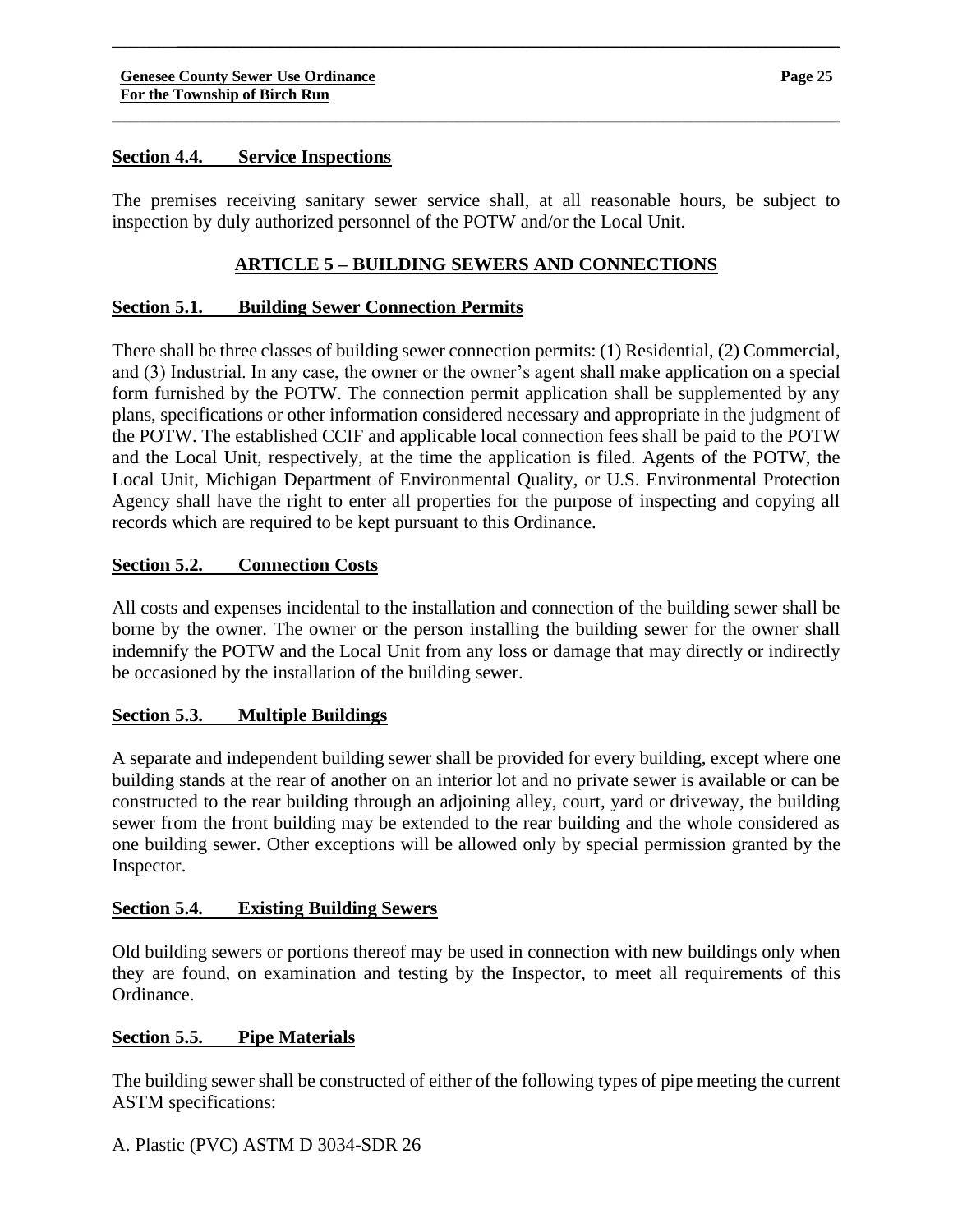### C. Ductile Iron, ANSI/AWWA C151/A2.51-02

If installed in filled or unstable ground, the building sewer shall be of Ductile Iron as specified above, except that other types of pipe may be used if laid on a suitable improved bed or cradle as approved by the Inspector.

\_\_\_\_\_\_\_**\_\_\_\_\_\_\_\_\_\_\_\_\_\_\_\_\_\_\_\_\_\_\_\_\_\_\_\_\_\_\_\_\_\_\_\_\_\_\_\_\_\_\_\_\_\_\_\_\_\_\_\_\_\_\_\_\_\_\_\_\_\_\_\_\_\_\_\_\_\_\_**

**\_\_\_\_\_\_\_\_\_\_\_\_\_\_\_\_\_\_\_\_\_\_\_\_\_\_\_\_\_\_\_\_\_\_\_\_\_\_\_\_\_\_\_\_\_\_\_\_\_\_\_\_\_\_\_\_\_\_\_\_\_\_\_\_\_\_\_\_\_\_\_\_\_\_\_\_\_\_**

### **Section 5.6. Pipe Joints and Connections**

All building sewer joints and connections shall be made gas tight and watertight and shall conform to the requirements of the current building and plumbing codes. The joints shall be of rubber ring, flexible compression type, similar and equal to joints specified for pipe. The joints and connections shall conform to the manufacturer's recommendations.

### **Section 5.7. Pipe Size and Slope**

The size and slope of the building sewer shall be subject to the approval of the Inspector, but in no event shall the diameter be less than four inches. Minimum grade shall be as follows:

Residential Installation

6-inch pipe  $-1/8$ " per foot or 1" per 8 feet (1%) 4-inch pipe  $-1/4$ " per foot or 2" per 8 feet (2%)

Commercial Installation

6-inch pipe – .72" per 8 feet (.75%) or 1.5" per 16 feet

### **Section 5.8. Building Sewer Location**

Whenever possible, the building sewer shall be brought to the buildings at an elevation below the basement floor. No building sewer shall be laid parallel to, or within three feet of, any bearing wall that might thereby be weakened. The depth shall be sufficient to afford protection from frost. All excavations required for the installation of a building sewer shall be open trench work unless otherwise approved by the Inspector. Pipe laying and backfill shall be performed in accordance with current ASTM specifications, except that no backfill shall be placed until the work has been inspected by the Inspector.

## **Section 5.9. Low Building Sewers**

In all buildings in which any building sewer is too low to permit gravity flow to the public sewer, sanitary sewage carried by such drains shall be lifted by artificial means and discharged to the building sewer, subject to approval by the Inspector.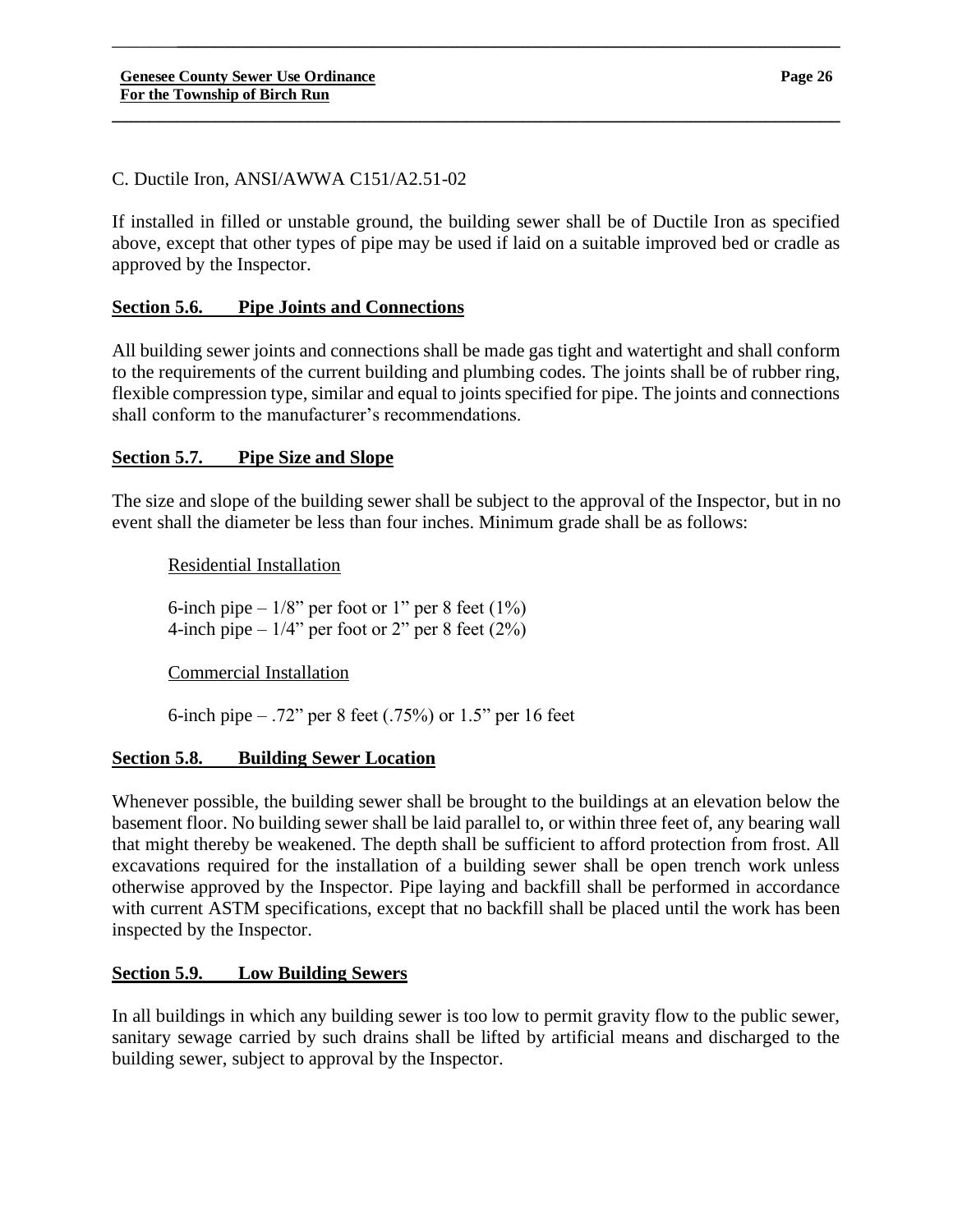### **Section 5.10. Wye Branch Connection Designation**

The connection of the building sewer into the public sewer shall be made at the wye branch designated for the property if such branch is available at a suitable location. Any connection not made at the designated wye branch in the main sewer shall be made only as directed by the Inspector.

\_\_\_\_\_\_\_**\_\_\_\_\_\_\_\_\_\_\_\_\_\_\_\_\_\_\_\_\_\_\_\_\_\_\_\_\_\_\_\_\_\_\_\_\_\_\_\_\_\_\_\_\_\_\_\_\_\_\_\_\_\_\_\_\_\_\_\_\_\_\_\_\_\_\_\_\_\_\_**

**\_\_\_\_\_\_\_\_\_\_\_\_\_\_\_\_\_\_\_\_\_\_\_\_\_\_\_\_\_\_\_\_\_\_\_\_\_\_\_\_\_\_\_\_\_\_\_\_\_\_\_\_\_\_\_\_\_\_\_\_\_\_\_\_\_\_\_\_\_\_\_\_\_\_\_\_\_\_**

### **Section 5.11. Building Sewer Inspection**

The applicant for the building sewer shall notify the Inspector when the building sewer is ready for inspection and connection to the public sewer. The connection shall be made under the supervision of the Inspector.

### **Section 5.12. Protection and Restoration**

All excavations for building sewer installation shall be adequately guarded with barricades and lights so as to protect the public from hazard. Streets, sidewalks, parkways and other public property disturbed in the course of the work shall be restored in a manner satisfactory to the GCWWSD and the Local Unit.

### **Section 5.13. Capacity Required**

No connection to a public sewer will be required or allowed unless there is capacity available (in both wastewater volume and strength) in all downstream sewers, pump stations, interceptors, and force mains, including, but not limited to, adequate capacity to accept, treat and dispose of BOD, TSS, or similar materials as required by applicable local, state or federal laws, rules or regulations, as determined by the POTW.

### **Section 5.14. Pretreatment Of Any Discharge May Be Required**

Pretreatment of any discharge to the public sewer, including, but not limited to, grease, oil, and sand interceptors, shall be provided when, in the opinion of the POTW Manager, they are necessary.

#### **Section 5.15. Grease, Oil and Sand Interceptors**

A grease, oil and sand interceptor (trap) shall be installed and maintained in continuously efficient operating condition at the expense of the property owner when, in the determination of the POTW Manager, an interceptor is necessary for the proper handling of liquid wastes containing grease in excessive amounts or any flammable waste, sand, or other harmful ingredient. An interceptor shall be required for every restaurant, fast food outlet, automotive repair shop or garage, car wash, or any other type of establishment or use as determined necessary by the POTW Manager. An interceptor shall not be required for a single-family detached residential or multiple-family residential dwelling unit when used solely for residential living purposes. All interceptors shall be of a type and capacity approved by the POTW Manager, and shall be located so as to be readily and easily accessible for cleaning and inspection. Interceptors shall be constructed of impervious materials capable of withstanding abrupt and extreme changes in temperature, and shall be of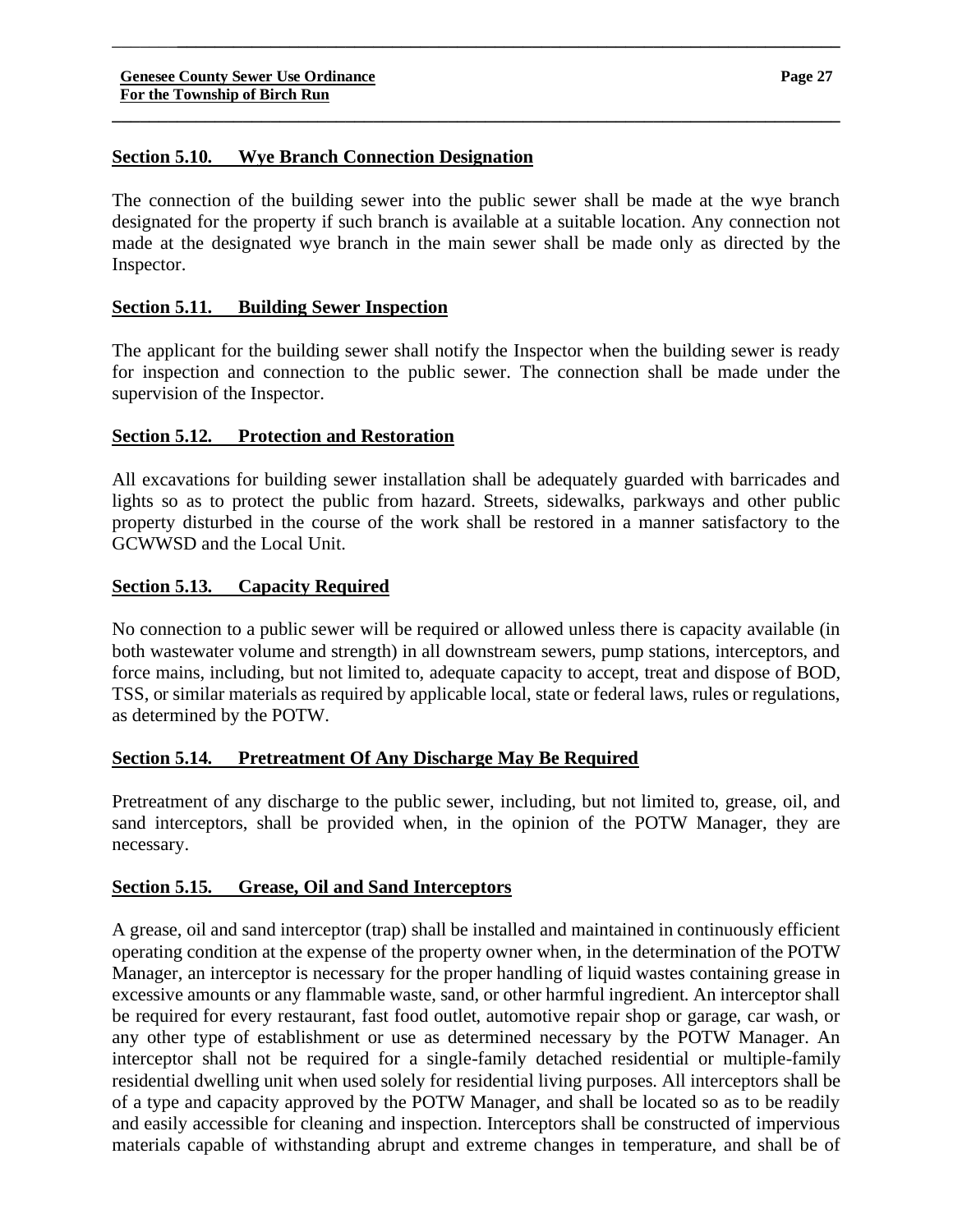substantial construction, watertight, and equipped with easily removable covers which when in place shall be gas-tight and water-tight.

**\_\_\_\_\_\_\_\_\_\_\_\_\_\_\_\_\_\_\_\_\_\_\_\_\_\_\_\_\_\_\_\_\_\_\_\_\_\_\_\_\_\_\_\_\_\_\_\_\_\_\_\_\_\_\_\_\_\_\_\_\_\_\_\_\_\_\_\_\_\_\_\_\_\_\_\_\_\_**

\_\_\_\_\_\_\_**\_\_\_\_\_\_\_\_\_\_\_\_\_\_\_\_\_\_\_\_\_\_\_\_\_\_\_\_\_\_\_\_\_\_\_\_\_\_\_\_\_\_\_\_\_\_\_\_\_\_\_\_\_\_\_\_\_\_\_\_\_\_\_\_\_\_\_\_\_\_\_**

### **ARTICLE 6** – **REGULATION OF DISCHARGES TO THE POTW**

#### **Section 6.1. Discharge Prohibitions**

The general discharge prohibitions under Section 6.1(A) and the specific discharge prohibitions under Section 6.1(B) apply to every User whether or not the User is subject to any other national, state or local pretreatment standards or requirements, and whether or not the discharge is made pursuant to a User Permit issued pursuant to this Ordinance.

- A. General Prohibitions. No User shall contribute or cause to be contributed, directly or indirectly to the POTW, any pollutant or wastewater that will pass through or interfere with the operation or performance of the POTW.
- B. Specific Prohibitions. No User shall discharge or contribute to the POTW, directly or indirectly, any of the pollutants, substances, or wastewater as provided by this Subsection. This Subsection sets forth the minimum requirements for a User's discharges to the POTW. Additional or more restrictive requirements may be required of particular Users by a User Permit, or as otherwise authorized or required by this Ordinance or other applicable laws and regulations.
	- (1) Pollutants in concentrations that exceed the daily maximum or monthly average concentrations listed below in this Subsection:

| Parameter           | $~\text{IMC (mg/l)}^1$ | Daily Max. $(mg/l)^1$ | <u>Monthly Avg. <math>(mg/l)^1</math></u> |
|---------------------|------------------------|-----------------------|-------------------------------------------|
| Arsenic             |                        | 0.62                  |                                           |
| Cadmium             |                        | 0.11                  |                                           |
| Chromium (T)        |                        | 4.1                   |                                           |
| Copper              |                        | 1.0                   |                                           |
| Cyanides (T)        | 0.22                   | ---                   |                                           |
| Lead                |                        | 1.8                   |                                           |
| Mercury             |                        | $NQ^2$                |                                           |
| Molybdenum          |                        | 1.7                   |                                           |
| Nickel              |                        | 1.6                   |                                           |
| Selenium            |                        | 0.23                  |                                           |
| Silver              |                        | 0.16                  |                                           |
| Zinc                |                        | 1.14                  |                                           |
| Acetone             | 60                     |                       |                                           |
| Methyl Ethyl Ketone | 105                    |                       |                                           |
| Ammonia Nitrogen    |                        |                       |                                           |
| (NH3 as N)          |                        | $100^{3}$             |                                           |
| BOD <sub>5</sub>    |                        | 1000 <sup>4</sup>     |                                           |
| Phosphorous $(T)$   |                        | $100^{5}$             |                                           |
| <b>TSS</b>          |                        | 1000 <sup>6</sup>     |                                           |
|                     |                        |                       |                                           |

#### (a) Discharges to Anthony Ragnone Treatment Plant: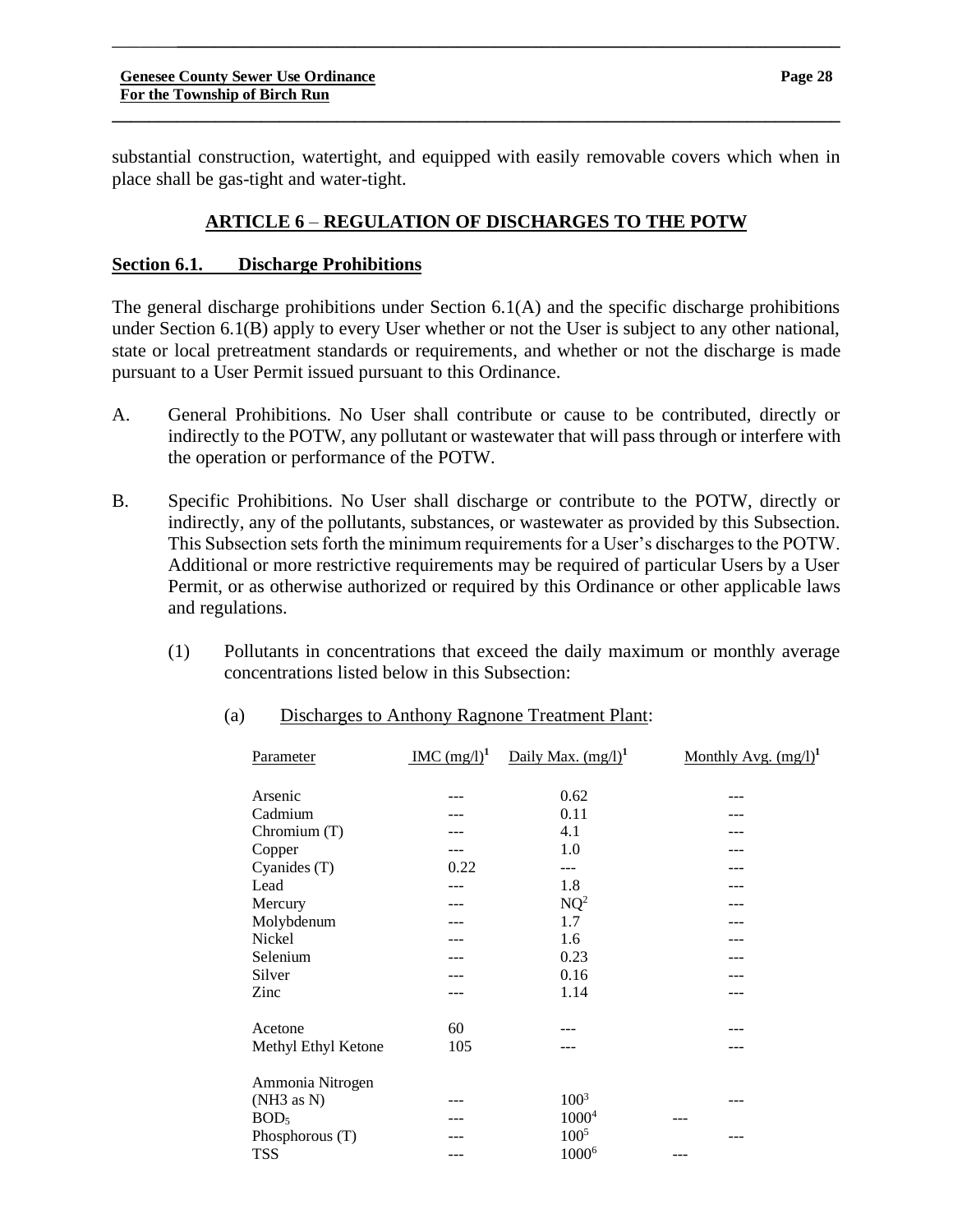---

| 100 <sup>7</sup><br>FOG<br>$- - -$<br>___ |  |
|-------------------------------------------|--|
|-------------------------------------------|--|

**\_\_\_\_\_\_\_\_\_\_\_\_\_\_\_\_\_\_\_\_\_\_\_\_\_\_\_\_\_\_\_\_\_\_\_\_\_\_\_\_\_\_\_\_\_\_\_\_\_\_\_\_\_\_\_\_\_\_\_\_\_\_\_\_\_\_\_\_\_\_\_\_\_\_\_\_\_\_**

\_\_\_\_\_\_\_**\_\_\_\_\_\_\_\_\_\_\_\_\_\_\_\_\_\_\_\_\_\_\_\_\_\_\_\_\_\_\_\_\_\_\_\_\_\_\_\_\_\_\_\_\_\_\_\_\_\_\_\_\_\_\_\_\_\_\_\_\_\_\_\_\_\_\_\_\_\_\_**

*Notes for Section 6.1(B)(1)(a) follow Section 6.1(B)(1)(c), below.*

#### (b) Discharges to District 3 (Linden) Wastewater Treatment Plant:

| Parameter           | MC (mg/l) <sup>1</sup> | Daily Max. $(mg/l)^1$ | <u>Monthly Avg. <math>(mg/l)^1</math></u> |
|---------------------|------------------------|-----------------------|-------------------------------------------|
| Arsenic             |                        | 0.24                  |                                           |
| Cadmium             |                        | 0.11                  |                                           |
| Chromium (T)        |                        | 4.1                   |                                           |
| Copper              |                        | 0.63                  |                                           |
| Cyanides (T)        | 0.22                   |                       |                                           |
| Lead                |                        | 1.8                   |                                           |
| Mercury             |                        | $NQ^2$                |                                           |
| Molybdenum          |                        | 0.32                  |                                           |
| Nickel              |                        | 1.6                   |                                           |
| Selenium            |                        | 0.23                  |                                           |
| Silver              |                        | 0.11                  |                                           |
| Zinc                |                        | 1.14                  |                                           |
| Acetone             | 60                     |                       |                                           |
| Methyl Ethyl Ketone | 105                    |                       |                                           |
| Ammonia Nitrogen    |                        |                       |                                           |
| (NH3 as N)          |                        | $100^{3}$             |                                           |
| BOD <sub>5</sub>    |                        | 1000 <sup>4</sup>     |                                           |
| Phosphorous         |                        | $100^{5}$             |                                           |
| <b>TSS</b>          |                        | 1000 <sup>6</sup>     |                                           |
| <b>FOG</b>          |                        | 100 <sup>7</sup>      |                                           |
|                     |                        |                       |                                           |

*Notes for Section 6.1(B)(1)(b) follow Section 6.1(B)(1)(c), below.*

# (c) Discharges to District 7 (Argentine) Wastewater Sewage Lagoon:

| Parameter                      | $~\mathrm{IMC}~(\mathrm{mg}/l)^1$ | Daily Max. $(mg/l)^1$ | Monthly Avg. $(mg/l)^1$ |
|--------------------------------|-----------------------------------|-----------------------|-------------------------|
| Arsenic                        |                                   | 0.14                  | ---                     |
| Cadmium                        |                                   | 0.11                  |                         |
| Chromium (T)                   |                                   | 4.1                   |                         |
| Copper                         |                                   | 0.63                  |                         |
| Cyanides (T)                   | 0.22                              | $---$                 |                         |
| Lead                           |                                   | 0.33                  |                         |
| Mercury                        |                                   | $NQ^2$                |                         |
| Molybdenum                     |                                   | 0.18                  |                         |
| Nickel                         |                                   | 1.3                   |                         |
| Selenium                       |                                   | 0.23                  |                         |
| Silver                         |                                   | 0.11                  |                         |
| Zinc                           |                                   | 1.14                  |                         |
| Acetone                        | 60                                |                       |                         |
| Methyl Ethyl Ketone            | 105                               |                       |                         |
| Ammonia Nitrogen<br>(NH3 as N) |                                   | $43^{3}$              | $- - -$                 |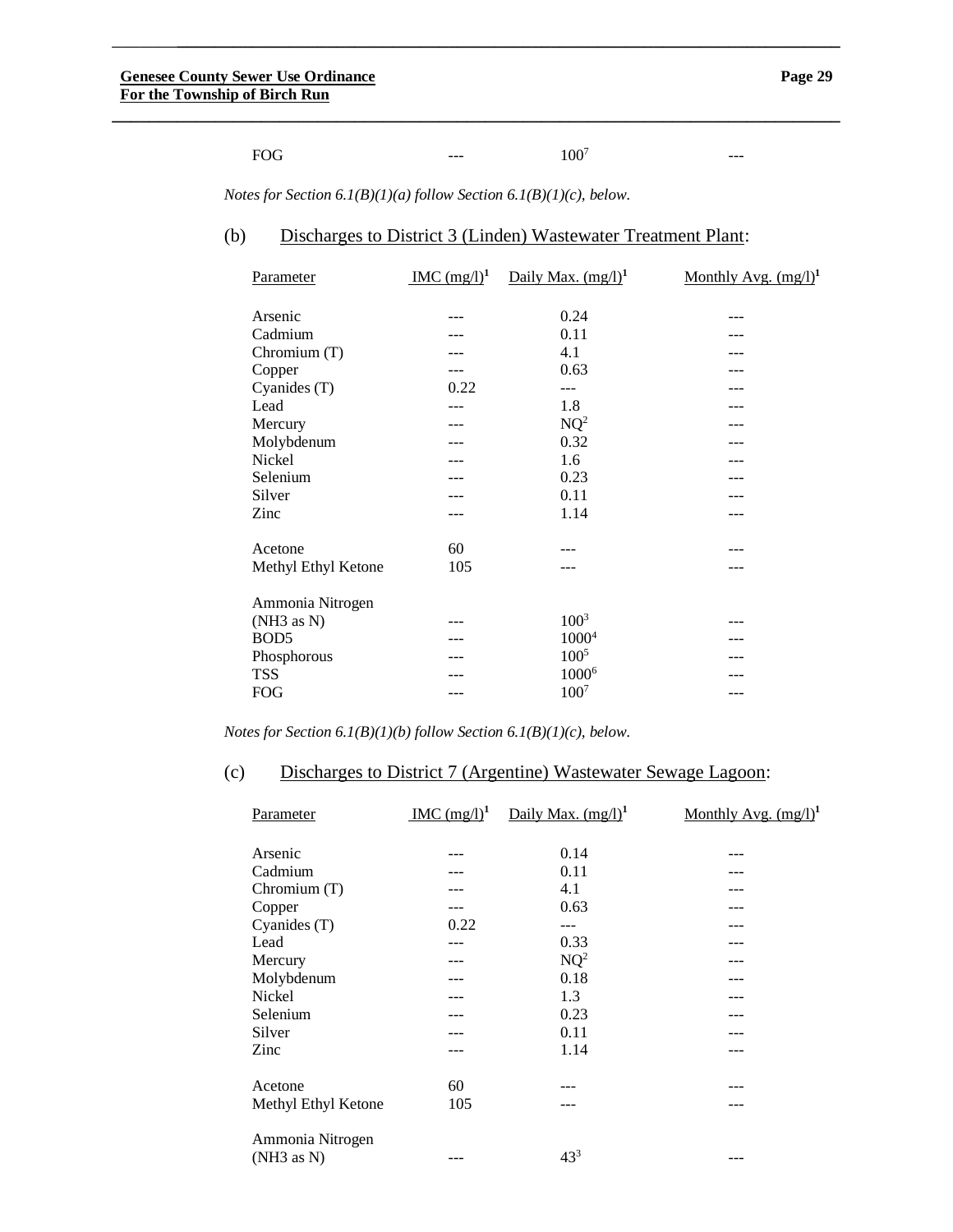| BOD <sub>5</sub> | $- - -$ | 860 <sup>4</sup> | --- |
|------------------|---------|------------------|-----|
| Phosphorous      | $- - -$ | $23^{5}$         | --- |
| <b>TSS</b>       | $- - -$ | 540 <sup>6</sup> | --- |
| <b>FOG</b>       | $- - -$ | $100^7$          | --- |

**\_\_\_\_\_\_\_\_\_\_\_\_\_\_\_\_\_\_\_\_\_\_\_\_\_\_\_\_\_\_\_\_\_\_\_\_\_\_\_\_\_\_\_\_\_\_\_\_\_\_\_\_\_\_\_\_\_\_\_\_\_\_\_\_\_\_\_\_\_\_\_\_\_\_\_\_\_\_**

*Notes applicable to Sections 6.1(B)(1)(a), (b) and (c), above, are as follows:*

*IMC = Instantaneous Maximum Concentration. T = Total*

- *1 Discharges which contain more than one pollutant which may contribute to fume toxicity shall be subject to more restrictive limitations, as determined necessary by the POTW. The more restrictive discharge limits will be calculated based on the additive fume toxicity of all compounds identified or reasonably expected to be present in the discharge, including, without limitation, the specific compounds, if any, listed in Section 6.1.B of this Ordinance.*
- *2 NQ = Non-quantifiable concentration, defined as at or above the quantification level of 0.2 ug/l using U.S. EPA Method 245.1 (or at or above other quantification levels applicable under alternative test methods required by the POTW or by other applicable laws or regulations). Mercury sampling procedures, preservation and handling, and analytical protocol for compliance monitoring of a User's discharge shall be in accordance with U.S. EPA method 245.1, unless the POTW Manager requires U.S. EPA Method 1631 (or other appropriate method). The quantification level shall be 0.2 ug/l for Method 245.1 or 0.5 ng/l for Method 1631, unless higher levels are approved by the POTW Manager because of sample matrix interference.*
- *3. Any discharge of ammonia nitrogen in excess of 20 mg/l shall be subject to surcharge as provided by this Ordinance.*
- *4. Any discharge of BOD in excess of 250 mg/l shall be subject to surcharge as provided by this Ordinance.*
- *5. Any discharge of phosphorous (T) in excess of 20 mg/l shall be subject to surcharge as provided by this Ordinance.*
- *6. Any discharge of TSS in excess of 300 mg/l shall be subject to surcharge as provided by this Ordinance.*
- *7. Any discharge of FOG in excess of 100 mg/l shall be subject to surcharge as provided by this Ordinance.*

*The IMC, daily maximum, and monthly average limits listed above in this Section 6.1(B)(1) (or as listed elsewhere in this Ordinance or in any User Permit or Order) for each pollutant parameter are the concentrations which may not be exceeded and at which enforcement begins. The surcharge threshold concentrations as specified in notes 3 through 7 (above) are the concentrations above which surcharges may be imposed. Discharges exceeding the surcharge thresholds, but which are less than the IMC, daily maximum, and monthly average limits (and which do not violate any other applicable prohibitions, limitations, standards, or requirements), are not violations of this Ordinance, but are subject to surcharges as provided by this Ordinance. All violations of applicable discharge prohibitions and limitations and all instances of noncompliance with applicable discharge requirements constitute a violation of this Ordinance, subject to applicable fines, penalties and other enforcement actions. In no event shall the imposition of a surcharge for a discharge which does not meet the applicable prohibitions, limitations or requirements be construed as authorizing the illegal discharge or otherwise excuse a violation of this Ordinance.*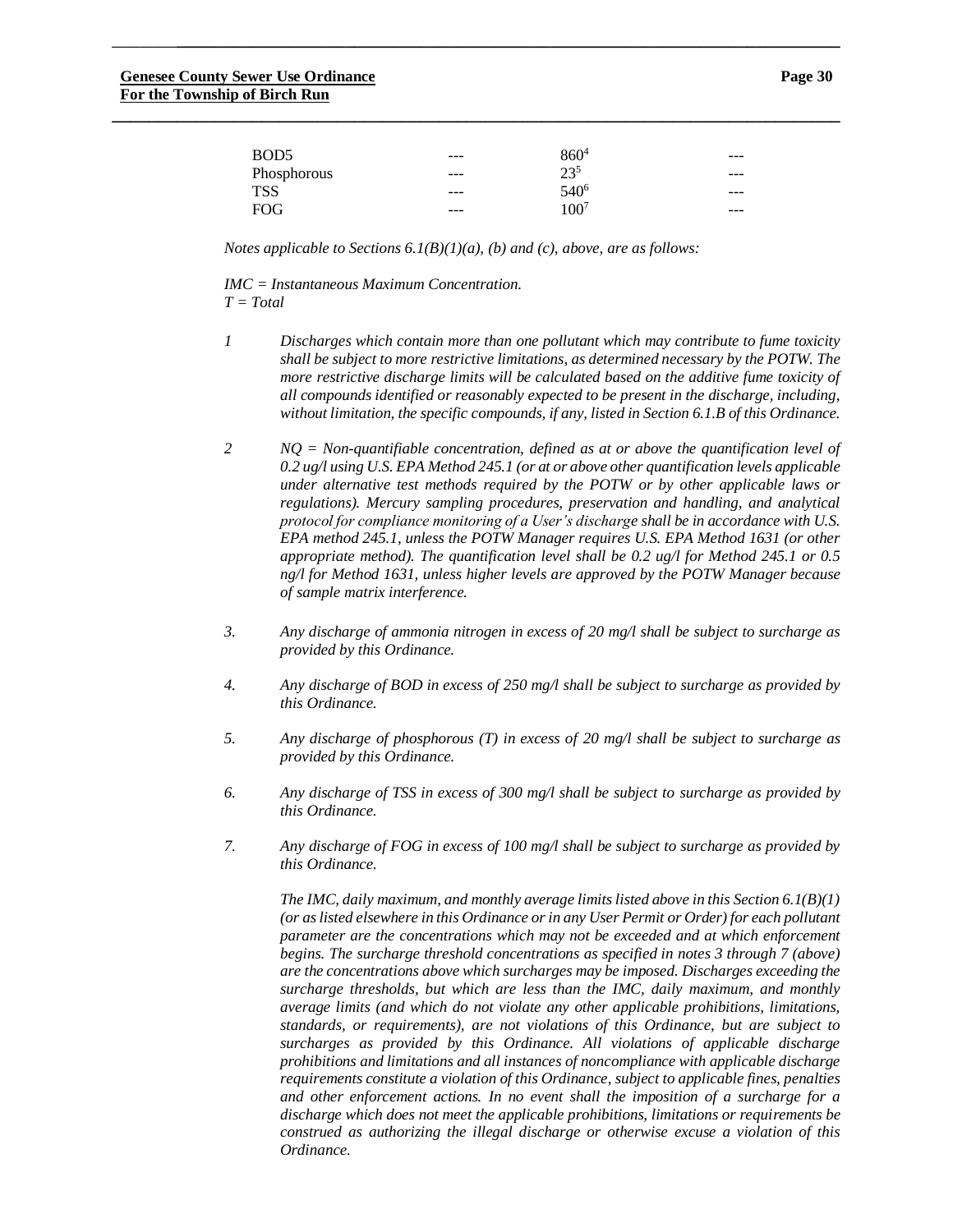(2) For any discharge that would otherwise be prohibited by Section  $6.1(B)(1)$ , above, the POTW may impose a Specific Alternative Limit (SAL) for all or any portion of the discharge (or for all or any pollutant parameter thereof) pursuant to a User Permit or by POTW order. Each SAL must be approved in advance by the POTW Manager. The following conditions and requirements shall apply to all SALs:

\_\_\_\_\_\_\_**\_\_\_\_\_\_\_\_\_\_\_\_\_\_\_\_\_\_\_\_\_\_\_\_\_\_\_\_\_\_\_\_\_\_\_\_\_\_\_\_\_\_\_\_\_\_\_\_\_\_\_\_\_\_\_\_\_\_\_\_\_\_\_\_\_\_\_\_\_\_\_**

**\_\_\_\_\_\_\_\_\_\_\_\_\_\_\_\_\_\_\_\_\_\_\_\_\_\_\_\_\_\_\_\_\_\_\_\_\_\_\_\_\_\_\_\_\_\_\_\_\_\_\_\_\_\_\_\_\_\_\_\_\_\_\_\_\_\_\_\_\_\_\_\_\_\_\_\_\_\_**

(a) The POTW shall not be required to approve or require a SAL, but may do so at its sole discretion. The POTW may terminate or modify the SAL, and/or require compliance with different or additional discharge standards or requirements as determined necessary or appropriate at any time.

A SAL shall not create any property rights or privilege of any kind whatsoever, nor shall it be construed to authorize any injury to private or public property or any invasion of personal rights, nor any violation of local, state or federal laws or regulations.

A SAL may include any terms, conditions or requirements determined necessary and appropriate by the POTW Manager, including, but not limited to, terms, conditions and requirements regarding sampling, analysis, fees, reimbursement, surety, indemnification, and insurance.

- (d) The POTW shall establish each SAL based on an allocation of the amount of remaining available loading from the POTW's Maximum Allowable Industrial Loading (MAIL) for a given pollutant at the time when the SAL is approved and assigned. Each SAL may also be subject to a maximum (not-to-exceed) concentration as determined necessary by the POTW to protect the receiving sewer, the POTW, public health and safety, the environment, or to otherwise achieve the purposes, objectives and requirements of this Ordinance. The MAILs and not-to-exceed concentrations for pollutants of concern are set forth in Section  $6.1(B)(2)$ (f) and (g), below. All SAL allocations shall be in the amounts, and subject to the terms, conditions and requirements, as deemed necessary and appropriate by the POTW.
- (e) Violation of any SAL (or of any of the terms, conditions or requirements of a SAL) shall be a violation of this Ordinance and subject to applicable fines, penalties, and other enforcement actions.
- (f) The total mass of a pollutant of concern allocated to septage wastes, trucked wastes, and all other Nondomestic Users (and taking into account all SALs that have been assigned by the POTW at the time), shall not exceed the following MAILs in the aggregate:
	- (i) Anthony Ragnone Treatment Plant: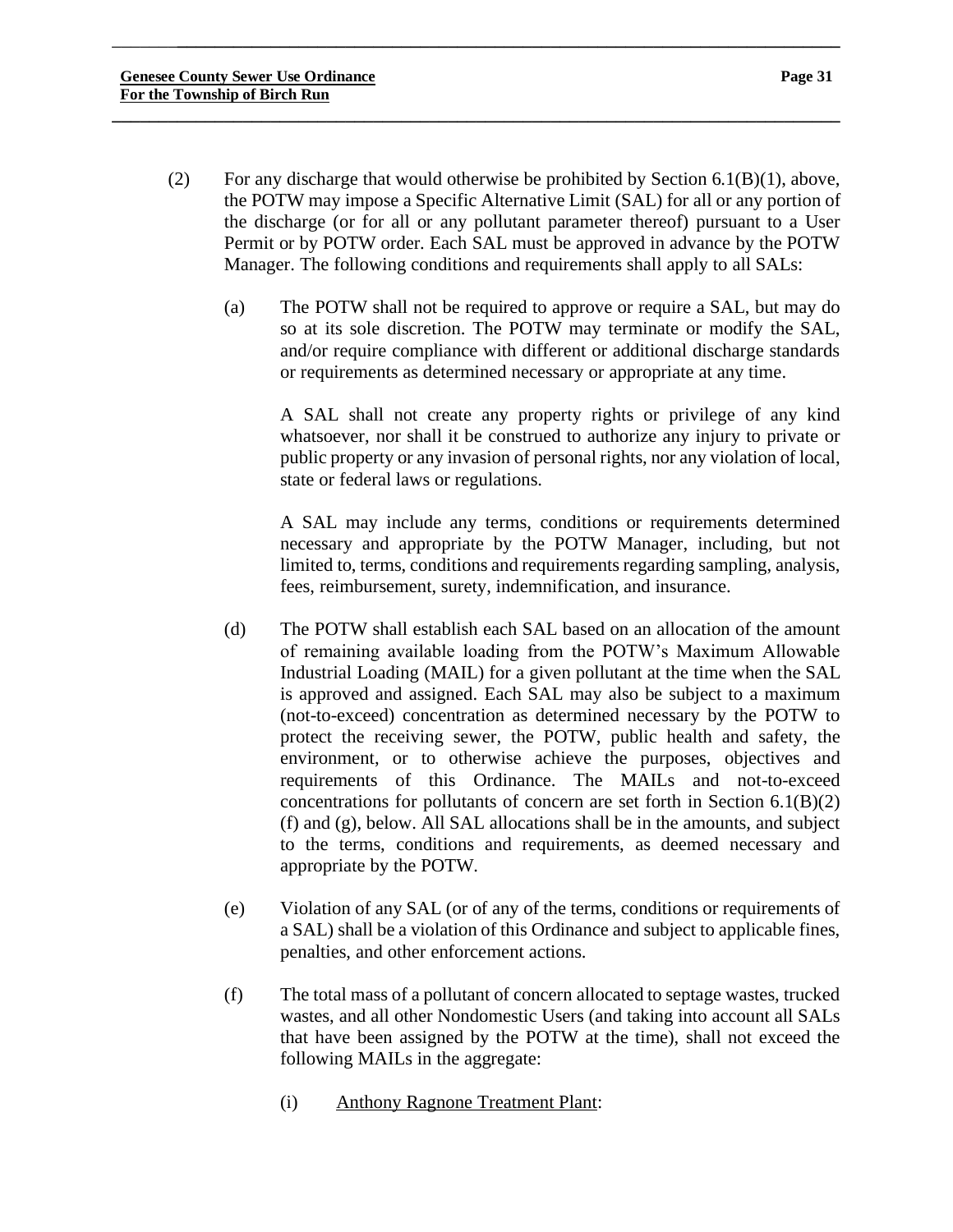| <b>Parameter</b>            | Daily Max. (lbs./day) |
|-----------------------------|-----------------------|
| Arsenic                     | 6.64                  |
| Cadmium                     | 5.00                  |
| Chromium $(T)$              | 213                   |
| Copper                      | 38.2                  |
| Cyanides (T)                | 3.84                  |
| Lead                        | 56.1                  |
| Mercury                     | $\ast$                |
| Molybdenum                  | 13.3                  |
| <b>Nickel</b>               | 39.1                  |
| Selenium                    | 2.27                  |
| Silver                      | 4.91                  |
| Zinc                        | 95.1                  |
| Acetone                     | 1230                  |
| Methyl Ethyl Ketone         | 2500                  |
| Ammonia Nitrogen (NH3 as N) | 1720                  |
| BOD <sub>5</sub>            | 17700                 |
|                             | 1540                  |
| Phosphorous $(T)$           |                       |
| <b>TSS</b>                  | 17200                 |
| <b>FOG</b>                  | 1100                  |

**\_\_\_\_\_\_\_\_\_\_\_\_\_\_\_\_\_\_\_\_\_\_\_\_\_\_\_\_\_\_\_\_\_\_\_\_\_\_\_\_\_\_\_\_\_\_\_\_\_\_\_\_\_\_\_\_\_\_\_\_\_\_\_\_\_\_\_\_\_\_\_\_\_\_\_\_\_\_**

*Notes: The notes for Section 6.1(B)(2)(f)(i) follow Section 6.1(B)(2)(f)(iii), below.*

### (ii) District 3 (Linden) Wastewater Treatment Plant:

| Parameter           | Daily Max. (lbs./day) |
|---------------------|-----------------------|
|                     |                       |
| Arsenic             | 0.321                 |
| Cadmium             | 0.309                 |
| Chromium $(T)$      | 7.26                  |
| Copper              | 1.80                  |
| Cyanides (T)        | 0.529                 |
| Lead                | 3.42                  |
| Mercury             | $\ast$                |
| Molybdenum          | 0.406                 |
| <b>Nickel</b>       | 2.36                  |
| Selenium            | 0.316                 |
| Silver              | 0.124                 |
| Zinc                | 13.2                  |
|                     |                       |
| Acetone             | 224                   |
| Methyl Ethyl Ketone | 293                   |
|                     |                       |
| Ammonia Nitrogen    |                       |
| (NH3 as N)          | 1480                  |
|                     |                       |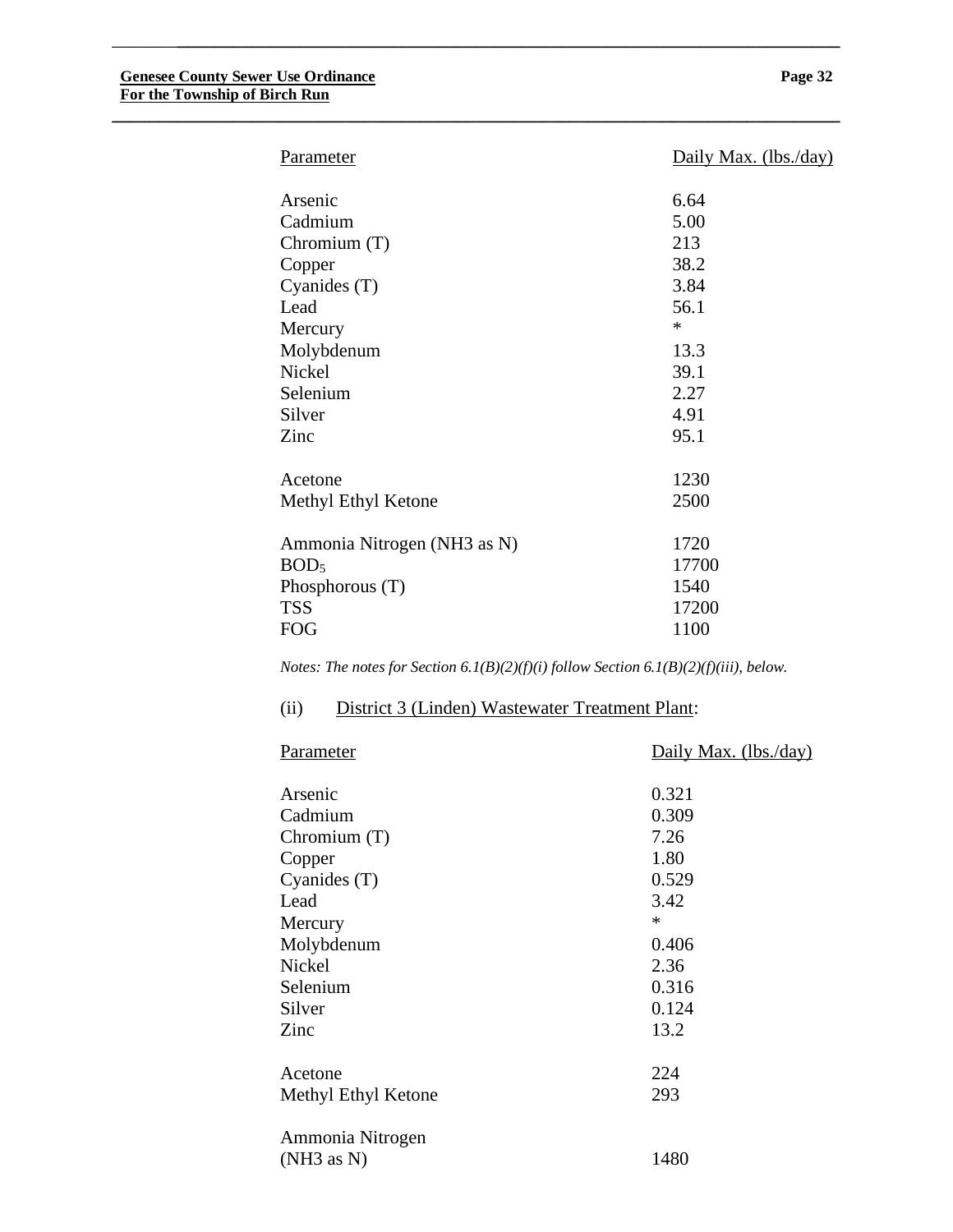| 6880  |
|-------|
| 231   |
| 10200 |
| 1750  |
|       |

**\_\_\_\_\_\_\_\_\_\_\_\_\_\_\_\_\_\_\_\_\_\_\_\_\_\_\_\_\_\_\_\_\_\_\_\_\_\_\_\_\_\_\_\_\_\_\_\_\_\_\_\_\_\_\_\_\_\_\_\_\_\_\_\_\_\_\_\_\_\_\_\_\_\_\_\_\_\_**

*Notes: The notes for Section 6.1(B)(2)(f)(ii) follow Section 6.1(B)(2)(f)(iii), below.*

| (iii) |  | District 7 (Argentine) Wastewater Sewage Lagoon: |  |
|-------|--|--------------------------------------------------|--|
|       |  |                                                  |  |

| <b>Parameter</b>               | Daily Max. (lbs./day) |
|--------------------------------|-----------------------|
| Arsenic                        | 0.0247                |
| Cadmium                        | 0.0377                |
| Chromium $(T)$                 | 1.99                  |
| Copper                         | 1.24                  |
| Cyanides (T)                   | 0.174                 |
| Lead                           | 0.0581                |
| Mercury                        | $\ast$                |
| Molybdenum                     | 0.0318                |
| Nickel                         | 0.236                 |
| Selenium                       | 0.125                 |
| Silver                         | 0.751                 |
| Zinc                           | 3.32                  |
| Acetone                        | 121                   |
| Methyl Ethyl Ketone            | 108                   |
| Ammonia Nitrogen<br>(NH3 as N) | 17.6                  |
| BOD <sub>5</sub>               | 230                   |
| Phosphorous                    | 6.18                  |
| <b>TSS</b>                     | 143                   |
| <b>FOG</b>                     | 78.2                  |

*Notes for Sections 6.1(B)(2)(f)(i), (ii), and (iii), above, are as follows:*

 $T = Total$ 

\* The mercury MAIL shall be determined by the MDEQ's Level Currently Achievable (LCA) for mercury currently in effect, as follows:

| $LCA$ , mg/L | MAIL, lb/day          |  |
|--------------|-----------------------|--|
| 0.000010     | $3.01 \times 10^{-2}$ |  |
| 0.000005     | $1.29x10^{-2}$        |  |
| 0.0000025    | $4.34 \times 10^{-3}$ |  |
| 0.0000013    | $2.16x10^{-4}$        |  |

The LCA is established by the MDEQ as part of its U.S. EPA-approved Mercury Permitting Strategy. However, the POTW Manager, at the POTW Manager's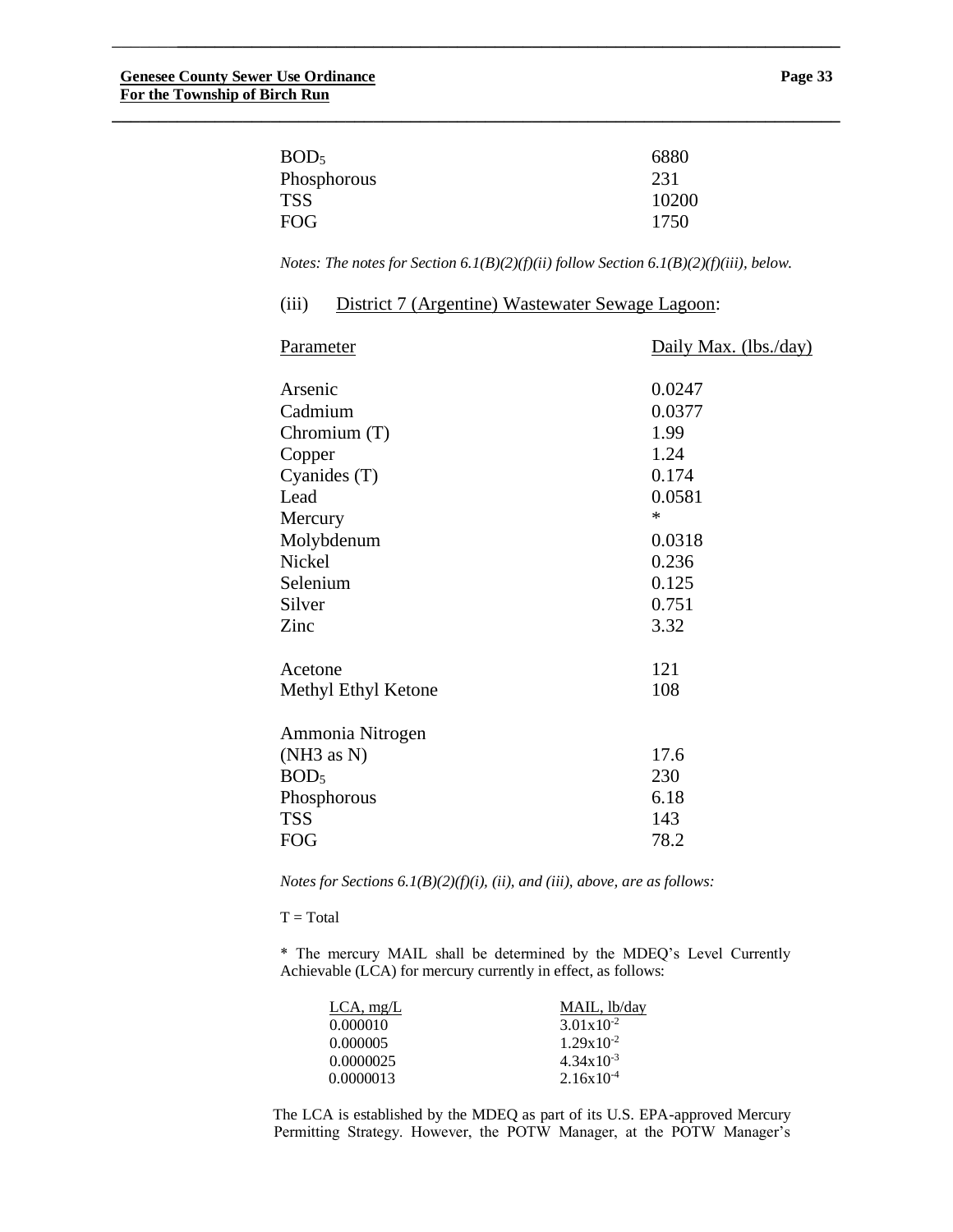discretion, may apply a lower MAIL such as in association with the County's Mercury Minimization Program.

\_\_\_\_\_\_\_**\_\_\_\_\_\_\_\_\_\_\_\_\_\_\_\_\_\_\_\_\_\_\_\_\_\_\_\_\_\_\_\_\_\_\_\_\_\_\_\_\_\_\_\_\_\_\_\_\_\_\_\_\_\_\_\_\_\_\_\_\_\_\_\_\_\_\_\_\_\_\_**

**\_\_\_\_\_\_\_\_\_\_\_\_\_\_\_\_\_\_\_\_\_\_\_\_\_\_\_\_\_\_\_\_\_\_\_\_\_\_\_\_\_\_\_\_\_\_\_\_\_\_\_\_\_\_\_\_\_\_\_\_\_\_\_\_\_\_\_\_\_\_\_\_\_\_\_\_\_\_**

(g) SALs shall not exceed Federal standards applicable to categorical industries; nor shall any SAL exceed the following maximum concentrations, and subject to any other local, state and federal standards and requirements:

| <b>Parameter</b>            | $IMC (mg/L)1$ |
|-----------------------------|---------------|
| Arsenic                     |               |
| Cadmium                     |               |
| Chromium $(T)$              |               |
| Copper                      |               |
| Cyanides $(T)$              | 2.0           |
| Lead                        | ---           |
| Mercury                     | 0.020         |
| Molybdenum                  |               |
| Nickel                      |               |
| Selenium                    |               |
| Silver                      |               |
| Zinc                        |               |
| Acetone                     | 1300          |
| Methyl Ethyl Ketone         | 270           |
| Ammonia Nitrogen (NH3 as N) | $---2$        |
| BOD <sub>5</sub>            | $---2$        |
| Phosphorous (T)             | $\sim$ $2$    |
| <b>TSS</b>                  | $---2$        |
| <b>FOG</b>                  | $500^2$       |
|                             |               |

*Notes:*

*T = Total*

*IMC = Instantaneous Maximum Concentration.*

- *1 Discharges which contain two or more pollutants that contribute to fire/explosion potential or fume toxicity may be subject to more restrictive IMCs, as determined to be necessary by the POTW Manager. The corresponding concentrations will be calculated based on the additive effects of all compounds identified or reasonably expected to be present in the discharge.*
- *2 Subject to application of applicable surcharge thresholds and payment of surcharges as provided by Section 6.1(B)(1).*
- (3) Pollutants in concentrations that exceed the instantaneous maximum, daily maximum or monthly average concentrations listed below in this Subsection: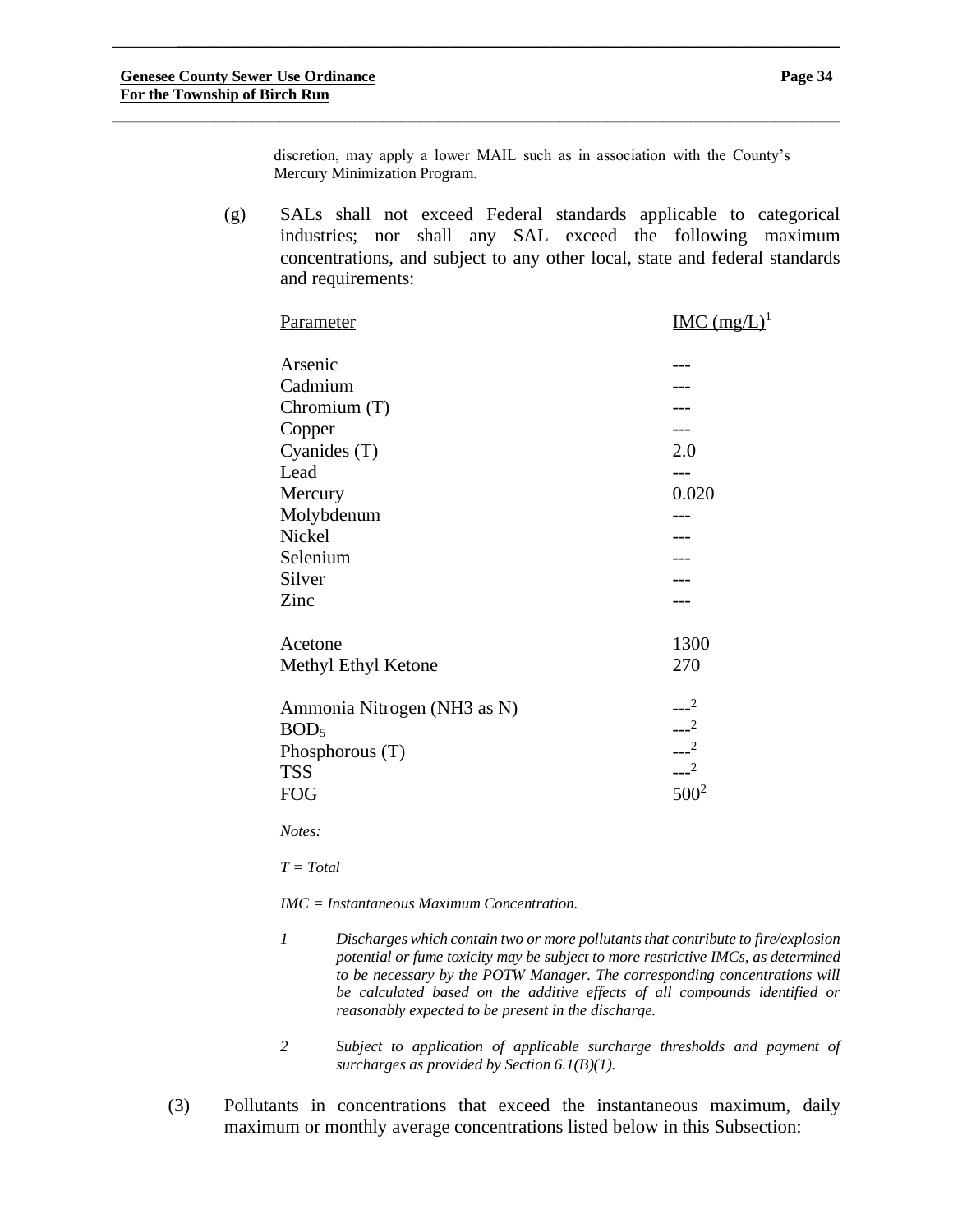#### **Parameter:**

**PCBs:** The instantaneous maximum concentration, daily maximum and monthly average discharge limit for PCBs is non-detect. Except as otherwise required by the POTW Manager, compliance with this limit shall be determined as follows:

\_\_\_\_\_\_\_**\_\_\_\_\_\_\_\_\_\_\_\_\_\_\_\_\_\_\_\_\_\_\_\_\_\_\_\_\_\_\_\_\_\_\_\_\_\_\_\_\_\_\_\_\_\_\_\_\_\_\_\_\_\_\_\_\_\_\_\_\_\_\_\_\_\_\_\_\_\_\_**

**\_\_\_\_\_\_\_\_\_\_\_\_\_\_\_\_\_\_\_\_\_\_\_\_\_\_\_\_\_\_\_\_\_\_\_\_\_\_\_\_\_\_\_\_\_\_\_\_\_\_\_\_\_\_\_\_\_\_\_\_\_\_\_\_\_\_\_\_\_\_\_\_\_\_\_\_\_\_**

A compliance limit of "non-detect" shall be used for instantaneous maximum concentration, daily maximum and monthly average. Any discharge of PCBs at or above the quantification level is a specific violation of this Ordinance.

PCB sampling procedures, preservation and handling, and analytical protocol for compliance monitoring of a User's discharge shall be in accordance with U.S. EPA method 608. The quantification level shall be 0.1 ug/l, unless higher levels are determined appropriate by the POTW Manager because of sample matrix interference. Total PCBs shall be defined as the sum of the Aroclors 1016, 1221, 1232, 1242, 1248, 1254 and 1260. In addition, any detected Aroclor-specific measurements shall be reported.

- (4) Any liquid, solid, gas or other pollutant (including, but not limited to, gasoline, benzene, naphtha, fuel or fuel oil) which by reason of its nature or quantity is sufficient either alone or by interaction with other substances to create a fire or explosion hazard or be injurious in any other way to persons, the POTW, or to the operation of the sewerage system, including, but not limited to, wastestreams with a closed cup flashpoint of less than 140º F or 60º C using test methods specified in 40 CFR 261.21.
- (5) Pollutants that may cause corrosive structural damage to the POTW, or that due to their corrosive properties are capable of causing injury to persons or POTW personnel or harm to fish, animals or the environment. Discharges that have a pH lower than 6.5 or greater than 9.5 shall not be discharged.
- (6) Any solid, insoluble or viscous substance in concentrations or quantities which may cause obstruction to the flow in the POTW, may create an encumbrance to the POTW operations, or which otherwise may result in interference, including, but not limited to, grease, animal entrails or tissues, bones, hair, hides or fleshings, whole blood, feathers, ashes, cinders, sand, cement, spent lime, stone or marble dust, metal, glass, straw, shavings, grass clippings, rags, strings, fibers, spent grains, spent hops, wastepaper, wood, plastics, tar, asphalt residues, residues from refining or processing of fuel or lubricating oil, mud or glass grinding or polishing wastes or tumbling and deburring stones.
- (7) Any pollutant, including, but not limited to, oxygen demanding pollutants (BOD, etc.), released at a flow rate and/or pollutant concentration that may cause pass through or interference with the POTW or constitute a slug load, or is otherwise discharged to the POTW in excessive amounts.
- (8) Wastewater (or vapor) having a temperature that will inhibit biological activity in the POTW resulting in interference, or heat in such quantities that the temperature at the POTW treatment plant exceeds 104º Fahrenheit (40º C). No discharge to the POTW shall have a temperature less than  $32^{\circ}$  Fahrenheit (0 $^{\circ}$ C) or greater than  $150^{\circ}$ Fahrenheit (65.7º C), unless approved in advance by the POTW Manager.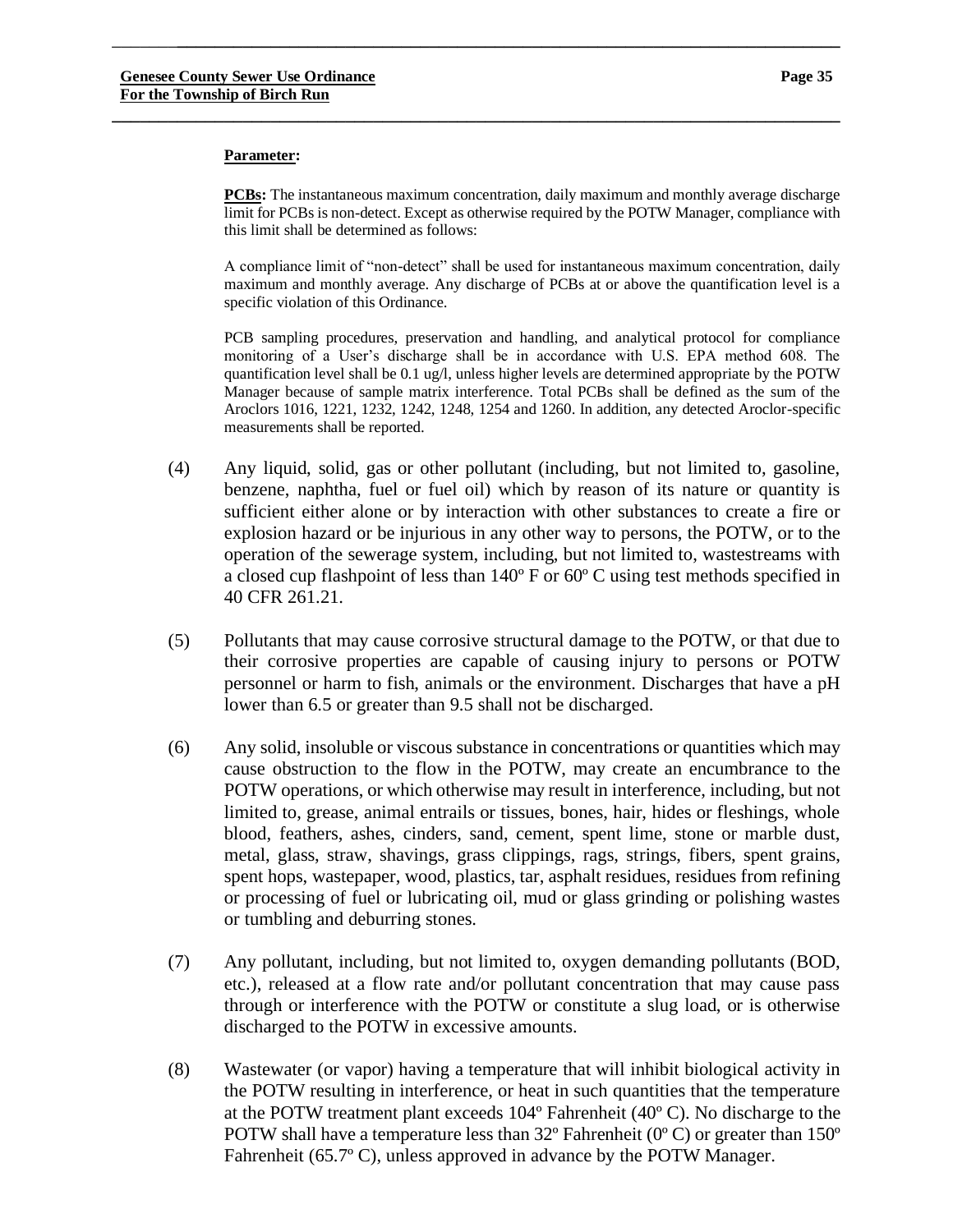(9) Petroleum oil, non-biodegradable cutting oil, or products of mineral oil origin in amounts that will cause interference or pass through.

\_\_\_\_\_\_\_**\_\_\_\_\_\_\_\_\_\_\_\_\_\_\_\_\_\_\_\_\_\_\_\_\_\_\_\_\_\_\_\_\_\_\_\_\_\_\_\_\_\_\_\_\_\_\_\_\_\_\_\_\_\_\_\_\_\_\_\_\_\_\_\_\_\_\_\_\_\_\_**

- (10) Pollutants that result in the presence of toxic gases, vapors or fumes within the POTW in a quantity that may cause acute worker health and safety problems. This prohibition includes, but is not limited to, wastewaters which contain liquids, solids or gases that cause gases, vapors or fumes from the discharge to exceed 10% of the immediately dangerous to life and health (IDLH) concentration. Discharges which contain more than one pollutant which may contribute to fume toxicity shall be subject to more restrictive limitations, as determined necessary by the POTW. The more restrictive discharge limits shall be calculated based on the additive fume toxicity of all compounds identified or reasonably expected to be present in the discharge.
- (11) Trucked or hauled pollutants, except those introduced into the system at discharge points designated by the POTW, subject to the prior approval of the POTW Manager and prior issuance of a User Permit.
	- (a) The POTW Manager shall determine whether to allow the discharge of trucked or hauled pollutants based on the particular nature, character or quantity of the proposed discharge in accordance with the discharge prohibitions, limitations and requirements provided by this Article.
	- (b) The POTW Manager may impose any conditions on the discharge determined necessary to ensure compliance with this Article, including, without limitation, conditions regarding the time, place, and manner of discharge, restrictions on the quantity and quality of the discharge, and sampling requirements.
	- (c) The discharge shall not commence without prior notice to, and authorization from, the POTW Manager, and a representative of the POTW shall be present at all times during the discharge.
	- (d) All trucked or hauled wastes to be discharged to the POTW must be accompanied by a completed waste manifest form signed by the permittee and the hauler as provided by the minimum requirements of this Section. The permittee shall certify in writing on the manifest as to the source of all wastes in the load proposed to be discharged and that the wastes have been pretreated as required by applicable pretreatment standards and requirements. The hauler shall certify in writing on the manifest that no wastes other than those listed on the manifest have been accepted by the hauler. The manifest must be reviewed by the POTW Manager prior to commencing discharge of the load. Failure to accurately record every load, falsification of data, or failure to transmit the form to the POTW Manager for review prior to discharge shall constitute a violation of the permit and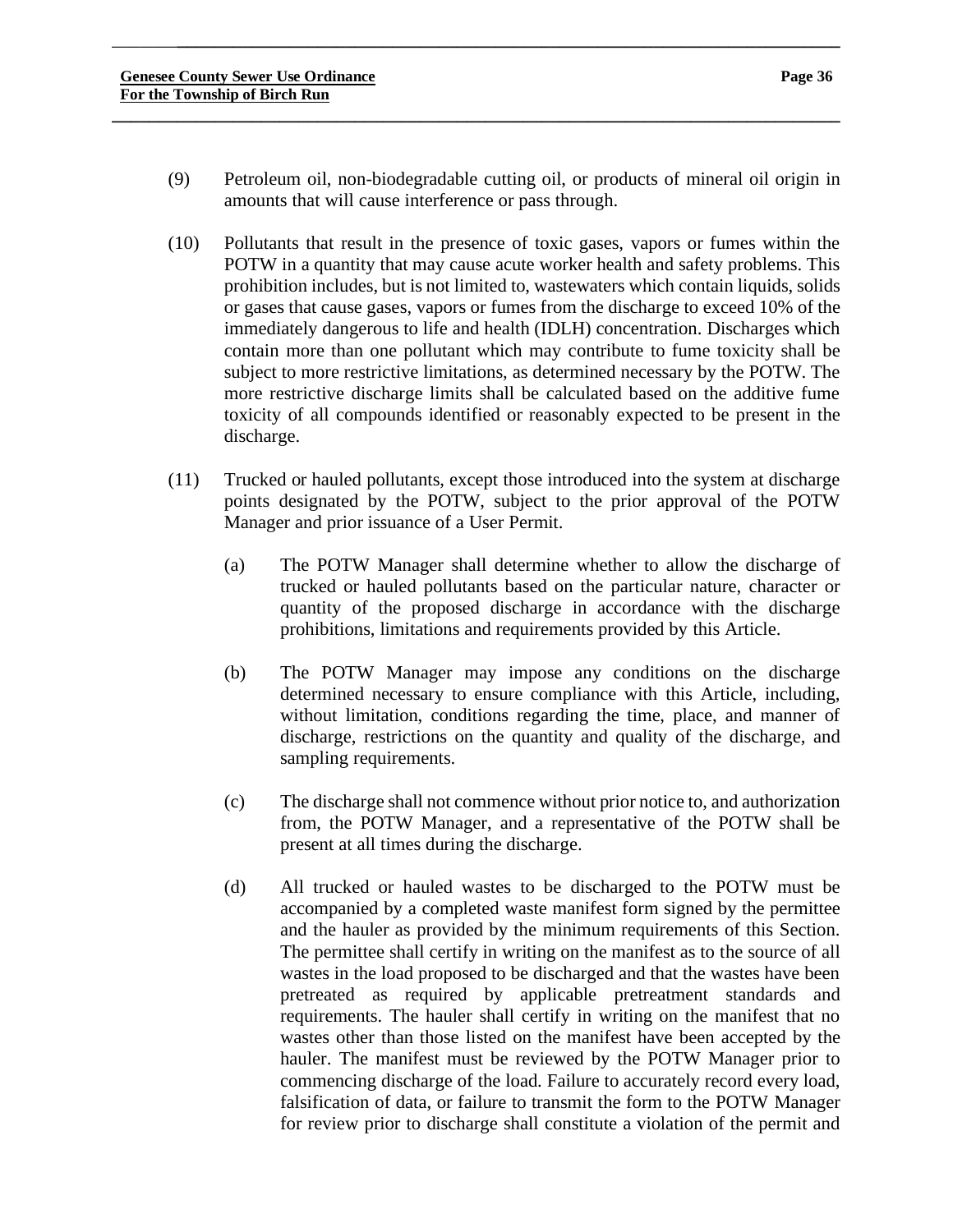may result in revocation of the permit and/or the imposition of fines and penalties as provided by this Article.

(e) The permittee's discharge of hauled wastes shall be subject to sampling by the POTW at any time, including, without limitation, prior to and during discharge. The POTW Manager may require the permittee to refrain from, or suspend, discharging until the sample analysis is complete.

\_\_\_\_\_\_\_**\_\_\_\_\_\_\_\_\_\_\_\_\_\_\_\_\_\_\_\_\_\_\_\_\_\_\_\_\_\_\_\_\_\_\_\_\_\_\_\_\_\_\_\_\_\_\_\_\_\_\_\_\_\_\_\_\_\_\_\_\_\_\_\_\_\_\_\_\_\_\_**

- (f) Trucked or hauled pollutants will be accepted only if transported to the POTW in compliance with state and federal hazardous waste and liquid industrial waste laws.
- (g) Each discharge of trucked or hauled pollutants will be accepted only after payment to the POTW of a trucked or hauled pollutant discharge fee to cover the POTW's administrative expenses and any additional treatment, handling or inspection expenses incurred by the POTW in connection with the discharge. The fee shall be established, paid, and collected as provided for IPP fees by Article 21. This discharge fee shall be in addition to any sewer rates, fees, charges, or surcharges otherwise required by this Ordinance.
- (h) Prior to accepting a proposed discharge of trucked or hauled pollutants, the POTW may be required to evaluate the capacity of the POTW to accept such wastes by means, including, but not limited to, a headworks analysis or treatability study, as determined necessary by the POTW. All such evaluation and analysis shall be at the sole cost of the User proposing the discharge and shall be paid in full by the User whether or not the discharge of the trucked or hauled pollutants is ultimately approved by the POTW. The POTW may require the User to post a deposit or other form of surety, as determined sufficient and appropriate by the POTW, to ensure payment by the User of all such costs.
- (12) Wastewater with objectionable color or light absorbency characteristics that may interfere with treatment processes or analytical determinations, including, without limitation, dye wastes and vegetable tanning solutions.
- (13) Any garbage or other solid material that has not been properly shredded.
- (14) Solvent extractables, including, without limitation, oil, grease, wax, or fat, whether emulsified or not, in excess of applicable local limits; or other substances that may solidify or become viscous (with a viscosity of 110% of water) at temperatures between 32º Fahrenheit and 150º Fahrenheit in amounts that may cause obstruction to the flow in sewers or other interference with the operation of the POTW.
- (15) Soluble substances in a concentration that may increase the viscosity to greater than 10% over the viscosity of the water or in amounts that will cause obstruction to the flow in the POTW resulting in interference.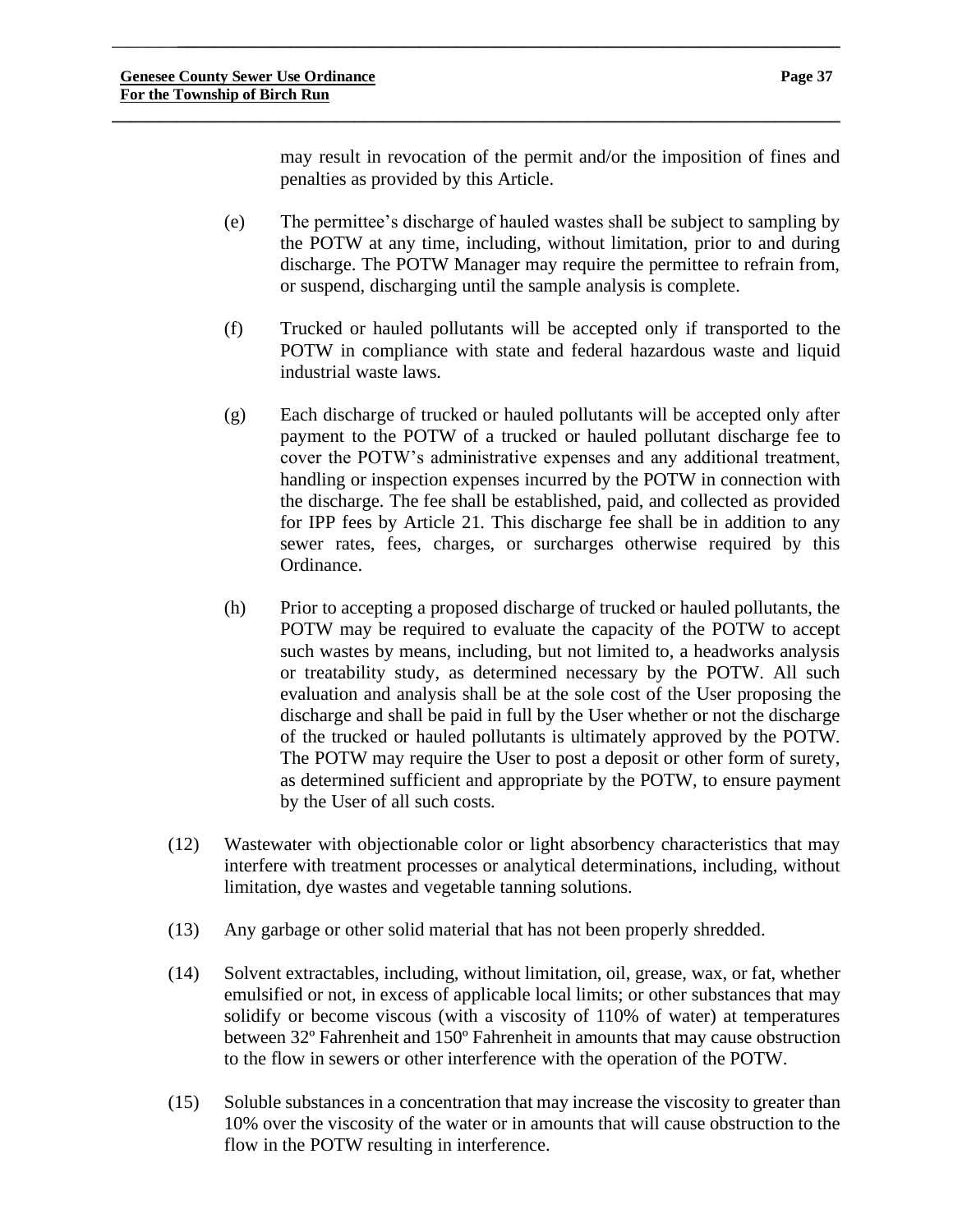(16) Any substance which exerts or causes a high or unusual concentration of inert suspended solids, including, but not limited to, lime slurries, diatomaceous earth and lime residues.

\_\_\_\_\_\_\_**\_\_\_\_\_\_\_\_\_\_\_\_\_\_\_\_\_\_\_\_\_\_\_\_\_\_\_\_\_\_\_\_\_\_\_\_\_\_\_\_\_\_\_\_\_\_\_\_\_\_\_\_\_\_\_\_\_\_\_\_\_\_\_\_\_\_\_\_\_\_\_**

- (17) Any wastewater which contains suspended solids of such character, quantity or concentration that special attention is required, or additional expense incurred, to process such materials at the POTW.
- (18) Any substance which exerts or causes a high or unusual concentration of dissolved solids, including, but not limited to, sodium chloride or sodium sulfate.
- (19) Noxious or malodorous liquids, gases, or solids that either singly or by interaction with other wastes are sufficient to create a public nuisance or hazard to life or are sufficient to prevent entry into the sewers for maintenance and repair.
- (20) Any radioactive wastes or isotopes of a half-life or concentration that may exceed limits established by applicable state or federal laws, rules or regulations.
- (21) Any pollutant that results in excess foaming during the treatment process. Excess foaming is any foam that, in the opinion of the POTW Manager, may interfere with the treatment process.
- (22) Wastewater containing toxic pollutants in sufficient quantity, either singly or by interaction with other pollutants, to injure or interfere with any wastewater treatment process, constitute a hazard to humans or animals, create a toxic effect in the receiving waters of the POTW, or to exceed the limitation set forth in a categorical pretreatment standard.
- (23) Any hazardous waste as defined by this Ordinance.
- (24) Any medical or infectious wastes, as defined by the Michigan Department of Environmental Quality.
- (25) Any substance that may cause the POTW's effluent or any other product of the POTW such as residues, sludges, or scums, to be unsuitable for reclamation, reuse or disposal, or otherwise interfere with the reclamation, reuse, or disposal process. In no case shall a substance discharged to the POTW cause the POTW to be in noncompliance with sludge use or disposal criteria, guidelines or regulations developed under Section 405 of the Act; under the Solid Waste Disposal Act (SWDA) (including Title II, more commonly referred to as RCRA, and including State regulations contained in any State sludge management plan prepared pursuant to Subtitle D of the SWDA); the Clean Air Act; the Toxic Substances Control Act; the Marine Protection, Research, and Sanctuaries Act; or any more stringent state or local regulations, as applicable.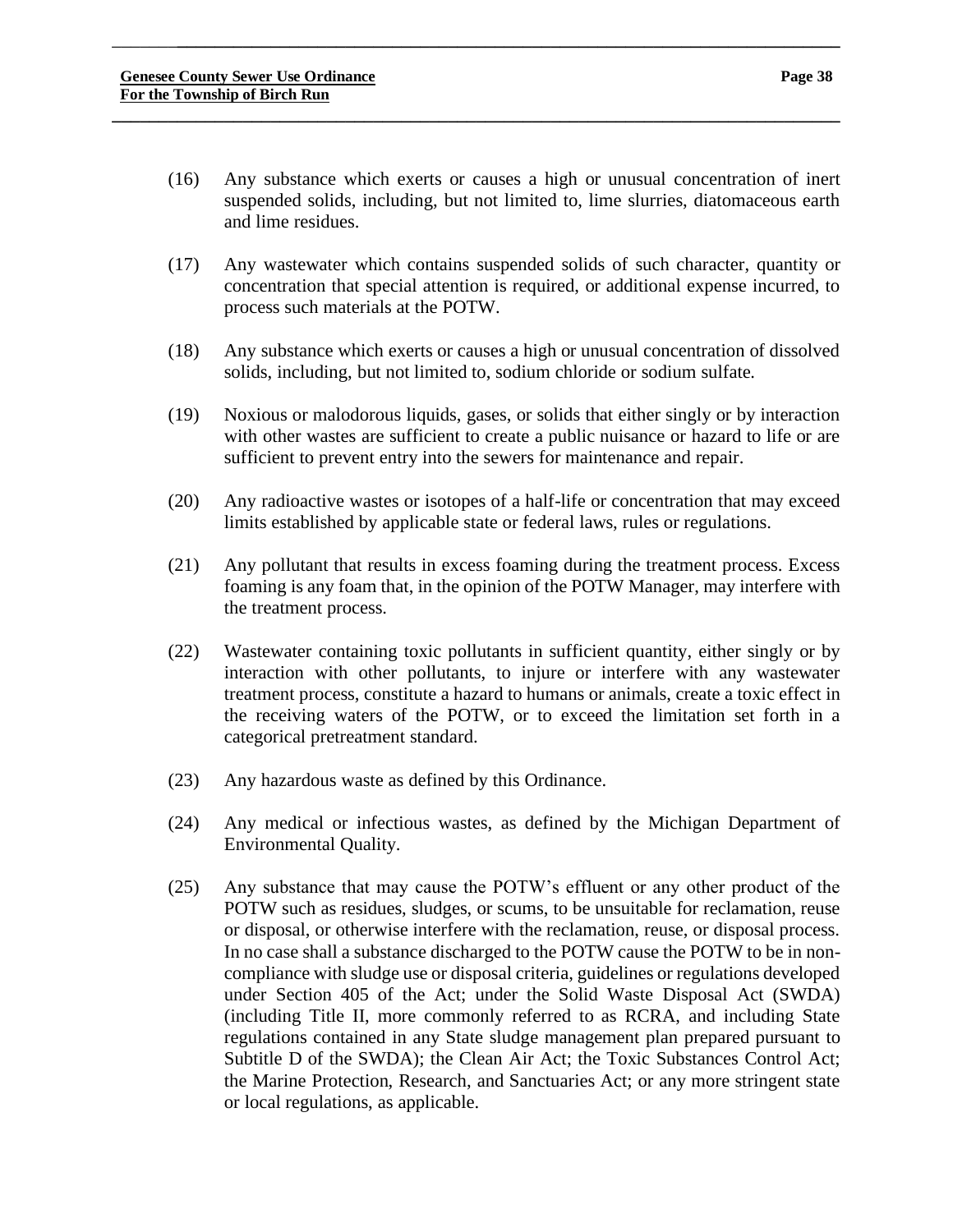(26) Any unpolluted water, non-contact cooling water, storm water, surface water, groundwater, roof runoff or subsurface drainage (except to a storm sewer or a combined sewer as authorized by this Ordinance and other applicable laws and regulations and subject to the prior approval of the POTW Manager).

\_\_\_\_\_\_\_**\_\_\_\_\_\_\_\_\_\_\_\_\_\_\_\_\_\_\_\_\_\_\_\_\_\_\_\_\_\_\_\_\_\_\_\_\_\_\_\_\_\_\_\_\_\_\_\_\_\_\_\_\_\_\_\_\_\_\_\_\_\_\_\_\_\_\_\_\_\_\_**

- (27) Any contaminated groundwater or landfill leachate determined by the POTW to have a reasonable potential to adversely affect the operation of the POTW, to result in pass through or interference, or to violate any pretreatment standard or requirement.
- (28) Any substance that will cause the POTW to violate its NPDES permit, the receiving water quality standards, or associated local, state or federal laws, rules or regulations.
- (29) Any substance which causes a high chlorine demand, including, but not limited to, nitrite, cyanide, thiocyanate, sulfite and thiosulfate.
- (30) Any wastewater which exceeds applicable categorical pretreatment standards, requirements or limits prescribed by local, state or federal laws, rules or regulations.
- (31) Any compatible or incompatible pollutant in excess of the allowed limits as determined by applicable local, state or federal laws, rules or regulations.
- (32) Any sludge, precipitate or waste resulting from any industrial or commercial treatment or pretreatment of any person's wastewater or air pollutants.
- (33) Residue (total on evaporation) in an amount that will cause obstruction to the flow in the POTW resulting in interference.
- (34) Water or wastes containing substances which are not amenable to treatment or reduction by the sewage treatment processes employed, or are amenable to treatment to only such degree that the sewage treatment plant effluent cannot meet the requirements of other agencies having jurisdiction over discharge to the receiving waters.
- (35) Any pollutant, substance, or wastewater that, either directly or indirectly, and either singly or by interaction with other pollutants, has a reasonable potential to:
	- (a) create a chemical reaction with any materials of construction to impair the strength or durability of sewer structures;
	- (b) cause a mechanical action that will damage or destroy sewer structures;
	- (c) impede or restrict the hydraulic capacity of the POTW;
	- (d) interfere with normal inspection or maintenance of sewer structures;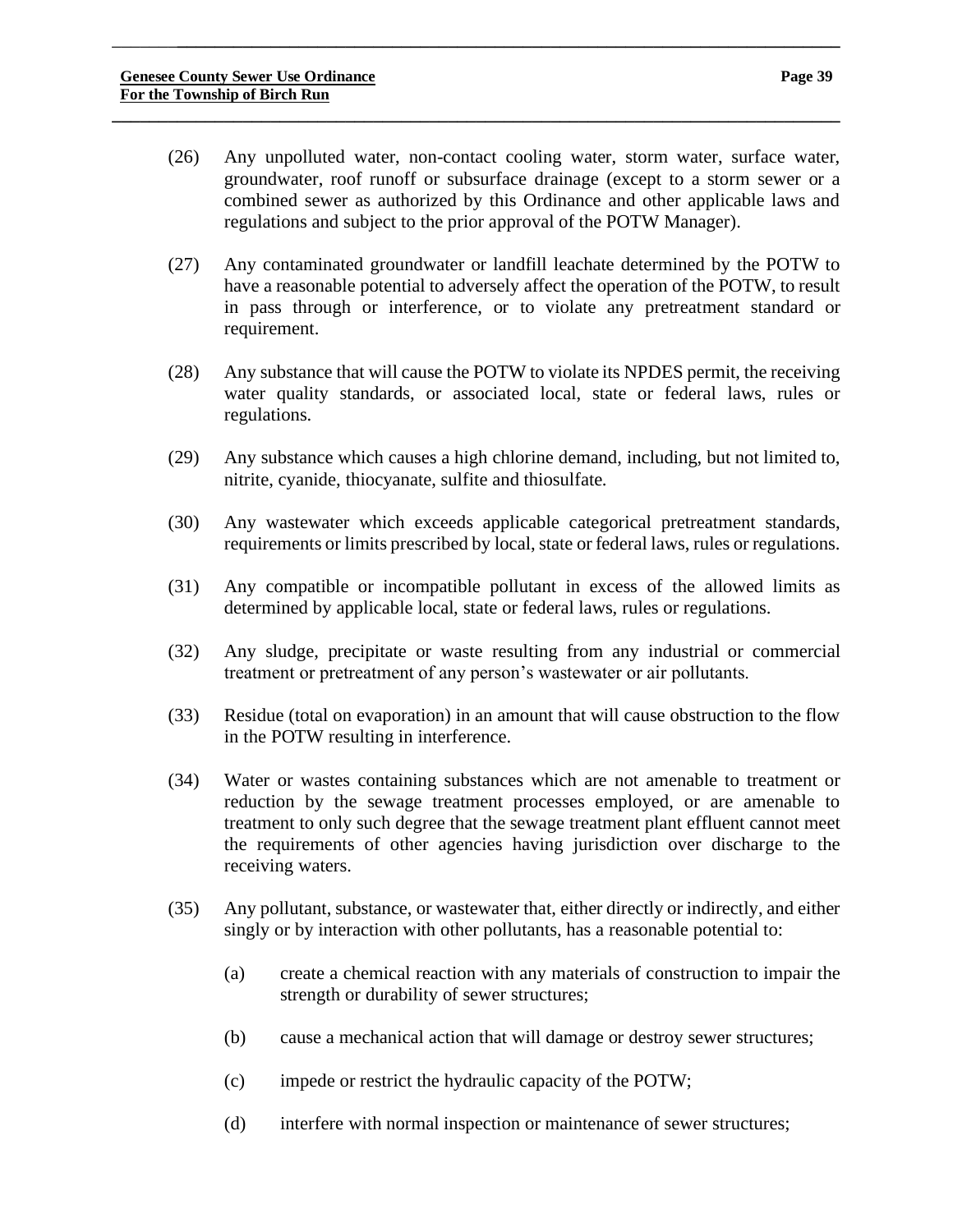- (e) place unusual demands upon the wastewater treatment equipment or processes by biological, chemical or physical means; or
- (f) cause a hazard to human life or create a public nuisance.

\_\_\_\_\_\_\_**\_\_\_\_\_\_\_\_\_\_\_\_\_\_\_\_\_\_\_\_\_\_\_\_\_\_\_\_\_\_\_\_\_\_\_\_\_\_\_\_\_\_\_\_\_\_\_\_\_\_\_\_\_\_\_\_\_\_\_\_\_\_\_\_\_\_\_\_\_\_\_**

- C. Pollutant Reduction Plans. If determined necessary by the POTW Manager to prevent interference or pass through, to protect the POTW, to comply with applicable federal or state laws or regulations, to comply with the POTW's NPDES permit, or to otherwise meet the purposes and objectives of this Ordinance, any User determined by the POTW Manager to have a reasonable potential to discharge any regulated pollutant (including, but not limited to, mercury or PCBs) to the POTW may be required to develop, submit for approval, and implement a Reduction Plan ("RP") for the pollutant, as provided by this Section. The RP may be imposed as a condition to a User Permit, or may be required independently and even if a User Permit has not been issued to the User.
	- (1) At a minimum, the RP shall contain such requirements and conditions, as determined necessary by the POTW Manager to ensure that the pollutant reduction efforts will be effective in achieving the goals of this Ordinance (including, but not limited to, requirements and conditions regarding User source identification; best management practices; schedules of compliance; monitoring, sampling and analysis; reporting; treatment system for removal of the pollutant from the discharged wastewater; written procedures for disposal of contaminated wastes and wastewater; employee training, and on-going employee training requirements regarding pollutant related issues; elimination, if feasible, of any purchased materials containing the pollutant; and any other elements determined necessary and appropriate under the circumstances by the POTW Manager).
	- (2) The goal of an RP shall be to maintain the amount of one or more pollutants or substances at or below the applicable discharge limits or levels, or such other goals as required by the POTW. The POTW Manager may, in the POTW Manager's discretion, consider cost-effectiveness during the development and implementation of an RP.
	- (3) The POTW Manager may require any User to submit an RP that describes the control strategy designed to proceed toward achievement of the specified goal and shall at a minimum include, but shall not be limited to, all of the following as determined necessary by the POTW Manager on a case-by-case basis:
		- a. Periodic monitoring for the pollutant in the User's discharge.
		- b. Periodic monitoring of the potential sources of the pollutant in the User's discharge.
		- c. A commitment by the User that reasonable control measures and/or best management practices will be implemented when sources of the pollutant are discovered. Factors to be considered by the POTW may include the following: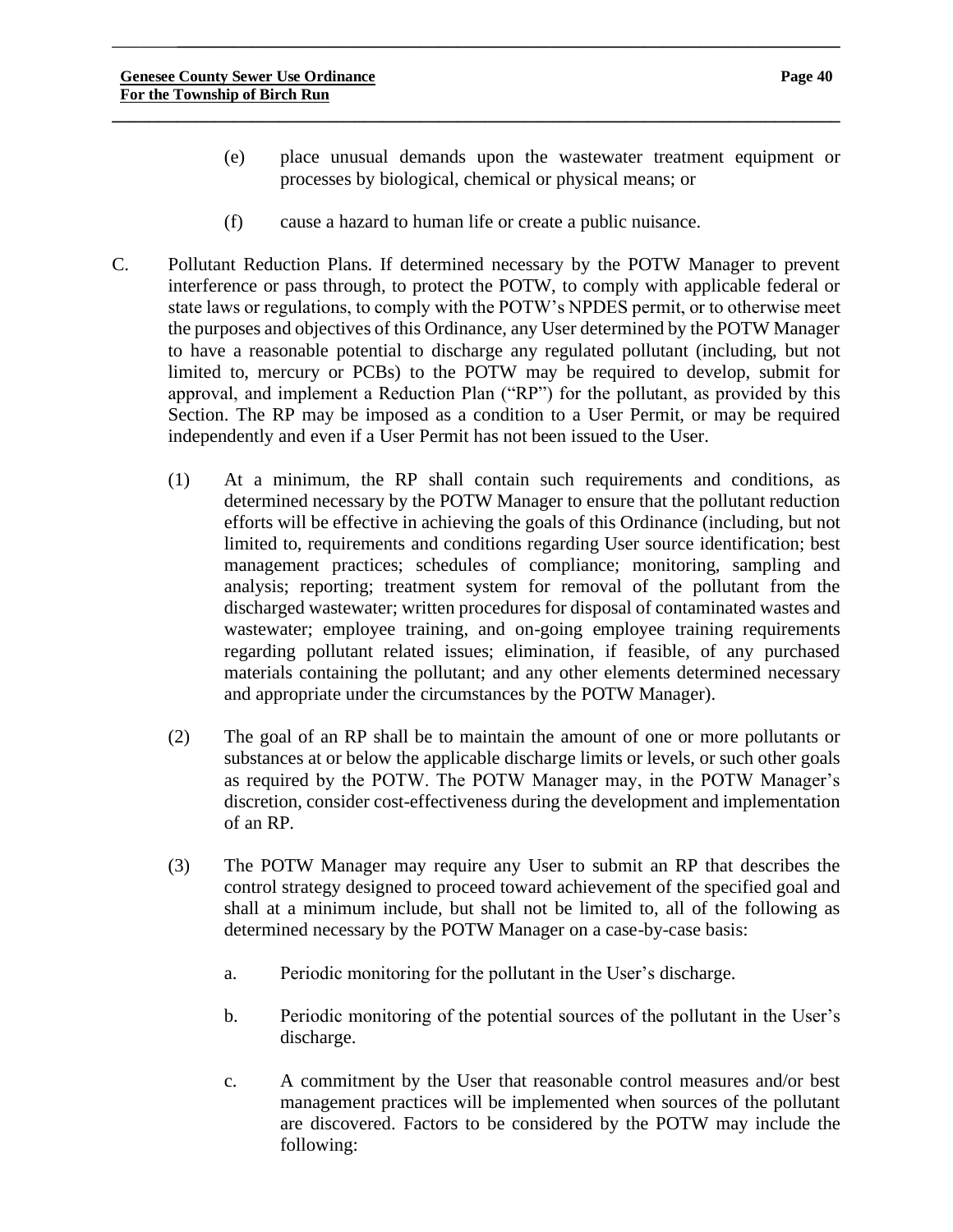- (i) Significance of sources.
- (ii) Economic considerations.
- (iii) Technical and treatability considerations.

\_\_\_\_\_\_\_**\_\_\_\_\_\_\_\_\_\_\_\_\_\_\_\_\_\_\_\_\_\_\_\_\_\_\_\_\_\_\_\_\_\_\_\_\_\_\_\_\_\_\_\_\_\_\_\_\_\_\_\_\_\_\_\_\_\_\_\_\_\_\_\_\_\_\_\_\_\_\_**

- (iv) Such other factors as determined appropriate by the POTW Manager.
- d. An annual status report. The report shall be sent by the User to the POTW and shall include, at a minimum, all of the following:
	- (i) All RP monitoring results for the previous year.
	- (ii) A list of potential sources of the pollutant in the User's discharge.
	- (iii) A summary of all actions taken by the User to reduce or eliminate the identified sources of the pollutant or substance.
- (4) As determined necessary by the POTW Manager, the Manager may require a User to develop, submit and implement an RP for any pollutant or substance regulated by this Ordinance. The POTW Manager may also modify an approved RP at any time as determined necessary by the POTW Manager to meet the goals and objectives of this Ordinance.
- (5) Failure to submit an approvable RP within the specified deadlines or to fully and timely comply with any condition or requirement of an approved RP shall constitute a violation of this Ordinance, subject to the fine, penalty, and other enforcement provisions of this Ordinance.
- (6) Holding enforcement action in abeyance. If the effluent sample analysis results of a User's discharge exceeds the applicable discharge limit, detection level, or quantification level for a pollutant, the POTW Manager may, in the POTW Manager's sole discretion, nevertheless allow that discharge to continue and may hold any enforcement action regarding the prohibited discharge in abeyance, subject to the terms, conditions, and requirements of this subsection  $6.1(C)(6)$ , as follows:
	- a. If an approved RP is already in place: If effluent sample analysis results exceeds the applicable discharge limit, detection level, or quantification level for a pollutant for which an approved RP is already in place, then the POTW Manager may, in the POTW Manager's sole discretion, nevertheless allow that discharge to continue and may hold any enforcement action regarding the prohibited discharge in abeyance for the period that the sample represents if the RP (and all terms, conditions and requirements thereof) is being fully and continually performed in good faith by the User, as determined by the POTW Manager, and subject to all of the requirements and conditions of subsection  $6.1(C)(6)(c)$ .
	- b. If an approved RP is not already in place: If effluent sample analysis results exceeds the applicable discharge limit, detection level, or quantification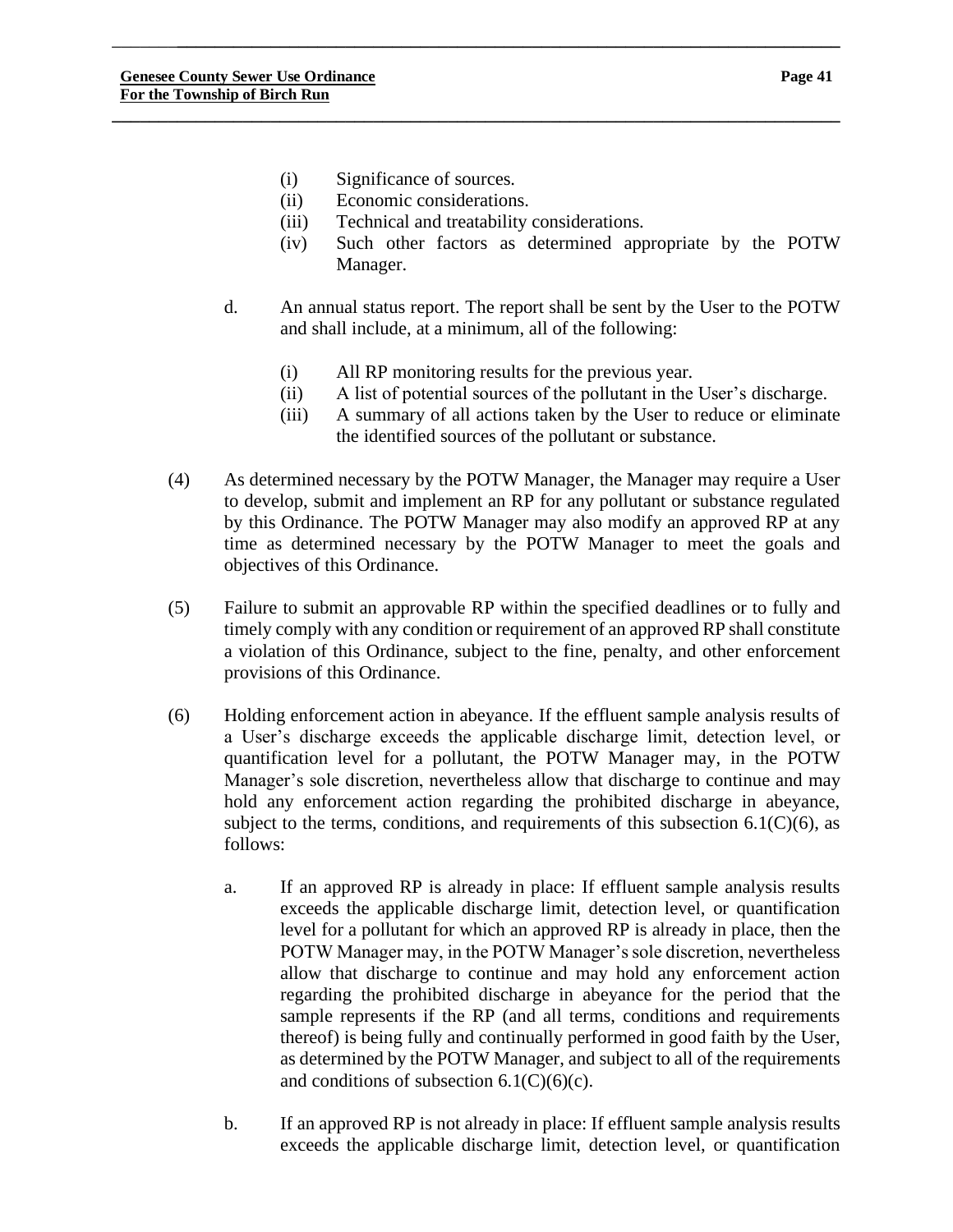level for a pollutant for which an approved RP is not already in place, then the POTW Manager may, in the POTW Manager's sole discretion, nevertheless allow that discharge to continue and may hold any enforcement regarding the prohibited discharge in abeyance, subject to all of the requirements and conditions of subsection  $6.1(C)(6)(c)$ , and provided further as follows: The User with the non-compliant discharge shall develop and implement an RP approved by the POTW Manager to minimize the User's discharges of the pollutant in question to the POTW. The RP shall meet all of the requirements of this Section 6.1(C).

\_\_\_\_\_\_\_**\_\_\_\_\_\_\_\_\_\_\_\_\_\_\_\_\_\_\_\_\_\_\_\_\_\_\_\_\_\_\_\_\_\_\_\_\_\_\_\_\_\_\_\_\_\_\_\_\_\_\_\_\_\_\_\_\_\_\_\_\_\_\_\_\_\_\_\_\_\_\_**

- c. The following requirements and conditions shall apply to any situation under this subsection  $6.1(C)(6)$  in which an enforcement action is held in abeyance as provided by this subsection (regardless of whether or not an RP was in place at the time of the non-compliance):
	- (i) The User with the non-compliant discharge shall have a POTWaccessible point for monitoring all discharges from the User to the POTW, as approved by the POTW. All costs and expenses for and related to the installation and maintenance of this monitoring point and any required sampling devices shall be paid for solely by the User.
	- (ii) The User with the non-compliant discharge shall routinely selfmonitor its discharges to the POTW for the pollutant in question using the sampling methods, procedures, preservation and handling, and analytical protocol required by the POTW Manager and at the frequency specified by the POTW Manager. All costs and expenses of this sampling and analysis shall be paid for solely by the User.
	- (iii) The POTW may collect any additional samples of the User's discharge as determined necessary by the POTW Manager, all costs and expenses to be paid for by the User.
	- (iv) If the User complies with all of the requirements and conditions for the RP as specified by the POTW Manager, and if the POTW Manager determines that all reasonable and cost-effective actions based on the economic, technical, and treatability considerations, including, but not limited to, all elements of the User's RP, have been, and continue to be, fully and satisfactorily implemented by the User, then the POTW may, in its discretion, hold enforcement action in abeyance and allow the User to continue the non-compliant discharge.
	- (v) Notwithstanding any provision of this subsection  $6.1(C)(6)$  to the contrary, and regardless of whether a User fully complies with all requirements and conditions of this Section and/or of an approved RP, the POTW Manager shall have the unconditional right to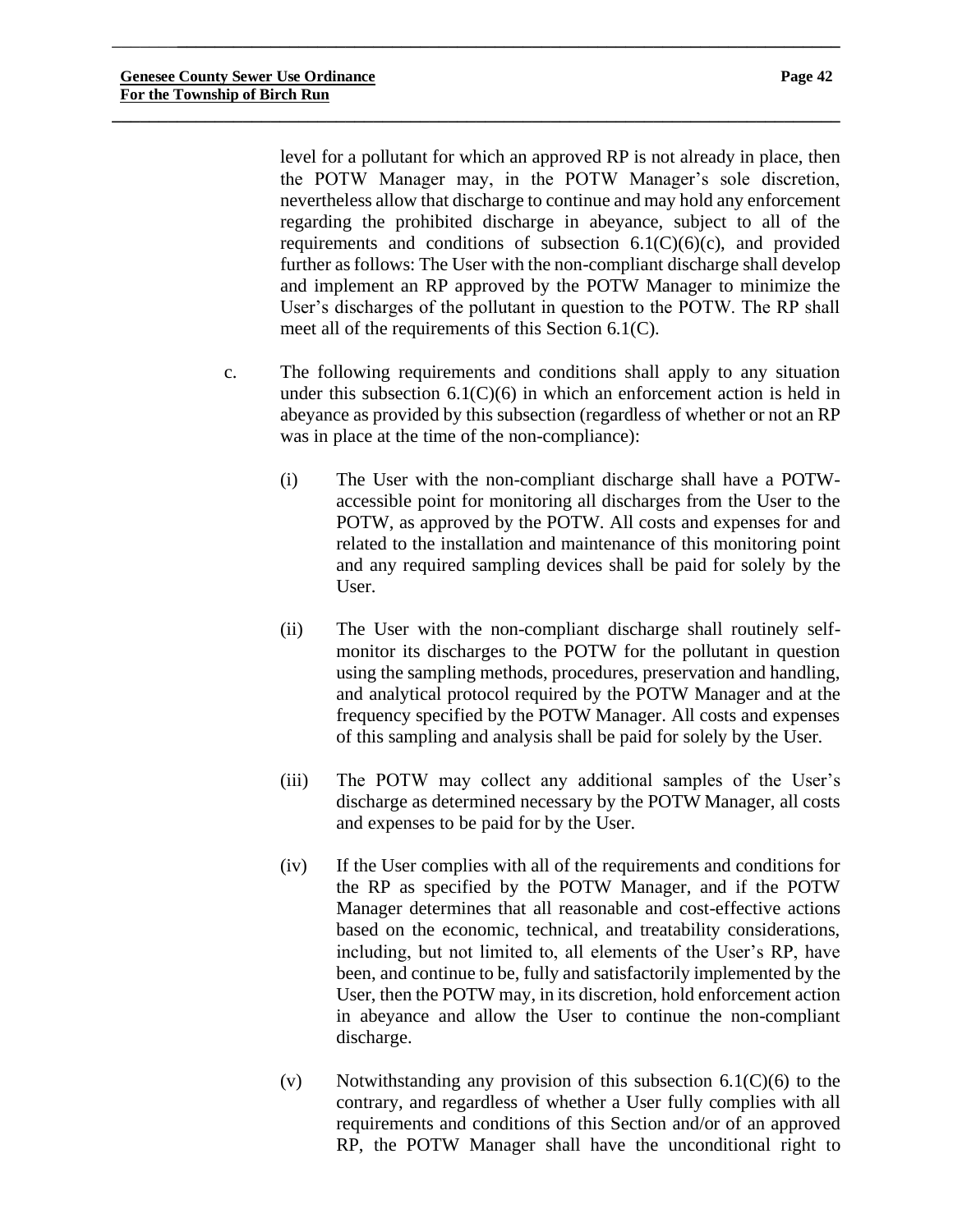prohibit and terminate any non-compliant discharge at any time and without prior notice, and to take any enforcement action in response thereto, including any enforcement action that had previously been held in abeyance under this subsection  $6.1(C)(6)$ .

(vi) Notwithstanding any provision of this subsection  $6.1(C)(6)$  to the contrary, the POTW Manager shall not hold an enforcement action in abeyance as provided by this subsection unless the POTW Manager has first obtained approval from the MDEQ to do so for the specific pollutant parameter in question; provided that such prior approval shall not be required for discharges of mercury or PCBs.

# **Section 6.2. Pretreatment Standards and Requirements**

A. Compliance with applicable standards and requirements. The national categorical pretreatment standards as established for specific industries under 40 CFR chapter I, subchapter N are hereby made a part of the requirements of this Ordinance in accordance with federal and state laws and regulations, and are incorporated by reference as if fully set forth in this Ordinance. A User shall comply with all categorical pretreatment standards and any other pretreatment requirements established under the Act that are applicable to that User. A User shall also comply with all other applicable pretreatment standards and requirements established under this Ordinance or under state and federal laws and regulations.

\_\_\_\_\_\_\_**\_\_\_\_\_\_\_\_\_\_\_\_\_\_\_\_\_\_\_\_\_\_\_\_\_\_\_\_\_\_\_\_\_\_\_\_\_\_\_\_\_\_\_\_\_\_\_\_\_\_\_\_\_\_\_\_\_\_\_\_\_\_\_\_\_\_\_\_\_\_\_**

- B. Deadlines for compliance. Compliance by existing sources with categorical pretreatment standards shall be within 3 years of the date the standard is effective unless a shorter compliance time is specified by 40 CFR chapter I, subchapter N. Existing sources that become industrial Users subsequent to promulgation of an applicable categorical pretreatment standard shall be considered existing industrial Users except where such sources meet the definition of "new source." New sources shall install and have in operating condition, and shall start-up all pollution control equipment required to meet applicable pretreatment standards and requirements before beginning to discharge. Within the shortest feasible time (not to exceed 90 days), new sources must meet all applicable pretreatment standards and requirements.
- C. Alternative categorical limits. Categorical pretreatment standards shall apply to a User subject to categorical standards, unless an enforceable alternative limit to the corresponding national categorical standards is derived using any of the methods specified in MAC R 323.2313 (regarding removal credits, fundamentally different factor variances, net/gross calculations, equivalent mass per day limitations, and combined wastestream formula alternative limitations). The use of any alternative categorical limit shall be subject to the prior approval of the POTW Manager. If local limits are more stringent than derived alternative categorical limits, the local limits shall control.
- D. Compliance with other applicable laws and regulations. Users of the POTW shall comply with all local, state and federal laws and regulations that may apply to their discharges to the POTW, including, but not limited to, Article II, Air Pollution Control, Part 55 of Act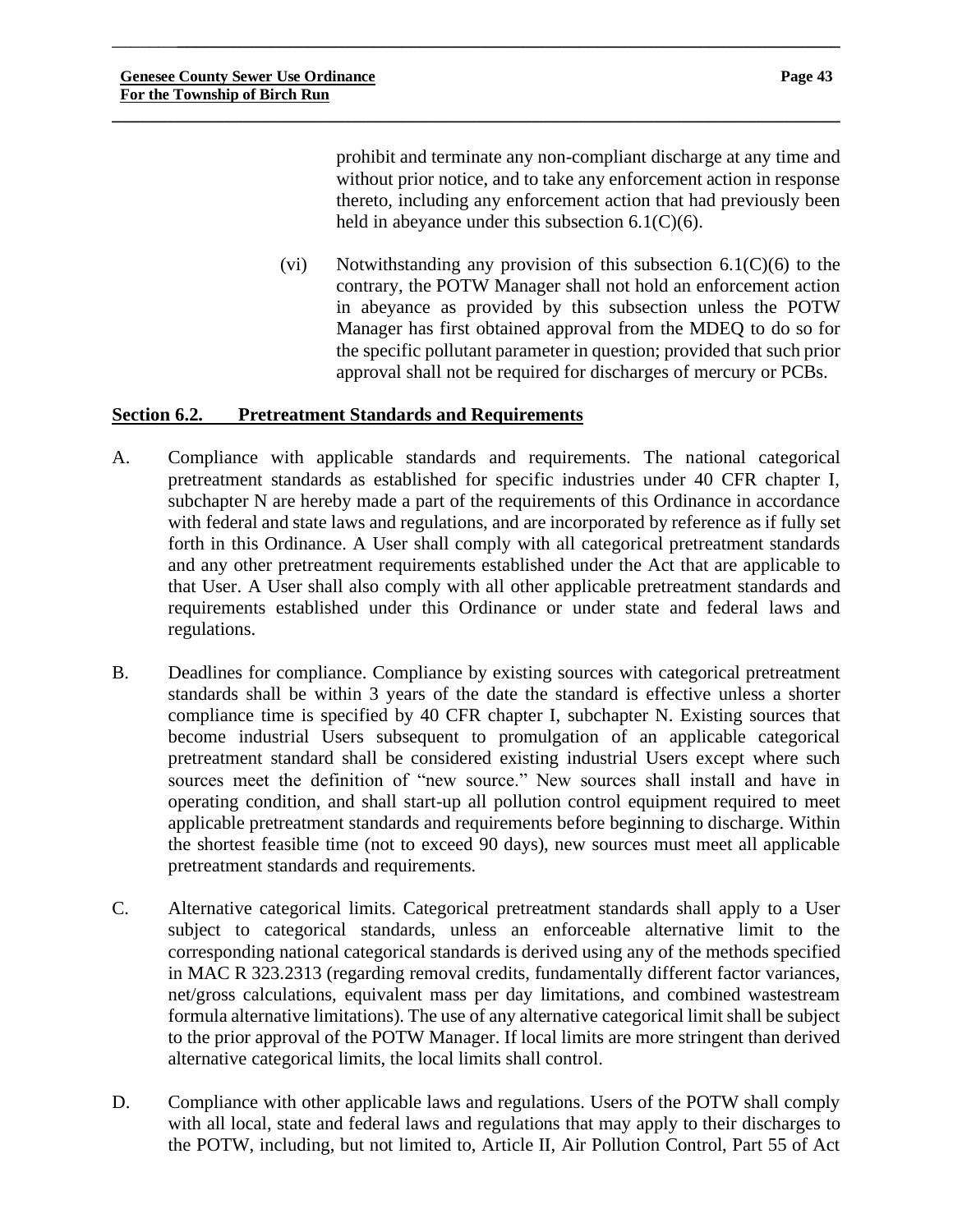451 of the Public Acts of Michigan of 1994 (the Natural Resources and Environmental Protection Act).

#### **Section 6.3. Right of Revision**

The POTW reserves the right to establish more restrictive prohibitions, limitations and requirements for discharges to the POTW to prevent interference or pass through, to protect the POTW, to comply with applicable federal or state laws or regulations, to comply with the POTW's NPDES permit, or as otherwise determined necessary by the POTW Manager.

\_\_\_\_\_\_\_**\_\_\_\_\_\_\_\_\_\_\_\_\_\_\_\_\_\_\_\_\_\_\_\_\_\_\_\_\_\_\_\_\_\_\_\_\_\_\_\_\_\_\_\_\_\_\_\_\_\_\_\_\_\_\_\_\_\_\_\_\_\_\_\_\_\_\_\_\_\_\_**

**\_\_\_\_\_\_\_\_\_\_\_\_\_\_\_\_\_\_\_\_\_\_\_\_\_\_\_\_\_\_\_\_\_\_\_\_\_\_\_\_\_\_\_\_\_\_\_\_\_\_\_\_\_\_\_\_\_\_\_\_\_\_\_\_\_\_\_\_\_\_\_\_\_\_\_\_\_\_**

# **Section 6.4. POTW's Right To Refuse or Condition Discharge**

The POTW may refuse to accept, or may condition its acceptance of, all or any portion of any proposed or existing discharge to the POTW from any person, regardless of whether or not a User Permit has been issued for the discharge, if the POTW Manager determines that the discharge has a reasonable potential to: adversely affect the operation of the POTW; result in pass through or interference; violate any pretreatment standard or requirement; cause the POTW to violate its NPDES permit; or if the impacts of the discharge on the POTW or the POTW's discharge are uncertain or unknown (because, for example, no local limits or headworks analysis has been conducted for particular pollutants in the discharge). If the POTW Manager denies any person permission to commence or continue all or any portion of a discharge to the POTW, the person shall refrain from commencing to discharge or shall immediately terminate the discharge to the POTW and shall not thereafter recommence discharge without written authorization from the POTW Manager. Similarly, if the POTW Manager denies any person permission to commence or continue all or any portion of a discharge to the POTW except subject to conditions determined necessary and appropriate by the POTW Manager, the person shall refrain from commencing or continuing the discharge except in full compliance with those conditions. This includes, but is not limited to, the POTW's right to revise or revoke User Permits; and to require a Local Unit to revise the Local Unit's ordinance consistent with any revisions made by the County to this Ordinance, as a condition to discharge.

# **Section 6.5. Most Restrictive Standards and Requirements Apply**

Notwithstanding any provision of this Ordinance to the contrary, the most stringent or restrictive standard or requirement applicable to a User's discharge shall control, whether established by this Ordinance, by any notice, order, permit, decision or determination promulgated, issued or made by the POTW under this Ordinance, by state laws or regulations, including the POTW's NPDES permit, or by federal laws or regulations. Further, if state or federal laws or regulations provide for standards and requirements not covered by this Ordinance that are otherwise applicable to a User's discharge, those standards and requirements shall apply to the User in addition to those required by this Ordinance, and the most restrictive of those additional standards or requirements shall control and shall be complied with by the User within the time period required by the law or regulation.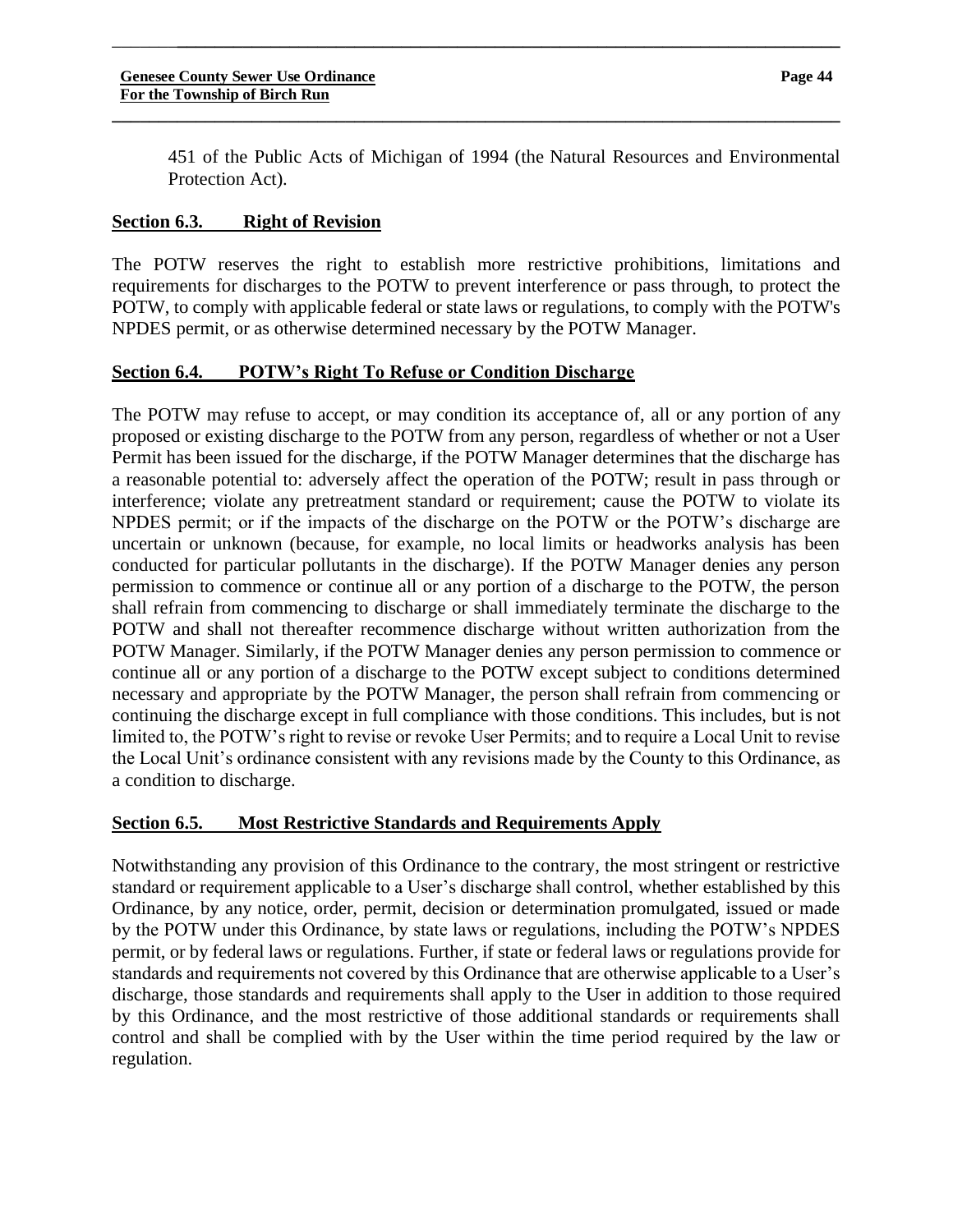# **Section 6.6. Dilution Prohibited as Substitute for Treatment**

Unless expressly authorized to do so by an applicable pretreatment standard or requirement and subject to the prior approval of the POTW Manager, no User shall ever increase the use of process water, mix separate wastestreams, or in any other way attempt to dilute a discharge as a partial or complete substitute for adequate treatment to achieve compliance with a federal, state or local standard, requirement or limitation. The POTW may impose mass limitations on Nondomestic Users that are using dilution to meet applicable pretreatment standards or requirements and in other cases where the imposition of mass limitations is appropriate. Combining a User's wastestream or modulating the release of pollutants upstream of the sampling point prior to the point of discharge into the public sewer shall not be construed as dilution, except as otherwise restricted by National Categorical Pretreatment Standards or requirements. No User intending to use dilution as a substitute for treatment shall do so without the prior approval of the POTW Manager consistent with the requirements of this Section.

\_\_\_\_\_\_\_**\_\_\_\_\_\_\_\_\_\_\_\_\_\_\_\_\_\_\_\_\_\_\_\_\_\_\_\_\_\_\_\_\_\_\_\_\_\_\_\_\_\_\_\_\_\_\_\_\_\_\_\_\_\_\_\_\_\_\_\_\_\_\_\_\_\_\_\_\_\_\_**

**\_\_\_\_\_\_\_\_\_\_\_\_\_\_\_\_\_\_\_\_\_\_\_\_\_\_\_\_\_\_\_\_\_\_\_\_\_\_\_\_\_\_\_\_\_\_\_\_\_\_\_\_\_\_\_\_\_\_\_\_\_\_\_\_\_\_\_\_\_\_\_\_\_\_\_\_\_\_**

# **ARTICLE 7** – **USER PERMITS**

# **Section 7.1. User Permit Required**

- A. Industrial User Permits. It is unlawful for any significant industrial User (SIU), or any other User as determined necessary by the POTW Manager to carry out the purposes of this Ordinance, to discharge to the POTW without an Industrial User Permit as provided by this Article.
- B. General User Permits. The POTW Manager may require any User other than a SIU to obtain a General User Permit to discharge to the POTW, subject to such terms and conditions as are determined necessary and appropriate by the POTW to achieve the purposes, policies and objectives of this Ordinance.
	- (1) A General User Permit may contain, but shall not be required to contain, any of the terms and conditions that would apply to an Industrial User Permit issued to a SIU as provided by this Article to comply with the general and specific discharge prohibitions of this Ordinance, including, but not limited to, discharge limitations, and requirements regarding sampling and monitoring; pretreatment; pollution prevention, minimization or reductions plans; accidental discharge, spill prevention, and containment requirements; flow equalization; and implementation of best management practices or a best management practices plan.
	- (2) To the extent determined appropriate by the POTW Manager on a case-by-case basis, a General User Permit issued under this Subsection shall be subject to provisions otherwise applicable to permits for SIUs. However, all General User Permits shall be non-transferable, and are subject to the permit fee and permit appeals provisions of this Ordinance.
	- (3) It is unlawful for any User required by the POTW Manager to obtain a General User Permit to discharge to the POTW without a General User Permit as provided by this Article.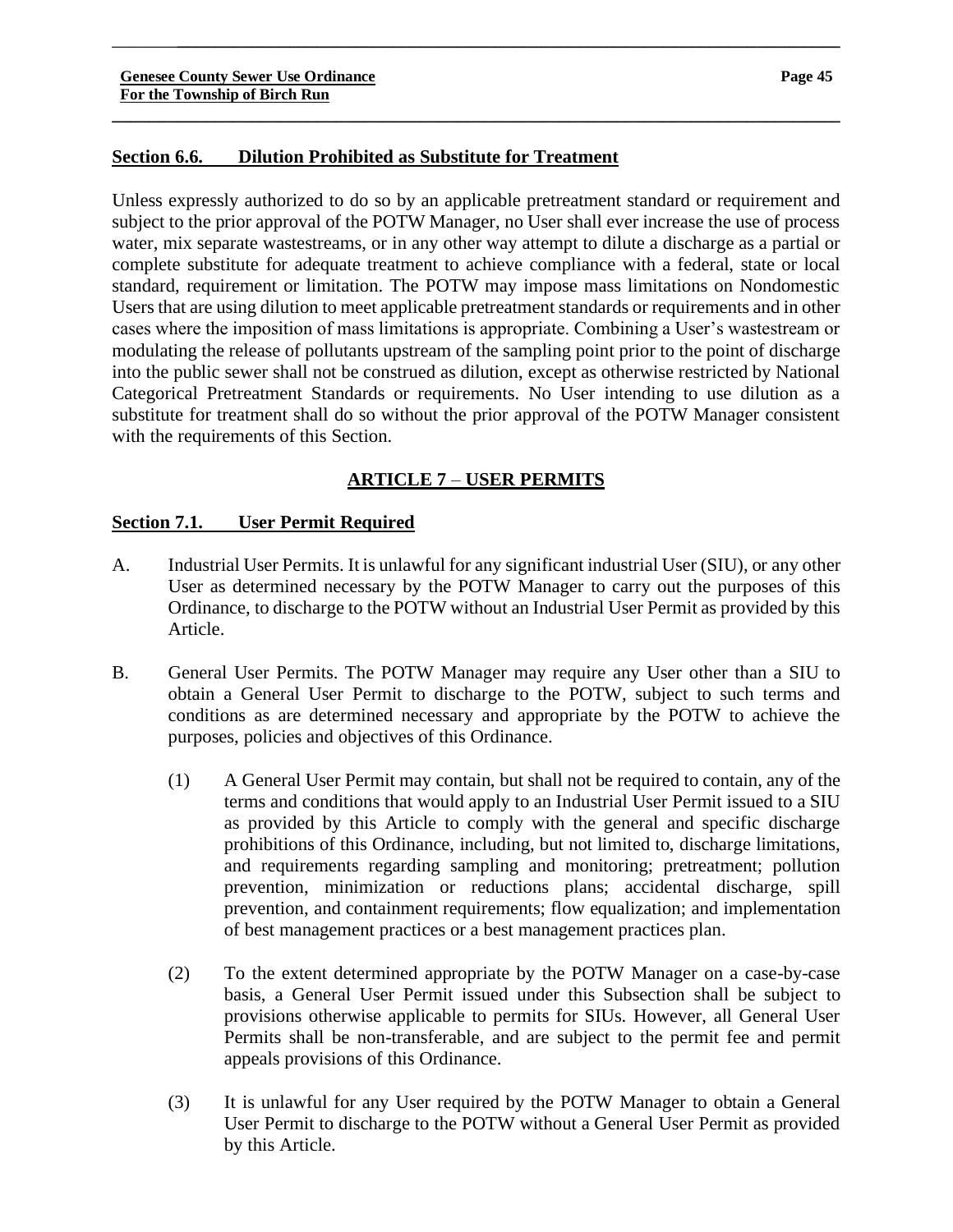(4) Failure to comply with a General User Permit issued under this Subsection constitutes a violation of this Ordinance.

\_\_\_\_\_\_\_**\_\_\_\_\_\_\_\_\_\_\_\_\_\_\_\_\_\_\_\_\_\_\_\_\_\_\_\_\_\_\_\_\_\_\_\_\_\_\_\_\_\_\_\_\_\_\_\_\_\_\_\_\_\_\_\_\_\_\_\_\_\_\_\_\_\_\_\_\_\_\_**

**\_\_\_\_\_\_\_\_\_\_\_\_\_\_\_\_\_\_\_\_\_\_\_\_\_\_\_\_\_\_\_\_\_\_\_\_\_\_\_\_\_\_\_\_\_\_\_\_\_\_\_\_\_\_\_\_\_\_\_\_\_\_\_\_\_\_\_\_\_\_\_\_\_\_\_\_\_\_**

- (5) In no case shall a General User Permit be construed to authorize the illegal discharge or otherwise excuse a violation of this Ordinance.
- C. Any violation of the terms or conditions of a User Permit is a violation of this Ordinance, subject to the fine, penalty, and other enforcement provisions of this Ordinance. Obtaining a User Permit shall not relieve a User of its obligation to obtain other permits or approvals that may be required by other local, state or federal laws or regulations.
- D. The issuance of a User Permit shall not convey to a User any property rights or privilege of any kind whatsoever, nor shall it be construed to authorize any injury to private or public property or any invasion of personal rights, nor any violation of local, state or federal laws or regulations.

# **Section 7.2. Determination of User status**

- A. The POTW may require any User to submit information to the POTW for its use in determining whether the User's status, including, but not limited to, whether the User is a SIU, as well as to determine changes or the absence or inadequacy of changes in a User's facilities.
- B. The POTW shall notify a Nondomestic User of the POTW's belief that the User is, or may be, a SIU. Upon such notification, the User must complete and submit an application for an Industrial User Permit on a form furnished by the POTW. The failure of the POTW to so notify a Nondomestic User shall not relieve any SIU of the duty to obtain a permit as required by this Ordinance.
- C. Upon determination that User Permit is required, no connection to the POTW shall be made and no discharge thereto shall occur until a permit is duly issued; provided, however, that the POTW may at its discretion issue a written authorization in place of a permit, which authorization shall be valid for a period not to exceed 60 days.

# **Section 7.3. Permit Application Deadlines**

Each User must file an application for a User Permit on the form provided by the POTW within the following deadlines:

- A. Existing SIUs: Any SIU discharging into the POTW as of the effective date of this Ordinance shall submit a completed permit application form to the POTW as provided by this Article within 60 days of being so directed and provided a form by the POTW.
- B. Proposed New SIUs: Any SIU proposing to commence (or recommence) discharging into the POTW after the effective date of this Ordinance shall, at least 90 days prior to the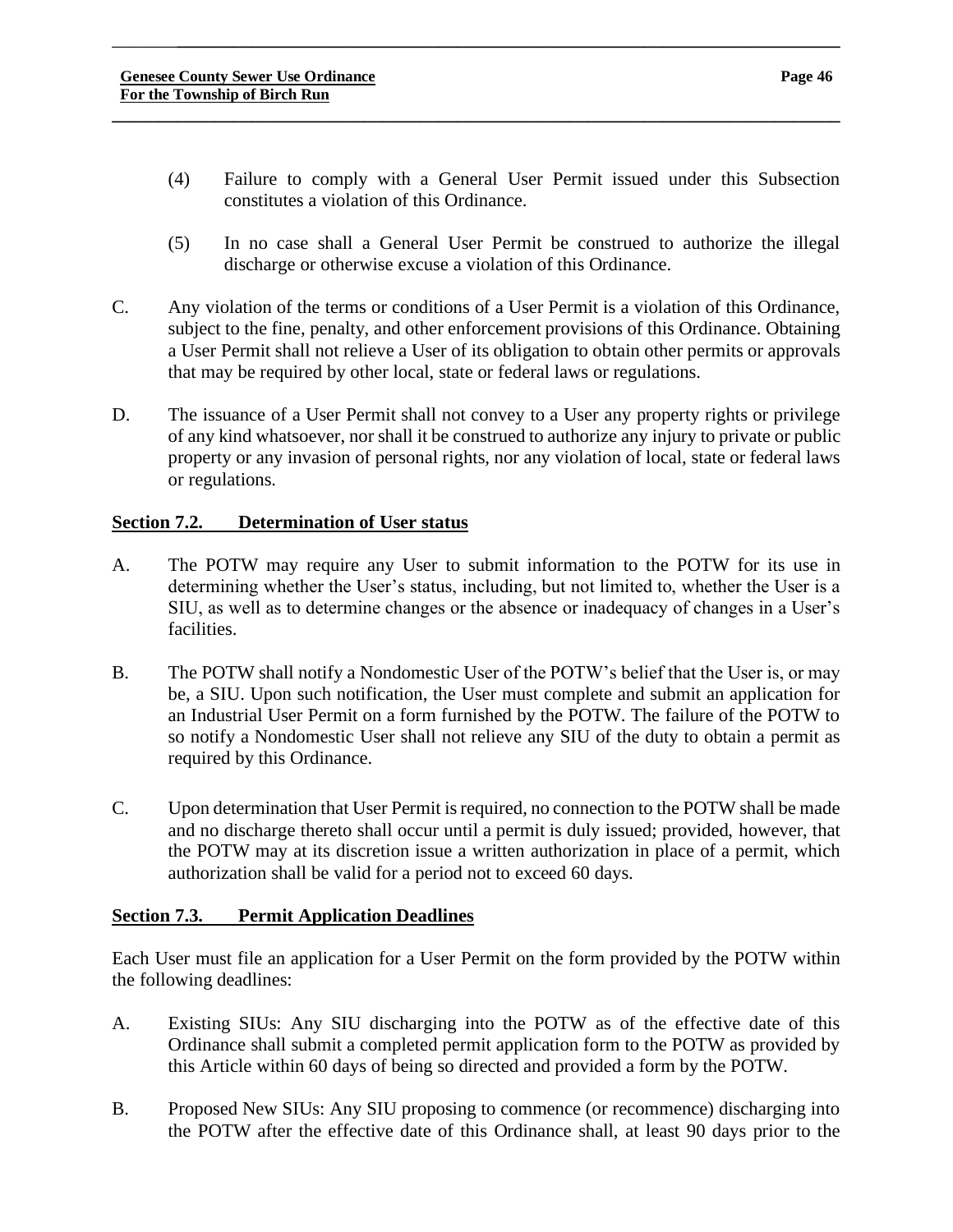anticipated date on which discharging will commence, request a permit application form and submit the completed application to the POTW.

C. Categorical Users Subject to New Standard: A User which becomes subject to a new or revised national categorical pretreatment standard, and which has not previously submitted an application for a permit as required herein, shall apply to the POTW for an Industrial User Permit within 90 days after the promulgation of the applicable national categorical pretreatment standard. The POTW may also initiate this action; however, the failure of the POTW so to do shall not relieve a User of its obligation to obtain a permit.

\_\_\_\_\_\_\_**\_\_\_\_\_\_\_\_\_\_\_\_\_\_\_\_\_\_\_\_\_\_\_\_\_\_\_\_\_\_\_\_\_\_\_\_\_\_\_\_\_\_\_\_\_\_\_\_\_\_\_\_\_\_\_\_\_\_\_\_\_\_\_\_\_\_\_\_\_\_\_**

**\_\_\_\_\_\_\_\_\_\_\_\_\_\_\_\_\_\_\_\_\_\_\_\_\_\_\_\_\_\_\_\_\_\_\_\_\_\_\_\_\_\_\_\_\_\_\_\_\_\_\_\_\_\_\_\_\_\_\_\_\_\_\_\_\_\_\_\_\_\_\_\_\_\_\_\_\_\_**

D. Other Users: Any other User directed by the POTW to complete and submit a User Permit application shall do so within 60 days of being so directed by the POTW and provided a form by the POTW.

# **Section 7.4. Permit Application Requirements**

All Users shall submit the information required by this Section on the User Permit application form supplied by the POTW (or attached thereto) at a level of detail and in units and terms as determined necessary by the POTW to adequately evaluate the application, accompanied by payment of a permit application review fee. A separate application and supporting documentation shall be submitted for each separate location for which a User Permit is required.

- A. The name, address, and location of the facility or premises from which discharge will be made, including the names of the owner(s) and operator(s) of the facility or premises.
- B. Corporate or individual name, federal employer identification number, address and telephone number of the applicant.
- C. Whether the User is a corporation, partnership, proprietorship, or other type of entity, and the name of the person(s) responsible for discharges by the User.
- D. Name and title of the local authorized representative of the User who will have the authority to bind the applicant financially and legally, and who is authorized by the applicant as its agent to accept service of legal process, and the address and telephone number of such representative.
- E. The Standard Industrial Classification (SIC) numbers of all processes at the location for which application is made, according to the Standard Industrial Classification Manual, as amended (or, if applicable, the North American Industrial Classification System (NAICS) designation).
- F. Actual or proposed wastewater constituents and characteristics for each parameter listed in the permit application, including, but not limited to, any pollutants that are limited or regulated by any federal, state, or local standards or requirements. The information provided for such parameters shall include all of the following:
	- (1) Pollutants having numeric or narrative limitations as provided by this Ordinance.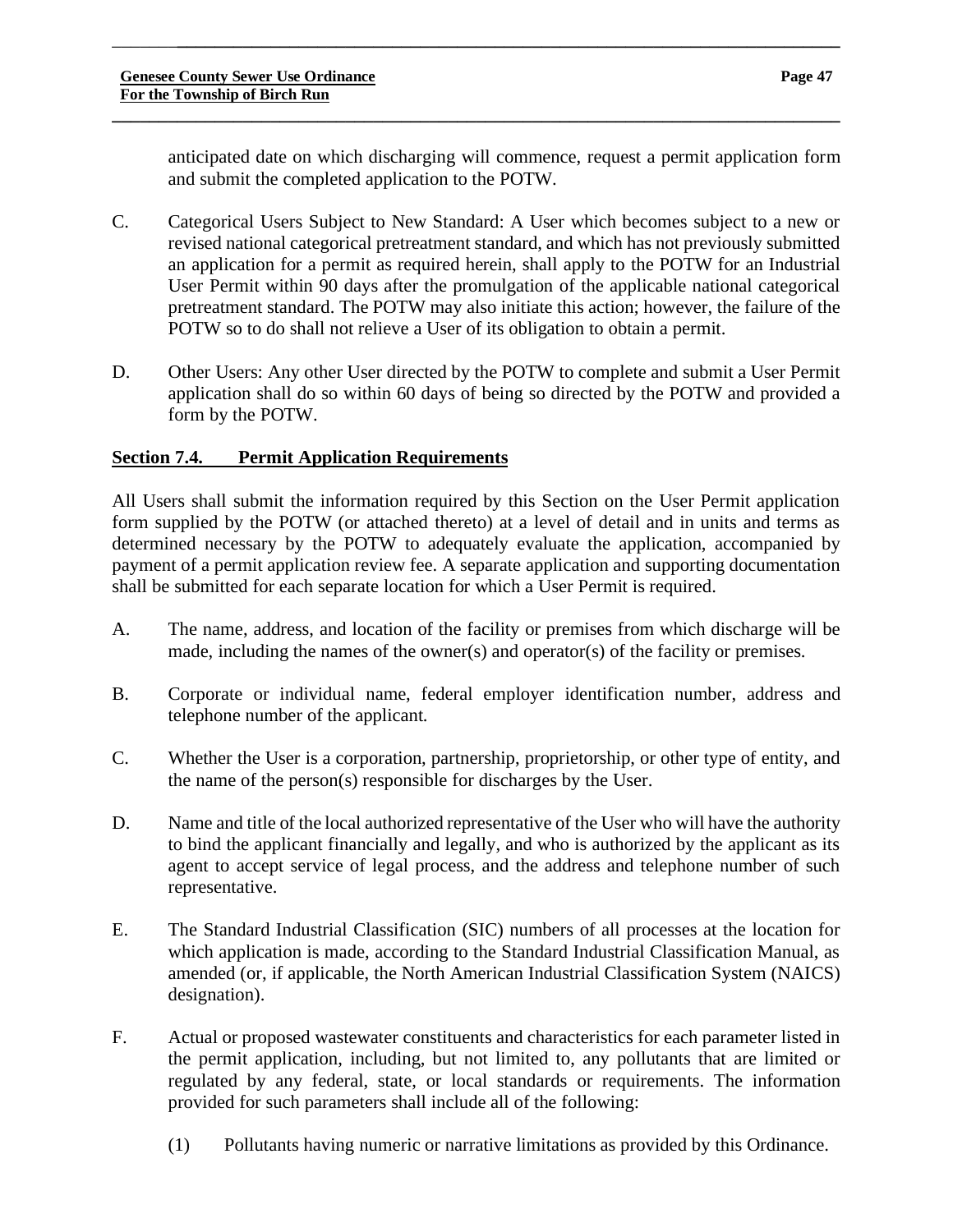(2) Pollutants limited by National Categorical Pretreatment Standards regulations for similar industries.

\_\_\_\_\_\_\_**\_\_\_\_\_\_\_\_\_\_\_\_\_\_\_\_\_\_\_\_\_\_\_\_\_\_\_\_\_\_\_\_\_\_\_\_\_\_\_\_\_\_\_\_\_\_\_\_\_\_\_\_\_\_\_\_\_\_\_\_\_\_\_\_\_\_\_\_\_\_\_**

**\_\_\_\_\_\_\_\_\_\_\_\_\_\_\_\_\_\_\_\_\_\_\_\_\_\_\_\_\_\_\_\_\_\_\_\_\_\_\_\_\_\_\_\_\_\_\_\_\_\_\_\_\_\_\_\_\_\_\_\_\_\_\_\_\_\_\_\_\_\_\_\_\_\_\_\_\_\_**

- (3) For each parameter, the expected or experienced maximum and average concentrations during a one-year period shall be provided.
- (4) For industries subject to National Categorical Pretreatment Standards or requirements, the data required shall be separately shown for each categorical process wastestream.
- (5) Combined wastestreams proposed to be regulated by the combined wastestream formula shall be specified.
- G. For purposes of information required by the application, sampling and analysis shall be performed in accordance with the following: Procedures established by EPA pursuant to Section 304 (g) of the Act and as contained in 40 CFR 136, as amended. If 40 CFR 136 does not include a sampling or analytical technique for the pollutant in question, sampling and analysis shall be performed in accordance with the procedures in EPA publication "Sampling and Analysis Procedures for Screening of Industrial Effluents for Priority Pollutants," April 1977, and amendments or revisions thereto, or where appropriate and applicable, in accordance with any other sampling and analytic procedures approved by EPA.
- H. A listing and description of the following: plant activities, plant facilities, and plant processes on the premises for which the permit is being applied for. Processes which are subject to National Categorical Pretreatment Standards or requirements shall be so designated, and identification of which pollutants are associated with each process shall be stated.
- I. A listing of raw materials and chemicals that are either used in the manufacturing process or could yield the pollutants referred to in this Section. Any User claiming immunity from having to provide such information for reasons of national security shall furnish acceptable proof of such immunity.
- J. A statement containing information on the spill containment and prevention of Accidental/Spill Discharges program for each of the pollutants referred to in this Section. The information provided shall include the following:
	- (1) The approximate average and maximum quantities of such substances kept on the premises in the form of the following: (a) raw materials; (b) chemicals; and/or (c) wastes therefrom; and
	- (2) The containment capacity for each of the above items.

The following requirements apply for purposes of the spill containment and prevention statement required by this Subsection: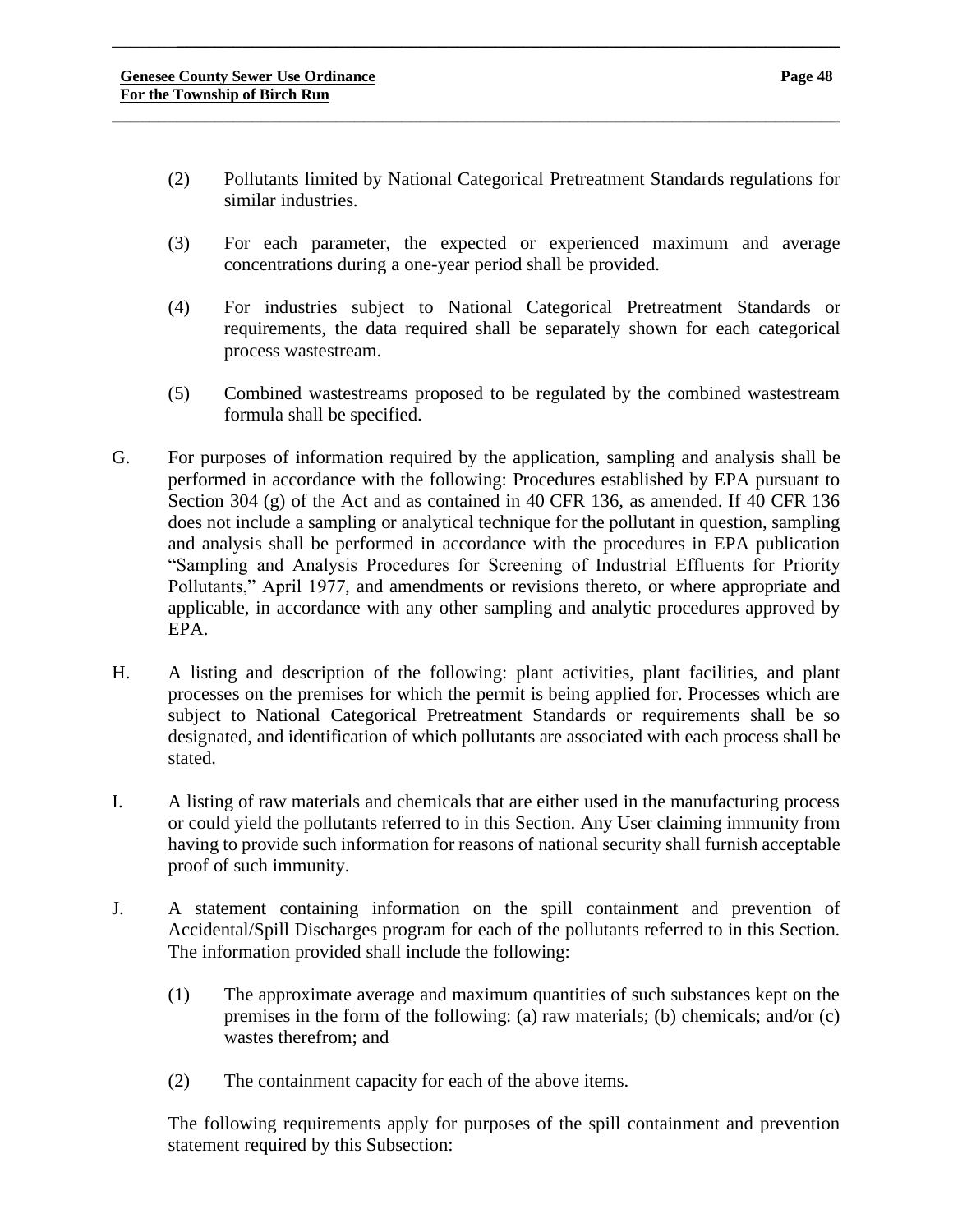For raw materials, chemical solutions or waste materials that do not contain any substance on the Critical Materials Register promulgated by the Michigan Department of Environmental Quality, only substances which are in a form which could readily be carried into the sewerage system and which constitute a concentration of 5% or greater on a dry weight basis in the raw material, chemical solution or waste material are required to be included in the statement. Volumes of less than 55 gallons or the equivalent need not be included unless lesser quantities could cause interference or pass through to the sewerage system.

\_\_\_\_\_\_\_**\_\_\_\_\_\_\_\_\_\_\_\_\_\_\_\_\_\_\_\_\_\_\_\_\_\_\_\_\_\_\_\_\_\_\_\_\_\_\_\_\_\_\_\_\_\_\_\_\_\_\_\_\_\_\_\_\_\_\_\_\_\_\_\_\_\_\_\_\_\_\_**

**\_\_\_\_\_\_\_\_\_\_\_\_\_\_\_\_\_\_\_\_\_\_\_\_\_\_\_\_\_\_\_\_\_\_\_\_\_\_\_\_\_\_\_\_\_\_\_\_\_\_\_\_\_\_\_\_\_\_\_\_\_\_\_\_\_\_\_\_\_\_\_\_\_\_\_\_\_\_**

For raw materials, chemical solutions or waste materials that contain any amount of any substance on the Critical Materials Register promulgated by the Michigan Department of Environmental Quality, the statement shall include the name of the substance and the expected concentration so that the POTW Manager can determine whether or not it may constitute a threat to the POTW if a spill occurs.

- K. The name and address of each laboratory performing analytical work for the User submitting the application.
- L. A description of typical daily and weekly operating cycles for each process in terms of starting and ending times for each of the 7 days of the week.
- M. Average and maximum 24 hour wastewater flow rates, including daily, monthly and seasonal variations, if any; and a list of each national categorical process wastestream flow rate and the cooling water, sanitary water and storm water flow rates separately for each connection to the POTW, and list showing each combined wastestream.
- N. A drawing showing all sewer connections and sampling manholes by the size, location, elevation and points or places of discharges into the POTW;
- O. A flow schematic drawing showing which connections receive each national categorical process wastestream or other process wastestreams, and which connections receive storm water, sanitary water or cooling water;
- P. A schematic drawing showing which sewers handle each combined wastestream.
- Q. Each product produced by type, amount, process or processes and the rate of production as pertains to processes subject to production-based limits under national categorical standards or requirements shall be specified.
- R. Actual or proposed hours of operation of each pretreatment system for each production process.
- S. A description and schematic drawing showing each pretreatment facility, identifying whether each such facility is of the batch type or continuous process type.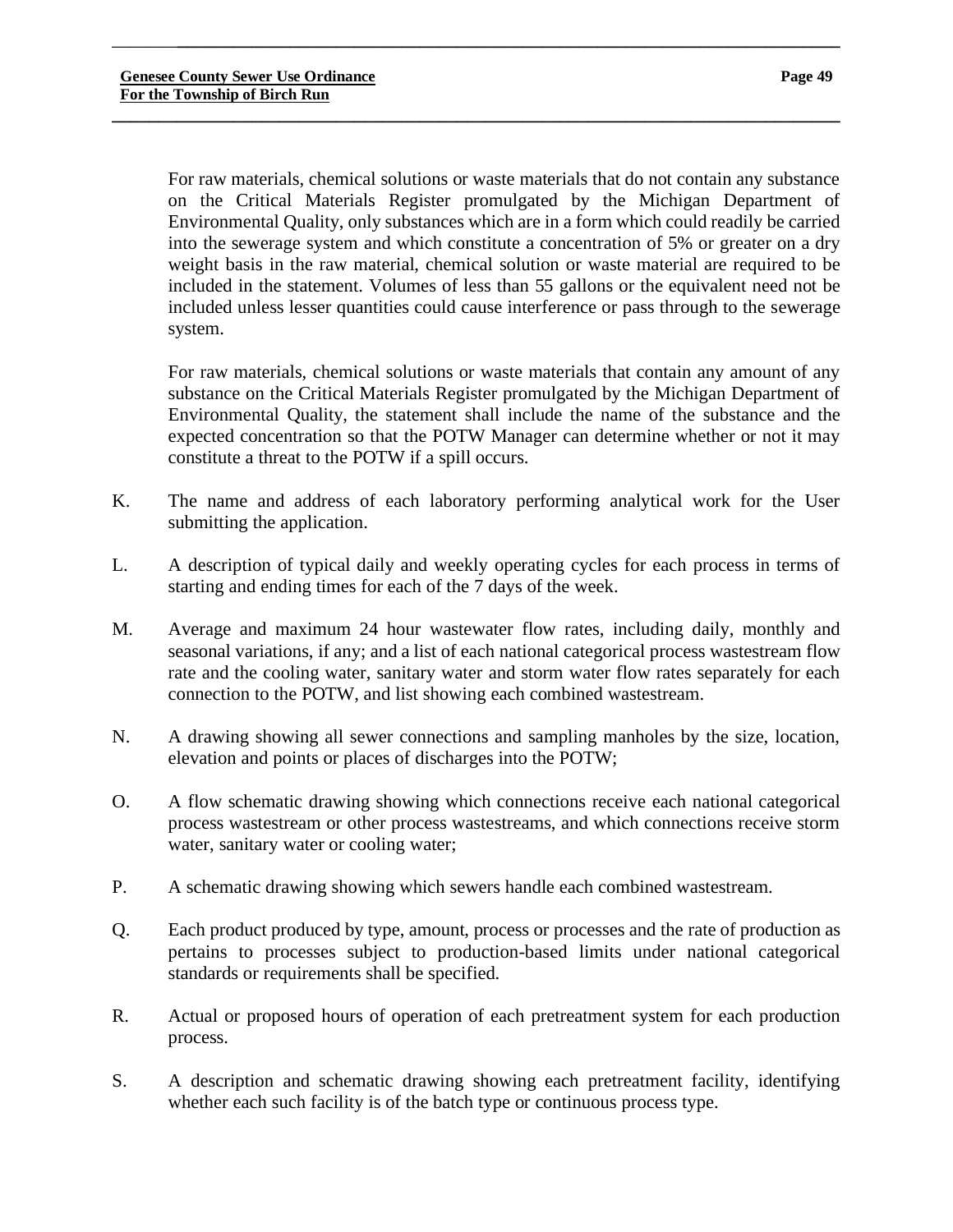T. If other than potable water is used, identification of the User's source of intake water together with the types of usage and disposal method of each water source and the estimated wastewater volume from each source.

**\_\_\_\_\_\_\_\_\_\_\_\_\_\_\_\_\_\_\_\_\_\_\_\_\_\_\_\_\_\_\_\_\_\_\_\_\_\_\_\_\_\_\_\_\_\_\_\_\_\_\_\_\_\_\_\_\_\_\_\_\_\_\_\_\_\_\_\_\_\_\_\_\_\_\_\_\_\_**

- U. A statement regarding whether the requirements of this Ordinance and the national categorical pretreatment standards and requirements are being met on a consistent basis; and if not, what additional operation and maintenance work and/or additional construction is required for the User to comply with applicable standards and requirements.
- V. A list of all environmental permits (and, if requested by the POTW Manager, a copy of any environmental permit) held by the User applicable to the premises for which the User Permit is being sought.
- W. Whether additional operation and maintenance (O&M) and/or additional pretreatment is required for the User to meet all applicable federal, state and local pretreatment standards and requirements. If additional O&M or additional pretreatment will be required to meet the applicable standards and requirements, then the User shall indicate the shortest time schedule necessary to accomplish installation or adoption of the additional O&M and/or pretreatment. The completion date in this schedule shall not be longer than the compliance date established for the applicable pretreatment standard. The following conditions shall apply to this schedule:
	- (1) The schedule shall contain progress increments in the form of dates for the commencement and completion of major events leading to the construction and operation of additional pretreatment required for the User to meet the applicable pretreatment standards (including, without limitation, hiring an engineer, completing preliminary plans, completing final plans, executing contracts for major components, commencing construction, completing construction, beginning operation, and conducting routine operation). No increment referred to above shall exceed 9 months, nor shall the total compliance period exceed 18 months.
	- (2) No later than 14 days following each date in the schedule and the final date for compliance, the User shall submit a progress report to the POTW including, at a minimum, whether or not it complied with the increment of progress, the reason for any delay, and if appropriate, the steps being taken by the User to return to the established schedule. In no event shall more than nine months elapse between submission of the progress reports to the POTW.
- X. Any other information determined necessary by the POTW to adequately evaluate the application. To the extent that actual data is not available for a new source, the applicant shall supply estimated or expected information.
- Y. All applications shall be signed and certified by an "authorized representative" of the User as defined by this Ordinance.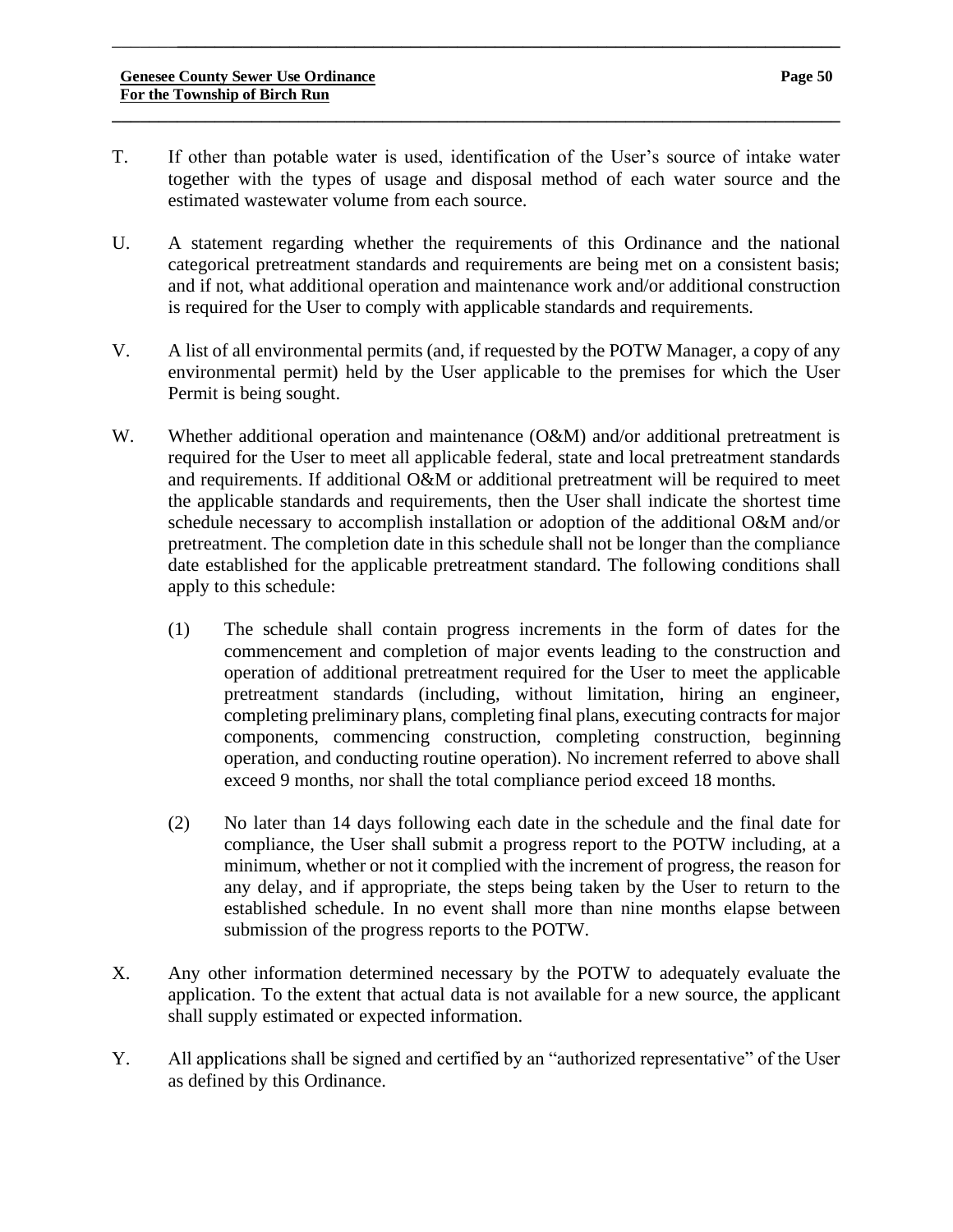# **Section 7.5. Permit Issuance, Denial, or Determination that Permit not Required**

\_\_\_\_\_\_\_**\_\_\_\_\_\_\_\_\_\_\_\_\_\_\_\_\_\_\_\_\_\_\_\_\_\_\_\_\_\_\_\_\_\_\_\_\_\_\_\_\_\_\_\_\_\_\_\_\_\_\_\_\_\_\_\_\_\_\_\_\_\_\_\_\_\_\_\_\_\_\_**

- A. The POTW shall evaluate the application information furnished by a User and may require additional information as necessary to complete and properly review the application. No action shall be taken by the POTW on an application (and the 120-day review period as provided by this subsection shall not begin to run) until the application is determined to be complete by the POTW Manager. Within 120 days after the submission of a complete application (unless the POTW and the applicant agree to extend this time period), the POTW shall either issue a User Permit subject to terms and conditions provided by this Ordinance, deny the application, or determine that a permit is not required as provided by this Ordinance.
- B. A User Permit may be denied by the POTW:
	- (1) If the POTW determines that the proposed discharge, or continued discharge, will not comply with all applicable standards and requirements of this Ordinance;
	- (2) If the User refuses, fails or declines to accept the terms and conditions of a permit as proposed to be issued by the POTW;
	- (3) For any reason that would support a suspension or revocation of the permit as provided by this Ordinance
	- (4) If the POTW determines that the POTW cannot adequately or reasonably treat the User's discharge (due to insufficient capacity, the quality or quantity of the pollutants, available POTW resources etc.);
	- (5) If the POTW is not satisfied that the User has not taken all reasonable steps to prevent, minimize or reduce pollutants in the User's discharge;
	- (6) To prevent the discharge of pollutants into the POTW, singly or in combination with other pollutants, for which there is a reasonable potential, as determined by the POTW Manager, to:
		- (a) Not meet applicable pretreatment standards and requirements;
		- (b) Interfere with the operation of the POTW;
		- (c) Pass through the POTW into the receiving waters or the atmosphere;
		- (d) Inhibit or disrupt the POTW's processing, use, or disposal of sludge;
		- (e) Cause health or safety problems for POTW workers; or
		- (f) Result in a violation of the POTW's NPDES permit or of other applicable laws and regulations;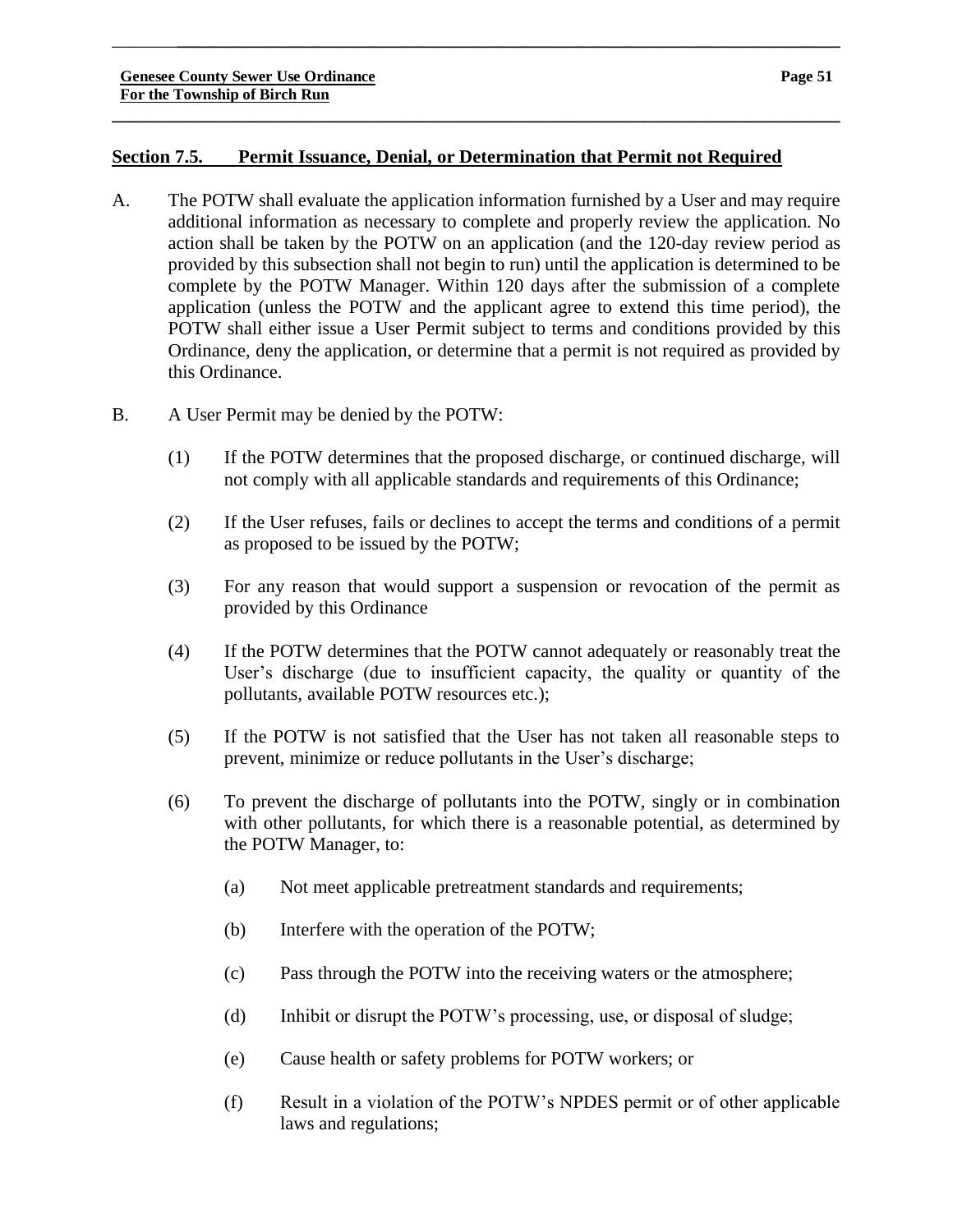(7) If the POTW determines that there is not, or will not be, sufficient capacity available (in both wastewater volume and strength) for a proposed discharge in all downstream sewers, pump stations, interceptors, and force mains, including, but not limited to, adequate capacity to accept, treat and dispose of BOD, TSS, or similar materials as required by applicable local, state or federal laws, rules or regulations; or

\_\_\_\_\_\_\_**\_\_\_\_\_\_\_\_\_\_\_\_\_\_\_\_\_\_\_\_\_\_\_\_\_\_\_\_\_\_\_\_\_\_\_\_\_\_\_\_\_\_\_\_\_\_\_\_\_\_\_\_\_\_\_\_\_\_\_\_\_\_\_\_\_\_\_\_\_\_\_**

**\_\_\_\_\_\_\_\_\_\_\_\_\_\_\_\_\_\_\_\_\_\_\_\_\_\_\_\_\_\_\_\_\_\_\_\_\_\_\_\_\_\_\_\_\_\_\_\_\_\_\_\_\_\_\_\_\_\_\_\_\_\_\_\_\_\_\_\_\_\_\_\_\_\_\_\_\_\_**

(8) For any other reason determined by the POTW Manager as necessary and appropriate to protect the POTW or to meet the purposes and intent of this Ordinance.

# **Section 7.6. Permit Conditions**

- A. User Permits shall be subject to all provisions of this Ordinance and all other applicable regulations, User charges, and fees established by the POTW. Further, User Permits incorporate by reference all provisions, regulations and requirements of the Ordinance without setting them forth in full therein.
- B. Industrial User Permits shall at a minimum include all of the conditions required by MAC 323.2306(a)(iii). In addition, User Permits shall include any conditions determined reasonably necessary by the POTW Manager to prevent pass through or interference, to protect the quality of the receiving waters, to protect worker health and safety, to facilitate POTW sludge management and disposal, to protect ambient air quality, to protect against damage to the POTW, or to otherwise achieve the objectives of this Ordinance, including, but not limited to, the following:
	- (1) Limits on the average and/or maximum rate of discharge, time of discharge, and/or requirements for flow regulation and equalization.
	- (2) Limits on the average and/or maximum concentration, mass, or other measure of identified wastewater constituents or properties.
	- (3) Requirements for installation of pretreatment technology or construction of appropriate containment devices, or similar requirements designed to reduce, eliminate, or prevent the introduction of pollutants into the treatment works.
	- (4) Development and implementation of spill control plans or other special conditions, including additional management practices necessary to adequately prevent accidental or unanticipated discharges.
	- (5) Requirements for installation, maintenance, repair, calibration and operation of inspection and sampling facilities and discharge flow monitors.
	- (6) Specifications for monitoring programs which shall include, but are not limited to, sampling locations, frequency of sampling, number, types, and standards for tests, and reporting schedules.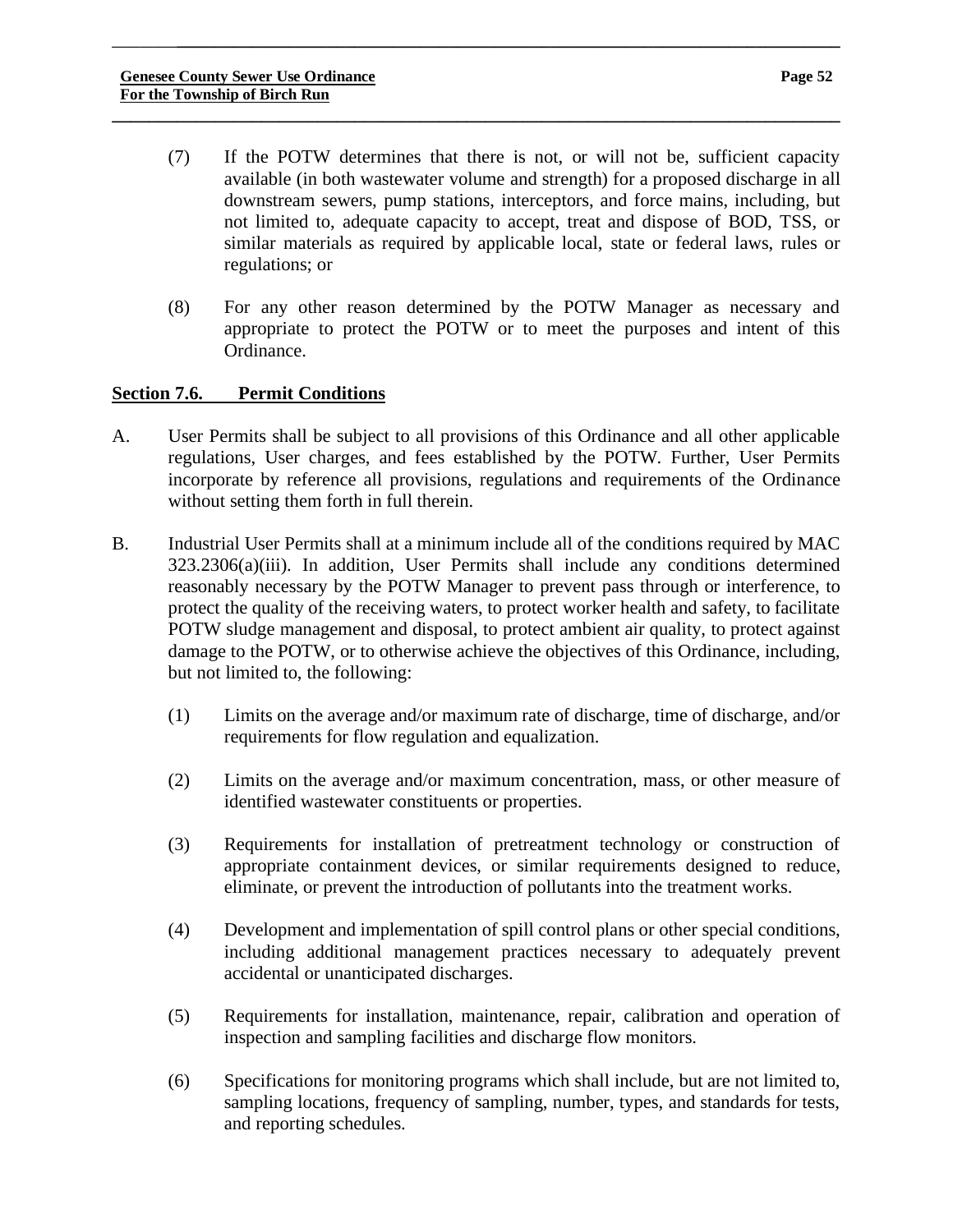- (7) Compliance schedules.
- (8) Requirements for submission of technical reports or discharge reports.

\_\_\_\_\_\_\_**\_\_\_\_\_\_\_\_\_\_\_\_\_\_\_\_\_\_\_\_\_\_\_\_\_\_\_\_\_\_\_\_\_\_\_\_\_\_\_\_\_\_\_\_\_\_\_\_\_\_\_\_\_\_\_\_\_\_\_\_\_\_\_\_\_\_\_\_\_\_\_**

- (9) Requirements for maintaining and retaining plant records relating to wastewater discharge as specified by the POTW and affording the POTW access to those records.
- (10) Requirements for notifying the POTW if self-monitoring indicates a violation as provided by Section 8.4 of this Ordinance, and for repeat sampling and analysis as provided by Section 9.6 of this Ordinance.
- (11) Requirements for notification of any new introductions of wastewater constituents or of any substantial change in the volume or character of the wastewater being introduced into the POTW, including listed or characteristic hazardous waste for which the User has submitted initial notification under MAC R 323.2310(15).
- (12) Requirements for the notification of any change in the manufacturing and/or pretreatment process used by the permittee.
- (13) Requirements for notification of accidental or slug discharges, or discharges that exceed a discharge prohibition.
- (14) Requirements for notification and need for prior approval from the POTW Manager for any proposed change in a sampling location.
- (15) A statement regarding limitations on transferability of the permit.
- (16) A statement of the duration of the permit.
- (17) A statement that compliance with the permit does not relieve the permittee of responsibility for compliance with all applicable pretreatment standards and requirements, including those that become effective during the term of the permit.
- (18) Requirements for a written certification signed by the permittee that acknowledges that the permittee has read and fully understands all terms and conditions of the permit; and acknowledges that the permittee accepts all of the terms and conditions of the permit as written and accepts full responsibility for complying with the permit as approved.
- (19) A statement of applicable civil and criminal penalties for violation of discharge limitations, pretreatment standards and requirements, and compliance schedules.
- (20) Requirements regarding development by a User of a pollutant prevention, minimization or reduction plan (e.g., for mercury or PCBs) or requirements regarding use of best management practices to control, contain, treat, prevent, or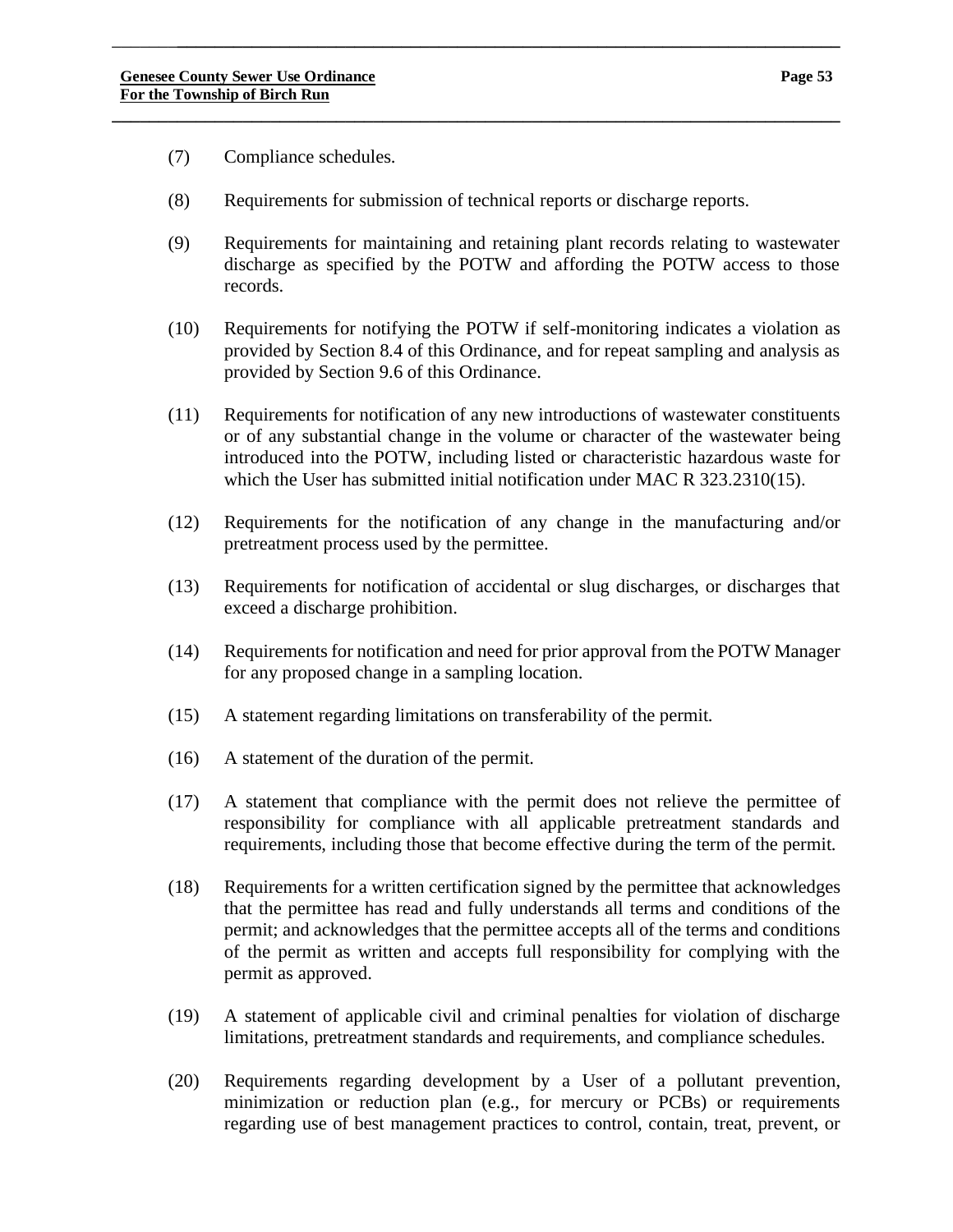reduce the discharge of wastewater, pollutants or other substances to the POTW, or otherwise meet the purposes, policies and objectives of this Ordinance.

(21) Other conditions as determined necessary by the POTW Manager to ensure compliance with this Ordinance and other applicable laws, rules and regulations.

\_\_\_\_\_\_\_**\_\_\_\_\_\_\_\_\_\_\_\_\_\_\_\_\_\_\_\_\_\_\_\_\_\_\_\_\_\_\_\_\_\_\_\_\_\_\_\_\_\_\_\_\_\_\_\_\_\_\_\_\_\_\_\_\_\_\_\_\_\_\_\_\_\_\_\_\_\_\_**

**\_\_\_\_\_\_\_\_\_\_\_\_\_\_\_\_\_\_\_\_\_\_\_\_\_\_\_\_\_\_\_\_\_\_\_\_\_\_\_\_\_\_\_\_\_\_\_\_\_\_\_\_\_\_\_\_\_\_\_\_\_\_\_\_\_\_\_\_\_\_\_\_\_\_\_\_\_\_**

If the POTW determines that a User is discharging substances of a quality, in a quantity, or in a location that may cause problems to the POTW or the receiving stream, the POTW has the authority to develop and enforce effluent limits applicable to the User's discharge.

# **Section 7.7. Permit Modifications**

A User Permit may be modified by the POTW at any time and for any reason determined necessary by the POTW Manager to assure compliance with the requirements of this Ordinance and other applicable laws and regulations, including, without limitation, any of the following reasons:

- A. To incorporate any new or revised federal, state or local pretreatment standards or requirements, or other applicable requirement of law or regulation.
- B. Material or substantial changes or additions to the permittee's operations, processes, or the character or quality of discharge that were not considered in drafting or issuing the existing permit. It shall be the duty of a User to request an application form and to apply for a modification of the permit within 30 days of any such change(s). The POTW may modify a permit on its own initiative based on its findings or upon reasonable cause to believe that any such change(s) has occurred or threatens to occur.
- C. A change in any condition in the permittee's discharge, facility, production or operations, or in the POTW, that requires either a temporary or permanent reduction or elimination of the permittee's discharge to assure compliance with applicable laws, regulations or the POTW's NPDES permit.
- D. Information indicating that the permitted discharge poses a threat to collection or treatment systems; the POTW's processing, use, or disposal of sludge; POTW personnel; or the receiving waters.
- E. Violation of any terms or conditions of the User's permit.
- F. Misrepresentation or failure to disclose fully all relevant facts in the permit application or in any required report or notice.
- G. Revision of, or a grant of a variance from, applicable categorical standards pursuant to 40 CFR 403.13.
- H. To correct typographical or other errors in the permit.
- I. To reflect transfer of the facility ownership and/or operation to a new owner or operator.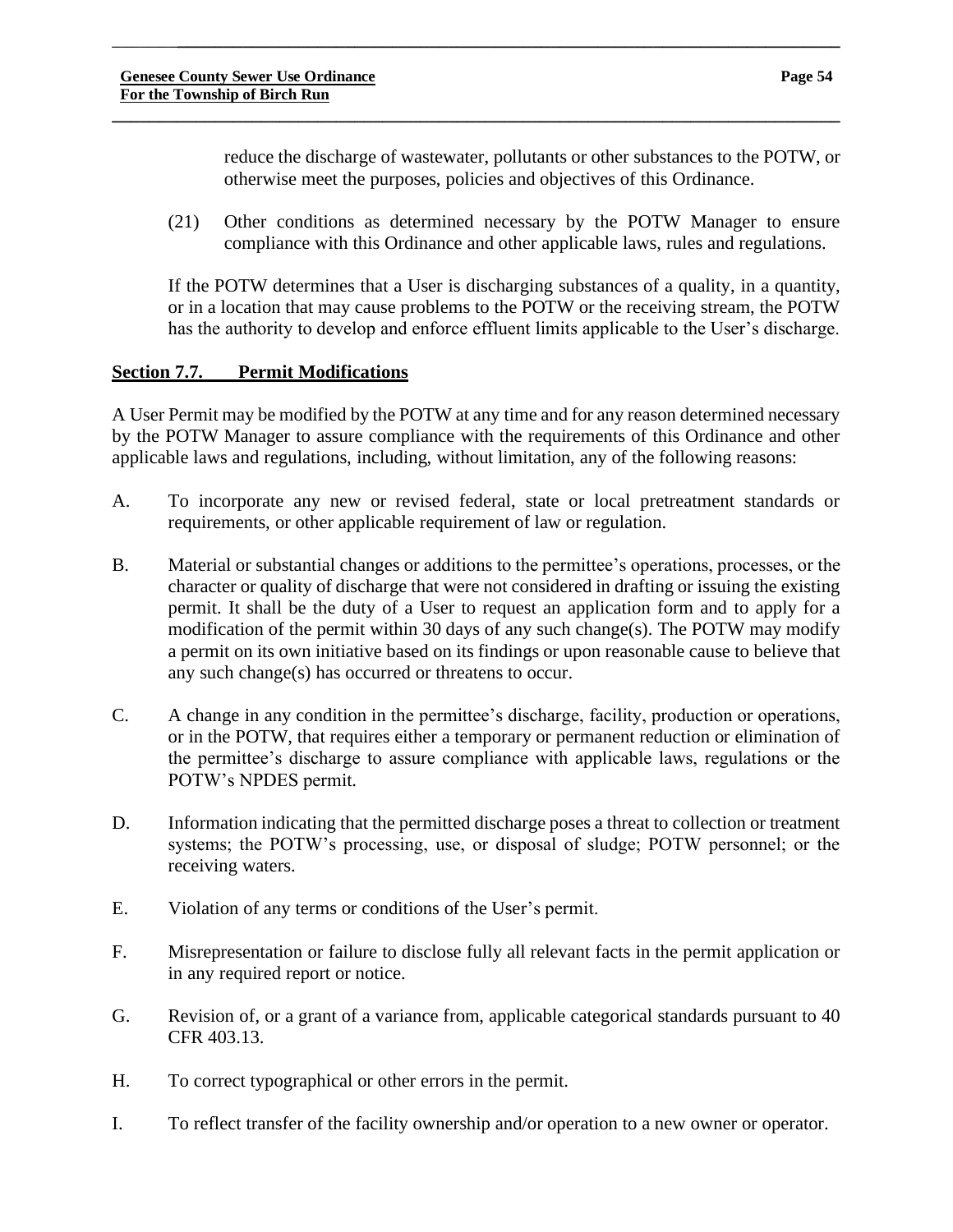- J. To add or revise a compliance schedule for the permittee.
- K. To reflect changes or revisions in the POTW's NPDES permit.
- L. To ensure POTW compliance with applicable sludge management requirements promulgated by EPA.

\_\_\_\_\_\_\_**\_\_\_\_\_\_\_\_\_\_\_\_\_\_\_\_\_\_\_\_\_\_\_\_\_\_\_\_\_\_\_\_\_\_\_\_\_\_\_\_\_\_\_\_\_\_\_\_\_\_\_\_\_\_\_\_\_\_\_\_\_\_\_\_\_\_\_\_\_\_\_**

**\_\_\_\_\_\_\_\_\_\_\_\_\_\_\_\_\_\_\_\_\_\_\_\_\_\_\_\_\_\_\_\_\_\_\_\_\_\_\_\_\_\_\_\_\_\_\_\_\_\_\_\_\_\_\_\_\_\_\_\_\_\_\_\_\_\_\_\_\_\_\_\_\_\_\_\_\_\_**

- M. To incorporate any new or revised requirements resulting from reevaluation of the POTW's local limits.
- N. To incorporate a request for modification by the permittee, as determined appropriate by the POTW and provided the request does not create a violation of any applicable requirement, standard, law, rule or regulation.

The permittee shall be informed of any changes in the permit at least 30 days prior to the effective date of the change, unless a shorter time is determined necessary by the POTW to meet applicable laws, to protect human health or the environment, or to facilitate an enforcement action.

#### **Section 7.8. Permit Duration**

- A. Industrial User Permits shall be issued for a specified time period, not to exceed 5 years, subject to modification, reissuance, suspension or revocation as provided by this Article. At the discretion of the POTW, an Industrial User Permit may be issued for a period less than 5 years and may be stated to expire on a specific date.
- B. General User Permits may be issued for any time period determined appropriate by the POTW Manager, subject to modification, reissuance, suspension or revocation as provided by this Article.

#### **Section 7.9. Permit Reissuance**

- A. To apply for reissuance of an existing User Permit, a User must submit a complete permit application to the POTW accompanied by payment of an application fee at least 90 days prior to the expiration of the User's existing permit. The application shall be submitted in a form prescribed by the POTW. It shall be the responsibility of the User to make a timely application for reissuance.
- B. All User Permits issued to a particular User are void upon the issuance of a new User Permit to that User.

#### **Section 7.10. Continuation of Expired Permits**

An expired User Permit will continue to be effective until the permit is reissued only if: (a) the User has submitted a complete permit application at least 90 days prior to the expiration date of the User's existing permit; and (b) the failure to reissue the permit, prior to expiration of the previous permit, is not due to any act or failure to act on the part of the User. In all other cases, discharge to the POTW following expiration of a permit is unlawful.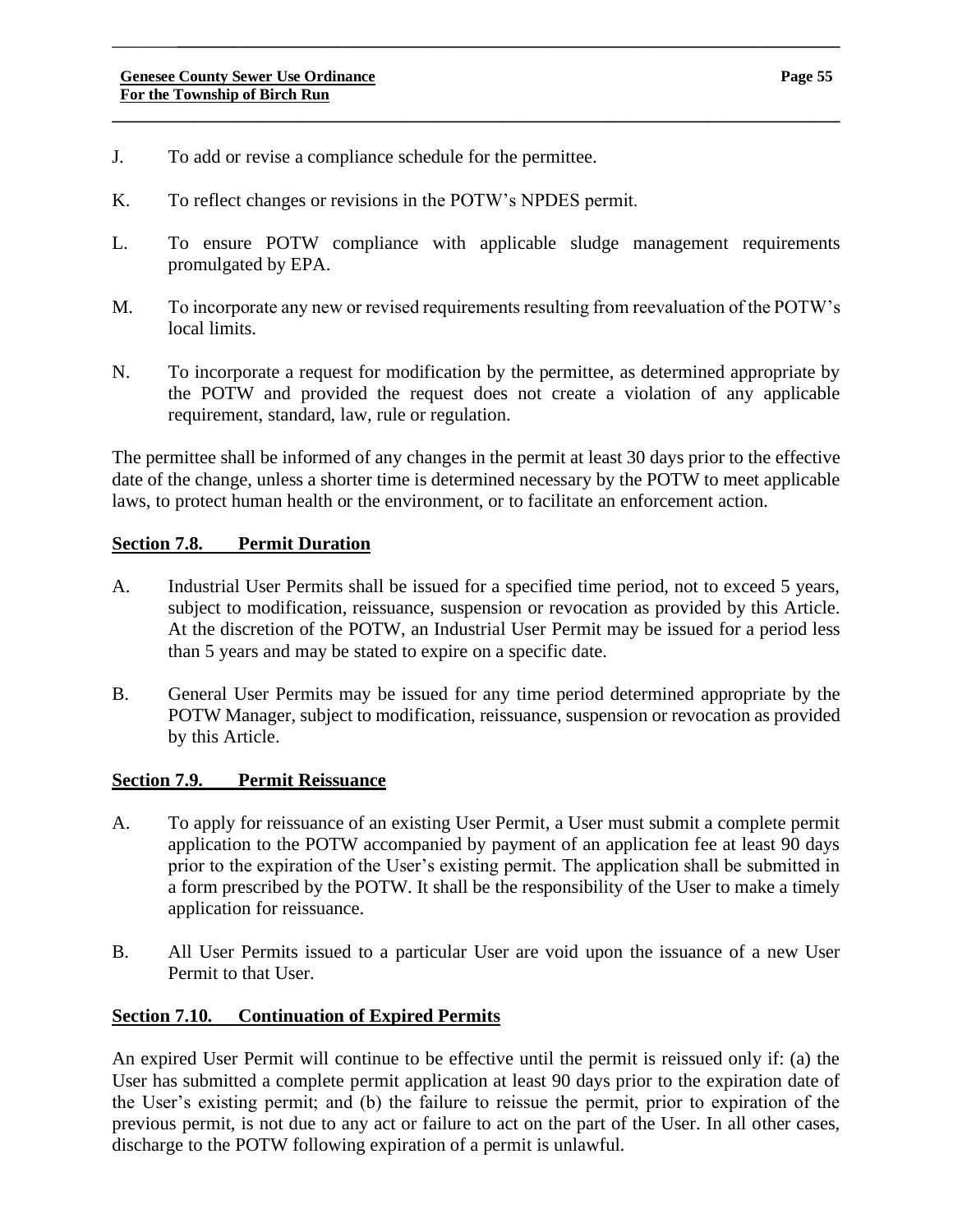# **Section 7.11. Permit Suspension and Revocation**

User Permits may be suspended or permanently revoked by the POTW for any reason determined necessary by the POTW to assure compliance with the requirements of this Ordinance, the POTW's NPDES permit, or other applicable laws and regulations, including, without limitation, any of the following reasons:

\_\_\_\_\_\_\_**\_\_\_\_\_\_\_\_\_\_\_\_\_\_\_\_\_\_\_\_\_\_\_\_\_\_\_\_\_\_\_\_\_\_\_\_\_\_\_\_\_\_\_\_\_\_\_\_\_\_\_\_\_\_\_\_\_\_\_\_\_\_\_\_\_\_\_\_\_\_\_**

**\_\_\_\_\_\_\_\_\_\_\_\_\_\_\_\_\_\_\_\_\_\_\_\_\_\_\_\_\_\_\_\_\_\_\_\_\_\_\_\_\_\_\_\_\_\_\_\_\_\_\_\_\_\_\_\_\_\_\_\_\_\_\_\_\_\_\_\_\_\_\_\_\_\_\_\_\_\_**

- A. Falsifying self-monitoring reports.
- B. Tampering with monitoring equipment.
- C. Failure to allow timely and reasonable access to the permittee's premises and records by representatives of the POTW for purposes authorized by this Ordinance, including, without limitation, inspection or monitoring.
- D. Failure to meet effluent limitations.
- E. Failure to pay fines or penalties.
- F. Failure to pay sewer charges.
- G. Failure to pay permit fees.
- H. Failure to meet compliance schedules.
- I. Failure to comply with any term or condition of the permit, an order, the requirements of this Ordinance, or any final judicial order entered with respect thereto.
- J. Failure to comply with any reporting or notice requirement.
- K. Failure to disclose fully all relevant facts in the permit application or during the permit issuance process, or misrepresentation of any relevant fact at any time.
- L. Failure to complete a wastewater survey or the User Permit application.
- M. As determined by the POTW, the discharge permitted by the permit has a reasonable potential to endanger human health or the environment and the threat can be abated only by suspension or revocation of the permit.

Upon suspension or revocation of a permit, a User shall immediately terminate its discharge to the POTW and shall not thereafter recommence discharge without further authorization from the POTW Manager as provided by this Ordinance. The POTW may reissue a revoked permit upon a showing satisfactory to the POTW Manager that the permittee has corrected the violation or condition that led to the revocation. A person who has had a permit revoked may apply for a new permit.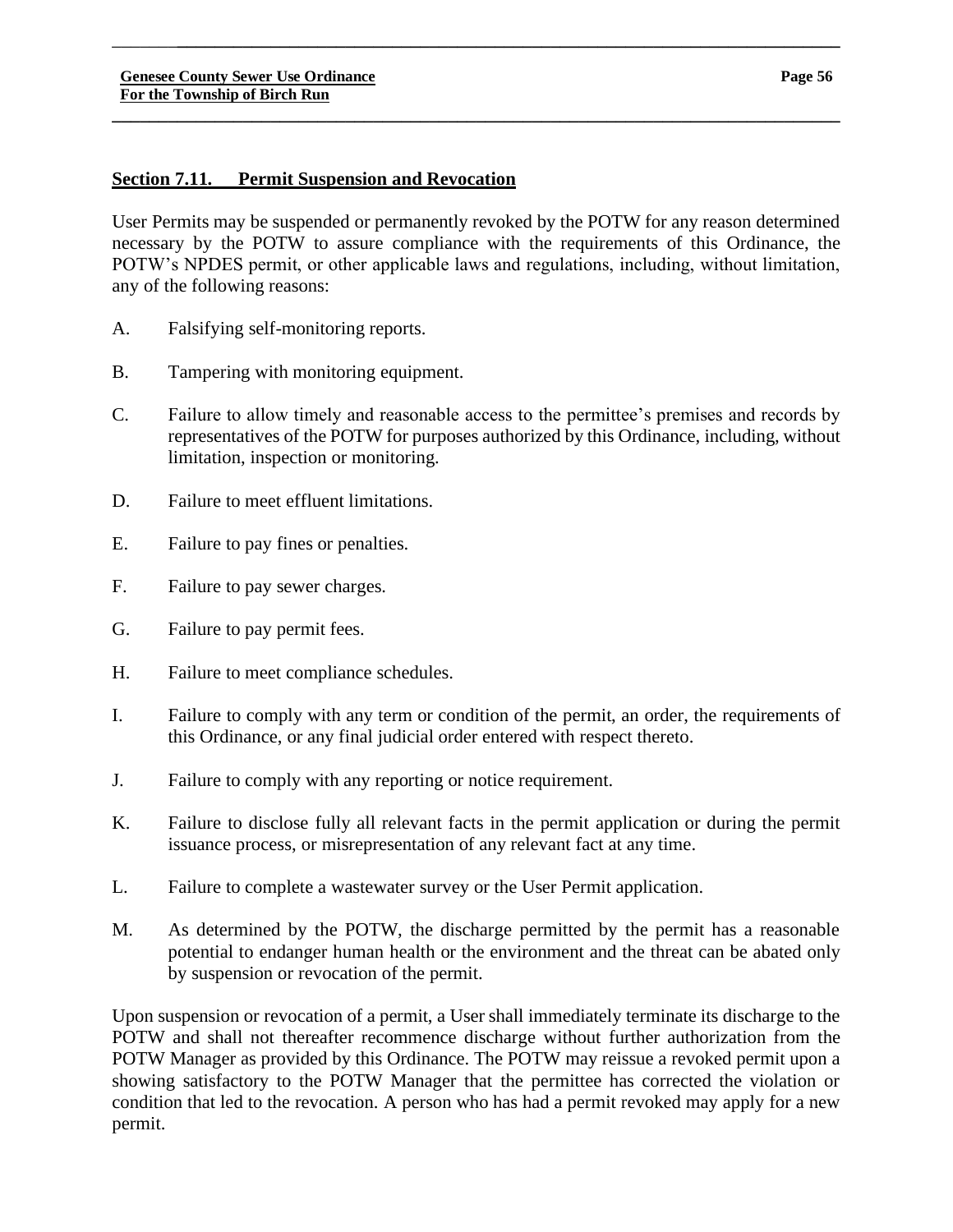#### **Page 57**

# **Section 7.12. Limitations on Permit Transfer**

A. A User Permit is issued to a specific User for discharge from a specific facility and operation and shall not be assigned or transferred or sold to a new or different owner, operator, User, discharger, facility or premises, or to a new or changed facility or operation, without the prior written approval of the POTW. If the transfer of a permit is approved, any succeeding transferee permittee must also comply with the terms and conditions of the existing permit. The POTW shall approve the transfer of a permit only if all of the following conditions are met:

\_\_\_\_\_\_\_**\_\_\_\_\_\_\_\_\_\_\_\_\_\_\_\_\_\_\_\_\_\_\_\_\_\_\_\_\_\_\_\_\_\_\_\_\_\_\_\_\_\_\_\_\_\_\_\_\_\_\_\_\_\_\_\_\_\_\_\_\_\_\_\_\_\_\_\_\_\_\_**

- (1) The transferor (permittee) shall give at least 30 days advance notice to the POTW of the proposed transfer of the permit (unless a shorter notice period is approved by the POTW in advance). The notice shall include a written certification signed by the proposed transferee that (a) states that the transferee has no present intent to change the facility's operations and processes; (b) identifies the specific date on which the transfer is to occur; (c) acknowledges that the transferee has read and fully understands all terms and conditions of the permit; and (d) acknowledges that the transferee accepts all of the terms and conditions of the permit as written and accepts full responsibility for complying with the existing permit if the transfer is approved.
- (2) As of the date of the proposed transfer, there are no unpaid charges, fines, penalties or fees of any kind due to the POTW and/or the Local Unit from the transferor or the transferee related to use of the POTW.
- (3) Except as to the identity of the new discharger (the transferee), the application materials for the permit to be transferred as originally filed by the transferor, as well as the terms and conditions of the permit itself, are completely accurate with respect to, and fully applicable to, the discharge, facilities, and activities of the transferee.
- B. If the transfer of a permit is approved, the POTW shall make the necessary minor modifications to the permit to show the transferee as the permittee, and a copy of the permit shall be provided to the transferee for signature and certification by the transferee as provided by Section 8.10 of this Ordinance. The transferor (permittee) shall remain liable for any discharges to the POTW from the facility (along with any other persons actually discharging from the facility to the POTW) until a transfer of the permit has been approved as provided by this Section.
- C. This Section is not intended to, and shall not be construed to, limit in any way the transfer of ownership of the property involved.
- D. Any attempt to transfer a User Permit that does not comply with the requirements of this Section renders the permit void as of the date of the invalid transfer.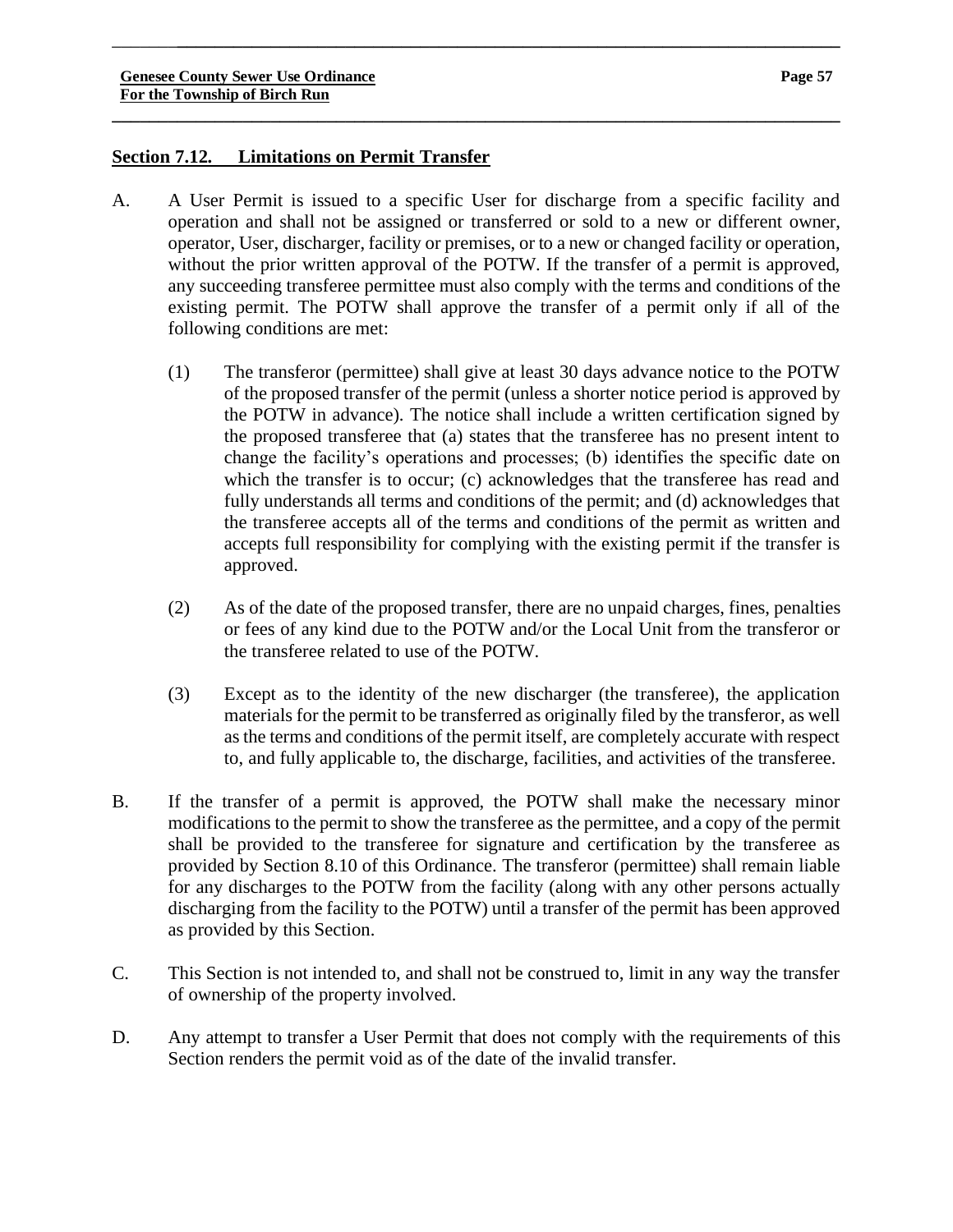# **Section 7.13. Duty to Provide Information**

Users shall furnish to the POTW any available information that the POTW requests to determine whether cause exists for modifying, revoking and reissuing, or terminating a User Permit, to determine compliance with a permit, to determine whether a permit is required, or as otherwise determined necessary by the POTW. Users shall also, upon request, furnish to the POTW copies of any records required to be kept by a permit. The information and records requested by the POTW shall be provided by the User to the POTW within 24 hours of the request, unless an alternative time frame is specified by the POTW when making the request or unless the POTW allows additional time for the User to submit the requested information based on a showing by the User of good cause for any delay. The User's failure to submit the requested information to the POTW within 24 hours (or within any alternate time period approved by the POTW as provided by this Section) shall constitute a violation of this Ordinance.

\_\_\_\_\_\_\_**\_\_\_\_\_\_\_\_\_\_\_\_\_\_\_\_\_\_\_\_\_\_\_\_\_\_\_\_\_\_\_\_\_\_\_\_\_\_\_\_\_\_\_\_\_\_\_\_\_\_\_\_\_\_\_\_\_\_\_\_\_\_\_\_\_\_\_\_\_\_\_**

**\_\_\_\_\_\_\_\_\_\_\_\_\_\_\_\_\_\_\_\_\_\_\_\_\_\_\_\_\_\_\_\_\_\_\_\_\_\_\_\_\_\_\_\_\_\_\_\_\_\_\_\_\_\_\_\_\_\_\_\_\_\_\_\_\_\_\_\_\_\_\_\_\_\_\_\_\_\_**

# **Section 7.14. Permit Appeals**

Except as otherwise provided by this Section, an appeal to the POTW Board of Appeals of any final decision made by the POTW Manager in connection with issuing or implementing a User Permit shall be governed by Article 18 of this Ordinance. An appealing party must specify in its notice of appeal the action of the POTW being appealed and the grounds for the appeal. If a particular permit provision is objected to, the notice of appeal must specify the reasons for the objection, and the alternative provision, if any, sought to be placed in the permit. The effectiveness of a permit or any final decision made by the POTW Manager shall not be stayed pending a decision by the POTW Board of Appeals. If, after considering the record on appeal including any statements provided by the POTW in response to the appeal, the POTW Board of Appeals determines that a permit or any provision of a permit should be reconsidered, the Board shall remand the matter to the POTW Manager for further action as determined appropriate by the Board. Specific provisions of a permit that are remanded by the POTW Board of Appeals for reconsideration by the POTW Manager shall be stayed pending further final action taken by the POTW Manager as required by the decision of the Board. A decision of the POTW Board of Appeals not to remand any matter shall be considered final administrative action for purposes of judicial review.

# **Section 7.15. Permits Not Stayed**

Except as otherwise expressly provided by Section 7.14, no action taken or request filed by any permittee shall operate to stay the effect of any permit or of any provision, term or condition of any permit, including, without limitation, a request for permit modification, reissuance, or transfer, or a notification of planned changes or anticipated noncompliance.

# **Section 7.16. Permit Fees**

User Permit fees shall be established, paid and collected as provided by this Article and Article 21.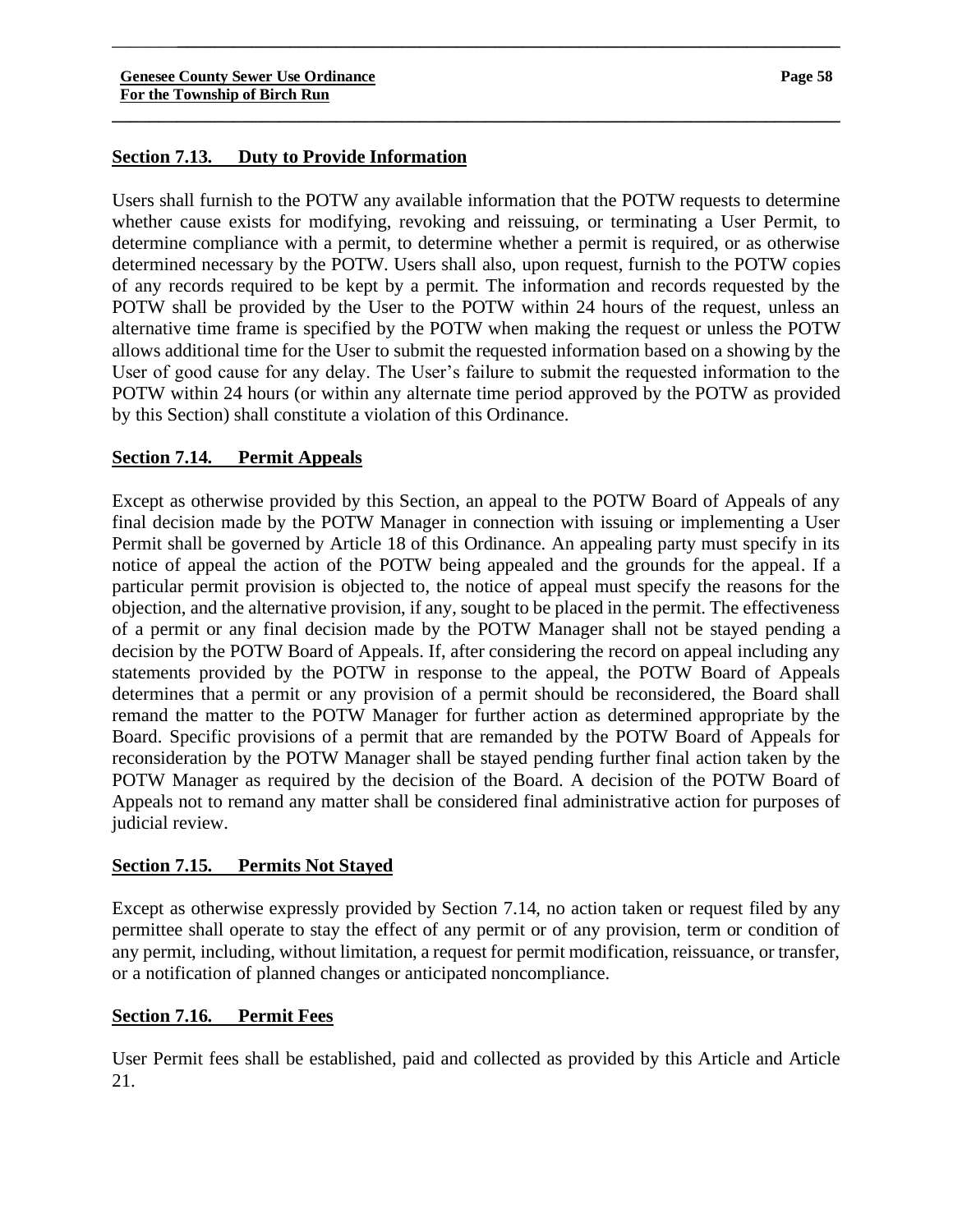#### **ARTICLE 8 – REPORTING AND NOTICE REQUIREMENTS**

**\_\_\_\_\_\_\_\_\_\_\_\_\_\_\_\_\_\_\_\_\_\_\_\_\_\_\_\_\_\_\_\_\_\_\_\_\_\_\_\_\_\_\_\_\_\_\_\_\_\_\_\_\_\_\_\_\_\_\_\_\_\_\_\_\_\_\_\_\_\_\_\_\_\_\_\_\_\_**

\_\_\_\_\_\_\_**\_\_\_\_\_\_\_\_\_\_\_\_\_\_\_\_\_\_\_\_\_\_\_\_\_\_\_\_\_\_\_\_\_\_\_\_\_\_\_\_\_\_\_\_\_\_\_\_\_\_\_\_\_\_\_\_\_\_\_\_\_\_\_\_\_\_\_\_\_\_\_**

All Nondomestic Users (and any other User as required by the POTW Manager) shall comply with the minimum reporting and notice requirements provided by this Article, as follows:

# **Section 8.1. Reports By Nondomestic Users Regarding Categorical Pretreatment Standards and Requirements**

- A. Baseline Monitoring Reports. Within 180 days after the effective date of a categorical pretreatment standard, or 180 days after the final administrative decision made upon a category determination submission under MAC R 323.2311(2) whichever is later, an existing Nondomestic User subject to the categorical pretreatment standards and that currently discharges or is scheduled to discharge to the POTW shall submit a report to the POTW as required by MAC R 323.2310(2). At least 90 days prior to commencement of discharge, new sources, and sources that become Nondomestic Users subsequent to the promulgation of an applicable categorical pretreatment standard shall submit the reports to the POTW as required by MAC R 323.2310(2). Any changes to the information required to be submitted by a Nondomestic User pursuant to MAC R 323.2310(2)(a) through (e) shall be submitted by the User to the POTW within 60 days of when the User becomes aware of the change.
- B. Reports on Compliance with Categorical Pretreatment Standard Deadline. Within 90 days following the date for final compliance with applicable categorical pretreatment standard or, in the case of a new source, following commencement of the discharge to the POTW, any Nondomestic User subject to categorical pretreatment standards and requirements shall submit the reports to the POTW required by MAC R 323.2310(3).
- C. Periodic Reports on Continued Compliance. Any Nondomestic User subject to a categorical pretreatment standard, after the compliance date of the categorical pretreatment standard, or, in the case of a new source, after commencement of the discharge into the public sewer or POTW, shall submit the periodic reports to the POTW required by MAC R 323.2310(4). These periodic reports shall be submitted at least once every 6 months (during the months of April and October unless alternate months are approved by the POTW), unless required more frequently by the applicable pretreatment standard, by the POTW, or by the State. The reports shall include a record of all average and maximum daily flows during the reporting period, except that the POTW may require more detailed reporting of flows. All flows shall be reported on the basis of actual measurement unless the POTW agrees, due to cost or nonfeasibility, to accept reports of average and maximum flows estimated using techniques approved by the POTW. The combined wastestream formula may be used for reporting purposes after the initial information has been furnished to the POTW, provided there has been no change to the elements composing the combined wastestream. The results of sampling of the discharge and analysis of pollutants appearing in the report shall be cross-referenced to the related flow and mass to determine compliance with National Categorical Pretreatment Standards.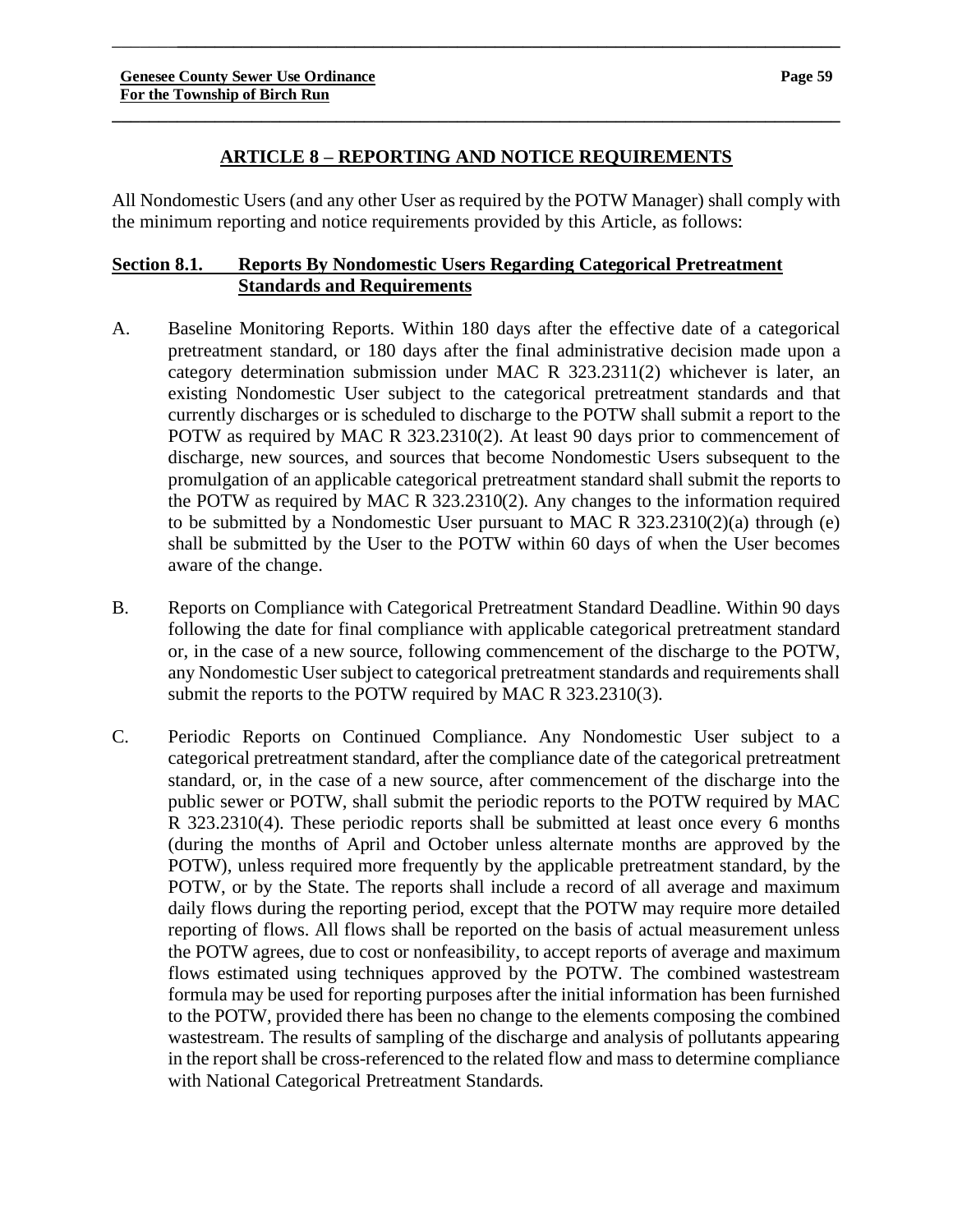# **Section 8.2. Reports Required for Nondomestic Users Not Subject to Categorical Pretreatment Standards**

A. All Nondomestic Users not subject to categorical pretreatment standards shall submit to the POTW periodic reports providing information regarding the quality and quantity of wastewater and pollutants discharged into the POTW (including, without limitation, information regarding the nature, concentration (or mass), and flow of the discharge). These reports shall be based on sampling and analysis performed in the period covered by the report in accordance with the sampling, analysis and monitoring requirements provided by Article 9 of this Ordinance.

\_\_\_\_\_\_\_**\_\_\_\_\_\_\_\_\_\_\_\_\_\_\_\_\_\_\_\_\_\_\_\_\_\_\_\_\_\_\_\_\_\_\_\_\_\_\_\_\_\_\_\_\_\_\_\_\_\_\_\_\_\_\_\_\_\_\_\_\_\_\_\_\_\_\_\_\_\_\_**

**\_\_\_\_\_\_\_\_\_\_\_\_\_\_\_\_\_\_\_\_\_\_\_\_\_\_\_\_\_\_\_\_\_\_\_\_\_\_\_\_\_\_\_\_\_\_\_\_\_\_\_\_\_\_\_\_\_\_\_\_\_\_\_\_\_\_\_\_\_\_\_\_\_\_\_\_\_\_**

- B. For significant industrial Users, the reports shall be submitted at least once every 6 months for the preceding 6 months (during the months of April and October unless alternate months are specified by the POTW), unless required more frequently by the POTW.
- C. If required by the POTW for Nondomestic Users other than significant industrial Users, the reports shall be submitted at least once every 12 months for the preceding 12 months (during the month of October unless an alternate month is specified by the POTW), unless required more frequently by the POTW.
- D. The reports for all Nondomestic Users shall be submitted on forms provided by (or in a format required by) the POTW, and shall include, without limitation, the volume of wastewater; the concentration of pollutants; the names of all person(s) responsible for operating and maintaining any pretreatment equipment, pretreatment processes, or responsible for wastewater management at the User's facilities, with a brief description of each person's duties; information regarding materials or substances that may cause interference or pass through; and any other information deemed necessary by the POTW to assess and assure compliance with applicable discharge requirements or to safeguard the operation of the POTW.

# **Section 8.3. Notice by User of Potential Problems**

All Nondomestic Users, whether or not subject to categorical pretreatment standards, shall notify the POTW immediately by telephone of all discharges by the User that could cause problems to the POTW, including, without limitation, accidental discharges, slug loadings, discharges of a nonroutine, episodic nature, non-customary batch discharge, or discharges that exceed a discharge prohibition or limitation provided by this Ordinance. The notification shall include available information regarding the location of the discharge, its volume, duration, constituents, loading and concentrations, corrective actions taken and required, and other available information as necessary to determine what impact the discharge may have on the POTW. A detailed written report providing the same and any additional available information (including specifying the measures that will be taken by the User to prevent similar future discharges) shall also be provided by the User to be received by the POTW Manager within 5 days of the incident.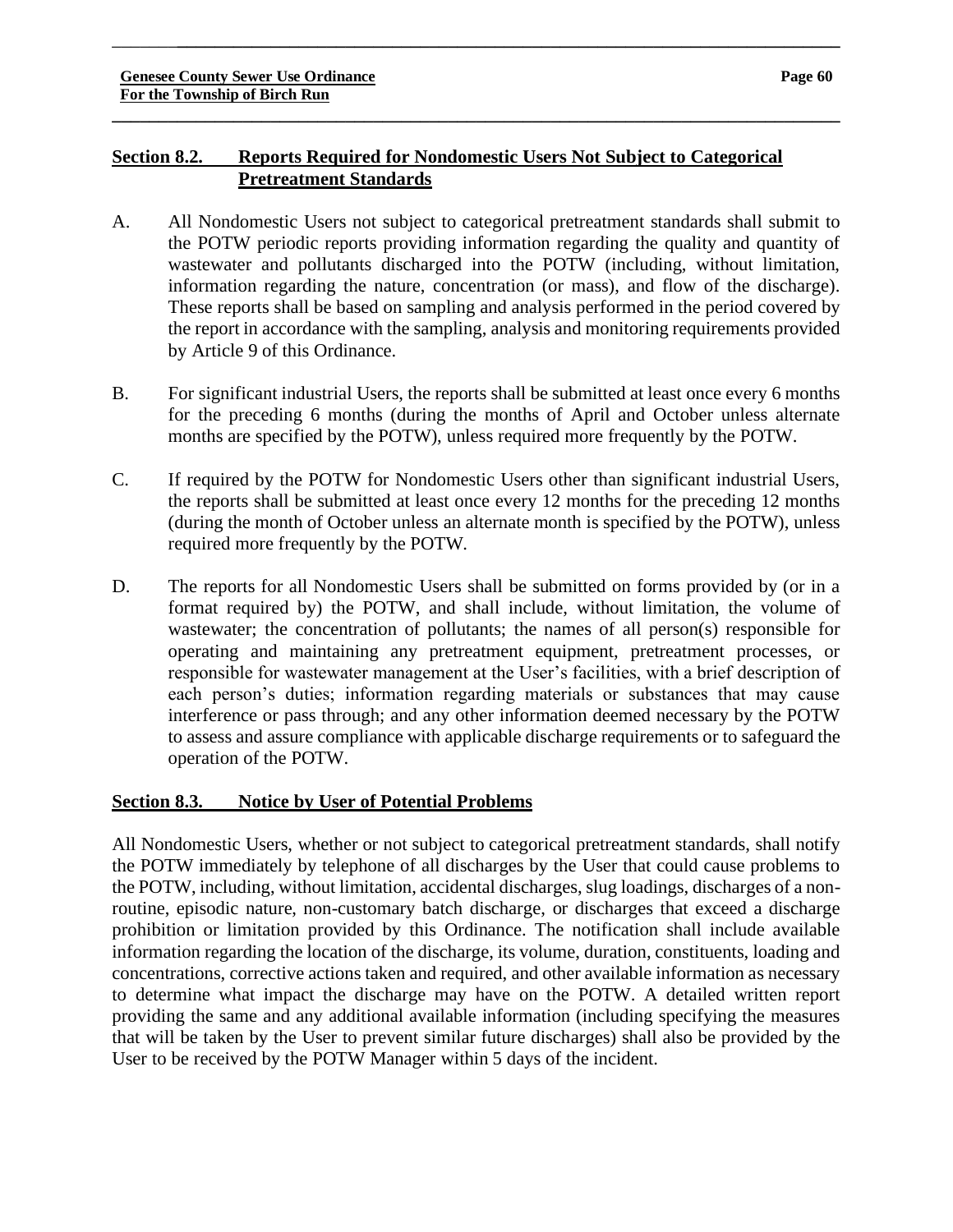# **Section 8.4. Notice by User of Violation of Pretreatment Standards**

If sampling performed by a Nondomestic User indicates a violation, the User shall notify the POTW within 24 hours of becoming aware of the violation (and shall comply with other applicable requirements provided by Section 9.6 regarding repeat sampling and analysis).

\_\_\_\_\_\_\_**\_\_\_\_\_\_\_\_\_\_\_\_\_\_\_\_\_\_\_\_\_\_\_\_\_\_\_\_\_\_\_\_\_\_\_\_\_\_\_\_\_\_\_\_\_\_\_\_\_\_\_\_\_\_\_\_\_\_\_\_\_\_\_\_\_\_\_\_\_\_\_**

**\_\_\_\_\_\_\_\_\_\_\_\_\_\_\_\_\_\_\_\_\_\_\_\_\_\_\_\_\_\_\_\_\_\_\_\_\_\_\_\_\_\_\_\_\_\_\_\_\_\_\_\_\_\_\_\_\_\_\_\_\_\_\_\_\_\_\_\_\_\_\_\_\_\_\_\_\_\_**

# **Section 8.5. Notice by User of Changed Discharge or Change in User Status**

- A. A Nondomestic User shall promptly notify the POTW in advance of any substantial change in the volume or character of pollutants in its discharge, or of any facility expansion, production increase, or process modifications that could result in a substantial change in the volume or character of pollutants in its discharge.
- B. For purposes of this Section, "promptly" means as soon as reasonably possible, but in no event less than 60 days before the change.
- C. For purposes of this Section, "substantial change" includes, without limitation, any of the following:
	- (1) The discharge of any amount of a pollutant not identified in the User's permit application or in the permit issued.
	- (2) An increase in concentration (or degree) of any pollutant that exceeds 10% of the concentration (or degree) for the pollutant as indicated in any report required under Section 8.1 or 8.2.
	- (3) An increase in discharge volume that exceeds 10% of the volume as indicated in any report required under Section 8.1 or 8.2.
	- (4) Any increase in the amount of any hazardous wastes discharged, including, without limitation, the hazardous wastes for which the User has submitted initial notification under Section 8.6 of this Ordinance.
	- (5) The discharge of any ground waters purged for a removal or remedial action.
	- (6) The discharge of any pollutants that are present in the discharge due to infiltration.
	- (7) A change in discharge that may convert a Nondomestic User into a significant industrial User, or a Nondomestic User into a categorical User.
	- (8) A change in discharge that would cause a change in the categorical standards that apply to the User.
- D. In determining whether to accept any changed discharge, or, if so, under what conditions, the POTW shall evaluate the changed discharge pursuant to the general and specific discharge prohibitions under Section 6.1 and other applicable provisions of this Ordinance.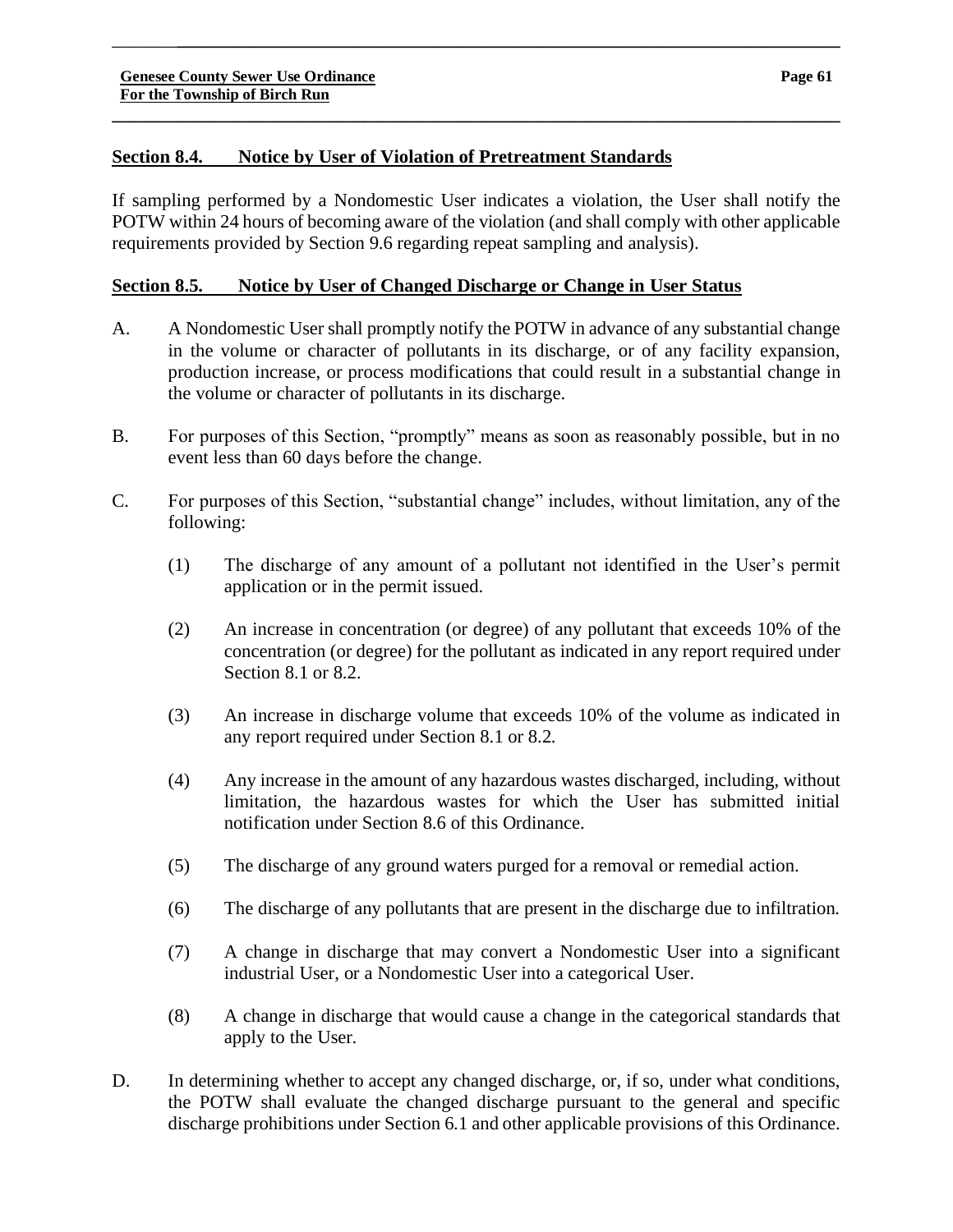The User may be required to submit such information as may be deemed necessary to evaluate the changed condition, including the submission of a User Permit application.

E. No User shall implement the planned changed conditions until and unless the POTW Manager or his/her designee has responded to the User's notice.

\_\_\_\_\_\_\_**\_\_\_\_\_\_\_\_\_\_\_\_\_\_\_\_\_\_\_\_\_\_\_\_\_\_\_\_\_\_\_\_\_\_\_\_\_\_\_\_\_\_\_\_\_\_\_\_\_\_\_\_\_\_\_\_\_\_\_\_\_\_\_\_\_\_\_\_\_\_\_**

**\_\_\_\_\_\_\_\_\_\_\_\_\_\_\_\_\_\_\_\_\_\_\_\_\_\_\_\_\_\_\_\_\_\_\_\_\_\_\_\_\_\_\_\_\_\_\_\_\_\_\_\_\_\_\_\_\_\_\_\_\_\_\_\_\_\_\_\_\_\_\_\_\_\_\_\_\_\_**

F. This Section shall not be construed to authorize a discharge that exceeds a discharge prohibition or limitation provided by this Ordinance or a permit.

# **Section 8.6. Notice By User Regarding Wastes That Are Otherwise Hazardous**

Any Nondomestic User that discharges to the POTW a substance that, if disposed of other than by discharge to the POTW, would be a hazardous waste under 40 CFR part 261 or under the rules promulgated under the state hazardous waste management act (Part 111 of Act 451 of the Public Acts of Michigan of 1994, MCL §§ 324.11101 et seq., as amended) shall notify the POTW Manager, the U.S. EPA Region V Waste Management Article Director, and the Chief of the Waste Management Section of the Michigan Department of Environmental Quality, of the discharge as required by MAC R 323.2310(15).

# **Section 8.7. Notice by User Regarding Installation of New Pretreatment Facilities**

Within 5 days after completing installation of new pretreatment facilities, the User shall notify the POTW Manager in writing of the time and date when it intends to commence operation of the new facilities, and the identity of the person who will conduct any tests to be performed. The pretreatment facilities shall not be placed in regular operation until adequate tests have been conducted to establish that the discharges will comply with the requirements of this Ordinance and other applicable laws and regulations. Upon prior written request by the POTW Manager, the User shall allow a representative of the POTW to observe the tests at the time they are conducted. The cost of the tests shall be paid by the User.

# **Section 8.8. Other Reports and Notices Required by this Article or by Other Applicable Laws and Regulations**

Users shall comply with all other reporting or notice requirements as provided by this Ordinance, by any notice, order or permit issued under this Ordinance, or as required by any other applicable law or regulation, including, without limitation, the reporting and notice requirements in connection with accidental discharge (Article 10), upset (Article 11), bypass (Article 12), and any other reports or notice requirements determined necessary by the POTW to assess and assure compliance with the requirements of this Ordinance.

# **Section 8.9. Requirements Applicable to All Required Reports and Notifications**

All reports and notifications submitted by a User to the POTW as required by this Ordinance (or by any order, permit or determination issued or made pursuant to this Ordinance) shall meet the following requirements: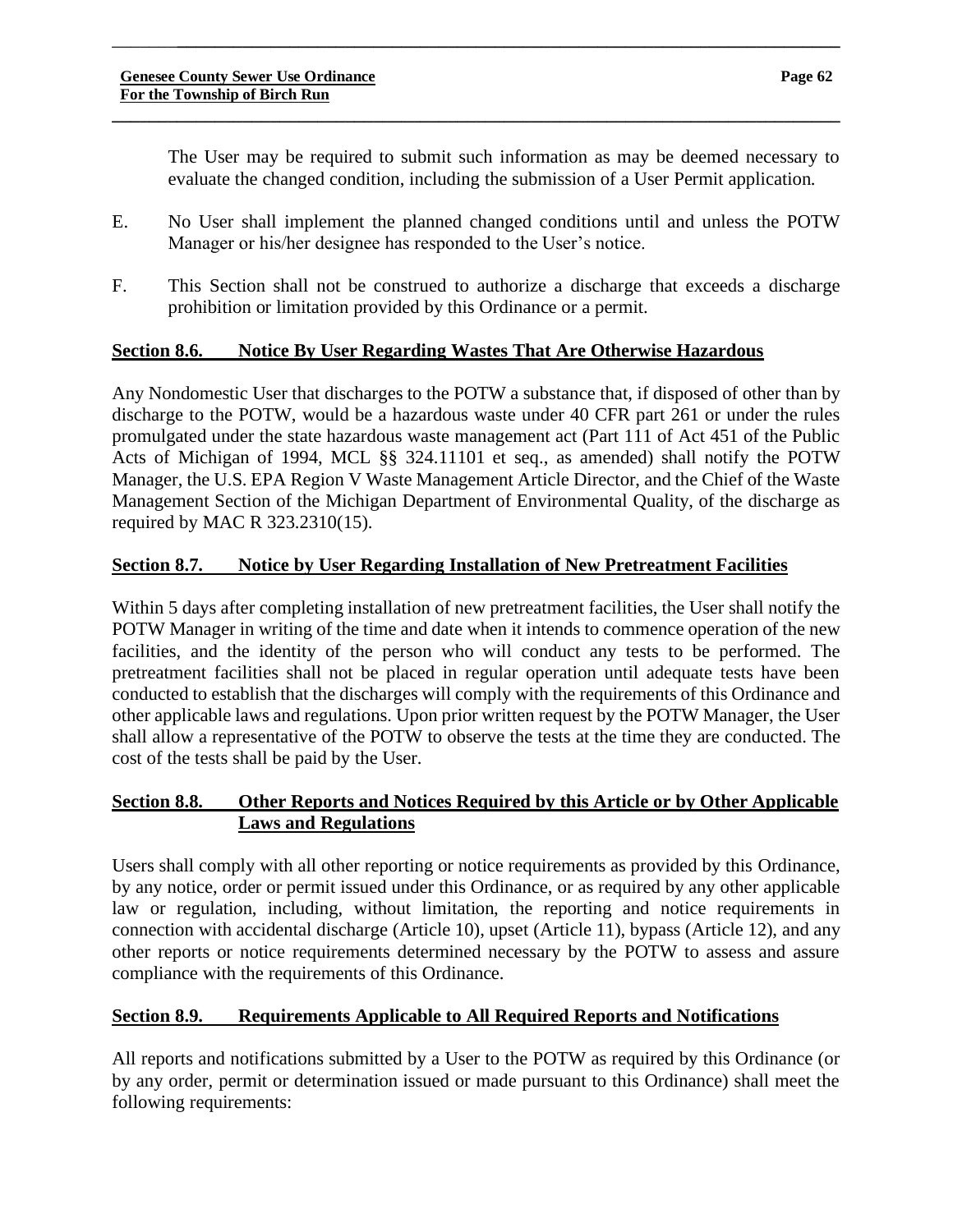A. All reports required by this Ordinance shall be based upon data obtained through appropriate sampling and analysis performed during the period covered by the report. The data shall be representative of conditions occurring during the applicable reporting period.

**\_\_\_\_\_\_\_\_\_\_\_\_\_\_\_\_\_\_\_\_\_\_\_\_\_\_\_\_\_\_\_\_\_\_\_\_\_\_\_\_\_\_\_\_\_\_\_\_\_\_\_\_\_\_\_\_\_\_\_\_\_\_\_\_\_\_\_\_\_\_\_\_\_\_\_\_\_\_**

\_\_\_\_\_\_\_**\_\_\_\_\_\_\_\_\_\_\_\_\_\_\_\_\_\_\_\_\_\_\_\_\_\_\_\_\_\_\_\_\_\_\_\_\_\_\_\_\_\_\_\_\_\_\_\_\_\_\_\_\_\_\_\_\_\_\_\_\_\_\_\_\_\_\_\_\_\_\_**

- B. If a User monitors any pollutant (or measures flow) more frequently than required by this Ordinance or a User Permit, using the monitoring, sampling and analytical procedures as required by Section 9.1, the results of all such additional monitoring shall be included in any report or notification submitted pursuant to this Ordinance.
- C. The POTW Manager may require that reports, notifications, and other required documents and data be submitted in a standardized format, as specified by the POTW Manager.
- D. If the POTW instead of a User collects all of the information, including flow data, required for a report required by Sections 8.1 or 8.2, the POTW Manager may in his or her discretion waive the requirement that the report be submitted by the User.
- E. The reports, notifications, and other documents and data required to be submitted or maintained by this Ordinance shall be subject to all of the provisions as specified by MAC R 323.2310(13).
- F. Written reports and notifications will be deemed to have been submitted to the POTW, unless otherwise specified by the POTW Manager, as follows:
	- 1. If mailed, on the date postmarked.
	- 2. The date of receipt of the report shall govern for reports or notifications which are not mailed, postage prepaid, into a mail facility serviced by the United States Postal Service, including, but not limited to, reports or notifications that are handdelivered, faxed, or emailed.
	- 3. Written reports and notifications may be submitted to the POTW by fax or email (or by any means other than mail or hand-delivery) only with the prior approval of the POTW on a case-by-case basis. The report or notification shall be sent to the fax number or email address specified by the POTW.
- G. All written reports and notifications submitted by mail or hand-delivery shall be sent or delivered to the following address:

POTW Manager Anthony Ragnone WWTP 9290 Farrand Road Montrose, MI 48457

H. Failure to provide the reports and notifications required by this Ordinance constitutes an independent violation of this Ordinance. However, compliance with applicable reporting and notification requirements shall not relieve a User of any expense, loss, damage, or other liability that may be incurred as a result of damage to the POTW, fish kills, or any other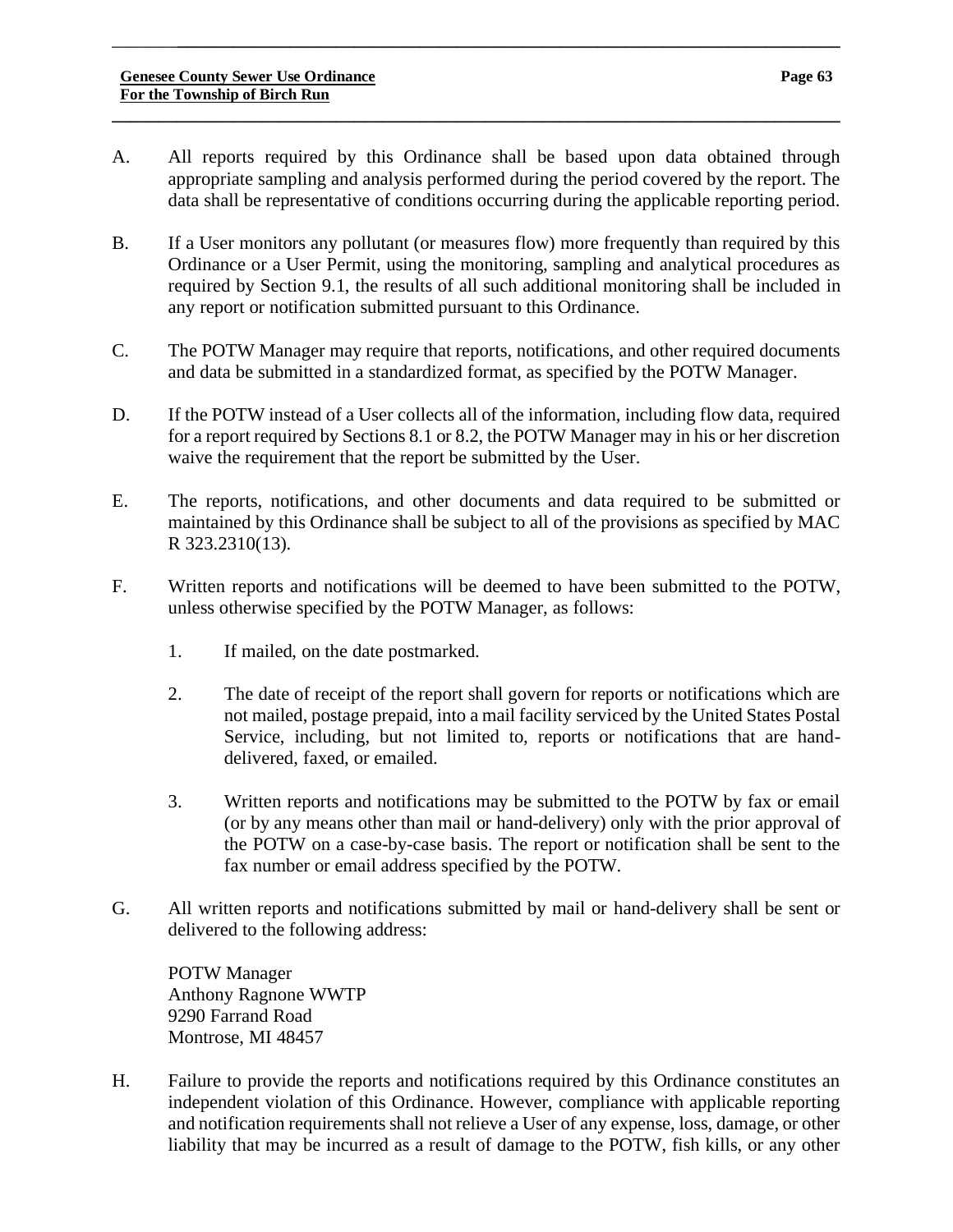damage to person or property; nor shall such report or notification relieve a User of any fines, penalties, or other liability that may be imposed by applicable laws or regulations. Further, the reporting and notification requirements required by this Ordinance shall not be construed to authorize a discharge that exceeds a discharge prohibition or limitation under this Ordinance or other applicable laws or regulations.

#### **Section 8.10. Signature and Certification Requirements**

All written reports and notifications required by this Ordinance shall be signed and certified as follows:

\_\_\_\_\_\_\_**\_\_\_\_\_\_\_\_\_\_\_\_\_\_\_\_\_\_\_\_\_\_\_\_\_\_\_\_\_\_\_\_\_\_\_\_\_\_\_\_\_\_\_\_\_\_\_\_\_\_\_\_\_\_\_\_\_\_\_\_\_\_\_\_\_\_\_\_\_\_\_**

**\_\_\_\_\_\_\_\_\_\_\_\_\_\_\_\_\_\_\_\_\_\_\_\_\_\_\_\_\_\_\_\_\_\_\_\_\_\_\_\_\_\_\_\_\_\_\_\_\_\_\_\_\_\_\_\_\_\_\_\_\_\_\_\_\_\_\_\_\_\_\_\_\_\_\_\_\_\_**

- A. Required Signatures. The reports and notifications shall be signed by an "authorized representative" of the User as defined in Section 1.2 of this Ordinance.
- B. Required Certification. The reports and notifications shall include the following certification statement:

"I certify under penalty of law that this document and all attachments were prepared under my direction or supervision in accordance with a system designed to assure that qualified personnel properly gather and evaluate the information submitted. Based on my inquiry of the person or persons who manage the system, or those persons directly responsible for gathering the information, the information submitted is, to the best of my knowledge and belief, true, accurate, and complete. I am aware that there are significant penalties for submitting false information, including the possibility of fine and imprisonment for knowing violations."

C. Exception. If the POTW elects to perform instead of the User all or any portion of the sampling or analysis otherwise required for a report or notification, the User will not be required to comply with the certification requirements for the sampling and analysis (or portion thereof) performed by the POTW.

# **ARTICLE 9 – SAMPLING, ANALYSIS, AND MONITORING REQUIREMENTS**

This Article provides the sampling, analysis and monitoring requirements applicable to Users of the POTW. It does not apply to Domestic Users except as may be determined appropriate in a specific case by the POTW. All Users required by this Ordinance (or by any permit, order, decision or determination issued or made under this Ordinance) to sample, monitor and analyze their discharges to the POTW shall do so according to the minimum requirements provided by this Article. Additional or more restrictive sampling, analytical or monitoring requirements may be required for a particular User by a permit, order, decision or determination issued or made under this Ordinance.

# **Section 9.1. Sampling and Analytical Techniques and Procedures**

All sampling, measurements, tests, and analyses of the characteristics of discharges to the POTW shall be performed in accordance with the procedures approved by the U.S. EPA contained in 40 CFR part 136. If, as determined by the POTW Manager, the sampling and analytical techniques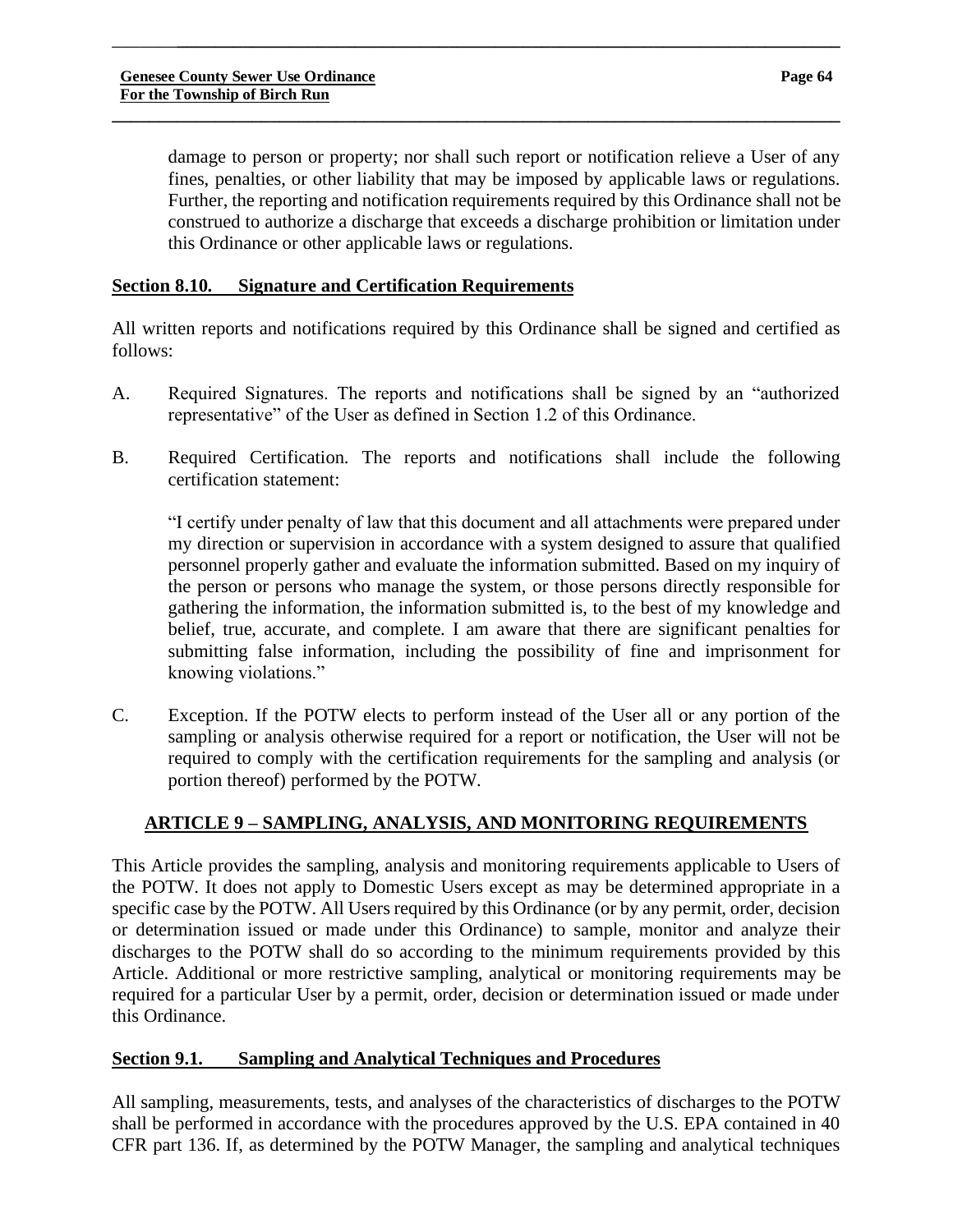contained in 40 CFR part 136 are not available, do not apply to the discharge or pollutants in question, are not appropriate under the circumstances for application to the discharge or pollutants in question, or where one or more alternate techniques are available under 40 CFR part 136, sampling and analysis shall be performed using validated sampling and analytical methods and procedures approved or required by the POTW Manager.

\_\_\_\_\_\_\_**\_\_\_\_\_\_\_\_\_\_\_\_\_\_\_\_\_\_\_\_\_\_\_\_\_\_\_\_\_\_\_\_\_\_\_\_\_\_\_\_\_\_\_\_\_\_\_\_\_\_\_\_\_\_\_\_\_\_\_\_\_\_\_\_\_\_\_\_\_\_\_**

**\_\_\_\_\_\_\_\_\_\_\_\_\_\_\_\_\_\_\_\_\_\_\_\_\_\_\_\_\_\_\_\_\_\_\_\_\_\_\_\_\_\_\_\_\_\_\_\_\_\_\_\_\_\_\_\_\_\_\_\_\_\_\_\_\_\_\_\_\_\_\_\_\_\_\_\_\_\_**

# **Section 9.2. Sampling Frequency**

Users shall sample their discharges to the POTW at a frequency necessary to assess and assure compliance with the requirements of this Ordinance, any permit or order issued pursuant to this Ordinance, all applicable pretreatment standards and requirements, other applicable state and federal laws and regulations, or as otherwise determined necessary by the POTW Manager consistent with the purposes and intent of this Ordinance. At a minimum, all significant industrial Users shall sample their effluent 2 times per year (once every 6 months) or as often as provided by their permits, whichever is more frequent, and report the results to the POTW. Each discharge point to the POTW shall be sampled and reported individually.

# **Section 9.3. Sample Types**

Where representative samples are required to be taken, a User shall take a minimum of 4 grab samples for pH, temperature, cyanide, phenols (T), residual chlorine, oil and grease, sulfide, and volatile organics (and any other parameters designated by the POTW Manager), unless a lesser or greater number of grab samples is approved or required in advance by the POTW Manager. Grab samples may be required to show compliance with instantaneous maximum discharge limits. For all other pollutants and sampling, 24-hour composite samples must be obtained through flowproportional composite sampling techniques. The POTW Manager may waive flow-proportional composite sampling for any User that demonstrates to the satisfaction of the POTW Manager that flow-proportional sampling is infeasible. If flow-proportional sampling is waived, samples may instead be obtained through time-proportional composite sampling techniques, or through a minimum of 4 grab samples, if the User demonstrates to the satisfaction of the Manager that this will provide a representative sample of the effluent being discharged.

# **Section 9.4. Sampling Methods, Equipment and Location**

A User shall use the sampling methods, sampling equipment, and sampling location specified by the User's User Permit, or, in the absence of a permit, as required by the POTW Manager.

# **Section 9.5. Costs of Monitoring, Sampling and Analyses**

All required monitoring, taking of samples, and sample analyses, whether performed by the POTW or by a User, including, but not limited to, the costs or fees associated with inspection or surveillance, shall be at the sole cost of the User.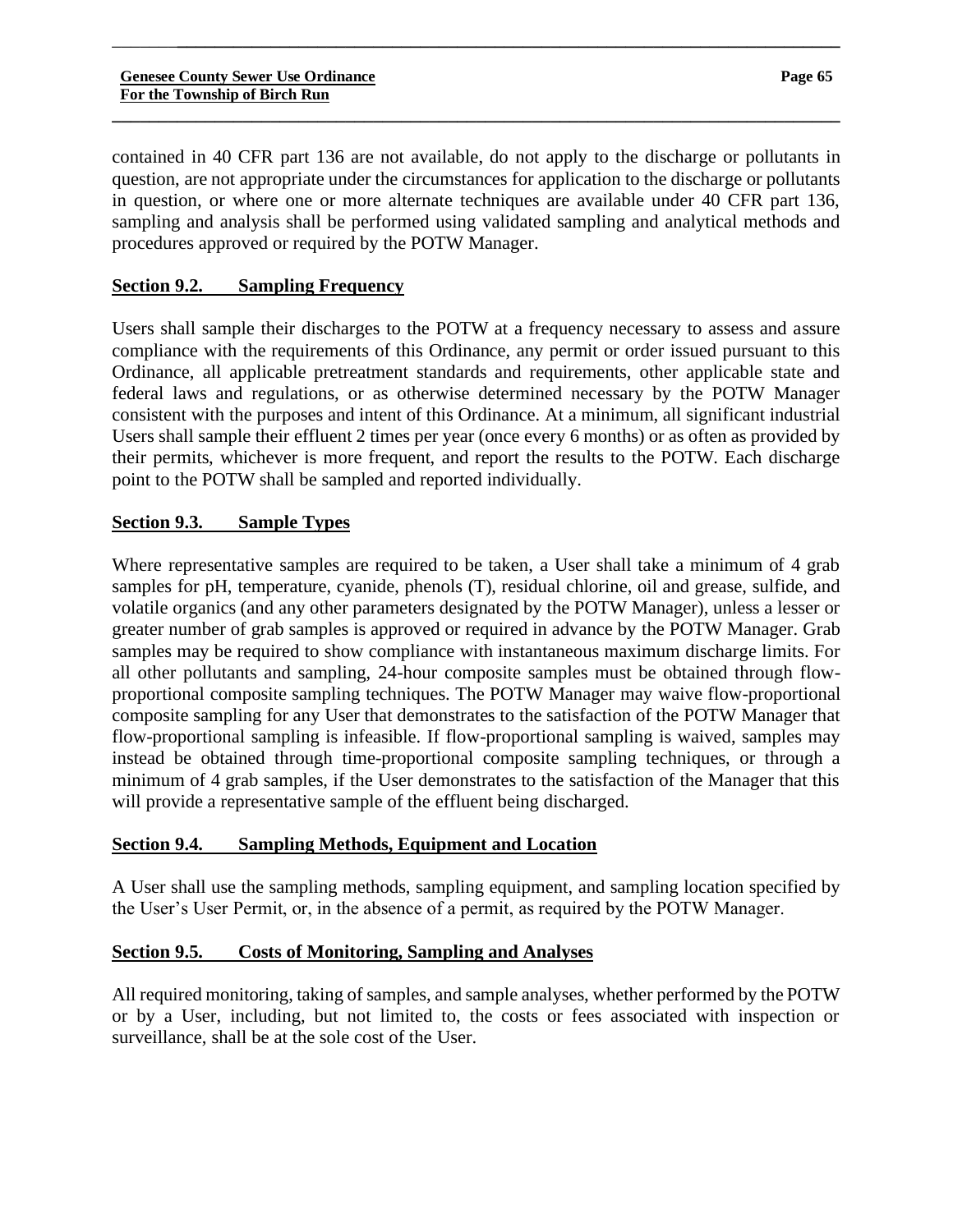#### **Section 9.6. Self-monitoring**

A. Except as otherwise provided by this Ordinance, self-monitoring shall be conducted by each Nondomestic User to ensure compliance with all applicable requirements of this Ordinance and other applicable laws and regulations.

\_\_\_\_\_\_\_**\_\_\_\_\_\_\_\_\_\_\_\_\_\_\_\_\_\_\_\_\_\_\_\_\_\_\_\_\_\_\_\_\_\_\_\_\_\_\_\_\_\_\_\_\_\_\_\_\_\_\_\_\_\_\_\_\_\_\_\_\_\_\_\_\_\_\_\_\_\_\_**

**\_\_\_\_\_\_\_\_\_\_\_\_\_\_\_\_\_\_\_\_\_\_\_\_\_\_\_\_\_\_\_\_\_\_\_\_\_\_\_\_\_\_\_\_\_\_\_\_\_\_\_\_\_\_\_\_\_\_\_\_\_\_\_\_\_\_\_\_\_\_\_\_\_\_\_\_\_\_**

- B. A User performing its own sampling shall submit the samples for analysis to a laboratory (which may include the User's own laboratory) approved by the POTW.
- C. A User performing its own sampling or monitoring shall record and maintain for all samples and monitoring the date, exact location (which shall match sampling locations identified in the User's User Permit, as applicable), time (including start time and stop time) and method of sampling or measurement, and the name(s) of person(s) taking the samples or measurements; sampler programming information; the sample preservation techniques or procedures used; the full chain-of-custody for each sample; the dates the analyses were performed and completed; who performed the analyses; the analytical techniques and methods used; the detection limits and/or quantification level used per parameter; quality assurance/quality control (QA/QC) procedures used and QA/QC data; and the results of the analyses.
- D. If sampling performed by a User indicates a violation, the User shall notify the POTW Manager within 24 hours of becoming aware of the violation. The User shall also repeat the sampling and analysis and submit the results of the repeat analysis to the POTW within 30 days after becoming aware of the violation, except that the User shall not be required to resample if (a) the POTW performs sampling at the User at a frequency of at least once per month, or (b) the POTW performs sampling at the User between the time when the User performs its initial sampling and the time when the User receives the results of the sampling that indicates the violation.
- E. If a User uses its own laboratory for sample analysis, the POTW Manager may require the User to send split samples to an independent laboratory at a frequency specified by the Manager as a quality control check.

# **Section 9.7. Sampling and Analyses Performed by POTW**

- A. The sampling and analysis required by this Ordinance may be performed by the POTW instead of the User, as determined necessary by the POTW Manager for purposes of this Ordinance. The POTW shall provide the User with copies of analytical results prepared by the POTW. If the results of any sampling and analysis performed by the POTW instead of the User show that a pretreatment standard has been violated, the POTW shall provide the User with copies of the analytical results within 10 days after the results are available.
- B. If the POTW performs the required sampling and analysis for a User, the User shall pay a sampling fee to the POTW to fully reimburse the POTW for the sampling, including administrative and overhead costs. The POTW may contract with an independent firm to perform the sampling and analysis and the User shall fully reimburse the POTW for amounts paid by the POTW to the independent firm.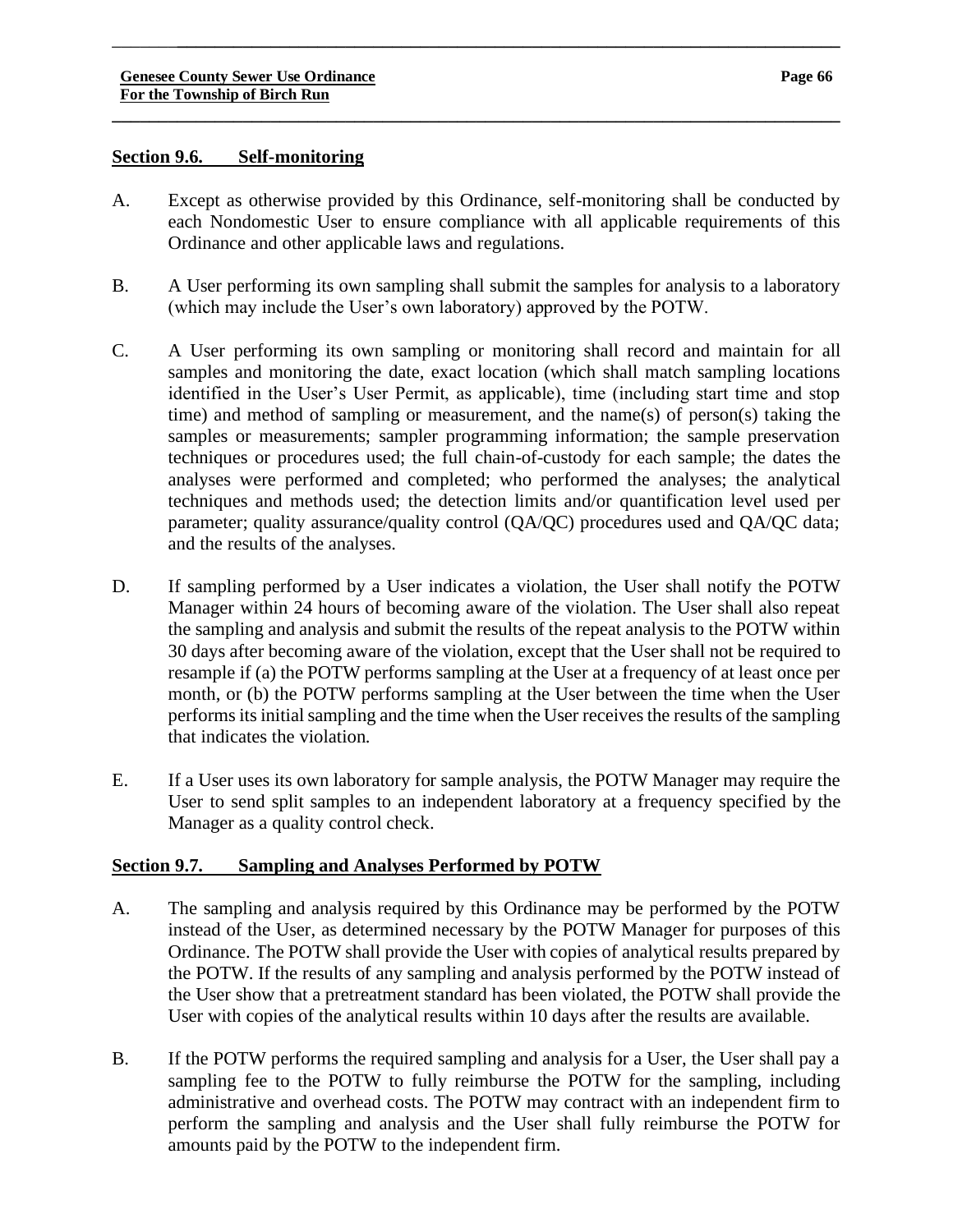#### **Section 9.8. Split Samples and Sample Results**

A. If requested by the POTW, the POTW shall be provided with splits of any sample taken by a User. Splits shall be provided by the User to the POTW at no cost to the POTW.

\_\_\_\_\_\_\_**\_\_\_\_\_\_\_\_\_\_\_\_\_\_\_\_\_\_\_\_\_\_\_\_\_\_\_\_\_\_\_\_\_\_\_\_\_\_\_\_\_\_\_\_\_\_\_\_\_\_\_\_\_\_\_\_\_\_\_\_\_\_\_\_\_\_\_\_\_\_\_**

**\_\_\_\_\_\_\_\_\_\_\_\_\_\_\_\_\_\_\_\_\_\_\_\_\_\_\_\_\_\_\_\_\_\_\_\_\_\_\_\_\_\_\_\_\_\_\_\_\_\_\_\_\_\_\_\_\_\_\_\_\_\_\_\_\_\_\_\_\_\_\_\_\_\_\_\_\_\_**

- B. If requested by a User prior to the collection of a sample of the User's discharge, the POTW shall leave a portion of the sample of the discharge taken from any sampling point on or adjacent to the premises for the User's independent analysis.
- C. In cases of disputes arising over split samples, the portion taken and analyzed by the POTW shall be controlling unless proven invalid. The burden of proving the POTW's results invalid shall be on the User and at the User's sole cost.

# **Section 9.9. Maintenance, Repair and Calibration of Equipment**

- A. A User who performs self-monitoring shall contract with an independent company (unless the requirement to use an independent company is waived in advance by the POTW Manager as determined appropriate by the Manager) to maintain, repair, and calibrate the sampling and flow measurement equipment and instruments used to monitor the User.
- B. The maintenance, repair, and calibration shall be performed as often as necessary to ensure that monitoring data is accurate and representative, and consistent with the accepted capability of the type of equipment used, and shall be at the sole cost of the User.
- C. A User shall keep a complete and accurate written record of all calibrations, inspections and maintenance done (including, without limitation, the date and time of the activity, a description of what was done and the methods used, the names of persons conducting the activity, and any required or recommended follow-up). The record shall also include a description of all problems discovered regarding the equipment whether in response to a regularly scheduled inspection or otherwise.
- D. The POTW, in any event, may inspect and test a User's sampling and flow measurement equipment and instruments at all reasonable times.
- E. In no case shall a User's failure to keep its equipment, instruments and facilities in good working order constitute grounds for the User to claim that sample results are unrepresentative of its discharge.

# **Section 9.10. Required Sampling Structures and Devices**

A. The POTW may require any User to install at each discharge point a suitable control structure (such as a manhole or sampling vault) and necessary measuring and sampling devices (including automatic devices) to facilitate the observation, sampling, and measurement of the quantity, composition, and concentrations of discharges to the POTW. The structure and devices shall be maintained at all times in a safe, clean and proper operating condition at the sole expense of the User.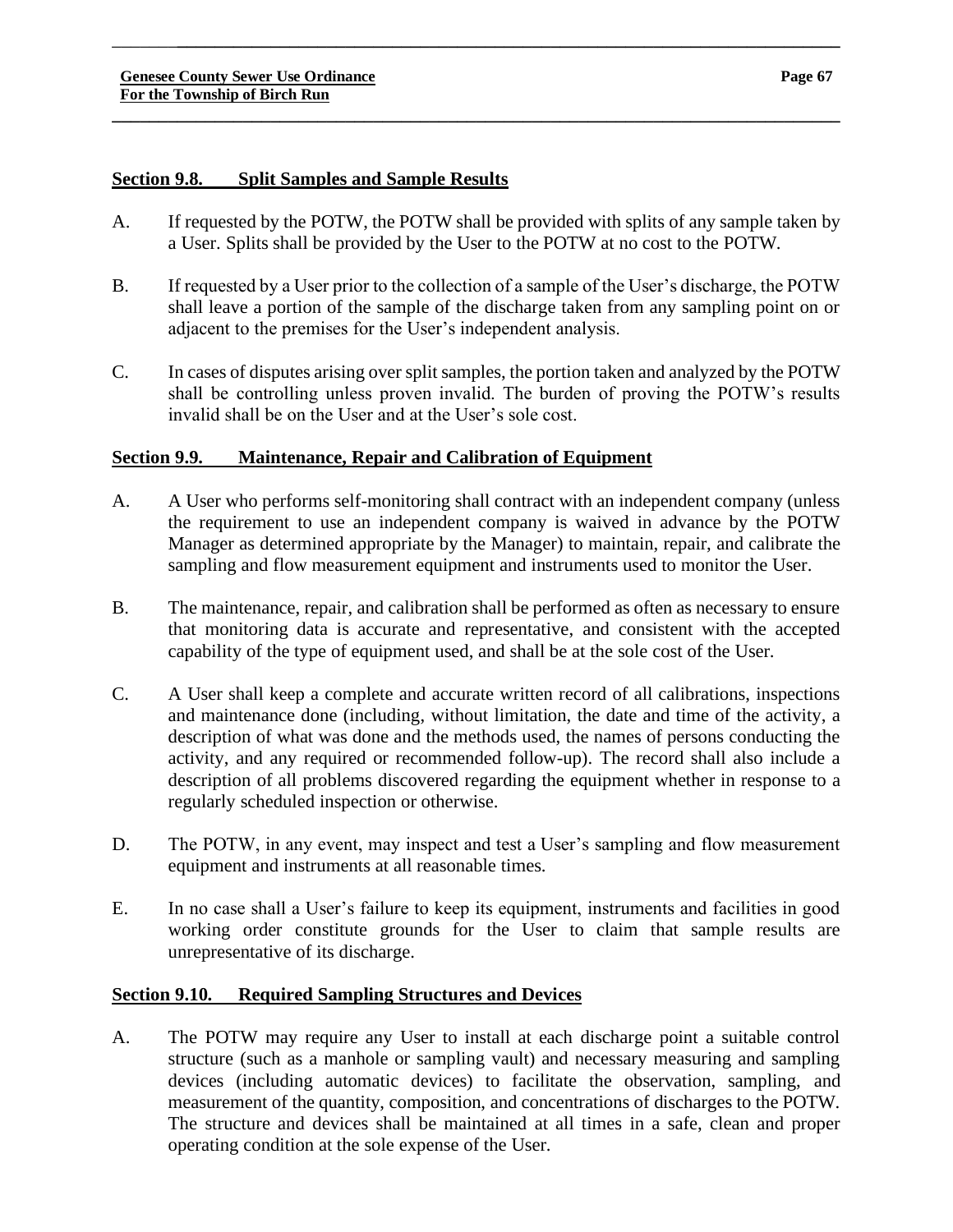B. There shall be ample room in or near the control structure to allow accurate monitoring, measuring, sampling and preparation of samples for analysis, as determined necessary by the POTW Manager. At a minimum, all sewers shall have an inspection and sampling manhole or structure with an opening of no less than 24 inches in diameter and an internal diameter of no less than thirty-six 36 inches containing flow measuring, recording and sampling equipment as required by the POTW Manager to assure compliance with this Ordinance.

\_\_\_\_\_\_\_**\_\_\_\_\_\_\_\_\_\_\_\_\_\_\_\_\_\_\_\_\_\_\_\_\_\_\_\_\_\_\_\_\_\_\_\_\_\_\_\_\_\_\_\_\_\_\_\_\_\_\_\_\_\_\_\_\_\_\_\_\_\_\_\_\_\_\_\_\_\_\_**

- C. Any temporary or permanent obstruction for safe and easy access to the facility to be inspected and/or sampled shall be promptly removed by the User at the verbal or written request of the POTW. The costs of clearing such access shall be born by the User.
- D. The location and complexity of the required control structure or devices may vary with sampling requirements determined necessary by the POTW Manager to protect the POTW and to comply with applicable laws and regulations.
- E. The required sampling structures and devices shall be constructed and installed at the User's sole expense in accordance with plans submitted to the POTW, and in compliance with all applicable local construction standards and specifications. Construction shall be completed within 90 days following written notification by the POTW, or within such other shorter or longer time period specified by the POTW Manager as required by the particular circumstances to meet the requirements of this Ordinance. The structures and devices shall be operated and maintained by the User at the User's sole expense so as to be safe and accessible to POTW personnel during all reasonable times and so as to provide accurate and representative monitoring data. If a User fails to install or maintain a required structure or device, the POTW may do so and charge the costs to the User.
- F. The sampling structures and devices must be provided on the User's premises as approved by the POTW, but the POTW may, if it determines that such a location would be impractical or cause undue hardship to the User, allow the facility to be constructed in the public street or sidewalk area and located so that it will not be obstructed by landscaping or parked vehicles.
- G. Samples shall be taken at a control structure approved by the POTW. However, in the absence of a suitable control structure as required by this Section, samples shall be taken immediately downstream from pretreatment facilities if pretreatment facilities exist, or immediately downstream from the regulated process if no pretreatment facilities exist. If other wastewaters are mixed with a regulated process wastestream prior to pretreatment, the User must measure the flows and concentrations necessary to allow use of the combined wastestream formula under MAC R 323.2311(7) or other methods required by the POTW to evaluate compliance with applicable pretreatment standards and requirements.
- H. No User shall change monitoring points without first notifying and receiving the approval of the POTW Manager. The POTW Manager shall not approve any change in a User's monitoring point or points that would allow the User to substitute dilution for adequate treatment to achieve compliance with applicable standards.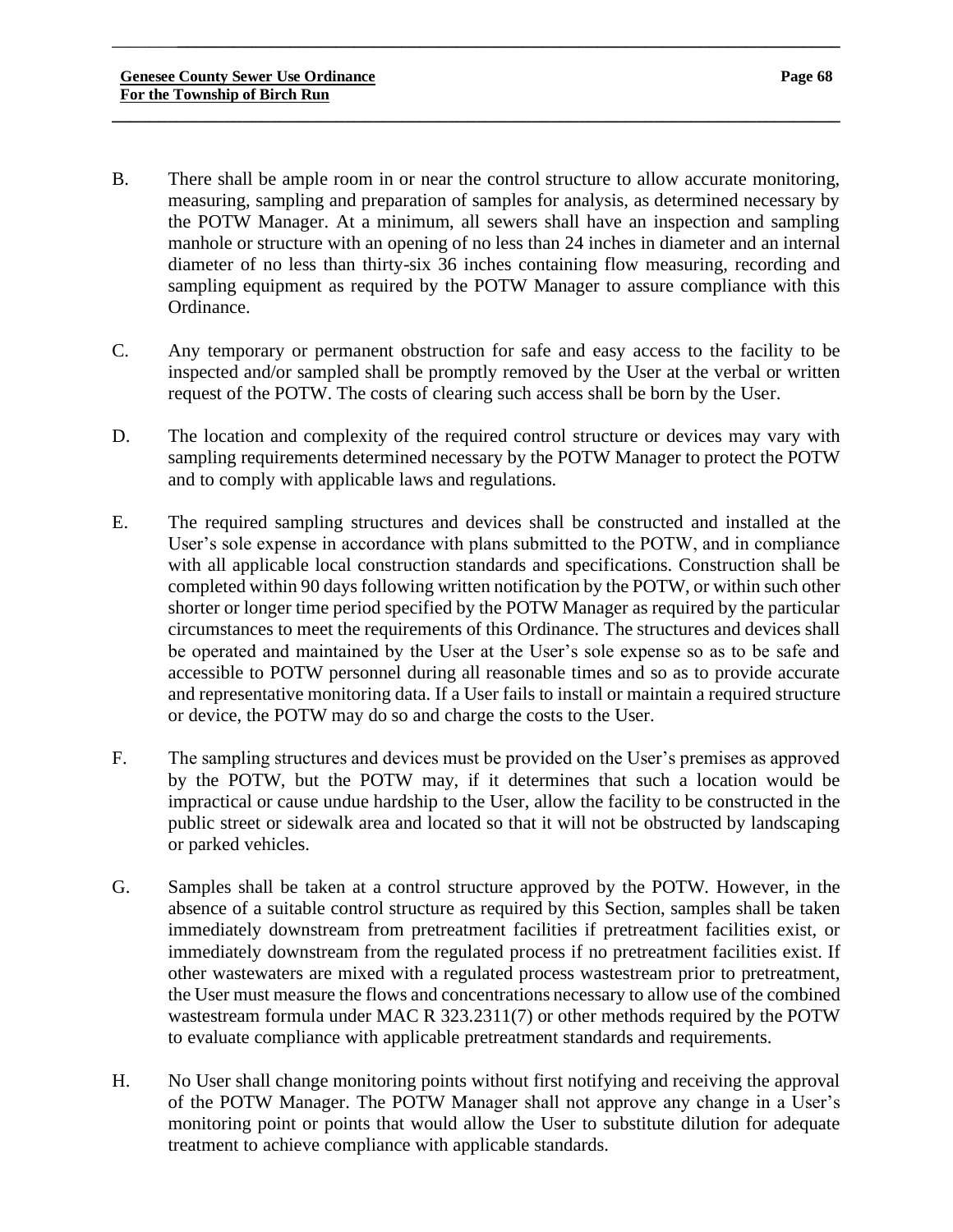# **ARTICLE 10 – ACCIDENTAL DISCHARGES**

\_\_\_\_\_\_\_**\_\_\_\_\_\_\_\_\_\_\_\_\_\_\_\_\_\_\_\_\_\_\_\_\_\_\_\_\_\_\_\_\_\_\_\_\_\_\_\_\_\_\_\_\_\_\_\_\_\_\_\_\_\_\_\_\_\_\_\_\_\_\_\_\_\_\_\_\_\_\_**

**\_\_\_\_\_\_\_\_\_\_\_\_\_\_\_\_\_\_\_\_\_\_\_\_\_\_\_\_\_\_\_\_\_\_\_\_\_\_\_\_\_\_\_\_\_\_\_\_\_\_\_\_\_\_\_\_\_\_\_\_\_\_\_\_\_\_\_\_\_\_\_\_\_\_\_\_\_\_**

#### **Section 10.1. General**

This Article sets forth minimum requirements for Nondomestic Users (and any other Users as required by the POTW Manager) to prepare for, respond to, and report, accidental discharges to the POTW. Additional or more restrictive requirements may be required for particular Users under a User Permit, a slug control plan, or by other applicable laws and regulations.

- A. Each Nondomestic User shall provide and continuously maintain protection from accidental discharge of materials or other substances regulated by this Ordinance as provided by this Article.
- B. Detailed plans showing facilities and operating procedures to provide the protections required by this Article shall be submitted to the POTW for review. All existing Users shall submit the required plans and information with their permit applications or upon request of the POTW. For new sources, facilities and operating procedures to provide the protections required by this Article shall be approved by the POTW prior to commencing discharge. No User who commences discharging to the POTW after the effective date of this Ordinance shall be permitted to introduce pollutants into the system until accidental discharge facilities and procedures as provided by this Section are in place and have been approved by the POTW.
- C. Facilities to prevent accidental discharge of regulated materials or substances shall be provided and maintained at the User's cost and expense. Review and approval by the POTW of plans and operating procedures shall not relieve the User from the responsibility to modify the User's facility as necessary to meet the requirements of this Ordinance. Compliance with the requirements of this Article shall not relieve a User of any expense, loss, damage, or other liability that may be incurred as a result of damage to the POTW, or for any other damage to persons or property, or for any other liability that may be imposed under this Ordinance or under other applicable laws and regulations.
- D. No change shall be made in any plan or procedure approved by the POTW as provided by this Section without the prior review and approval of the POTW.
- E. All Users shall notify the POTW in writing within 5 days of any change in the information required to be provided to the POTW as set forth below in this Section (including, without limitation, information regarding the person in charge of discharge operations, the description of chemicals stored, used or manufactured by the User, the description of User discharges, and the description of User premises).

# **Section 10.2. Designation of Person in Charge of Discharge Operations**

Each Nondomestic User shall designate at least one person to be in charge of and responsible for the User's discharges to the POTW, including responsibility for maintaining pretreatment facilities and operations, if any, and prevention of accidental discharges ("person in charge"). The person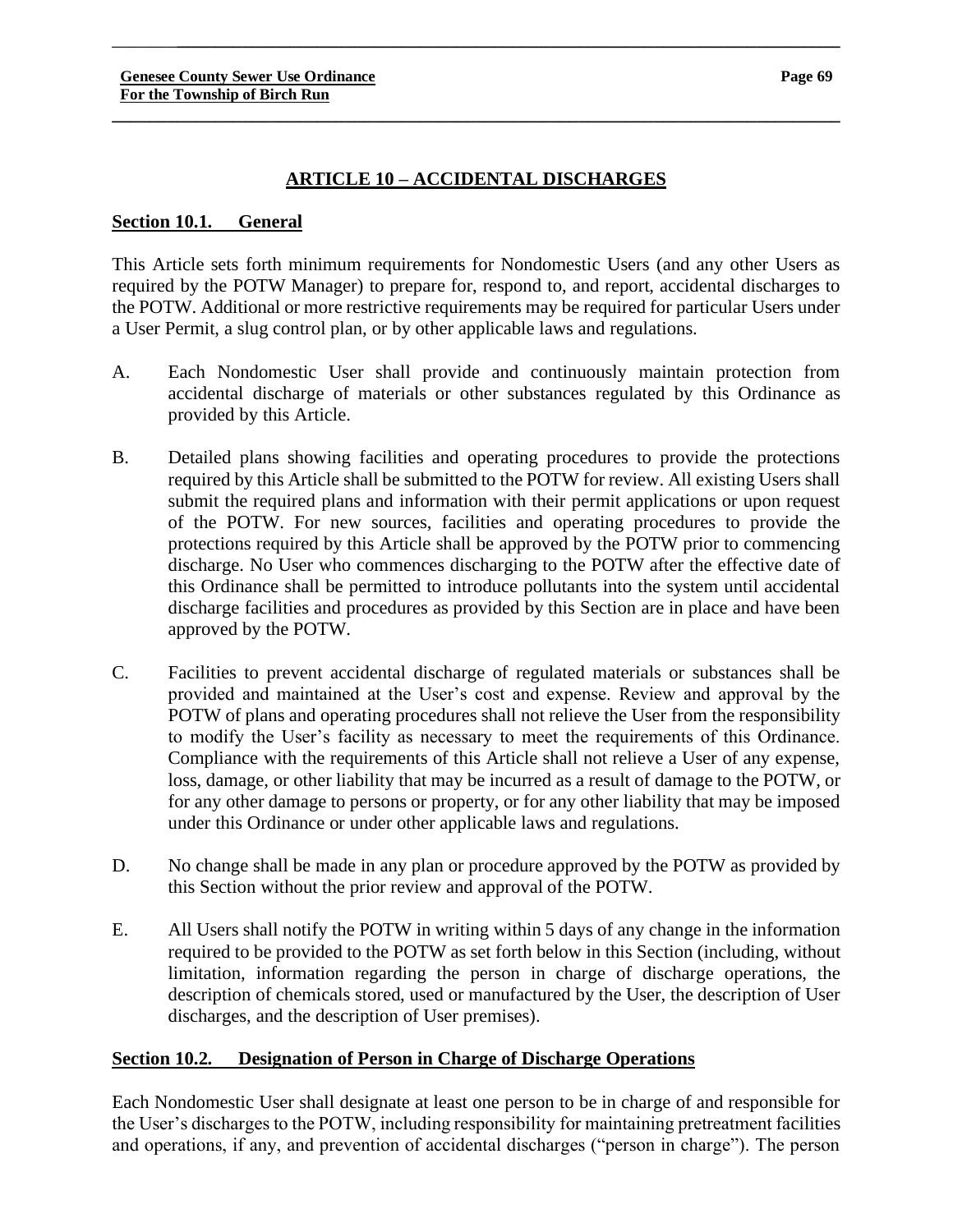so designated shall be an individual or a position with knowledge of all toxic wastes or hazardous substances routinely or potentially generated by the User, and of all process alterations that could, in any manner, increase or decrease normal daily flow or waste strength to the POTW. The names of the person (or persons) designated as provided by this Section and a phone number where the person can be reached for 24-hour contact shall be submitted by each User to the POTW.

\_\_\_\_\_\_\_**\_\_\_\_\_\_\_\_\_\_\_\_\_\_\_\_\_\_\_\_\_\_\_\_\_\_\_\_\_\_\_\_\_\_\_\_\_\_\_\_\_\_\_\_\_\_\_\_\_\_\_\_\_\_\_\_\_\_\_\_\_\_\_\_\_\_\_\_\_\_\_**

**\_\_\_\_\_\_\_\_\_\_\_\_\_\_\_\_\_\_\_\_\_\_\_\_\_\_\_\_\_\_\_\_\_\_\_\_\_\_\_\_\_\_\_\_\_\_\_\_\_\_\_\_\_\_\_\_\_\_\_\_\_\_\_\_\_\_\_\_\_\_\_\_\_\_\_\_\_\_**

# **Section 10.3. Description of Chemicals Stored, Used or Manufactured by User; User Discharges; User Premises**

Unless the following information has already been appropriately provided to the POTW pursuant to other requirements of this Ordinance, each Nondomestic User shall:

- A. Catalog all chemicals stored, used, or manufactured by the User at the User's premises. The list of chemicals shall include specific chemical names (not just manufacturer's codes) and shall be provided to the POTW.
- B. Provide the POTW with a written description of the User's discharge practices, including an estimate of daily average flows, waste strengths, and flow types, separated according to appropriate categories including process, cooling, sanitary, etc.
- C. Provide to the POTW a sketch of the User's plant building(s), including the location of pretreatment equipment, process and chemical storage areas, floor drains located near process and storage areas, manhole or other control structures, and sewer locations at the User's point of discharge into the POTW.

# **Section 10.4. Segregation of Wastewaters Requiring Pretreatment**

Nondomestic Users shall segregate wastewaters requiring pretreatment (including, without limitation, spent concentrates, toxics, and high strength organic wastes) as necessary to prevent pollutants from interfering with or passing through the POTW. All sludges generated by pretreatment shall be used and disposed of only as permitted by applicable local, state and federal laws and regulations.

# **Section 10.5. Secondary Containment Requirements**

- A. Each Nondomestic User must provide and maintain at the User's sole expense secondary spill containment structures (including diking, curbing or other appropriate structures) adequate to protect all floor drains from accidental spills and discharges to the POTW of any pollutants or discharges regulated by this Ordinance.
- B. The containment or curbing shall be sufficient to hold not less than 150% of the total process area tank volume and not less than 150% of liquid polluting material stored or used, unless a lesser containment area or alternate control measures are approved in advance by the POTW Manager.
- C. The containment area shall be constructed so that no liquid polluting material can escape from the area by gravity through the building sewers, drains, or otherwise directly or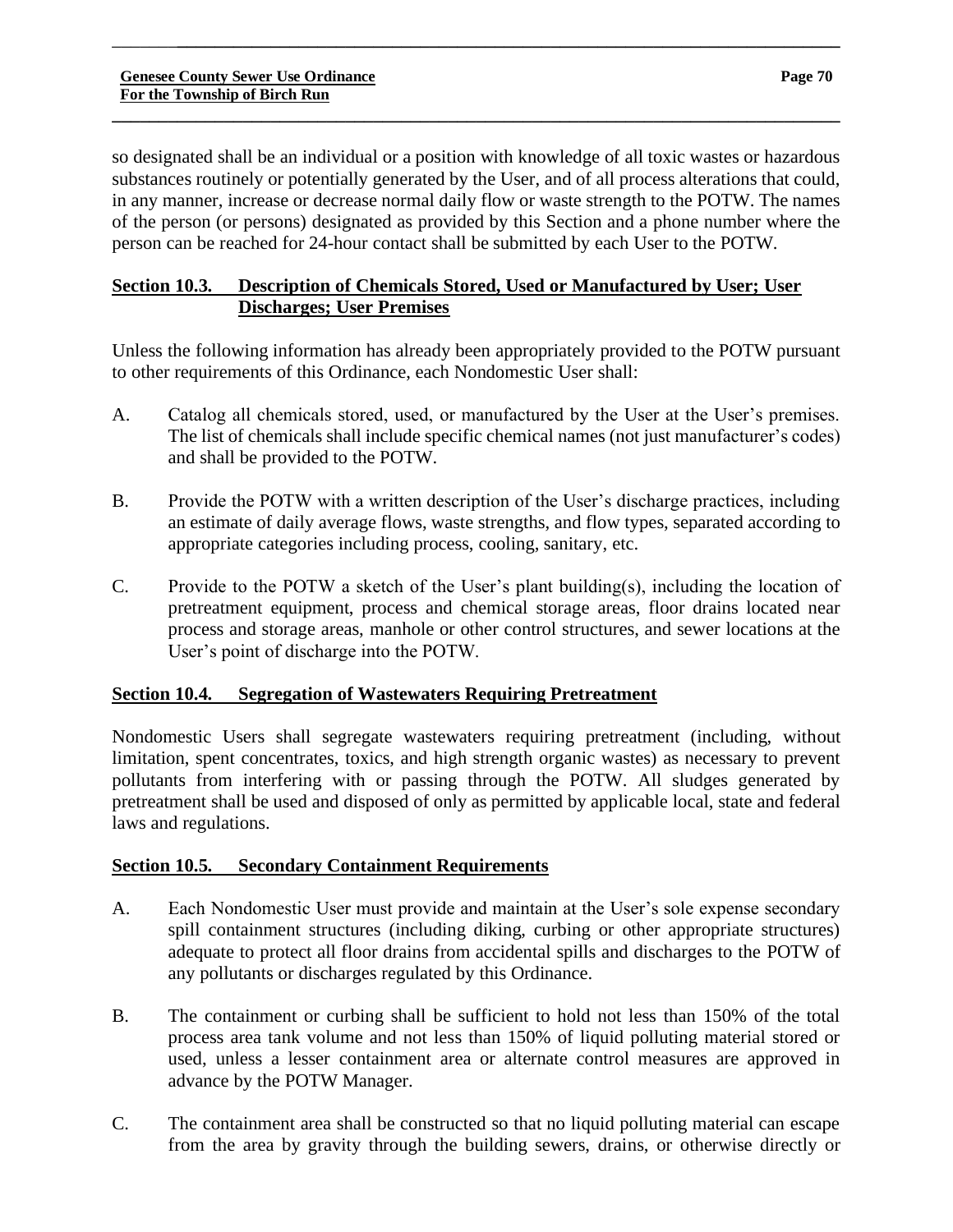indirectly into the POTW. All floor drains found within the containment area must be plugged and sealed.

D. Spill troughs and sumps within process areas must discharge to appropriate pretreatment tanks.

\_\_\_\_\_\_\_**\_\_\_\_\_\_\_\_\_\_\_\_\_\_\_\_\_\_\_\_\_\_\_\_\_\_\_\_\_\_\_\_\_\_\_\_\_\_\_\_\_\_\_\_\_\_\_\_\_\_\_\_\_\_\_\_\_\_\_\_\_\_\_\_\_\_\_\_\_\_\_**

**\_\_\_\_\_\_\_\_\_\_\_\_\_\_\_\_\_\_\_\_\_\_\_\_\_\_\_\_\_\_\_\_\_\_\_\_\_\_\_\_\_\_\_\_\_\_\_\_\_\_\_\_\_\_\_\_\_\_\_\_\_\_\_\_\_\_\_\_\_\_\_\_\_\_\_\_\_\_**

- E. Emergency containment shall also be provided for storage tanks that may be serviced by commercial haulers and for chemical storage areas.
- F. Solid pollutants shall be located in security areas designed to prevent the loss of the materials to the POTW.
- G. Detailed plans showing facilities and operating procedures to provide the protection required by this Section shall be submitted to the POTW Manager for review, and shall be approved by the Manager before construction. Construction of approved containment for existing sources shall be completed within the time period specified by the POTW Manager.
- H. No new source shall be permitted to discharge to the POTW until emergency containment facilities have been approved and constructed as required by this Section.
- I. The POTW Manager may order a User to take interim measures for emergency containment as determined necessary by the Manager under the circumstances.

# **Section 10.6. Submission of Pollution Incident Prevention Plan**

- A. Each User required to develop a pollution incident prevention ("PIP") plan as provided by Part 5 of the Michigan Water Resources Commission Rules, 1979 ACR 323.1151 et seq., as amended (promulgated pursuant to Part 31 of Act 451 of the Public Acts of Michigan of 1994, MCL §§ 324.3101 et seq., as amended), shall submit a copy of that plan to the POTW Manager.
- B. The PIP Plan shall be submitted to the Manager within 60 days of the effective date of this Ordinance for an existing source, or 30 days prior to the date of discharge for a new source.

# **Section 10.7. Posting of Accidental Discharge Information**

All Nondomestic Users shall post a clearly legible set of instructions in the area where the User manages wastewater so that the applicable reporting and notice requirements are made known and are available to the User's employees. In addition, all Nondomestic Users shall instruct their employees on the applicable reporting and notice requirements of this Section.

# **Section 10.8. Notice of Accidental Discharge**

A. In the case of an accidental discharge, a User shall immediately notify the POTW of the incident by telephone.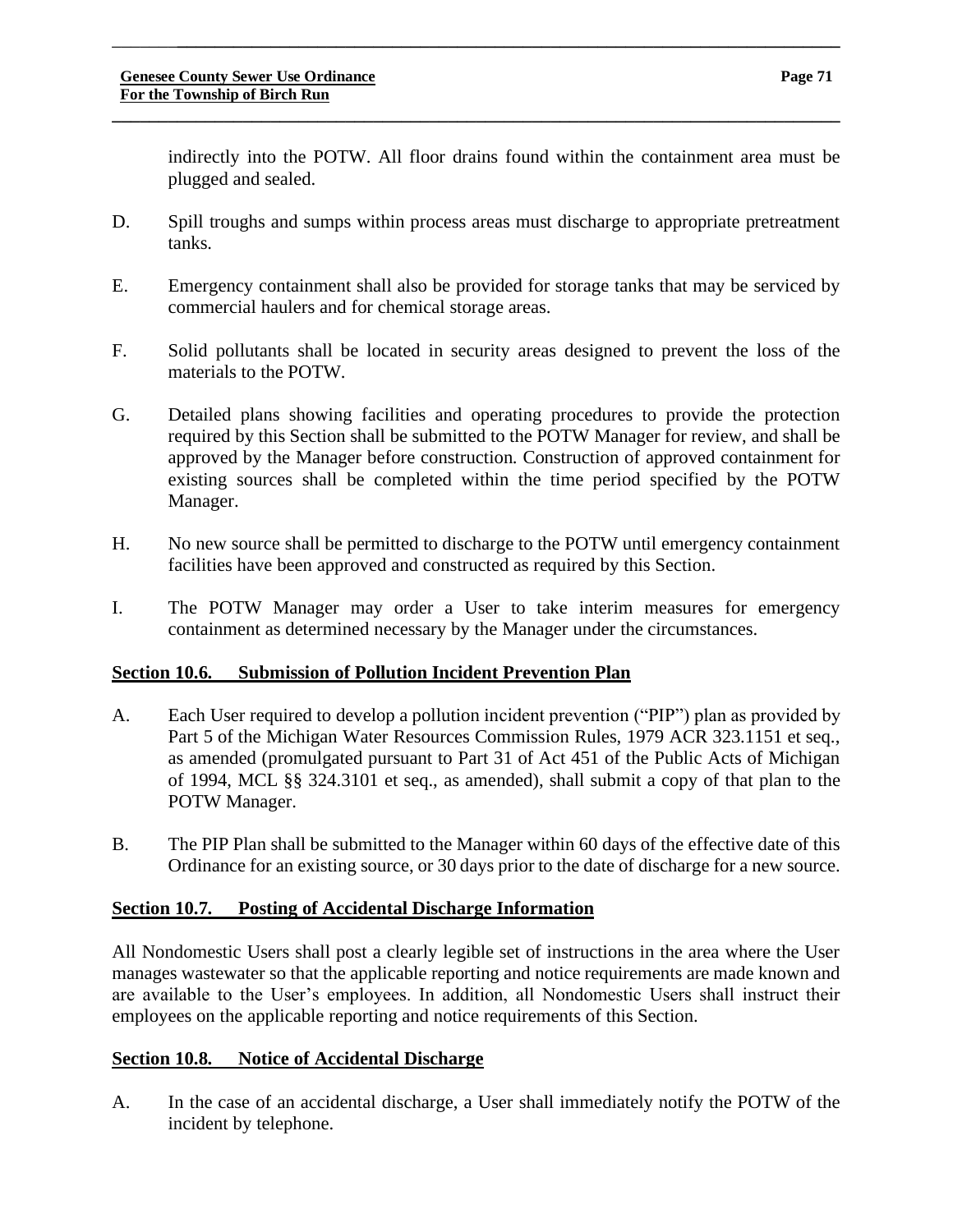B. The notification shall include the name of the person placing the call, the name of the User, and all available information regarding the location of the discharge, its volume, duration, constituents, loading and concentrations, corrective actions taken and required, and other available information as necessary to determine what impact the discharge may have on the POTW.

\_\_\_\_\_\_\_**\_\_\_\_\_\_\_\_\_\_\_\_\_\_\_\_\_\_\_\_\_\_\_\_\_\_\_\_\_\_\_\_\_\_\_\_\_\_\_\_\_\_\_\_\_\_\_\_\_\_\_\_\_\_\_\_\_\_\_\_\_\_\_\_\_\_\_\_\_\_\_**

**\_\_\_\_\_\_\_\_\_\_\_\_\_\_\_\_\_\_\_\_\_\_\_\_\_\_\_\_\_\_\_\_\_\_\_\_\_\_\_\_\_\_\_\_\_\_\_\_\_\_\_\_\_\_\_\_\_\_\_\_\_\_\_\_\_\_\_\_\_\_\_\_\_\_\_\_\_\_**

C. A detailed written report providing the same and any additional available information (including specifying the measures that will be taken by the User to prevent similar future discharges) shall also be provided by the User to the POTW Manager within 5 days of the incident.

# **Section 10.9. Slug Control Plan**

- A. Each significant industrial User shall prepare and implement an individualized slug control plan. Existing significant industrial Users shall submit a slug control plan to the POTW for approval within 90 days of the effective date of this Ordinance. New sources that are significant industrial Users shall submit a slug control plan to the POTW for approval before beginning to discharge. Upon written notice from the POTW, Nondomestic Users that are not significant industrial Users may also be required to prepare and implement a slug control plan, and the plan shall be submitted to the POTW for approval as specified in the notice. All slug control plans shall contain at least the following elements:
	- (1) A description of discharge practices, including non-routine batch discharges;
	- (2) A description of stored chemicals;
	- (3) The procedures for immediately notifying the POTW of slug discharges, including any discharge that would violate any discharge prohibition, limitation or requirement under this Article, and procedures for follow-up written notification within 5 days of the discharge;
	- (4) The procedures to prevent adverse impact from accidental spills, including inspection and maintenance of storage areas, handling and transfer of materials, loading and unloading operations, control of plant site run-off, worker training, building of containment structures or equipment, measures for containing toxic organic pollutants (including solvents), and measures and equipment for emergency response.
- B. If a User has submitted to the POTW plans or documents pursuant to other requirements of local, state or federal laws and regulations which meet all applicable requirements of Subsection 10.9.A., the POTW may in its discretion determine that the User has satisfied the slug plan submission requirements of this Section.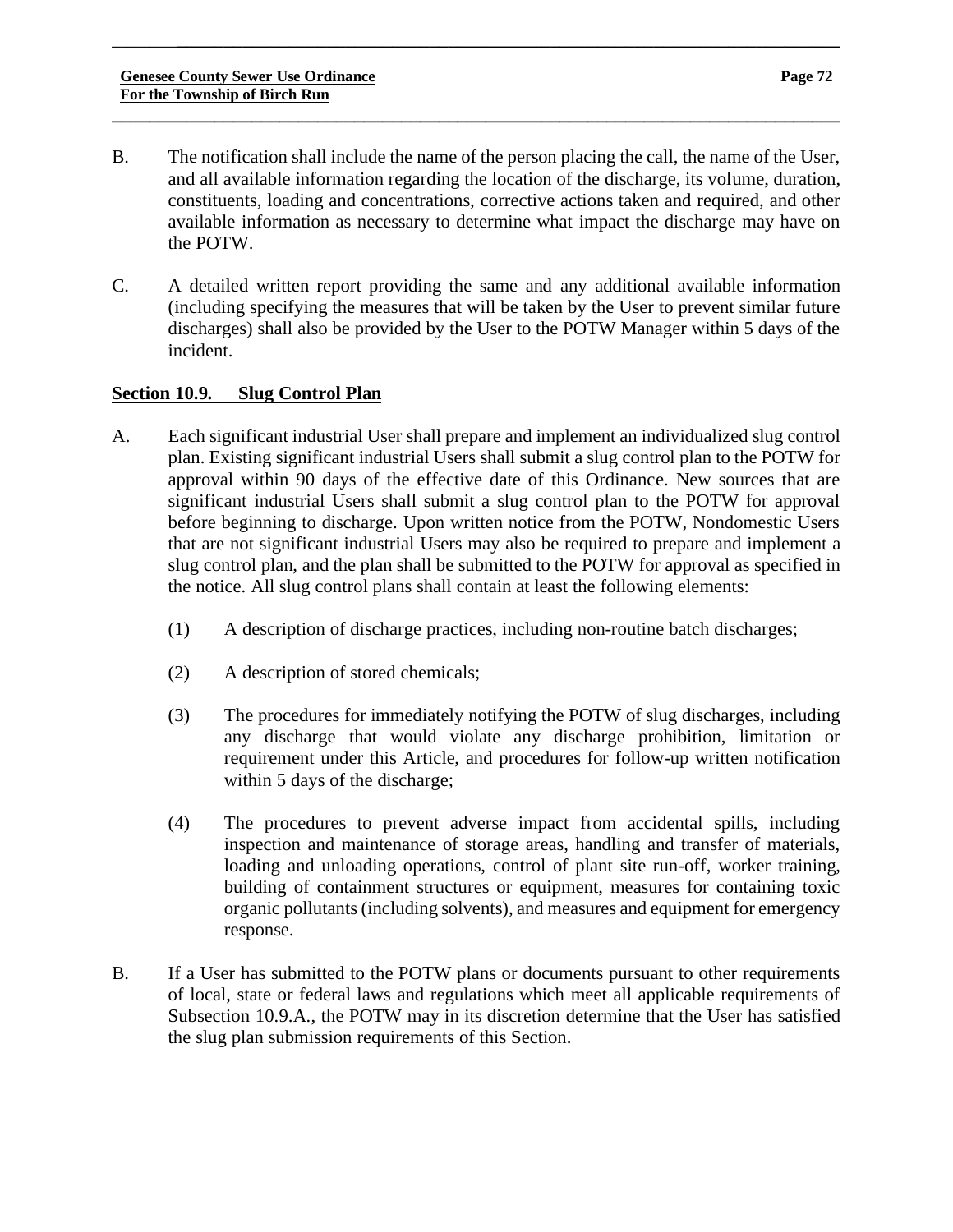**\_\_\_\_\_\_\_\_\_\_\_\_\_\_\_\_\_\_\_\_\_\_\_\_\_\_\_\_\_\_\_\_\_\_\_\_\_\_\_\_\_\_\_\_\_\_\_\_\_\_\_\_\_\_\_\_\_\_\_\_\_\_\_\_\_\_\_\_\_\_\_\_\_\_\_\_\_\_**

\_\_\_\_\_\_\_**\_\_\_\_\_\_\_\_\_\_\_\_\_\_\_\_\_\_\_\_\_\_\_\_\_\_\_\_\_\_\_\_\_\_\_\_\_\_\_\_\_\_\_\_\_\_\_\_\_\_\_\_\_\_\_\_\_\_\_\_\_\_\_\_\_\_\_\_\_\_\_**

# **Section 11.1. Upset**

An upset shall constitute an affirmative defense to an action brought for noncompliance with categorical pretreatment standards if all of the requirements of Section 11.1.A, below, are met. However, in the event of an upset, the User may still be liable for surcharges for exceeding applicable discharge limitations as provided by this Ordinance. In any enforcement proceeding, the User seeking to establish the occurrence of an upset shall have the burden of proof.

- A. Conditions Necessary to Demonstrate Upset. A User seeking to establish the affirmative defense of upset must demonstrate, through properly signed, contemporaneous operating logs, or other relevant evidence, all of the following:
	- (1) An upset occurred and the User can identify the cause(s) of the upset;
	- (2) The facility was at the time being operated in a prudent and workmanlike manner and in compliance with applicable operation and maintenance procedures;
	- (3) The User has submitted the following information to the POTW within 24 hours of becoming aware of the upset (if this information is provided orally, a written submission containing the same information must be provided within 5 days of becoming aware of the upset):
		- (a) A description of the discharge and cause of non-compliance;
		- (b) The period of noncompliance, including exact dates and times or, if not corrected, the anticipated time the non-compliance is expected to continue; and
		- (c) The steps being taken and/or planned to reduce, eliminate, and prevent recurrence of the noncompliance.
- B. User Responsibility in Case of Upset. The User shall control production or all discharges to the extent necessary to maintain compliance with categorical pretreatment standards and other applicable limits upon reduction, loss, or failure of its treatment facility until the facility is restored or an alternative method of treatment is provided. This requirement applies in the situation where, among other things, the primary source of power of the treatment facility is reduced, lost, or fails.

# **Section 11.2. Additional Affirmative Defenses**

A User shall have an affirmative defense in any action brought against it alleging a violation of the general prohibitions under Section 6.1.A and specific prohibitions under Sections 6.1.B.(5), (6), (7) or (8) if the User can demonstrate that all of the conditions necessary to establish the defense under MAC R 323.2303(3)(a) and (b) are met. However, even if the affirmative defense is established, the User may still be liable for surcharges for exceeding applicable discharge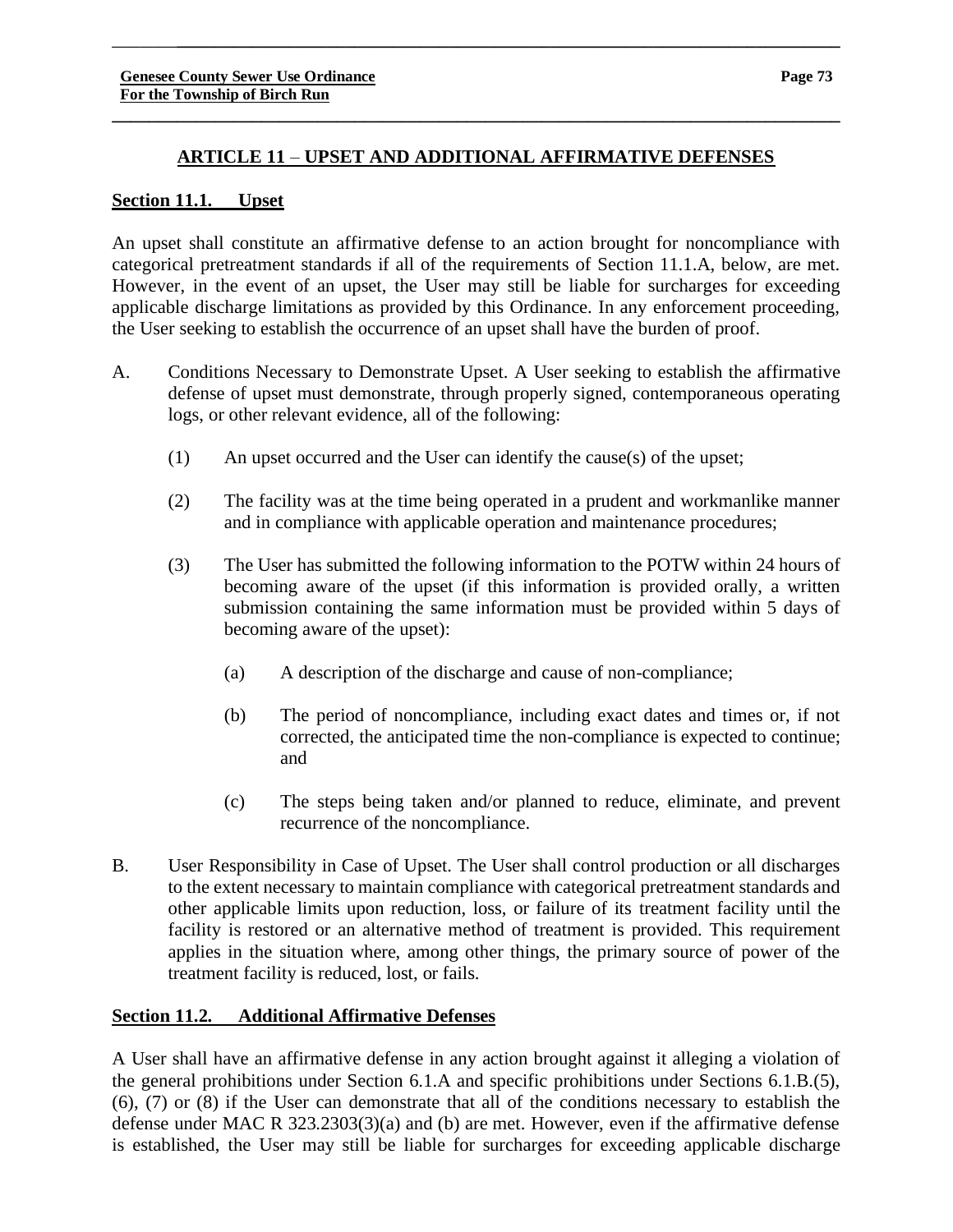limitations as provided by this Ordinance. In any enforcement proceeding, the User seeking to establish the affirmative defenses provided by MAC R 323.2303(3) shall have the burden of proof.

**\_\_\_\_\_\_\_\_\_\_\_\_\_\_\_\_\_\_\_\_\_\_\_\_\_\_\_\_\_\_\_\_\_\_\_\_\_\_\_\_\_\_\_\_\_\_\_\_\_\_\_\_\_\_\_\_\_\_\_\_\_\_\_\_\_\_\_\_\_\_\_\_\_\_\_\_\_\_**

\_\_\_\_\_\_\_**\_\_\_\_\_\_\_\_\_\_\_\_\_\_\_\_\_\_\_\_\_\_\_\_\_\_\_\_\_\_\_\_\_\_\_\_\_\_\_\_\_\_\_\_\_\_\_\_\_\_\_\_\_\_\_\_\_\_\_\_\_\_\_\_\_\_\_\_\_\_\_**

# **ARTICLE 12 – BYPASS**

# **Section 12.1. Bypass Not Violating Applicable Pretreatment Standards or Requirements**

A Nondomestic User may allow any bypass to occur that does not cause pretreatment standards or requirements to be violated, but only if the bypass is for essential maintenance to assure efficient operation. A bypass that meets the requirements of the preceding sentence of this Section is not subject to the provisions in Sections 12.2, 12.3, and 12.4. However, nothing in this Section shall be construed to authorize a discharge that exceeds a discharge prohibition or limitation under this Ordinance or other applicable laws or regulations; nor to relieve a User for any expense, loss, damage, or liability that may be incurred as a result of the bypass, such as damage to the POTW, fish kills, or any other damage to person or property; nor to relieve the User of any fines, penalties or other liability that may be imposed by applicable laws or regulations as a result of the bypass.

# **Section 12.2. Bypass Prohibited**

Except as provided by Section 12.1, the bypass of industrial wastes from any portion of a User's facility is prohibited, and shall be subject to enforcement action, unless all of the following apply:

- A. Bypass was unavoidable to prevent loss of life, personal injury, or severe property damage.
- B. There were no feasible alternatives to the bypass, such as the use of auxiliary treatment facilities, retention of untreated waste, or maintenance during normal periods of equipment downtime. (This condition is not satisfied if adequate backup equipment should have been installed in the exercise of reasonable engineering judgment to prevent a bypass that occurred during normal periods of equipment downtime or preventative maintenance.)
- C. The User submitted the notices as required under Section 12.3.

# **Section 12.3. Required Notices**

- A. Anticipated bypass. If a User knows in advance of the need for a bypass, it must submit prior notice of the bypass to the POTW. Such notice shall be submitted to the POTW as soon as the User becomes aware of the need for the bypass, and if possible, at least 10 days before the date of the bypass.
- B. Unanticipated bypass. A User shall submit oral notice of an unanticipated bypass that exceeds applicable pretreatment standards to the POTW within 24 hours from the time the User becomes aware of the bypass. A written submission shall also be provided within 5 days of the time the User becomes aware of the bypass. The written submission shall contain a description of the bypass and its cause; the duration of the bypass, including exact dates and times, and, if the bypass has not been corrected, the anticipated time it is expected to continue; and steps taken or planned to reduce, eliminate, and prevent reoccurrence of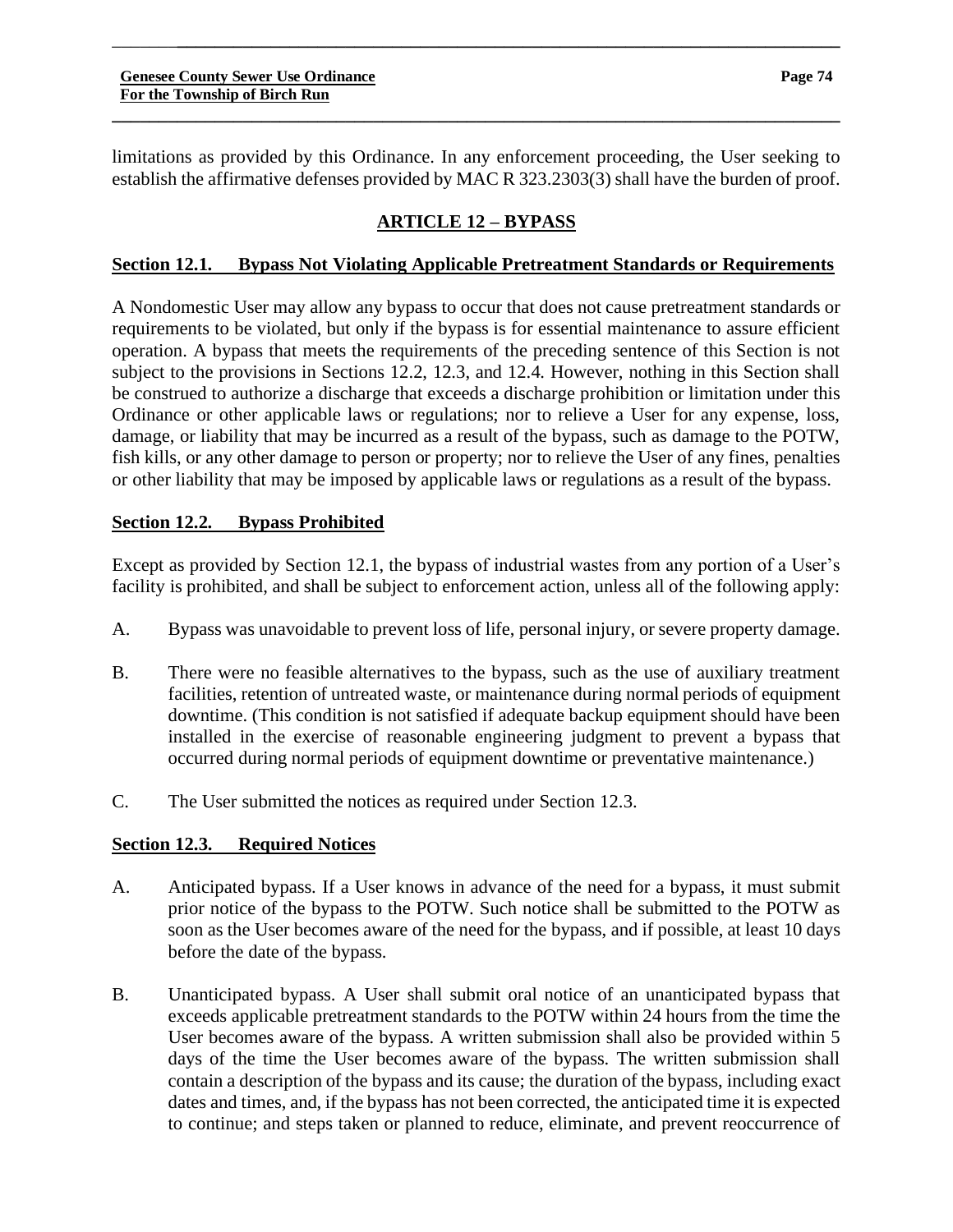the bypass. The POTW Manager may waive the written report on a case-by-case basis if the oral report has been received within 24 hours.

# **Section 12.4. POTW Approved Bypass**

The POTW Manager may approve an anticipated bypass after considering its adverse effects, if the Manager determines that it meets the conditions set forth in Sections 12.2.A, 12.2.B and 12.2.C. It shall be a violation of this Ordinance for a User to allow an anticipated bypass to occur without the prior approval of the Manager.

\_\_\_\_\_\_\_**\_\_\_\_\_\_\_\_\_\_\_\_\_\_\_\_\_\_\_\_\_\_\_\_\_\_\_\_\_\_\_\_\_\_\_\_\_\_\_\_\_\_\_\_\_\_\_\_\_\_\_\_\_\_\_\_\_\_\_\_\_\_\_\_\_\_\_\_\_\_\_**

**\_\_\_\_\_\_\_\_\_\_\_\_\_\_\_\_\_\_\_\_\_\_\_\_\_\_\_\_\_\_\_\_\_\_\_\_\_\_\_\_\_\_\_\_\_\_\_\_\_\_\_\_\_\_\_\_\_\_\_\_\_\_\_\_\_\_\_\_\_\_\_\_\_\_\_\_\_\_**

# **ARTICLE 13 – CONFIDENTIAL INFORMATION**

# **Section 13.1. Confidential Information**

The following provisions shall apply regarding the treatment by the POTW of confidential information submitted to or obtained by the POTW in the administration of this Ordinance:

- A. Information and data regarding a User obtained from reports, questionnaires, permit applications, permits and monitoring programs, and from inspections shall be available to the public or other governmental agency without restriction unless the User specifically requests at the time of submission and is able to demonstrate to the satisfaction of the POTW Manager, and in accordance with applicable state and federal laws and regulations, that the release of such information would divulge information, processes or methods of production entitled to protection as trade secrets of the User.
- B. Information submitted by a User for which confidentiality is requested shall be clearly marked on each page as to the portion or portions considered by the User to be confidential and shall be accompanied by a written explanation of why the User considers the information to be confidential or why the release of the information would divulge information, processes or methods of production entitled to protection as trade secrets of the User.
- C. Information that may disclose trade secrets or trade secret processes, and for which the User has requested, and been granted, confidentiality as provided by this Section, shall not be made available for inspection by the general public; however, that information shall be made available upon written request to governmental agencies for uses related to matters regulated by this Ordinance and shall be made available for use by the state, any state agency, or the POTW in judicial review or enforcement proceedings that involve the User that furnished the information. The POTW shall notify the User 10 days in advance if it intends to release confidential information to another governmental agency as authorized by this Section.
- D. Information furnished to the POTW on the volume or characteristics of wastewater or pollutants discharged or proposed to be discharged into the POTW shall be available to the public or other governmental agency without restriction.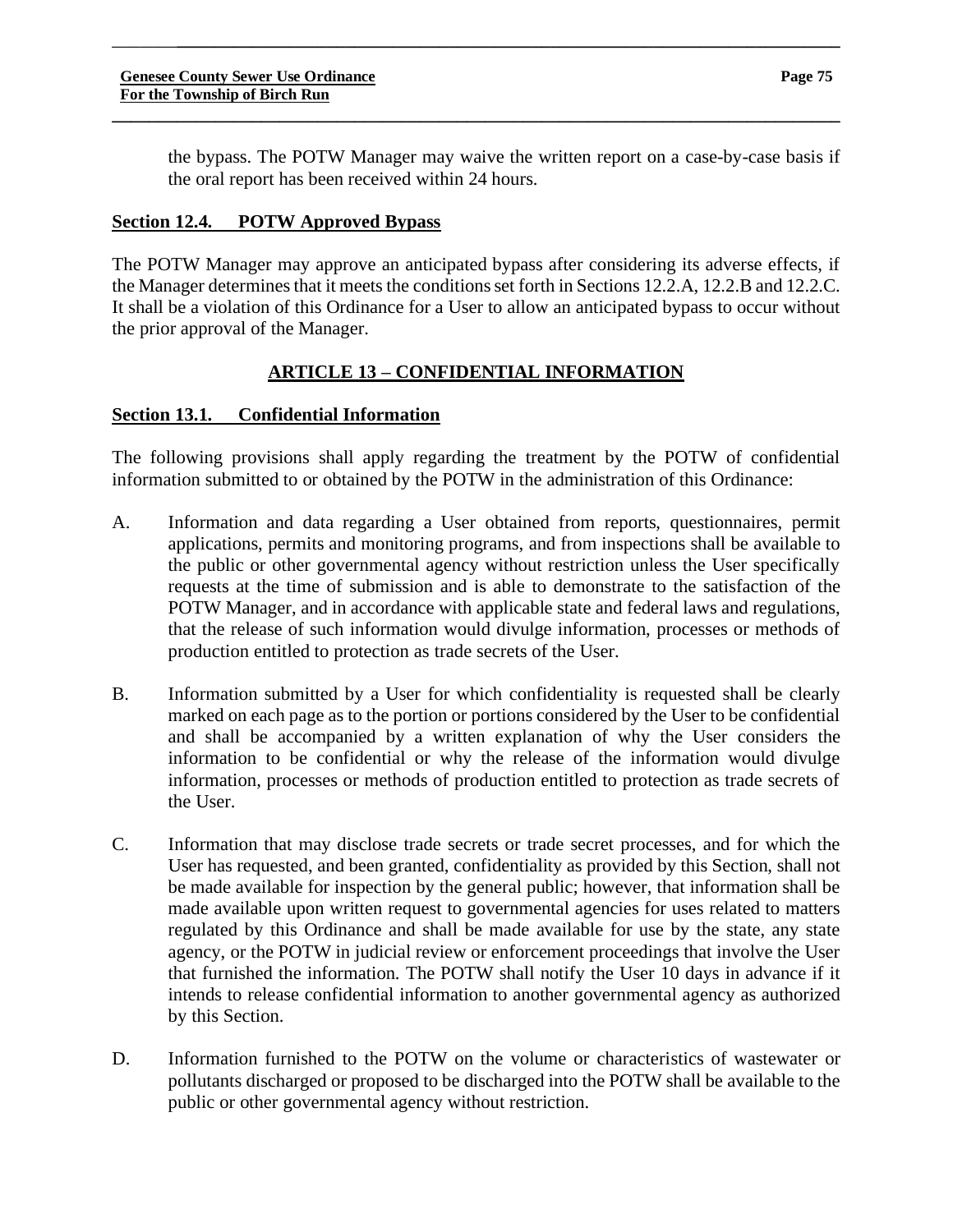E. If a User has mass-based limits as allowed by certain categorical pretreatment standards on a production basis, the production data necessary to determine compliance must also be provided by the User to the POTW, and shall be available to the public. If application of the combined waste stream formula is necessary to apply categorical pretreatment standards to a User, the flow measurements and other data used in the calculation must be provided by the User to the POTW, and shall be available to the public.

\_\_\_\_\_\_\_**\_\_\_\_\_\_\_\_\_\_\_\_\_\_\_\_\_\_\_\_\_\_\_\_\_\_\_\_\_\_\_\_\_\_\_\_\_\_\_\_\_\_\_\_\_\_\_\_\_\_\_\_\_\_\_\_\_\_\_\_\_\_\_\_\_\_\_\_\_\_\_**

**\_\_\_\_\_\_\_\_\_\_\_\_\_\_\_\_\_\_\_\_\_\_\_\_\_\_\_\_\_\_\_\_\_\_\_\_\_\_\_\_\_\_\_\_\_\_\_\_\_\_\_\_\_\_\_\_\_\_\_\_\_\_\_\_\_\_\_\_\_\_\_\_\_\_\_\_\_\_**

- F. Observations made by POTW and/or Local Unit inspectors shall be subject to the confidentiality provisions of this Section as if they were in writing if the User specifies to the POTW and the Local Unit in writing for which particular observations made by the inspector the User seeks confidentiality.
- G. All confidential information and/or data with respect to a particular User which is on file with the POTW shall be made available upon written request by that User or its authorized representative during regular business hours.

# **ARTICLE 14** – **RECORDS RETENTION**

# **Section 14.1. Maintenance of Records**

All Users shall retain and preserve records, including, without limitation, all books, documents, memoranda, reports, correspondence and similar materials, related to matters regulated by this Ordinance as provided by the minimum requirements of this Section or as provided by a permit or order issued pursuant to this Ordinance.

- A. Discharge Records. A Nondomestic User shall retain, preserve, and make available to the POTW for inspection and copying, for the period specified in Section 14.1.C, all records related to matters regulated by this Ordinance, including, without limitation, all documents, memoranda, correspondence and similar materials; copies of all required reports and notifications; all calibration and maintenance records and all original strip chart recordings for continuous monitoring instrumentation; copies of results of all sampling, monitoring, measurements and analyses; and records of all data used to complete the application for a permit. Any Nondomestic User subject to the sampling, monitoring, analysis, or reporting requirements of this Ordinance shall maintain copies of all records and information pertaining to those requirements or resulting from any monitoring activities (whether or not such monitoring activities are required by this Ordinance). For all samples, the records shall include, at a minimum, the information required to be recorded by Section 9.6 of this Ordinance.
- B. Hazardous or Solid Waste. A Nondomestic User shall retain and preserve all records regarding its generation, treatment, storage, or disposal of hazardous waste or solid waste for the period specified in Section 14.1.C, and shall make them available to the POTW for inspection and copying, subject to the provisions in this Ordinance regarding confidential information. (As used in this Section, the terms "hazardous waste" and "solid waste" shall have the same definition as provided in the state hazardous waste management act, Part 111 of Act 451 of the Public Acts of Michigan of 1994, MCL §§ 324.11101 et seq., as amended, and the rules promulgated under that act.)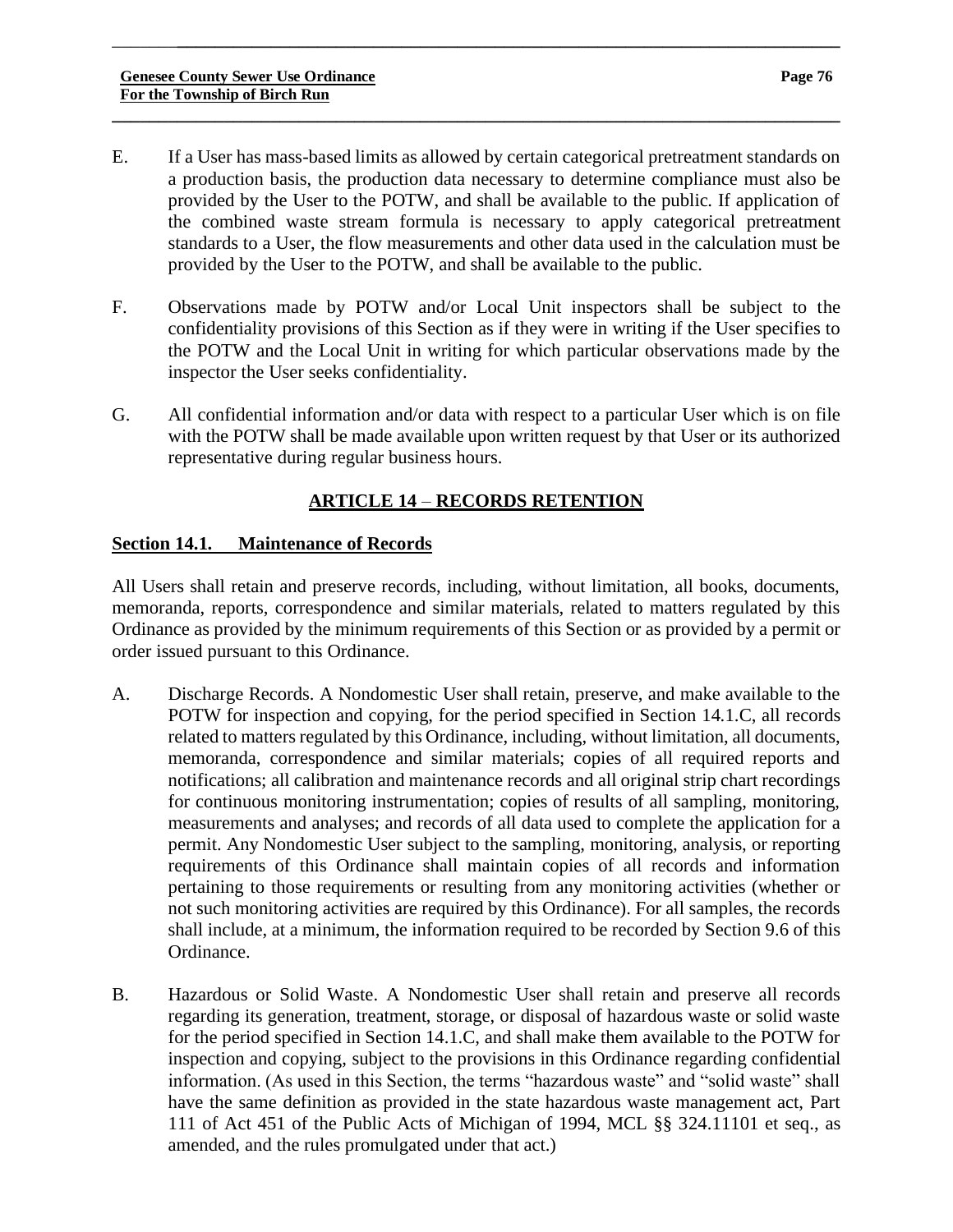C. Retention Period. Users subject to the reporting requirements of this Ordinance (or of any permit or order issued pursuant to this Ordinance) shall retain the records specified in Sections 14.1.A and 14.1.B for a period of at least 3 years from (a) the date the record was created or (b) the date the record was first used or relied upon by the User, whichever is later. The 3 year retention period shall be extended during any administrative or judicial action, enforcement proceeding or litigation regarding matters regulated by this Ordinance (or regarding discharges of the POTW under its NPDES permit), until all such actions, proceedings, or activities have concluded and all periods of limitation with respect to any and all appeals have expired. The 3-year retention period may also be extended at any time at the request of the POTW, the Michigan Department of Environmental Quality, or the U.S. EPA. The POTW shall retain all records, notices and other information regarding discharges to the POTW submitted to it by Nondomestic Users of the POTW for a period of not less than 3 years.

\_\_\_\_\_\_\_**\_\_\_\_\_\_\_\_\_\_\_\_\_\_\_\_\_\_\_\_\_\_\_\_\_\_\_\_\_\_\_\_\_\_\_\_\_\_\_\_\_\_\_\_\_\_\_\_\_\_\_\_\_\_\_\_\_\_\_\_\_\_\_\_\_\_\_\_\_\_\_**

**\_\_\_\_\_\_\_\_\_\_\_\_\_\_\_\_\_\_\_\_\_\_\_\_\_\_\_\_\_\_\_\_\_\_\_\_\_\_\_\_\_\_\_\_\_\_\_\_\_\_\_\_\_\_\_\_\_\_\_\_\_\_\_\_\_\_\_\_\_\_\_\_\_\_\_\_\_\_**

# **ARTICLE 15 – ADMINISTRATION OF THE POTW**

# **Section 15.1. Operation and Management of POTW**

Except as otherwise expressly provided by this Ordinance, the operation, maintenance, alteration, repair and management of the POTW shall be under the direct supervision and control of the County Agency. The County Agency has the exclusive right to establish, maintain and collect rates and charges for use of the POTW, and the County Agency may employ the persons in the capacities as the County Agency deems necessary and advisable to ensure the efficient establishment, operation, maintenance, and management of the POTW, to comply with the POTW's NPDES permit, and to discharge its financial obligations.

The County Agency may designate a POTW Manager for each of the separate Districts of the POTW. The POTW Manager shall be charged with the duty of investigating, preventing and abating violations and enforcing the provisions of this Ordinance. The County Agency may establish any rules, regulations and procedures as determined necessary to assure the efficient management and operation of the POTW. Any powers granted to or duties imposed upon the POTW Manager by the County Agency may be delegated to other persons in the discretion of the County Agency.

# **Section 15.2. Powers of POTW Manager**

As directed by the County Agency, the POTW Manager shall, either directly or through authorized representatives, take the following actions:

- A. Supervise the implementation of this Ordinance.
- B. Review plans submitted by Users for pretreatment equipment.
- C. Make inspections and tests of existing and newly installed, constructed, reconstructed, or altered sampling, metering, or pretreatment equipment to determine compliance with the provisions of this Ordinance.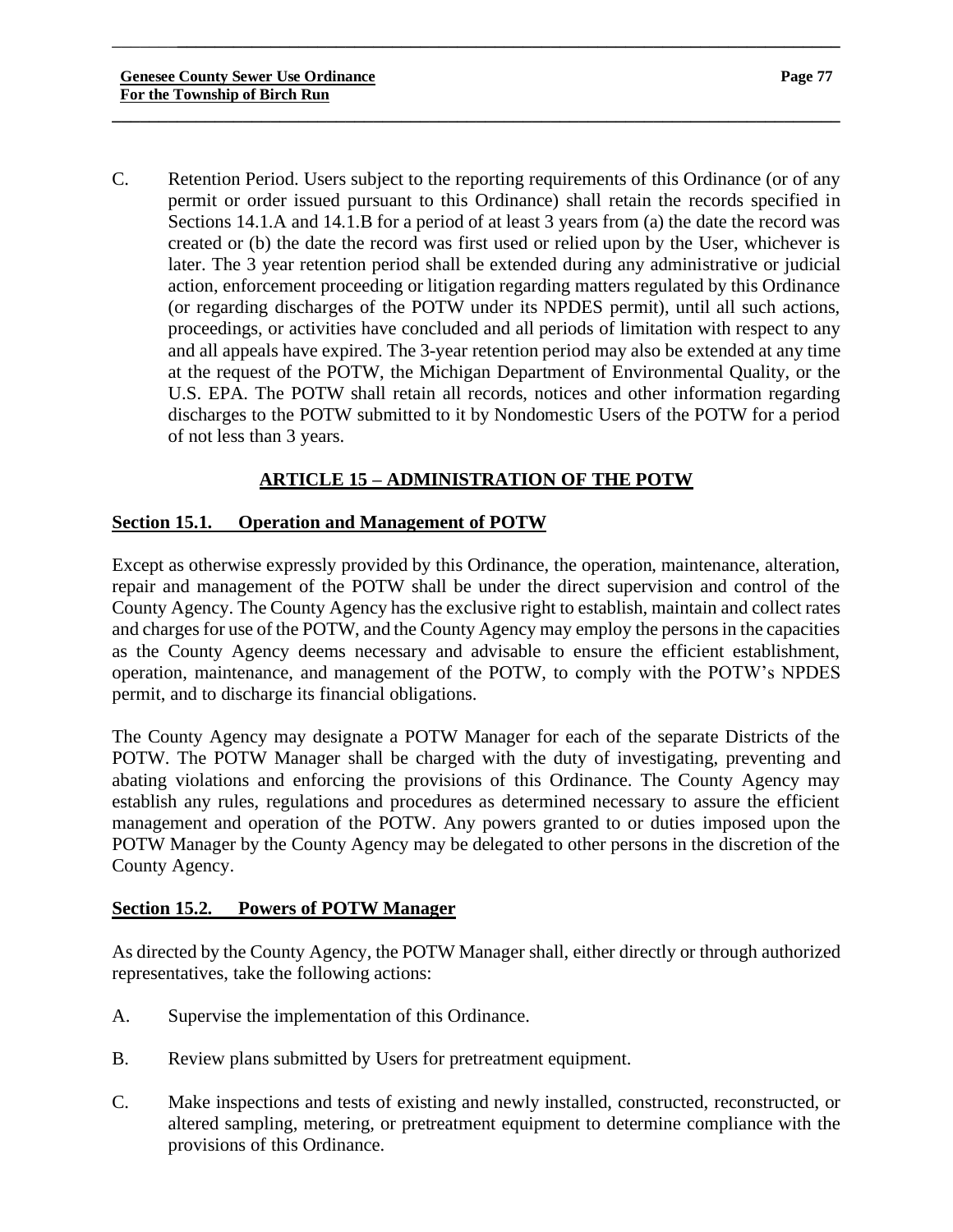D. Verify the completeness, accuracy and representativeness of self-monitoring data submitted and/or maintained by Users.

\_\_\_\_\_\_\_**\_\_\_\_\_\_\_\_\_\_\_\_\_\_\_\_\_\_\_\_\_\_\_\_\_\_\_\_\_\_\_\_\_\_\_\_\_\_\_\_\_\_\_\_\_\_\_\_\_\_\_\_\_\_\_\_\_\_\_\_\_\_\_\_\_\_\_\_\_\_\_**

**\_\_\_\_\_\_\_\_\_\_\_\_\_\_\_\_\_\_\_\_\_\_\_\_\_\_\_\_\_\_\_\_\_\_\_\_\_\_\_\_\_\_\_\_\_\_\_\_\_\_\_\_\_\_\_\_\_\_\_\_\_\_\_\_\_\_\_\_\_\_\_\_\_\_\_\_\_\_**

- E. Investigate complaints of violations of this Ordinance, make inspections and observations of discharges, and maintain a record of the investigations, complaints, inspections and observations.
- F. Issue orders and notices of violation and take other actions as necessary to require compliance with this Ordinance.
- G. Develop and implement a Control Authority Enforcement Response (CAER) Plan as required by 40 CFR 403.8(f)(5). The CAER Plan shall provide procedures for the POTW to investigate and respond to instances of noncompliance by Users. The CAER Plan and any associated regulations developed by the POTW Manager shall become effective upon approval by the County Agency.
- H. With the approval of the County Agency and notice to the Local Unit, and in conjunction with the County Agency's legal counsel, institute necessary civil or criminal judicial legal actions and proceedings in a court of competent jurisdiction against all Users violating this Ordinance to prosecute violations of this Ordinance, to compel the abatement or prevention of violations, to compel compliance with this Ordinance and any order, determination, permit or agreement issued or entered into under this Ordinance, and to pursue other necessary or advisable judicial relief or remedies with respect to violations of this Ordinance.
- I. Commence a municipal civil infraction action against any User violating this Ordinance, and issue municipal civil infraction citations and municipal civil infraction violation notices for violations of this Ordinance.
- J. Perform any other actions authorized by this Ordinance, or as necessary or advisable for the supervision, management and operation of the POTW and the enforcement of this Ordinance and other applicable laws and regulations.

# **ARTICLE 16 – USER POLLUTION CONTROLS**

# **Section 16.1. Provision by Users of Necessary Pretreatment Facilities**

Users shall provide necessary wastewater treatment as required to comply with all applicable pretreatment standards and requirements within the time limitations specified by applicable law or regulation. All facilities required to pretreat wastewater shall be provided, operated, and maintained at the User's sole expense. Detailed plans showing the pretreatment facilities and operating procedures shall be submitted to the POTW for review, and shall be acceptable to the POTW before construction of the facility. The review of such plans and operating procedures does not in any way relieve the User from the responsibility of modifying the facility as necessary to produce an effluent acceptable to the POTW under the provisions of this Ordinance. Any subsequent changes in the pretreatment facilities or method of operation shall be reported to and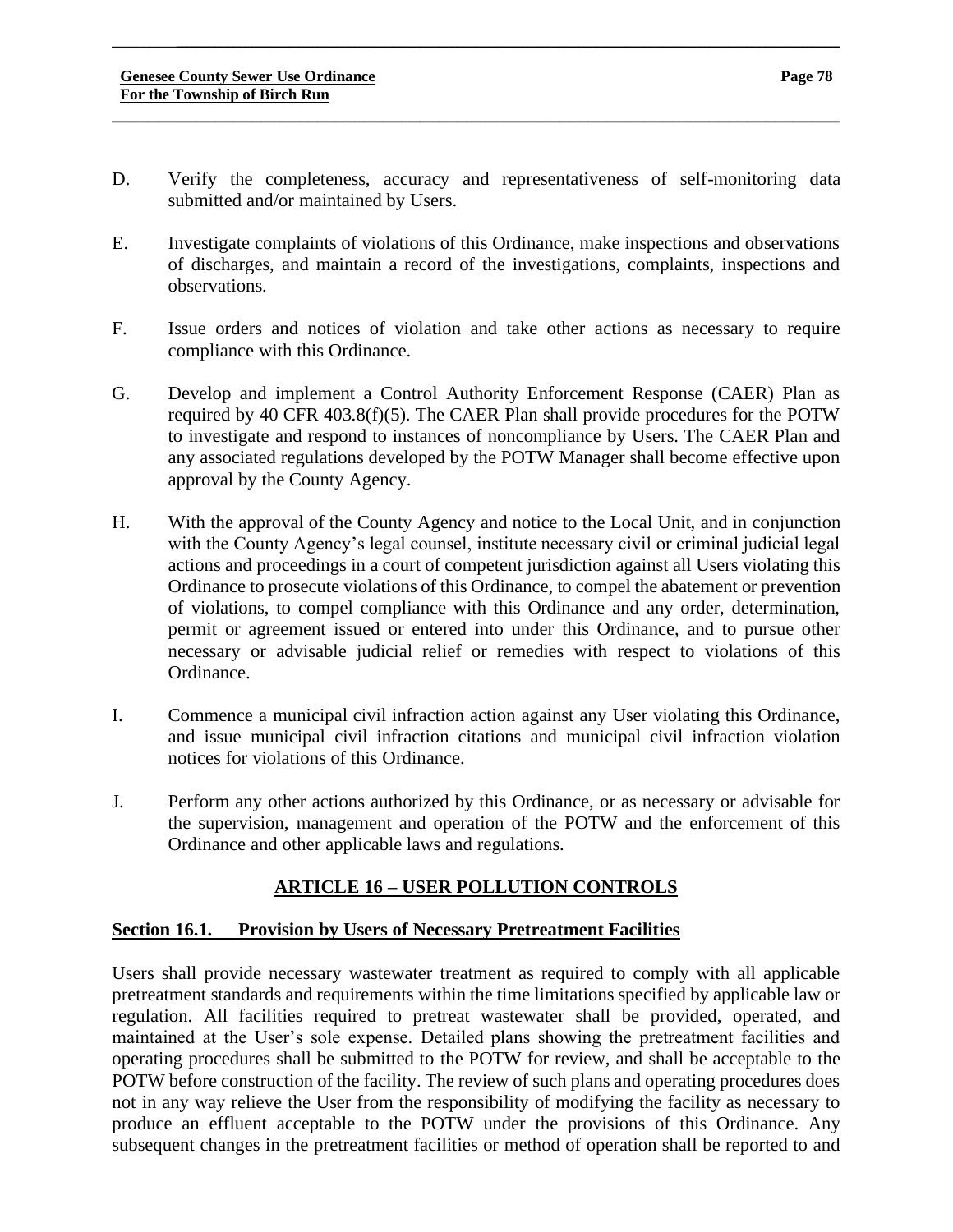be approved by the POTW prior to the User's initiation of the changes. (Users shall notify the POTW regarding the installation of new pretreatment facilities as provided by Section 8.7 of this Ordinance.)

**\_\_\_\_\_\_\_\_\_\_\_\_\_\_\_\_\_\_\_\_\_\_\_\_\_\_\_\_\_\_\_\_\_\_\_\_\_\_\_\_\_\_\_\_\_\_\_\_\_\_\_\_\_\_\_\_\_\_\_\_\_\_\_\_\_\_\_\_\_\_\_\_\_\_\_\_\_\_**

\_\_\_\_\_\_\_**\_\_\_\_\_\_\_\_\_\_\_\_\_\_\_\_\_\_\_\_\_\_\_\_\_\_\_\_\_\_\_\_\_\_\_\_\_\_\_\_\_\_\_\_\_\_\_\_\_\_\_\_\_\_\_\_\_\_\_\_\_\_\_\_\_\_\_\_\_\_\_**

# **Section 16.2. Proper Operation and Maintenance**

A User shall at all times properly operate and maintain at the User's sole expense all facilities and systems of treatment and control (and related appurtenances) that are installed or used by the User to comply with the requirements of this Ordinance. Proper operation and maintenance includes, without limitation, effective performance, adequate funding, adequate operator staffing, and adequate quality assurance/quality control (QA/QC) procedures for sampling and analysis.

# **Section 16.3. Removed Substances**

Solids, sludges, filter backwash, or other pollutants removed in the course of treatment or control of wastewaters shall be disposed of in accordance with Section 405 of the Clean Water Act and Subtitles C and D of the Resource Conservation and Recovery Act, and other applicable local, state, and federal laws and regulations.

# **Section 16.4. Duty to Halt or Reduce Activity**

Upon reduction of efficiency of operation, or loss, or failure of all or part of a User's pretreatment equipment or facility, the User shall, to the extent necessary to maintain compliance with categorical pretreatment standards and other applicable standards, requirements, and limits, control its production and all discharges until operation of the equipment or facility is restored or an alternative method of treatment is provided. This requirement applies in situations, including, without limitation, where the primary source of power for the pretreatment equipment or facility is reduced, lost, or fails. It shall not be a defense for a User in an enforcement action that it would have been necessary to halt or reduce the permitted activity in order to maintain compliance with the conditions of this Ordinance.

#### **Section 16.5. Duty to Mitigate**

A User shall take all reasonable steps to minimize or correct any adverse impact to the POTW or the environment resulting from noncompliance with this Ordinance, including such accelerated or additional monitoring as necessary to determine the nature and impact of the noncomplying discharge.

# **Section 16.6. Duty to Pretreat Prior to Discharge to POTW**

Except as otherwise expressly required by this Ordinance, by a User Permit or order issued pursuant to this Ordinance, or other applicable law or regulation, the prohibitions and limitations provided by this Ordinance or a User Permit shall apply at the point where wastewater and pollutants are discharged or caused to be discharged into the POTW and any required pretreatment shall, at a minimum, be completed before that point of discharge is reached.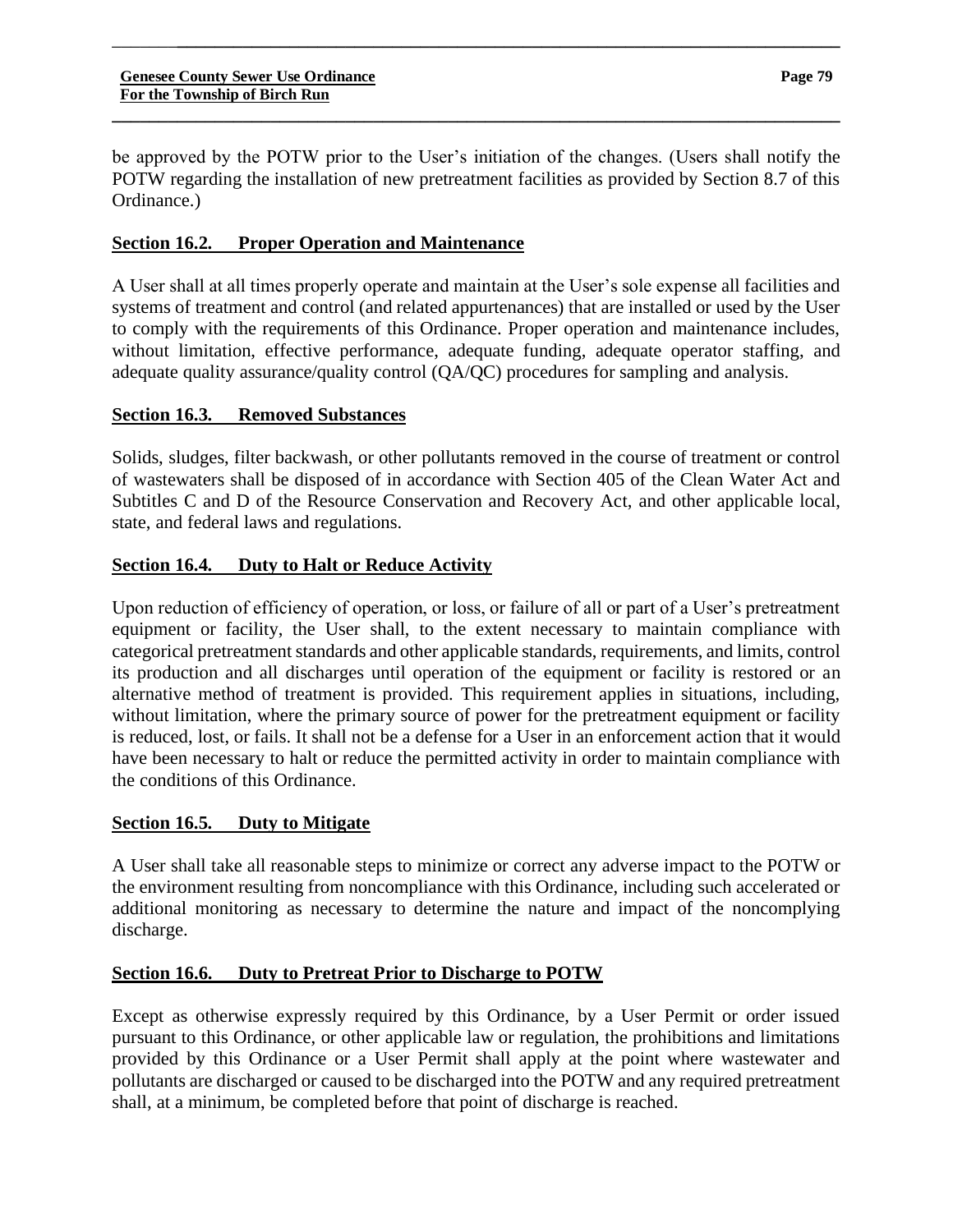# **Section 16.7. Additional Pretreatment Measures**

The POTW may require Users to take additional pretreatment measures, as determined necessary by the POTW, including, but not limited to, the following:

\_\_\_\_\_\_\_**\_\_\_\_\_\_\_\_\_\_\_\_\_\_\_\_\_\_\_\_\_\_\_\_\_\_\_\_\_\_\_\_\_\_\_\_\_\_\_\_\_\_\_\_\_\_\_\_\_\_\_\_\_\_\_\_\_\_\_\_\_\_\_\_\_\_\_\_\_\_\_**

**\_\_\_\_\_\_\_\_\_\_\_\_\_\_\_\_\_\_\_\_\_\_\_\_\_\_\_\_\_\_\_\_\_\_\_\_\_\_\_\_\_\_\_\_\_\_\_\_\_\_\_\_\_\_\_\_\_\_\_\_\_\_\_\_\_\_\_\_\_\_\_\_\_\_\_\_\_\_**

- A. Whenever deemed necessary, the POTW may require Users to restrict their discharge during peak flow periods, designate that certain wastewater be discharged only into specific sewers, relocate and/or consolidate points of discharge, separate sewage waste streams from industrial waste streams, and such other conditions as may be necessary to protect the POTW and determine the User's compliance with the requirements of this Ordinance.
- B. The POTW may require any person discharging into the POTW to install and maintain, on their property and at their expense, a suitable storage and flow control facility to ensure equalization of flow.
- C. Users with the reasonable potential to discharge explosive or flammable substances may be required to install and maintain an approved explosion hazard meter, combustible gas detection meter, or similar device, as determined appropriate by the POTW.

# **Section 16.8 Implementation of Best Management Practices or Best Management Practices Plan**

- A. The POTW Manager may require any User to develop and implement Best Management Practices to control, contain, treat, prevent, or reduce the discharge of wastewater, pollutants or other substances from the User's premises to the POTW, as determined necessary by the Manager.
- B. In addition, the POTW Manager may require a User to develop and submit a Best Management Practices Plan ("BMPP"), including an enforceable implementation schedule, for review and approval by the Manager. The BMPP shall be submitted within 30 days after notification by the Manager or as otherwise required by a User Permit. The BMPP shall be directed at preventing the entrance of pollutants, directly or indirectly, into the POTW. The BMPP shall be available for inspection at all times at the User's premises. At a minimum, a User's BMPP shall contain all of the following elements, as determined necessary by the POTW Manager, at a level of detail and in units and terms as determined necessary by the Manager to adequately evaluate the plan:
	- 1. A statement of the purpose and objectives of the plan.
	- 2. A description of the strategies, methods, policies and procedures to prevent, minimize or reduce the introduction of pollutants into the User's discharge and to minimize waste generation.
	- 3. A description of the options available to the User to control accidental spillage, leaks and drainage.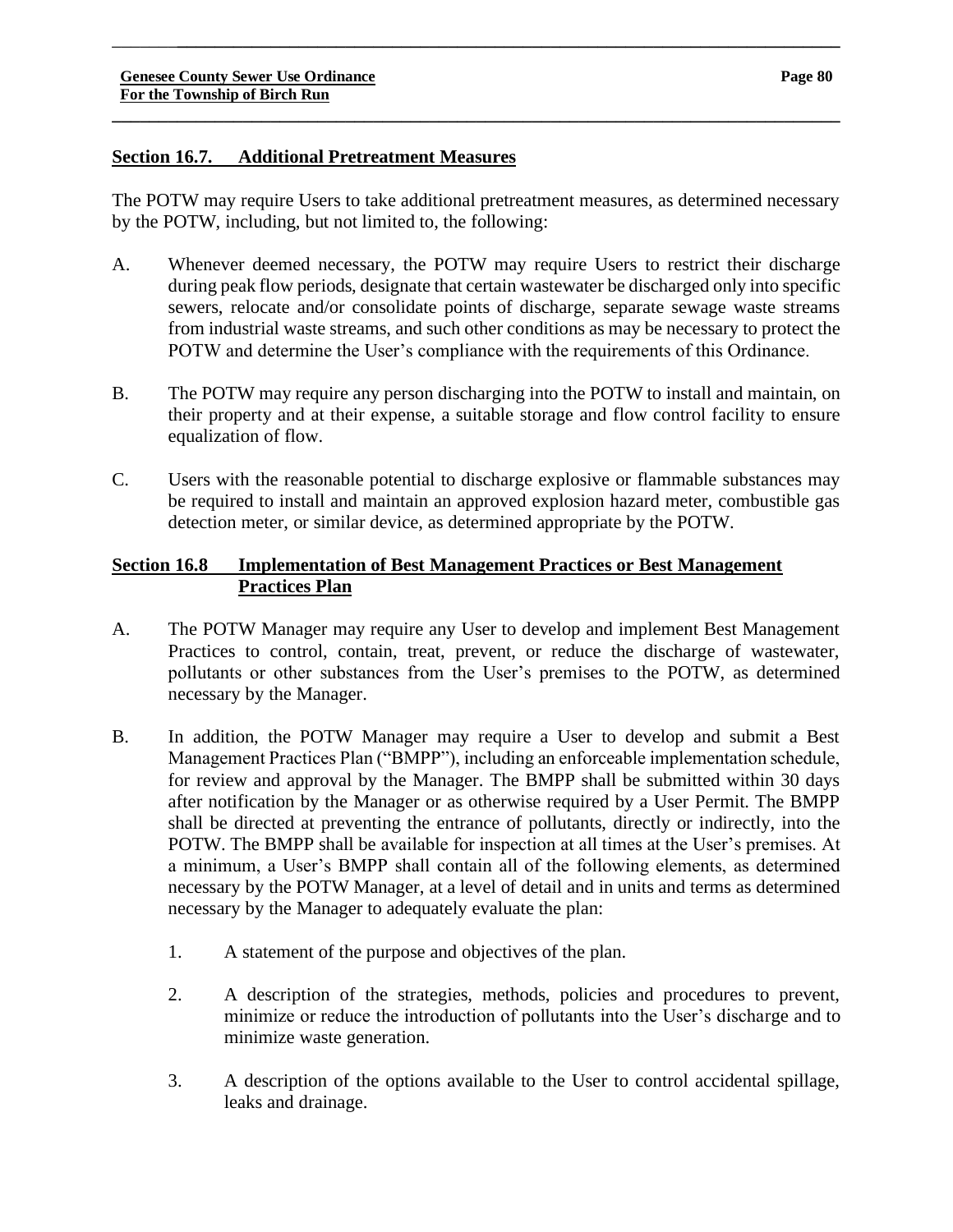4. A description of best available or practicable control technologies available for the User's specific circumstances.

\_\_\_\_\_\_\_**\_\_\_\_\_\_\_\_\_\_\_\_\_\_\_\_\_\_\_\_\_\_\_\_\_\_\_\_\_\_\_\_\_\_\_\_\_\_\_\_\_\_\_\_\_\_\_\_\_\_\_\_\_\_\_\_\_\_\_\_\_\_\_\_\_\_\_\_\_\_\_**

**\_\_\_\_\_\_\_\_\_\_\_\_\_\_\_\_\_\_\_\_\_\_\_\_\_\_\_\_\_\_\_\_\_\_\_\_\_\_\_\_\_\_\_\_\_\_\_\_\_\_\_\_\_\_\_\_\_\_\_\_\_\_\_\_\_\_\_\_\_\_\_\_\_\_\_\_\_\_**

- 5. A detailed facility layout and site diagram showing points of entry into the POTW.
- 6. A description of the waste handling, treatment and discharge disposal facilities, including flow diagrams and process schematics.
- 7. A description of operating and maintenance processes and procedures.
- 8. Inventory of raw materials and a list of waste sources, including a list of all chemicals used or stored at the facility.
- 9. A description of employee training programs, policies and procedures; continuing education programs; and participation.
- 10. A description of documentation, including record keeping and forms.
- 11. A description of monitoring activities.
- 12. Information log of facility personnel, organization chart, emergency phone numbers, contact persons and maintenance or service representatives.
- 13. Certification by a qualified professional that the plan is adequate to prevent spills, leaks, slug loads, or non-customary discharges of regulated substances, directly or indirectly, to the POTW.
- 14. Such other information, documents or diagrams as required by the POTW Manager, including, but not limited to, any of the information required under Section 7.4 of this Ordinance.
- C. The BMPs or BMPP required of a User or approved for a User shall be incorporated in a User Permit issued to the User. If the User already has a User Permit, the existing permit may be modified to incorporate the BMP requirements. If the User does not currently have a User Permit, a permit shall be issued for that purpose.
- D. The POTW Manager may require revisions to Users BMPP if the Manager determines that the plan contains elements that are inadequate, or as otherwise determined necessary by the Manager to ensure compliance with applicable requirements of this Ordinance. Review of a BMPP by the Manager shall not relieve the User from the responsibility to modify its facility as necessary to comply with local, state and federal laws and regulations.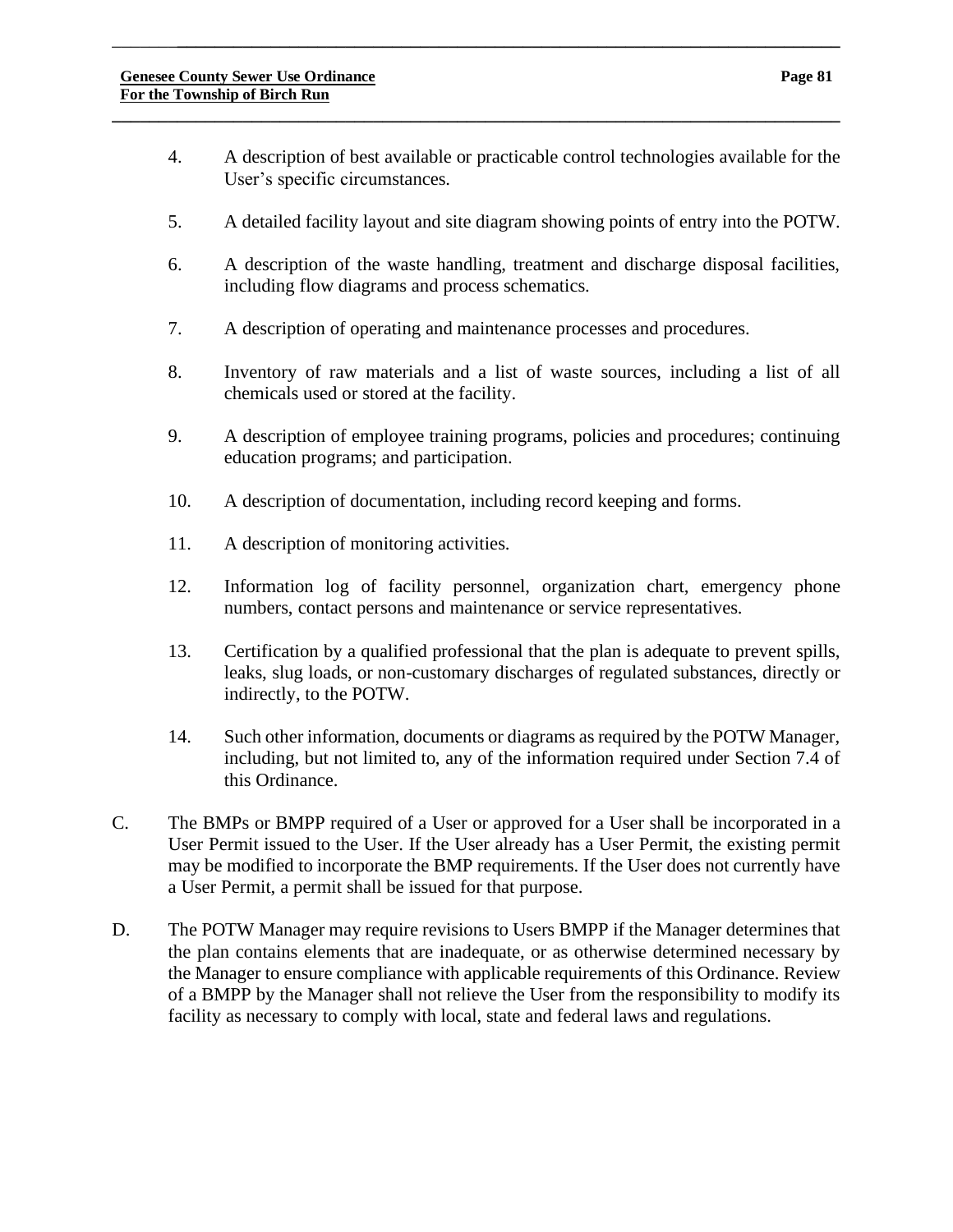# **ARTICLE 17 – ENFORCEMENT**

**\_\_\_\_\_\_\_\_\_\_\_\_\_\_\_\_\_\_\_\_\_\_\_\_\_\_\_\_\_\_\_\_\_\_\_\_\_\_\_\_\_\_\_\_\_\_\_\_\_\_\_\_\_\_\_\_\_\_\_\_\_\_\_\_\_\_\_\_\_\_\_\_\_\_\_\_\_\_**

\_\_\_\_\_\_\_**\_\_\_\_\_\_\_\_\_\_\_\_\_\_\_\_\_\_\_\_\_\_\_\_\_\_\_\_\_\_\_\_\_\_\_\_\_\_\_\_\_\_\_\_\_\_\_\_\_\_\_\_\_\_\_\_\_\_\_\_\_\_\_\_\_\_\_\_\_\_\_**

### **Section 17.1. POTW Inspection, Surveillance and Monitoring Authority; Right of Entry**

- A. In general. The POTW is authorized to carry out all inspection, surveillance, sampling and monitoring activities and procedures, as necessary to determine, independent of information supplied by Users or any other persons, compliance or noncompliance with applicable pretreatment standards and requirements, with this Ordinance, and with other applicable laws and regulations. This authority includes, without limitation, the authority:
	- (1) To verify the completeness, accuracy and representativeness of self-monitoring data submitted by Users.
	- (2) To determine compliance with the terms, conditions and requirements of this Ordinance or of any permit, order, notice or agreement issued or entered into under this Ordinance.
	- (3) To support enforcement actions taken by the POTW against non-compliant Users.
	- (4) To determine if Users have corrected problems identified in previous inspections.
	- (5) To identify which (and to what degree) Users influence the quality of the POTW's influent, effluent and sludge quality.
	- (6) To evaluate the impacts of the POTW's influent on its treatment processes and receiving stream.
	- (7) To evaluate the need for revised local limits.
	- (8) To maintain current data on each User.
	- (9) To assess the adequacy of each User's self-monitoring program and User Permit.
	- (10) To provide a basis for establishing sampling and monitoring requirements for Users.
	- (11) To evaluate the adequacy of each User's operation and maintenance activities on its pretreatment system.
	- (12) To assess the potential for spills and/or slug discharge control measures, and evaluate the effectiveness of spill and slug discharge control measures.
	- (13) To gather information for User Permit development.
	- (14) To evaluate compliance with existing enforcement actions.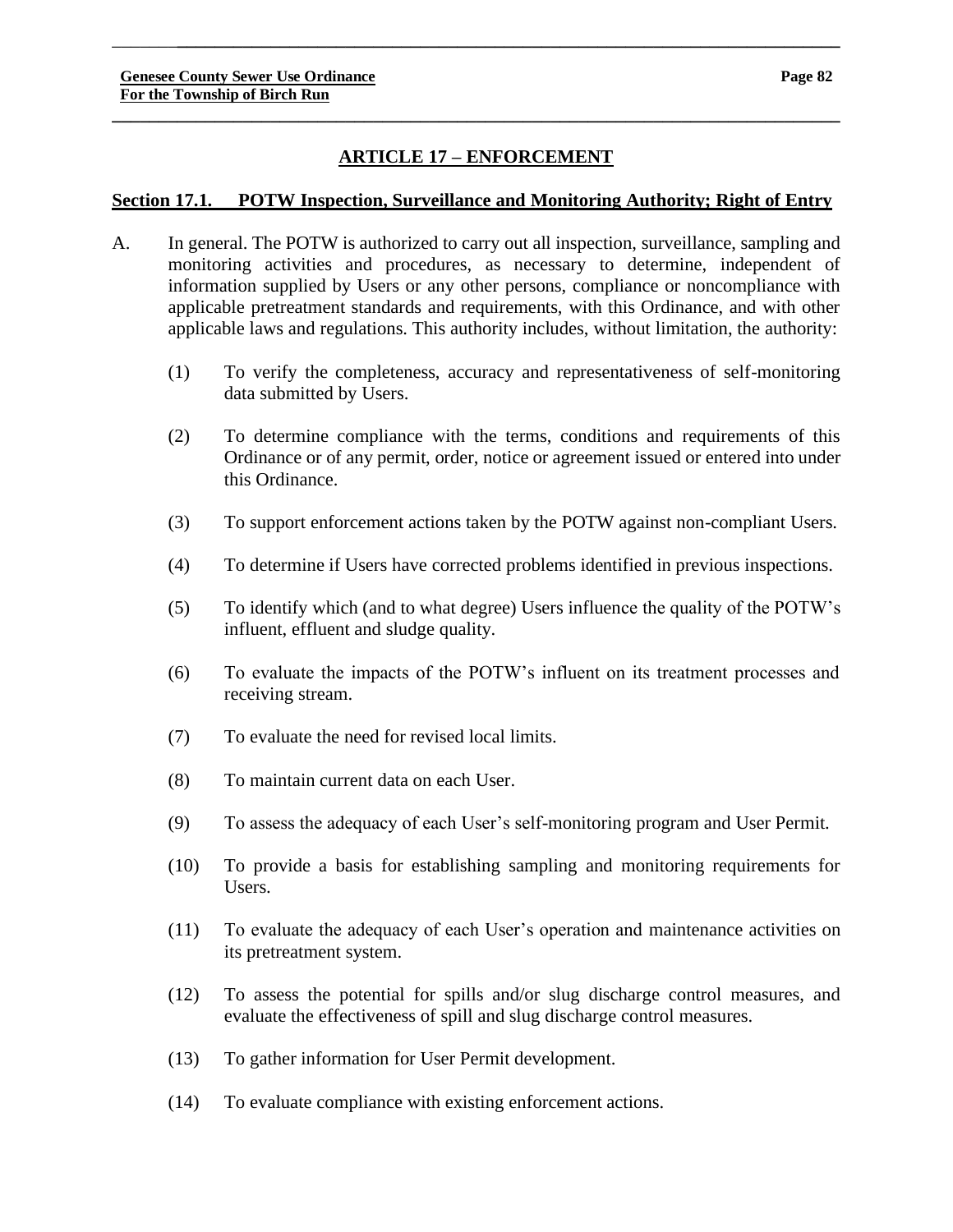(15) To require any User to submit one or more representative samples of the wastewater discharged or that the User proposes to discharge into the POTW.

\_\_\_\_\_\_\_**\_\_\_\_\_\_\_\_\_\_\_\_\_\_\_\_\_\_\_\_\_\_\_\_\_\_\_\_\_\_\_\_\_\_\_\_\_\_\_\_\_\_\_\_\_\_\_\_\_\_\_\_\_\_\_\_\_\_\_\_\_\_\_\_\_\_\_\_\_\_\_**

**\_\_\_\_\_\_\_\_\_\_\_\_\_\_\_\_\_\_\_\_\_\_\_\_\_\_\_\_\_\_\_\_\_\_\_\_\_\_\_\_\_\_\_\_\_\_\_\_\_\_\_\_\_\_\_\_\_\_\_\_\_\_\_\_\_\_\_\_\_\_\_\_\_\_\_\_\_\_**

- (16) To determine compliance with requirements regarding implementation of best management practices; accidental discharge controls and protections; spill prevention or containment measures; and pollution prevention, minimization or reduction measures.
- B. Right of entry. The POTW Manager and other authorized representatives of the POTW and/or the Local Unit bearing proper credentials and identification are authorized to enter a Nondomestic User's premises (and any other User's premises, as determined necessary by the POTW Manager) to conduct inspection, surveillance and monitoring activities as necessary to determine compliance with this Ordinance, and in that regard shall have, without limitation, the following minimum authority:
	- (1) To enter into any premises of any User in which a discharge source, treatment system or activity is located or in which records are required to be kept as provided by this Ordinance, for the purpose of inspecting, observing, measuring, sampling and testing the wastewater discharge, removing samples of wastewater for analysis, and inspecting and making copies of required records. This shall include the right to take photographs.
	- (2) To set up and maintain on the User's property such devices as are necessary to conduct sampling, inspection, compliance monitoring and/or metering operations, or to require the User to do so, at the User's sole expense.
	- (3) To randomly sample and analyze the effluent from Users and conduct surveillance activities to identify occasional and continuing noncompliance with applicable standards and requirements. The POTW shall inspect and sample the effluent from each significant industrial User at least once a year.
	- (4) To inspect any production, manufacturing, fabrication, or storage area where pollutants, subject to regulation under this Ordinance, could originate, be stored, or be discharged to the POTW.
	- (5) To enter all private properties through which the POTW and/or the Local Unit or other governmental agency holds an easement for the purposes of, but not limited to, inspection, observation, measurement, sampling, repair, and maintenance of any portion of the POTW or wastewater transmission facilities lying within the easement.

POTW representatives entering a User's premises for purposes authorized by this Ordinance shall comply with the User's plant safety requirements regarding such matters as entry into confined spaces, use of safety glasses, and hearing protection requirements, as requested by the User. Entry shall be commenced and completed as expeditiously as practicable, consistent with the purposes for which the entry was made.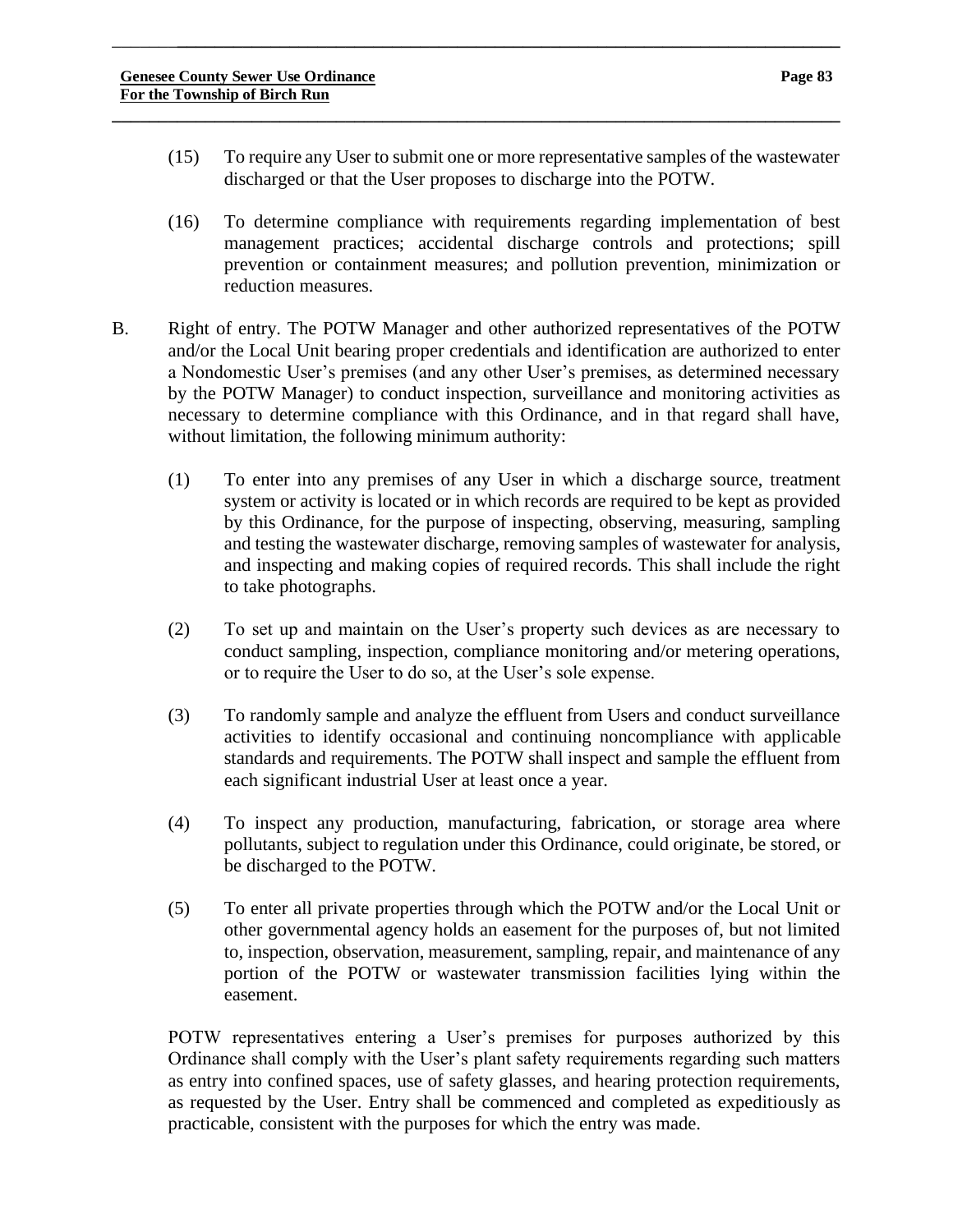C. Access without delay required. Users shall allow the POTW ready access at all times to all parts of the User's facility or premises where wastewater governed by this Ordinance is created, handled, conveyed, treated or discharged, or where any production, manufacturing, fabrication, or storage area where pollutants regulated under this Ordinance could originate, be stored, or be discharged to the POTW, or where wastewater records are kept, for the purposes of inspection, sampling, records examination, or in the performance of any of the POTW's duties. If a User has security measures in force that would require proper identification and clearance before entry into the premises by the POTW, the User shall make necessary arrangements in advance with its security guards so that upon presentation of suitable identification, authorized representatives of the POTW (or authorized state or federal personnel) will be permitted to enter, without delay, for the purposes of performing their specific responsibilities. Upon arrival at a User's premises, POTW representatives shall inform the User or its employees that inspections, sampling, compliance monitoring, metering or other POTW procedures are to be performed and that the User has the right to accompany the POTW employee/representative during the performance of his/her duties.

\_\_\_\_\_\_\_**\_\_\_\_\_\_\_\_\_\_\_\_\_\_\_\_\_\_\_\_\_\_\_\_\_\_\_\_\_\_\_\_\_\_\_\_\_\_\_\_\_\_\_\_\_\_\_\_\_\_\_\_\_\_\_\_\_\_\_\_\_\_\_\_\_\_\_\_\_\_\_**

**\_\_\_\_\_\_\_\_\_\_\_\_\_\_\_\_\_\_\_\_\_\_\_\_\_\_\_\_\_\_\_\_\_\_\_\_\_\_\_\_\_\_\_\_\_\_\_\_\_\_\_\_\_\_\_\_\_\_\_\_\_\_\_\_\_\_\_\_\_\_\_\_\_\_\_\_\_\_**

D. Refusal to allow entry. If a User refuses to permit access (or unreasonably delays access) to an authorized POTW representative or to permit the representative to obtain, take, and remove samples or make copies of documents or undertake other authorized inspection, surveillance and monitoring activities as provided by this Ordinance, the POTW Manager may order the termination of the discharge of wastewater to the POTW; order the User to permit access within a time certain; issue the User a notice of violation of this Section; or take other appropriate action as provided by this Ordinance and other applicable laws and regulations (including, but not limited to, seeking the issuance of a search warrant). Further, the refusal to permit access (or causing an unreasonable delay in access) as provided by this Section shall constitute a violation of this Ordinance.

# **Section 17.2. Notice of Violation**

- A. Any person found to be violating a provision of this Ordinance may be served with written notice stating the nature of the violation and providing a reasonable time limit for the satisfactory correction of the violation. The person shall, within the period of time stated in notice, permanently cease all violations. The notice of violation (NOV) shall be served and shall contain the information as provided by Section 17.4 of this Ordinance.
- B. Unless otherwise specified by the NOV, the following provisions shall apply: Within 30 days of the date of the NOV, the User shall submit to the POTW a written explanation of the violation and a plan for the satisfactory correction and prevention thereof, to include specific required actions. Submission of the required plan shall not in any way relieve the User of liability for any violations occurring before or after receipt of the Notice of Violation.
- C. Nothing in this Section shall limit the authority of the POTW and/or the Local Unit to take any action, including emergency actions or any other enforcement action, without first issuing a Notice of Violation, or otherwise require the POTW and/or the Local Unit to first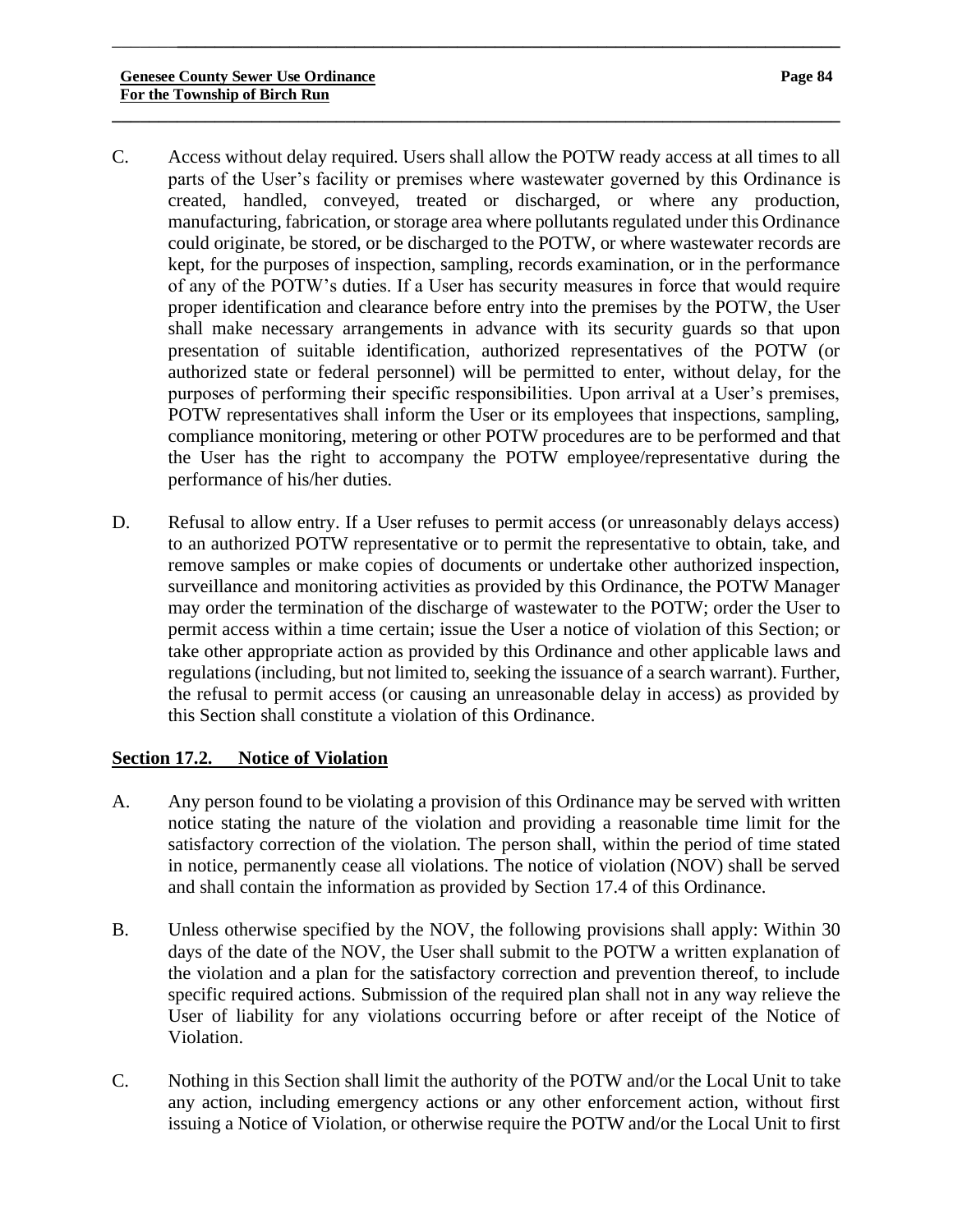issue a Notice of Violation before initiating a civil or criminal action against a person for violating this Ordinance.

D. Failure to comply with any requirement of a notice of violation shall constitute a separate violation of this Ordinance.

\_\_\_\_\_\_\_**\_\_\_\_\_\_\_\_\_\_\_\_\_\_\_\_\_\_\_\_\_\_\_\_\_\_\_\_\_\_\_\_\_\_\_\_\_\_\_\_\_\_\_\_\_\_\_\_\_\_\_\_\_\_\_\_\_\_\_\_\_\_\_\_\_\_\_\_\_\_\_**

**\_\_\_\_\_\_\_\_\_\_\_\_\_\_\_\_\_\_\_\_\_\_\_\_\_\_\_\_\_\_\_\_\_\_\_\_\_\_\_\_\_\_\_\_\_\_\_\_\_\_\_\_\_\_\_\_\_\_\_\_\_\_\_\_\_\_\_\_\_\_\_\_\_\_\_\_\_\_**

# **Section 17.3. Orders and Supplemental Enforcement Tools**

The POTW Manager may issue an order to any User as determined by the Manager to be appropriate under the circumstances, as provided by this Section. Multiple orders may be issued simultaneously or in combination as a single order with respect to a single User.

- A. Service. An order shall be served upon a User and shall contain the information as provided by Section 17.4 of this Ordinance. However, orders to immediately cease and desist discharge, or to terminate sewer services, or other emergency orders where delay might endanger human health, the environment or the POTW, may be oral and may be served by telephone (to be followed within 5 days by written confirmation of the order by the POTW Manager).
- B. Types of Orders. The POTW Manager may issue the following types of orders:
	- (1) Order to Immediately Cease and Desist Discharge. The POTW Manager may issue an order to cease and desist from discharging any wastewater, pollutant, or discharge not in compliance with this Ordinance. The order shall have immediate effect if the actual or threatened discharge to the POTW presents, or may present, imminent or substantial endangerment to the health or welfare of persons, to the environment, or causes, or may cause, interference or pass through. The POTW Manager shall implement whatever action is necessary to halt or prevent the discharge, including, but not limited to, emergency suspension of service. The User shall be assessed for any penalties, fines, charges, surcharges, expenses, or losses incurred due to the actual or threatened discharge of pollutants as provided by this Ordinance.
	- (2) Order to Cease Discharge Within a Time Certain. The POTW Manager may issue an order to cease and desist from discharging any wastewater, pollutant, or discharge not in compliance with this Ordinance by a certain time and date. The proposed time for remedial action shall be specified in the order. In addition to any other circumstances as determined appropriate by the POTW Manager, an order may be issued under this Section for the failure to pay applicable permit fees or to comply with any term of a User Permit.
	- (3) Order to Effect Pretreatment. The POTW Manager may issue an order to a User requiring the User to pretreat its discharge in accordance with this Ordinance. Any User subject to an order to pretreat shall prepare a plan to pretreat its discharge so that the discharge complies with the requirements of the order and this Ordinance. The plan shall be submitted to the POTW Manager within a reasonable period as specified in the order. The plan shall be prepared in accordance with good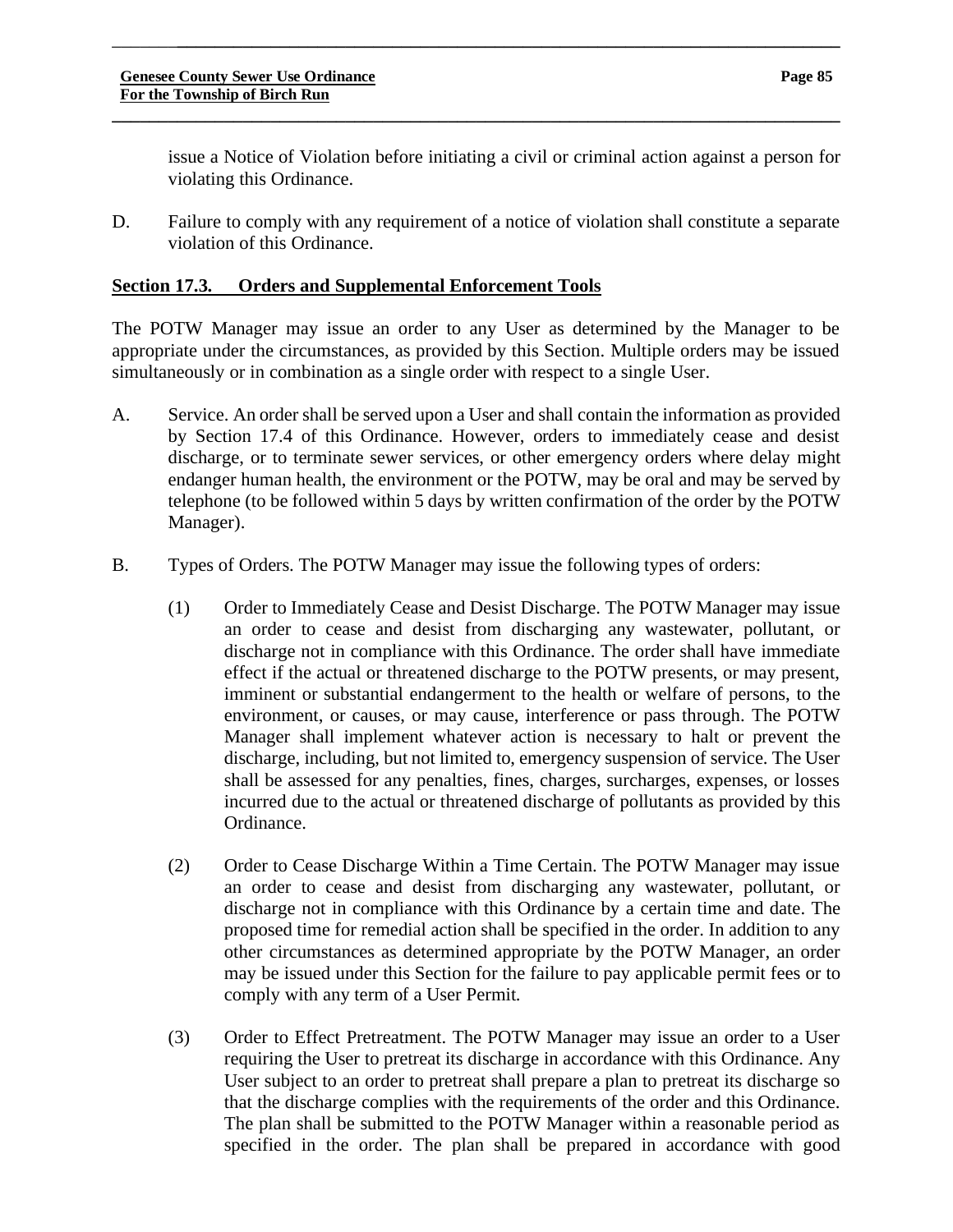engineering practice and shall state whether construction is necessary, as well as identify measures that can be completed without construction. The plan shall contain a schedule of compliance for completion of each of the various phases necessary to implement full pretreatment. The schedule of compliance must be approved by the POTW Manager. The schedule of compliance shall consist of one or more remedial measures, including enforceable timetables for a sequence of actions or operations leading to compliance with an effluent standard, or other prohibition or standard. The following steps or phases shall be included in the schedule of compliance as determined necessary by the POTW Manager:

- (a) Retain a qualified engineer and/or consultant.
- (b) Obtain any engineering or scientific investigation or surveys deemed necessary.
- (c) Prepare and submit a preliminary plan to achieve pretreatment.

\_\_\_\_\_\_\_**\_\_\_\_\_\_\_\_\_\_\_\_\_\_\_\_\_\_\_\_\_\_\_\_\_\_\_\_\_\_\_\_\_\_\_\_\_\_\_\_\_\_\_\_\_\_\_\_\_\_\_\_\_\_\_\_\_\_\_\_\_\_\_\_\_\_\_\_\_\_\_**

**\_\_\_\_\_\_\_\_\_\_\_\_\_\_\_\_\_\_\_\_\_\_\_\_\_\_\_\_\_\_\_\_\_\_\_\_\_\_\_\_\_\_\_\_\_\_\_\_\_\_\_\_\_\_\_\_\_\_\_\_\_\_\_\_\_\_\_\_\_\_\_\_\_\_\_\_\_\_**

- (d) Prepare plans and specifications, working drawings, or other engineering or architectural documents that may be necessary to effect pretreatment.
- (e) Establish a time to let any contract necessary for any construction.
- (f) Establish completion times for any construction necessary.
- (g) Establish a time limit to complete full pretreatment pursuant to the final order.
- (h) If a phase or unit of construction or implementation may be affected independently of another phase or unit, establish separate timetables for the phases or unit.
- (4) Order to Affirmatively Respond. The POTW Manager may issue an order requiring a User to perform any action required under this Ordinance, including, without limitation, requiring a User to submit samples; to install sampling, metering and monitoring equipment; to submit reports; to permit access for inspection, sampling, testing, monitoring and investigations; to reduce or eliminate a discharge or pollutants in a discharge; or to pay permit fees or other applicable charges.
- (5) Order to Terminate Sewer Services. The POTW Manager may issue an order to terminate the sewer services of a User, including, but not limited to, physical blockage of the User's sewer connection, for reasons including, without limitation, the following:
	- (a) A discharge that violates any general or specific discharge prohibition, including any pretreatment standard or requirement, and that reasonably appears to present an imminent endangerment to human health, the environment or the POTW.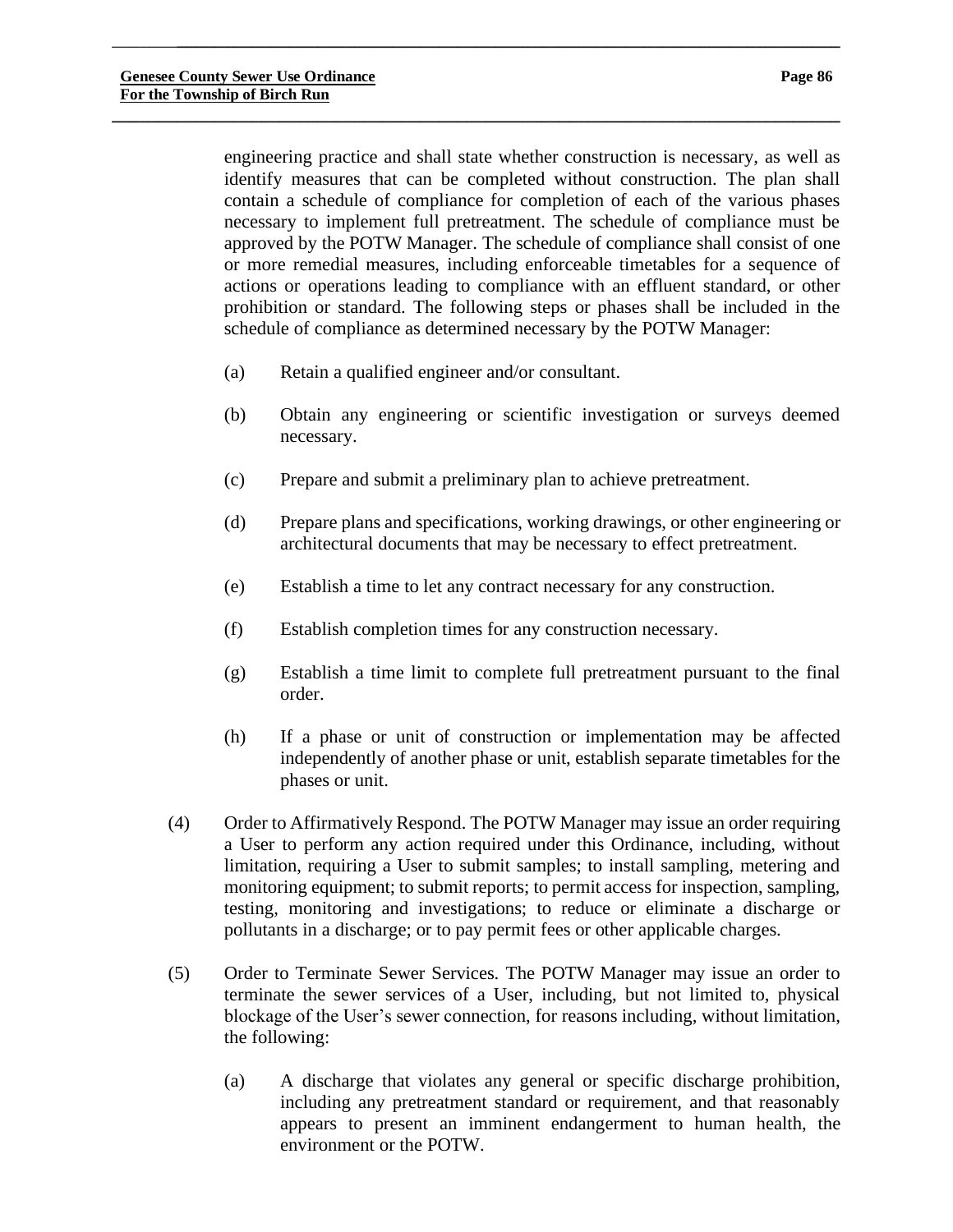\_\_\_\_\_\_\_**\_\_\_\_\_\_\_\_\_\_\_\_\_\_\_\_\_\_\_\_\_\_\_\_\_\_\_\_\_\_\_\_\_\_\_\_\_\_\_\_\_\_\_\_\_\_\_\_\_\_\_\_\_\_\_\_\_\_\_\_\_\_\_\_\_\_\_\_\_\_\_**

**\_\_\_\_\_\_\_\_\_\_\_\_\_\_\_\_\_\_\_\_\_\_\_\_\_\_\_\_\_\_\_\_\_\_\_\_\_\_\_\_\_\_\_\_\_\_\_\_\_\_\_\_\_\_\_\_\_\_\_\_\_\_\_\_\_\_\_\_\_\_\_\_\_\_\_\_\_\_**

- (c) Failure of a User to sample, monitor, pretreat or report, or failure to install monitoring or pretreatment facilities, as required by an order of the POTW Manager.
- (d) A knowing, willful violation of any term, condition or requirement of an order or User Permit, or any provision of this Ordinance.
- (e) A negligent violation of any major term, condition or requirement of an order or User Permit. For purposes of this Section, a "major" term, condition or requirement is one the violation of which is reasonably likely to endanger human health, the environment or the POTW.
- (6) Order to Show Cause. The POTW Manager may issue an order requiring a User to appear and explain any noncompliance with the requirements of this Ordinance or any permit, order, decision or determination promulgated, issued or made under this Ordinance, and to show cause why more severe enforcement actions against the User should not go forward. A show cause hearing shall be held within 10 days after the order to show cause is issued, as follows:
	- (a) The hearing shall be conducted and evidence shall be taken by the POTW Board of Appeals. Notice of the hearing shall be provided to require the attendance and testimony of witnesses and the production of evidence relevant to any matter involved in the hearing.
	- (b) Any testimony taken at the hearing shall be under oath and recorded. A copy of the transcript of the hearing shall be made available at cost to any person upon payment of applicable charges for the transcript.
	- (c) After reviewing the evidence taken at the hearing, the POTW Board of Appeals shall decide whether further enforcement action is required and, if so, the nature and extent of that further action, including, without limitation, the issuance of any order or imposition of any fines, fees, surcharges or penalties, as authorized by this Ordinance.
- C. Immediate Response to Order by User may be Required. Any User issued an order as provided by this Section to immediately suspend its discharge to the POTW shall immediately stop or eliminate the discharge using whatever means are necessary to do so, or take any other action as required by the order. If the User fails to comply voluntarily with the order to immediately suspend its discharge, the POTW shall take any action determined necessary as authorized by this Ordinance, including, without limitation, immediate suspension of water service and/or severance of the sewer connection or commencement of judicial proceedings, to prevent or minimize damage to the POTW or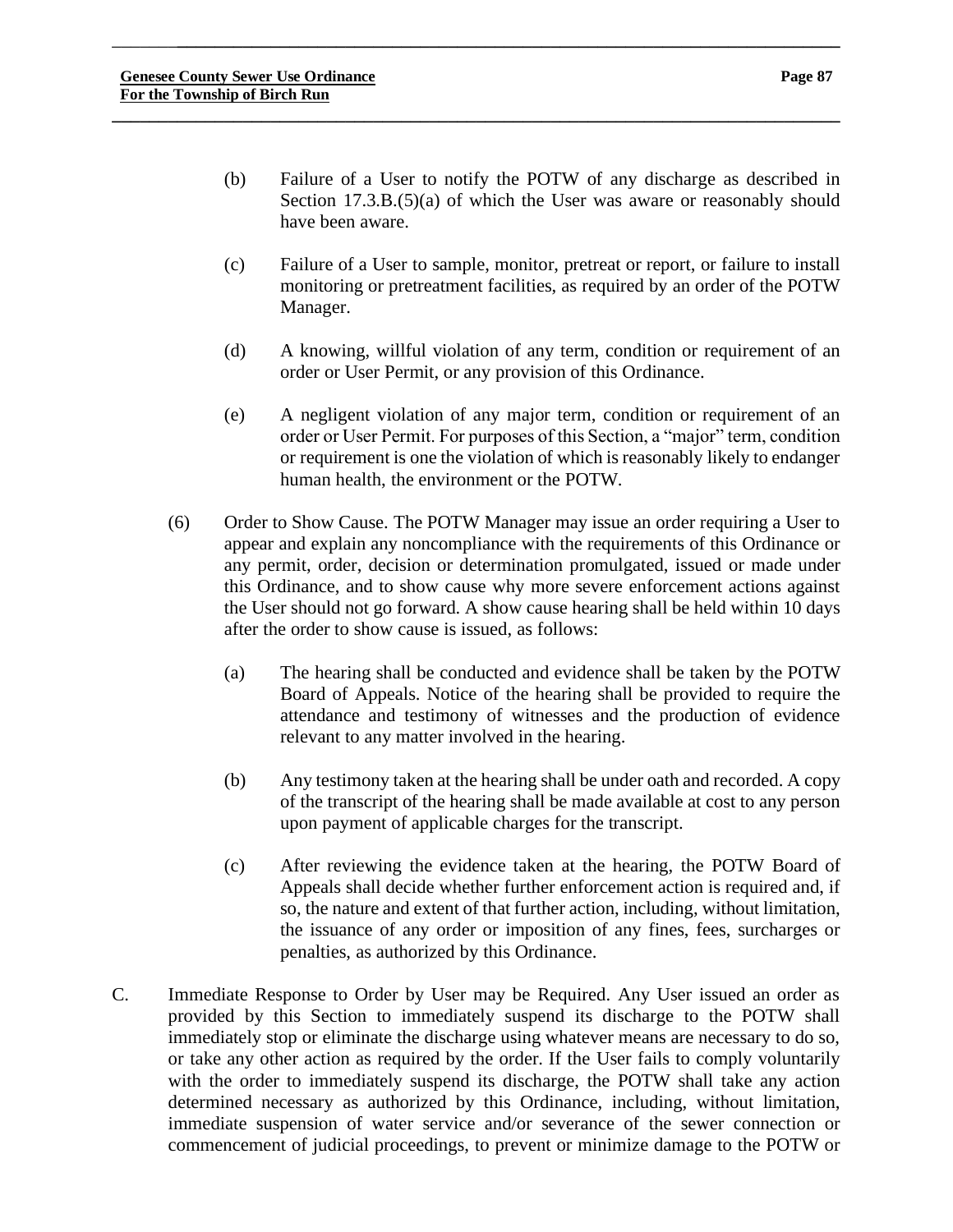endangerment to public health, safety or the environment. The POTW may reinstate the wastewater treatment service and terminate any judicial proceedings, as applicable, upon satisfactory proof or other demonstration by the User that the noncomplying discharge has been eliminated or will not reoccur. A detailed written statement submitted by the User describing the causes of the noncomplying discharge and the measures taken to prevent any further occurrence shall be submitted to the POTW Manager within 15 days of the occurrence.

\_\_\_\_\_\_\_**\_\_\_\_\_\_\_\_\_\_\_\_\_\_\_\_\_\_\_\_\_\_\_\_\_\_\_\_\_\_\_\_\_\_\_\_\_\_\_\_\_\_\_\_\_\_\_\_\_\_\_\_\_\_\_\_\_\_\_\_\_\_\_\_\_\_\_\_\_\_\_**

**\_\_\_\_\_\_\_\_\_\_\_\_\_\_\_\_\_\_\_\_\_\_\_\_\_\_\_\_\_\_\_\_\_\_\_\_\_\_\_\_\_\_\_\_\_\_\_\_\_\_\_\_\_\_\_\_\_\_\_\_\_\_\_\_\_\_\_\_\_\_\_\_\_\_\_\_\_\_**

- D. Noncompliance Due to Factors Beyond User's Control. If noncompliance with an order is unintentional and temporary and due to factors beyond the reasonable control of a User, and the User can demonstrate the conditions necessary for demonstration of an upset as provided by Section 11.1.A, the POTW Manager may modify the order or take other actions as determined appropriate. However, a User shall not be relieved of liability for noncompliance with an order to the extent caused by operational error, improperly designed or inadequate treatment facilities, lack of preventative maintenance, or careless or improper operation.
- E. Amendment, Suspension and Revocation of Orders. An order shall be subject to amendment, suspension or revocation as determined appropriate by the POTW Manager. Notice of the amendment, suspension or revocation shall be served upon the User in the same manner as notice was provided for the original order. An amendment, suspension or revocation of an order shall be subject to the same procedures for review and appeal as the original issuance of the order, as provided by this Ordinance.
- F. Consent Orders and Agreements. The POTW Manager may enter into a consent order or agreement with a User to resolve disputed claims and address identified and potential deficiencies in the User's compliance status. The order or agreement shall be in the form of a written agreement with the User and may contain appropriate provisions, including, without limitation, compliance schedules and stipulated fines and remedial actions.
- G. POTW Authority to Require Financial Assurances. The POTW may require any User to post a performance bond (or other form of surety acceptable to the POTW Manager) sufficient to cover expenses (direct and/or indirect) that might reasonably be incurred by the POTW as a result of the User's discharges to the POTW (including, but not limited to, the costs to restore or repair any damage to the POTW) or sufficient to achieve consistent compliance with applicable laws and regulations, as determined necessary by the POTW Manager. Further, any User that has in the prior 2 years been responsible for causing interference or pass through at the POTW may be required to obtain liability insurance sufficient to cover the reasonable costs of responding or restoring the POTW in the event of a second such incident. These financial assurance requirements may also be made conditions of a User Permit.

# **Section 17.4. Service of Notices of Violations, Orders and Notices of Assessments**

Except as otherwise expressly provided by this Ordinance, all orders, notices of violations and notices of assessments shall be served upon persons and shall contain the information as provided by this Section.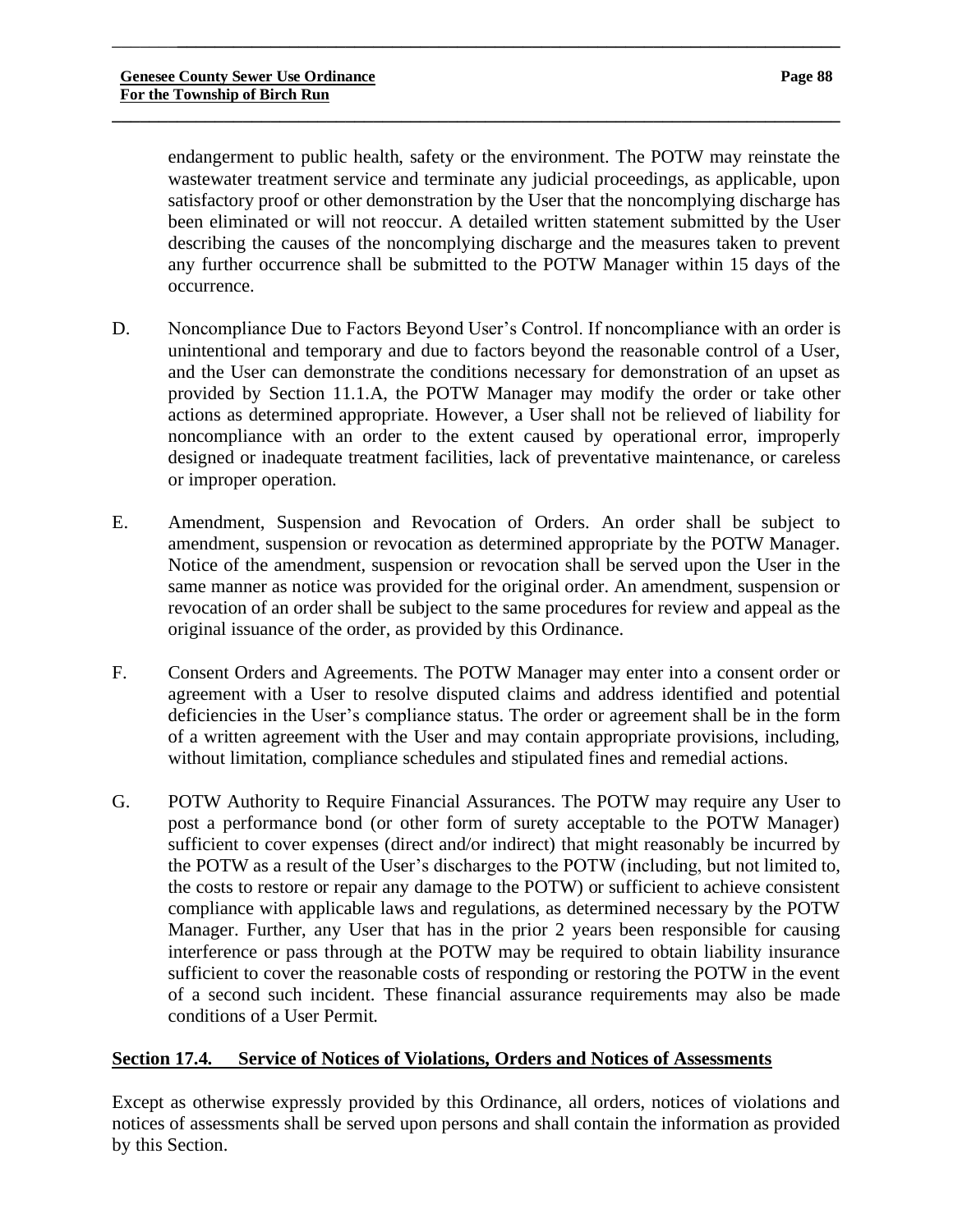A. Service. Service shall be by personal delivery or certified mail (return receipt requested), addressed to the User, alleged violator or other person, as applicable, at the person's last known address as shown by POTW's and/or the Local Unit's records. The person served shall sign and date the order or notice and shall return the signed original copy to the POTW; provided, that the failure to do so shall not affect the person's obligation to comply with the order or notice. Further, a notice or order served by mail may not actually be received by the User, but this shall not nullify any enforcement action subsequently taken by the POTW against the User under authority of this Ordinance.

\_\_\_\_\_\_\_**\_\_\_\_\_\_\_\_\_\_\_\_\_\_\_\_\_\_\_\_\_\_\_\_\_\_\_\_\_\_\_\_\_\_\_\_\_\_\_\_\_\_\_\_\_\_\_\_\_\_\_\_\_\_\_\_\_\_\_\_\_\_\_\_\_\_\_\_\_\_\_**

**\_\_\_\_\_\_\_\_\_\_\_\_\_\_\_\_\_\_\_\_\_\_\_\_\_\_\_\_\_\_\_\_\_\_\_\_\_\_\_\_\_\_\_\_\_\_\_\_\_\_\_\_\_\_\_\_\_\_\_\_\_\_\_\_\_\_\_\_\_\_\_\_\_\_\_\_\_\_**

- B. Contents. All orders and notices shall contain at least the following information, to the extent known by the POTW and as determined by the POTW to be applicable to the situation:
	- (1) The name and address of the violator;
	- (2) The location and time that the violation occurred or was observed, and the duration of the violation;
	- (3) The nature of the violation, including the provisions of this Ordinance or of any permit, order, decision, determination or agreement violated;
	- (4) The basis for determining that a violation has occurred (personal observation, pollutant analysis, etc.);
	- (5) The amount of the fine, penalty or charge assessed or due, if any;
	- (6) The manner in which, and time and date by which, any fine, penalty or charge must be paid, including any penalty or charge for late payment;
	- (7) The remedial action ordered, the time within which required actions must be taken, and any consequences for failure to do so.
	- (8) The right to appeal the issuance of the order or notice and a summary of the procedures for appeal, or other applicable administrative procedures.
	- (9) The date and time the order or notice was issued.
- C. Request for Additional Information. A person served may request additional information from the POTW Manager regarding the contents or requirements of any order or notice. However, a request for additional information shall not extend the time for compliance with an order or notice.

# **Section 17.5. Publication of Users in Significant Noncompliance**

The POTW shall publish once per year in the largest newspaper circulated in the County, a list of Nondomestic Users that, at any time during the previous 12 months, were in significant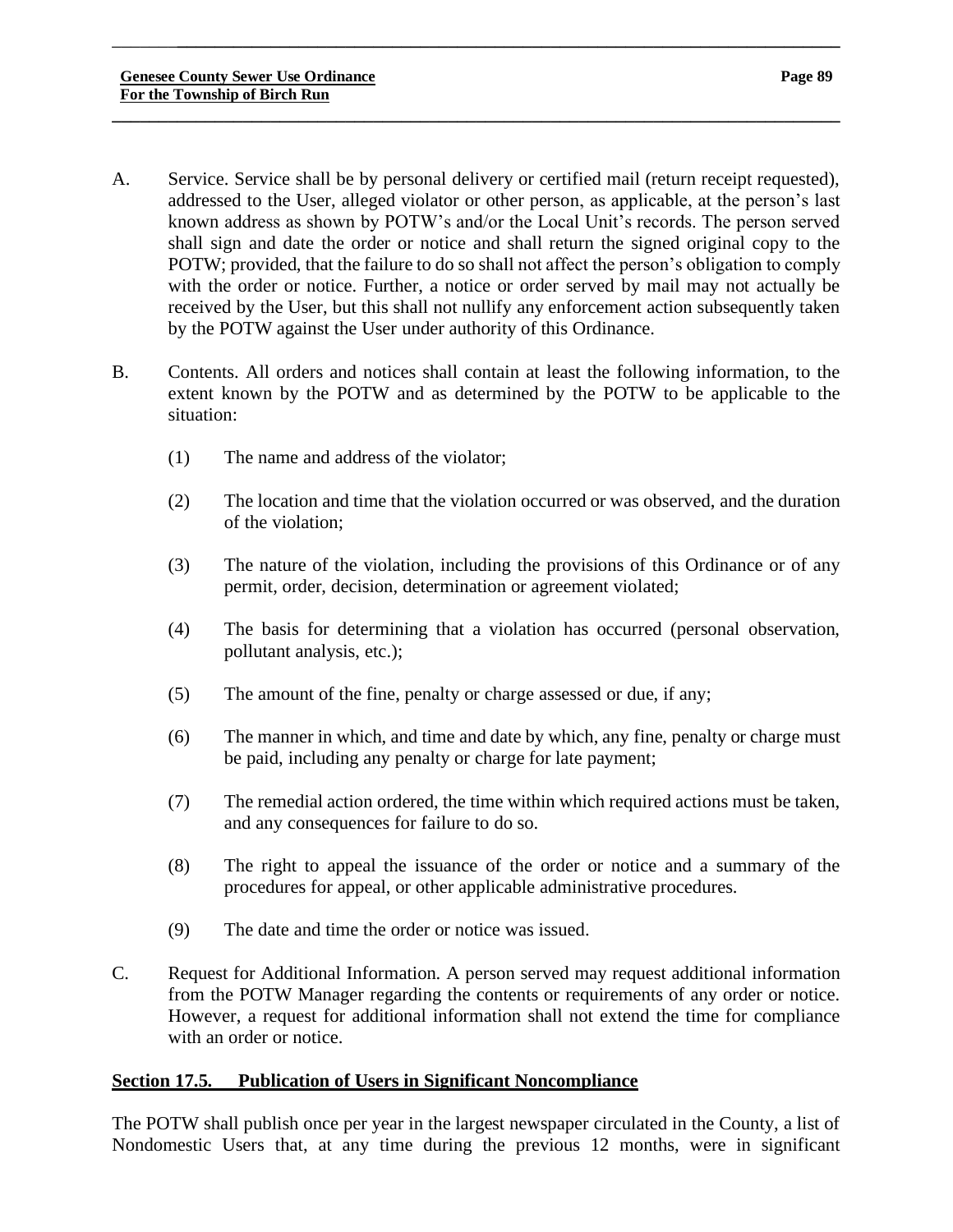noncompliance with applicable pretreatment standards or requirements. For the purposes of this Section, a User shall be considered to be in significant noncompliance if its violations meet one or more of the following criteria:

**\_\_\_\_\_\_\_\_\_\_\_\_\_\_\_\_\_\_\_\_\_\_\_\_\_\_\_\_\_\_\_\_\_\_\_\_\_\_\_\_\_\_\_\_\_\_\_\_\_\_\_\_\_\_\_\_\_\_\_\_\_\_\_\_\_\_\_\_\_\_\_\_\_\_\_\_\_\_**

\_\_\_\_\_\_\_**\_\_\_\_\_\_\_\_\_\_\_\_\_\_\_\_\_\_\_\_\_\_\_\_\_\_\_\_\_\_\_\_\_\_\_\_\_\_\_\_\_\_\_\_\_\_\_\_\_\_\_\_\_\_\_\_\_\_\_\_\_\_\_\_\_\_\_\_\_\_\_**

- A. Chronic violation of discharge limits, defined as results of analyses in which 66% or more of all of the measurements taken during a six-month period exceed (by any magnitude) the daily maximum limit or the average limit for the same pollutant parameter;
- B. Technical review criteria (TRC) violations, defined as results of analyses in which 33% or more of all of the measurements for each pollutant parameter taken during a six-month period equal or exceed the product of the daily maximum limit or the average limit times the applicable TRC (TRC  $= 1.4$  for BOD, TSS, fats, oil and grease, and 1.2 for all other pollutants, except pH);
- C. Any other violation of a pretreatment effluent limit (instantaneous maximum concentration, daily maximum, or longer-term average) that the POTW determines has caused, alone or in combination with other discharges, interference or pass through (including endangering the health of Department personnel or the general public);
- D. Any discharge of a pollutant that has caused imminent endangerment to human health, welfare, or to the environment, or has resulted in the POTW's exercise of its emergency authority to halt or prevent the discharge;
- E. Failure to meet, within 90 days after the schedule date, a compliance schedule milestone contained in a permit or enforcement order, for starting construction, completing construction, or attaining final compliance;
- F. Failure to provide any required reports within 30 days after the due date;
- G. Failure to accurately report noncompliance; or
- H. Any other violation or group of violations that the POTW Manager determines will adversely affect the POTW or the operation or implementation of the POTW's pretreatment program.

# **Section 17.6. Municipal Civil Infractions**

A. Violation; Municipal Civil Infraction. Except as provided by Section 17.7, and notwithstanding any other provision of the Genesee County's or the Local Unit's laws, ordinances and regulations to the contrary, a person who violates any provision of this Ordinance (including, without limitation, any notice, order, permit, decision or determination promulgated, issued or made by the POTW under this Ordinance) is responsible for a municipal civil infraction, subject to payment of a civil fine of not less than \$1,000.00 per day for each infraction and not more than \$10,000.00 per day for each infraction, plus costs and other sanctions.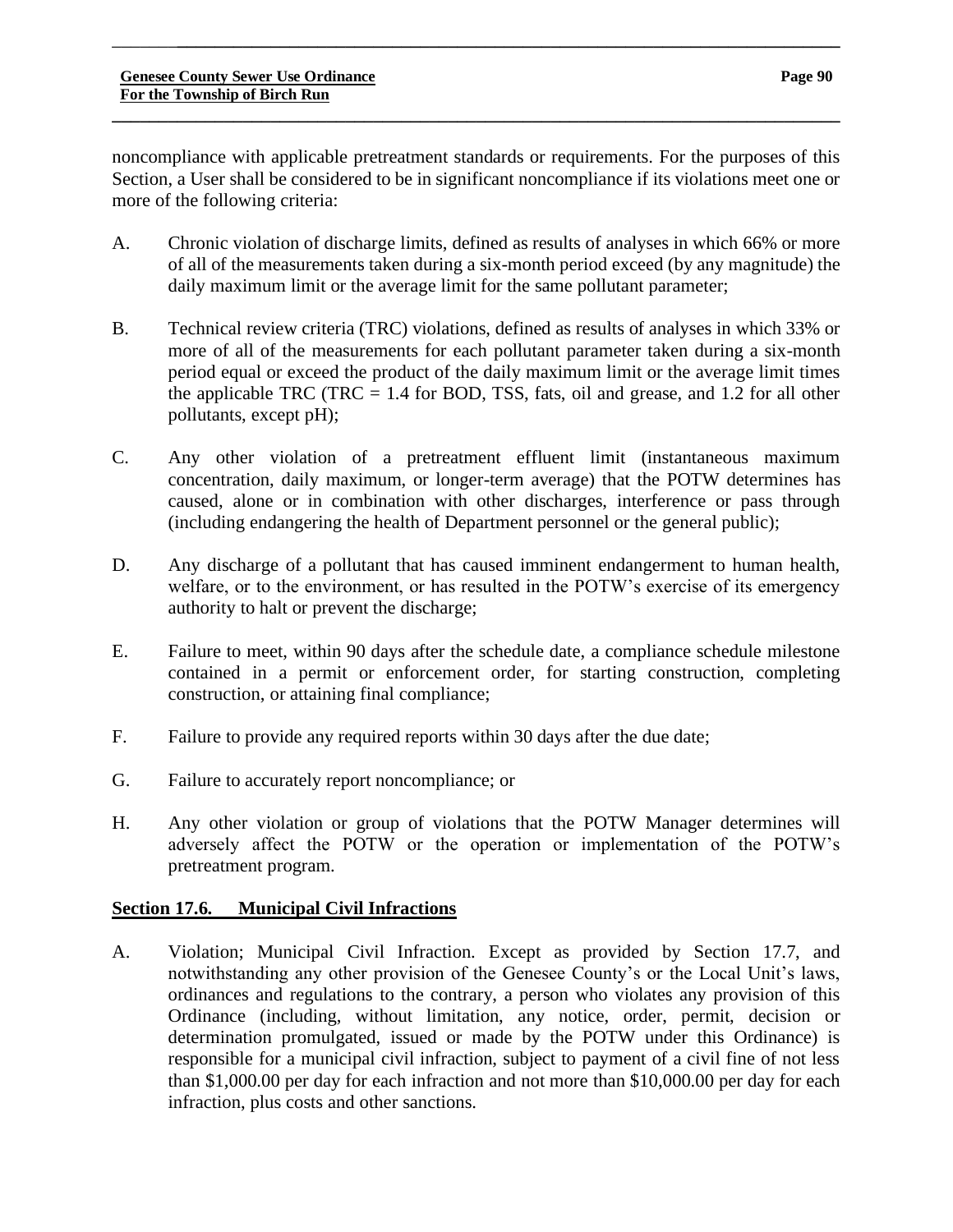B. Repeat Offenses; Increased Fines. Increased fines may be imposed for repeat offenses. As used in this Section, "repeat offense" means a second (or any subsequent) municipal civil infraction violation of the same requirement or provision of this Ordinance (i) committed by a person within any 90-day period and (ii) for which the person admits responsibility or is determined to be responsible. The increased fine for a repeat offense under this Ordinance shall be as follows:

\_\_\_\_\_\_\_**\_\_\_\_\_\_\_\_\_\_\_\_\_\_\_\_\_\_\_\_\_\_\_\_\_\_\_\_\_\_\_\_\_\_\_\_\_\_\_\_\_\_\_\_\_\_\_\_\_\_\_\_\_\_\_\_\_\_\_\_\_\_\_\_\_\_\_\_\_\_\_**

**\_\_\_\_\_\_\_\_\_\_\_\_\_\_\_\_\_\_\_\_\_\_\_\_\_\_\_\_\_\_\_\_\_\_\_\_\_\_\_\_\_\_\_\_\_\_\_\_\_\_\_\_\_\_\_\_\_\_\_\_\_\_\_\_\_\_\_\_\_\_\_\_\_\_\_\_\_\_**

- (1) The fine for any offense that is a first repeat offense shall be not less than \$2,500.00, plus costs.
- (2) The fine for any offense that is a second repeat offense, or any subsequent repeat offense shall be not less than \$5,000.00, plus costs.
- C. Amount of Fines. Subject to the minimum fine amounts specified in Sections 17.6.A and 17.6.B, the following factors shall be considered by the court in determining the amount of a municipal civil infraction fine following the issuance of a municipal civil infraction citation for a violation of this Ordinance: the type, nature, severity, frequency, duration, preventability, potential and actual effect, and economic benefit to the violator (such as delayed or avoided costs or competitive advantage) of a violation; the violator's recalcitrance or efforts to comply; the economic impacts of the fine on the violator; and such other matters as justice may require. A violator shall bear the burden of demonstrating the presence and degree of any mitigating factors to be considered in determining the amount of a fine. However, mitigating factors shall not be considered unless it is determined that the violator has made all good faith efforts to correct and terminate all violations.
- D. Authorized Local Official. Notwithstanding any other provision of Genesee County's and/or the Local Unit's laws, ordinances and regulations to the contrary, the following persons are designated as the authorized local officials to issue municipal civil infraction citations directing alleged violators to appear in district court for violations of this Ordinance (or, if applicable, to issue municipal civil infraction notices directing alleged violators to appear at a municipal ordinance violations bureau): the POTW Manager or other person designated by the County Agency, and any sworn law enforcement officer, including the County Sheriff or the County Sheriff's deputies; and any other persons so designated by the Local Unit.
- E. Other Requirements and Procedures. Except as otherwise provided by this Section, the requirements and procedures for commencing municipal civil infraction actions; issuance and service of municipal civil infraction citations; determination and collection of courtordered fines, costs and expenses; appearances and payment of fines and costs; failure to answer, appear or pay fines; disposition of fines, costs and expenses paid; and other matters regarding municipal civil infractions shall be as set forth in Act No. 236 of the Public Acts of 1961, as amended.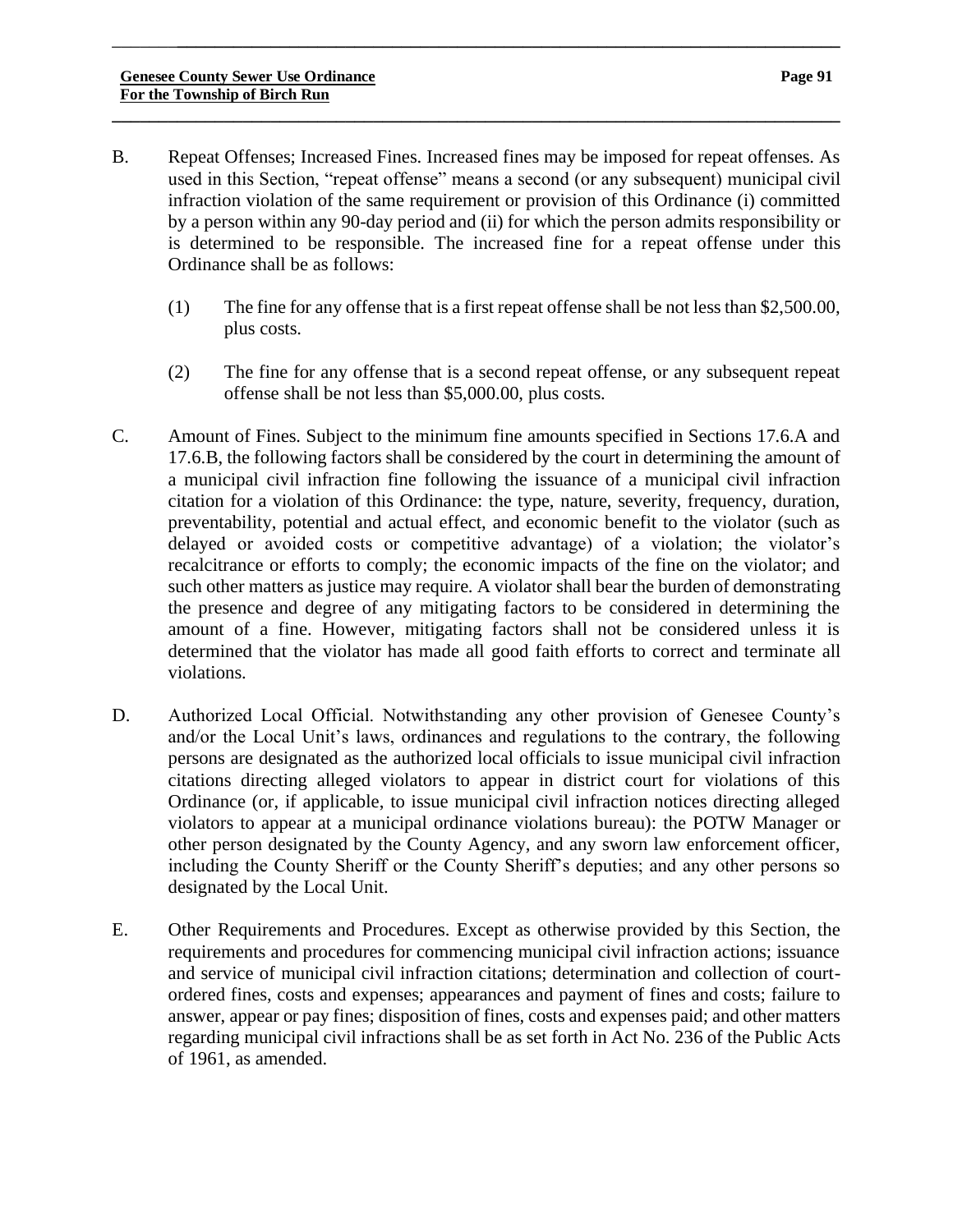# **Section 17.7. Criminal Penalties; Imprisonment**

Any person who (1) at the time of a violation knew or should have known that a pollutant or substance was discharged contrary to any provision of this Ordinance, or contrary to any notice, order, permit, decision or determination promulgated, issued or made by the POTW under this Ordinance; or (2) intentionally makes a false statement, representation, or certification in an application for, or form pertaining to a permit, or in a notice, report, or record required by this Ordinance, or in any other correspondence or communication, written or oral, with the POTW regarding matters regulated by this Ordinance; or (3) intentionally falsifies, tampers with, or renders inaccurate any sampling or monitoring device or record required to be maintained by this Ordinance; or (4) commits any other act that is punishable under state law by imprisonment for more than 90 days; shall, upon conviction, be guilty of a misdemeanor punishable by a fine of \$500.00 per violation, per day, or imprisonment for up to 90 days, or both in the discretion of the court.

\_\_\_\_\_\_\_**\_\_\_\_\_\_\_\_\_\_\_\_\_\_\_\_\_\_\_\_\_\_\_\_\_\_\_\_\_\_\_\_\_\_\_\_\_\_\_\_\_\_\_\_\_\_\_\_\_\_\_\_\_\_\_\_\_\_\_\_\_\_\_\_\_\_\_\_\_\_\_**

**\_\_\_\_\_\_\_\_\_\_\_\_\_\_\_\_\_\_\_\_\_\_\_\_\_\_\_\_\_\_\_\_\_\_\_\_\_\_\_\_\_\_\_\_\_\_\_\_\_\_\_\_\_\_\_\_\_\_\_\_\_\_\_\_\_\_\_\_\_\_\_\_\_\_\_\_\_\_**

# **Section 17.8. Continuing Violation**

Each act of violation, and each day or portion of a day that a violation of this Ordinance (or of any permit, order, notice or agreement issued or entered into under this Ordinance) exists or occurs, constitutes a separate violation subject to the fines, penalties and other sanctions and remedies as provided by this Ordinance.

# **Section 17.9. Number of Violations**

The number of violations resulting from a User's noncompliance with applicable discharge prohibitions or effluent limitations shall be determined as follows:

- A. Applicable concentration limitations and mass (or loading) limitations shall be treated as separate limitations, and a User may be liable and penalized separately for exceeding any of those limitations for a single pollutant or sampling parameter.
- B. Each violation of a daily maximum limit for a single pollutant or sampling parameter shall constitute a separate violation for each day on which the violation occurs or continues.
- C. Each violation of an instantaneous maximum limit for a single pollutant or sampling parameter shall constitute a separate violation for each such occurrence, and there may be multiple violations for each day on which such a violation occurs or continues.
- D. Each violation of a monthly average limit (or of some other average limit period) for a single pollutant or sampling parameter shall constitute a separate violation for each day of the month (or other stated period) during which the violation occurred, regardless of the number of days on which samples were actually taken. (For example, in a month with 31 days, a violation of the monthly average limit for that month constitutes 31 violations for each pollutant parameter for which the monthly average limit was exceeded during the month.)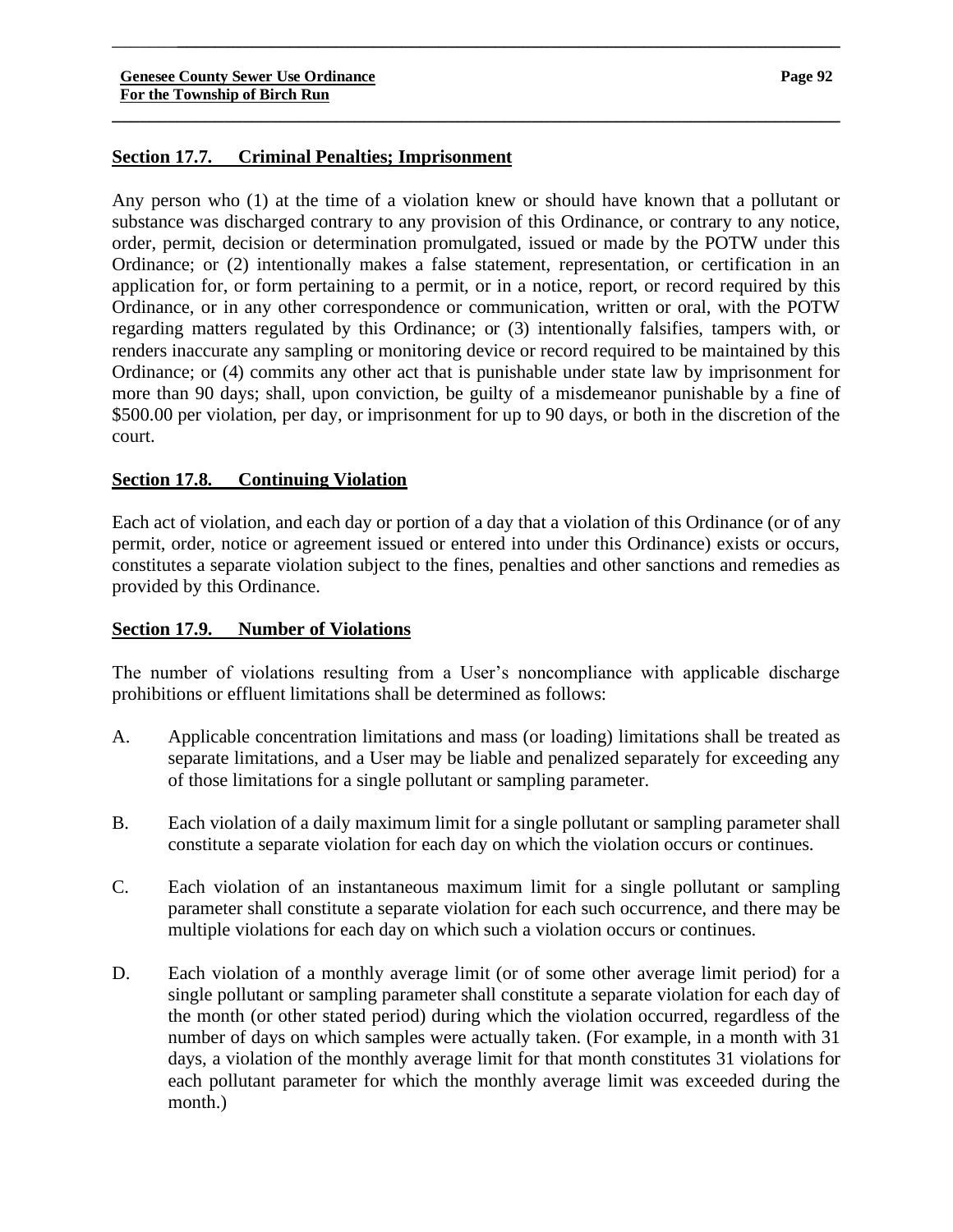E. If a User Permit regulates more than one outfall, each outfall shall be considered separately in computing the number of violations as provided by this Section.

**\_\_\_\_\_\_\_\_\_\_\_\_\_\_\_\_\_\_\_\_\_\_\_\_\_\_\_\_\_\_\_\_\_\_\_\_\_\_\_\_\_\_\_\_\_\_\_\_\_\_\_\_\_\_\_\_\_\_\_\_\_\_\_\_\_\_\_\_\_\_\_\_\_\_\_\_\_\_**

\_\_\_\_\_\_\_**\_\_\_\_\_\_\_\_\_\_\_\_\_\_\_\_\_\_\_\_\_\_\_\_\_\_\_\_\_\_\_\_\_\_\_\_\_\_\_\_\_\_\_\_\_\_\_\_\_\_\_\_\_\_\_\_\_\_\_\_\_\_\_\_\_\_\_\_\_\_\_**

# **Section 17.10. Nuisance**

A violation of this Ordinance, or of any permit, order, notice or agreement issued or entered into under this Ordinance, is deemed to be a public nuisance and shall be corrected or abated as directed by the County Agency or the Local Unit. In addition to any other legal or equitable remedies available under the law, any person creating a public nuisance shall be subject to the provisions of state law, this Ordinance, the Genesee County Sewer Use Ordinance, or other ordinance of the Local Unit governing such nuisances, including reimbursing the County Agency and/or the Local Unit for any costs incurred in removing, abating, or remedying said nuisance, as applicable.

#### **Section 17.11. Reimbursement**

- A. Any person who discharges to the POTW, including, but not limited to, any person who causes or creates a discharge that violates any provision of this Ordinance, produces a deposit or obstruction, or otherwise damages, injures, or impairs the POTW, or causes or contributes to a violation of any federal, state or local law governing the POTW, whether any such act is intentional or unintentional, shall be liable to and shall fully reimburse the POTW for all expenses, costs, losses or damages (direct or indirect) payable or incurred by the POTW as a result of any such discharge, deposit, obstruction, damage, injury, impairment, violation, exceedence, noncompliance, or act. The costs that must be reimbursed to the POTW shall include, but shall not be limited to, all of the following:
	- (1) All costs incurred by the POTW in responding to the violation or discharge, including, expenses for any cleaning, repair or replacement work, and the costs of sampling, monitoring, and treatment, as a result of the discharge, violation, or noncompliance.
	- (2) All costs to the POTW of monitoring, surveillance, and enforcement in connection with investigating, verifying, and prosecuting any discharge, violation, or noncompliance.
	- (3) The full amount of any fines, assessments, penalties, and claims, including natural resource damages, levied against the POTW, or any POTW representative, by any governmental agency or third party as a result of a violation of the POTW's NPDES permit (or other applicable law or regulation) that is caused by or contributed to by any discharge, violation, or noncompliance.
	- (4) The full value of any POTW staff time (including any administrative and overhead costs and any required overtime), consultant and engineering fees, and actual attorney fees and defense costs (including the POTW's legal counsel and any special legal counsel), associated with responding to, investigating, verifying, and prosecuting any discharge, violation, or noncompliance or otherwise incurred by the POTW in administering and enforcing the requirements of this Ordinance.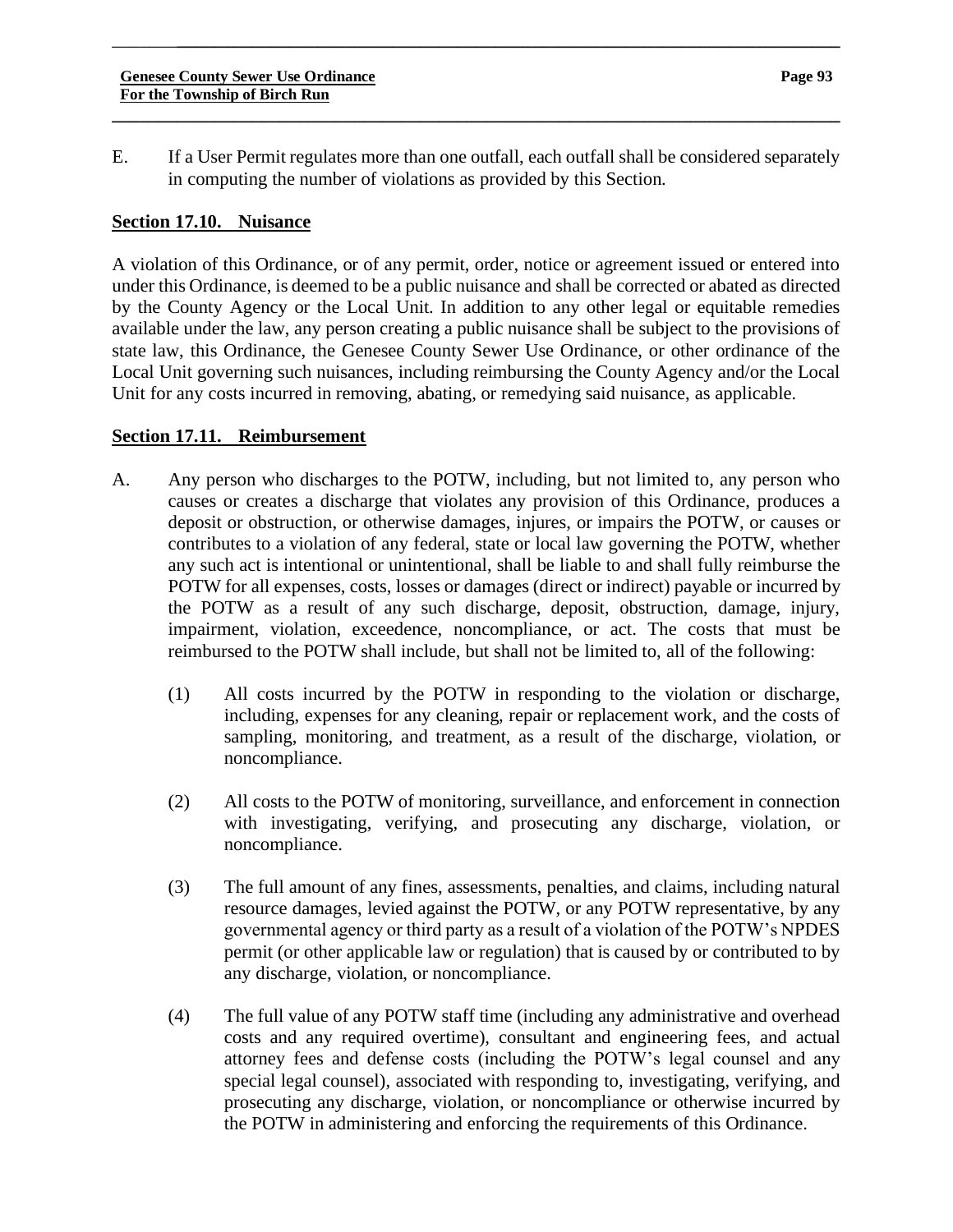Sections of this Ordinance.

\_\_\_\_\_\_\_**\_\_\_\_\_\_\_\_\_\_\_\_\_\_\_\_\_\_\_\_\_\_\_\_\_\_\_\_\_\_\_\_\_\_\_\_\_\_\_\_\_\_\_\_\_\_\_\_\_\_\_\_\_\_\_\_\_\_\_\_\_\_\_\_\_\_\_\_\_\_\_**

- B. In determining the amounts to be reimbursed, the POTW may consider factors such as, but not limited to, the following:
	- (1) The volume of the discharge.
	- (2) The length of time the discharge occurred.
	- (3) The composition of the discharge.
	- (4) The nature, extent, and degree of success the POTW may achieve in minimizing or mitigating the effect of the discharge.
	- (5) The toxicity, degradability, treatability and dispersal characteristics of the discharges.
	- (6) The direct and indirect costs incurred by the POTW, or imposed upon the POTW to treat the discharges, including sludge handling and disposal costs.
	- (7) Fines, assessments, levies, charges, expenses and penalties imposed upon and/or incurred by the POTW, including the POTW's costs of defense of actions, or suits brought or threatened against the POTW by governmental agencies or third parties.
	- (8) Such other factors, including the amount of any attorney's fees, consultant and expert fees, expenses, costs, sampling and analytical fees, repairs, etc., as the POTW deems appropriate under the circumstances.
- C. Costs to be reimbursed to the POTW as provided by this Section may be assessed to the User as provided by Section 17.4 of this Ordinance, or as otherwise determined appropriate by the POTW Manager in conjunction with an enforcement action.
- D. The failure by any person to pay any amounts required to be reimbursed to the POTW as provided by this Section shall constitute an additional violation of this Ordinance.

# **Section 17.12. Judicial Relief**

With the approval of the County Agency and notice to the Local Unit, and, as necessary, in conjunction with the County Agency's legal counsel and the Local Unit and the Local Unit's legal counsel, the POTW Manager may institute legal proceedings in a court of competent jurisdiction to seek all appropriate relief for violations of this Ordinance or of any permit, order, notice or agreement issued or entered into under this Ordinance. The action may seek temporary or permanent injunctive relief, damages, penalties, costs, and any other relief, at law or equity, that a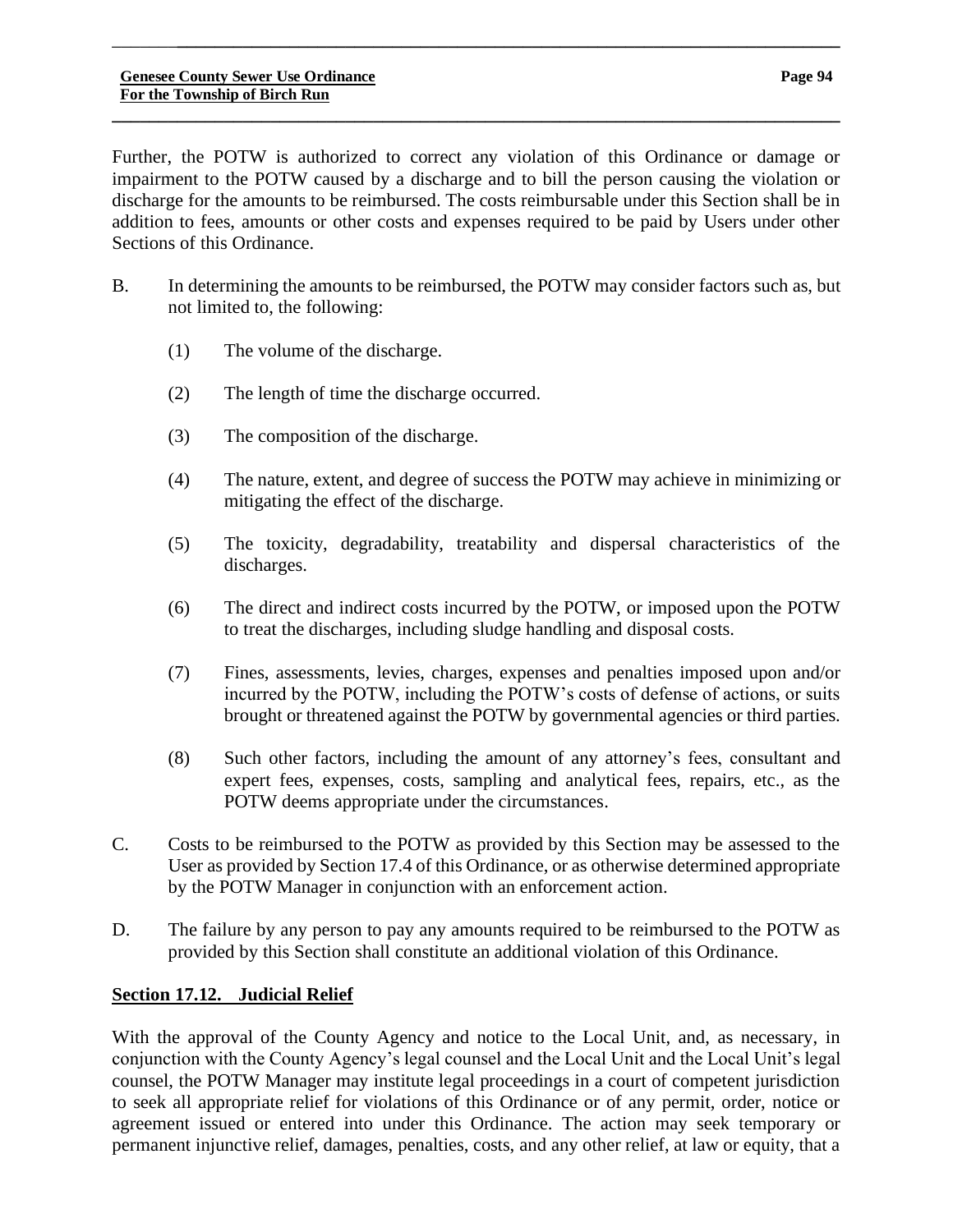court may order. The POTW Manager may also seek collection of surcharges, fines, penalties and any other amounts due to the POTW that a User has not paid. The Local Unit may also institute legal proceedings and seek all appropriate legal and equitable relief for violations of this Ordinance as provided by this Section.

\_\_\_\_\_\_\_**\_\_\_\_\_\_\_\_\_\_\_\_\_\_\_\_\_\_\_\_\_\_\_\_\_\_\_\_\_\_\_\_\_\_\_\_\_\_\_\_\_\_\_\_\_\_\_\_\_\_\_\_\_\_\_\_\_\_\_\_\_\_\_\_\_\_\_\_\_\_\_**

**\_\_\_\_\_\_\_\_\_\_\_\_\_\_\_\_\_\_\_\_\_\_\_\_\_\_\_\_\_\_\_\_\_\_\_\_\_\_\_\_\_\_\_\_\_\_\_\_\_\_\_\_\_\_\_\_\_\_\_\_\_\_\_\_\_\_\_\_\_\_\_\_\_\_\_\_\_\_**

# **Section 17.13. Cumulative Remedies**

The imposition of a single penalty, fine, order, damage, or surcharge upon any person for a violation of this Ordinance, or of any permit, order, notice or agreement issued or entered into under this Ordinance, shall not preclude the imposition by the POTW, the Local Unit, or a court of competent jurisdiction of a combination of any or all of those sanctions and remedies or additional sanctions and remedies with respect to the same violation, consistent with applicable limitations on penalty amounts under state or federal laws or regulations. A criminal citation and prosecution of a criminal action against a person shall not be dependent upon and need not be held in abeyance during any civil, judicial, or administrative proceeding, conference, or hearing regarding the person.

# **Section 17.14. Severance of Water Supply**

If a User violates or continues to violate any provision of this Ordinance (including, without limitation, any notice, order, permit, decision or determination promulgated, issued or made by the POTW under this Ordinance), water service provided directly or indirectly to the User by the County and/or the Local Unit may be severed. If severed, the water service shall recommence only after the User has satisfactorily demonstrated the User's ability to comply with all applicable provisions of this Ordinance, and only at the User's sole expense.

# **ARTICLE 18 – ADMINISTRATIVE REVIEW AND APPEALS**

# **Section 18.1. Procedures Available**

Any person aggrieved by a Notice of Violation (NOV), a Cease and Desist Order (C&D), an Order To Pre-treat (OTP), an Order to Affirmatively Respond (OAR), or an Order to Terminate Service (OTS), or other action taken by the POTW Manager under this Ordinance may request review and reconsideration by the POTW Manager or may appeal to the POTW Board of Appeals as provided by this Article. If review and reconsideration or appeal is not properly and timely requested in connection with an action as provided by this Article, the action shall be deemed final.

# **Section 18.2. Review and Reconsideration by the POTW Manager**

A request for review and reconsideration by the POTW Manager must be made in writing within 7 days from the date of the POTW Manager's action in question. The request must state the reasons for the review and shall include all supporting documents and dates. The POTW Manager may affirm, reverse, or modify, in whole or in part, the action taken and must notify the aggrieved person of the decision on the request within fourteen (14) days of its submission. The POTW Manager may request additional information and extend the time for his/her decision by an additional seven (7) days following the submission of the additional information. The decision of the Manager may be appealed to the POTW Board of Appeals as provided by Section 18.3.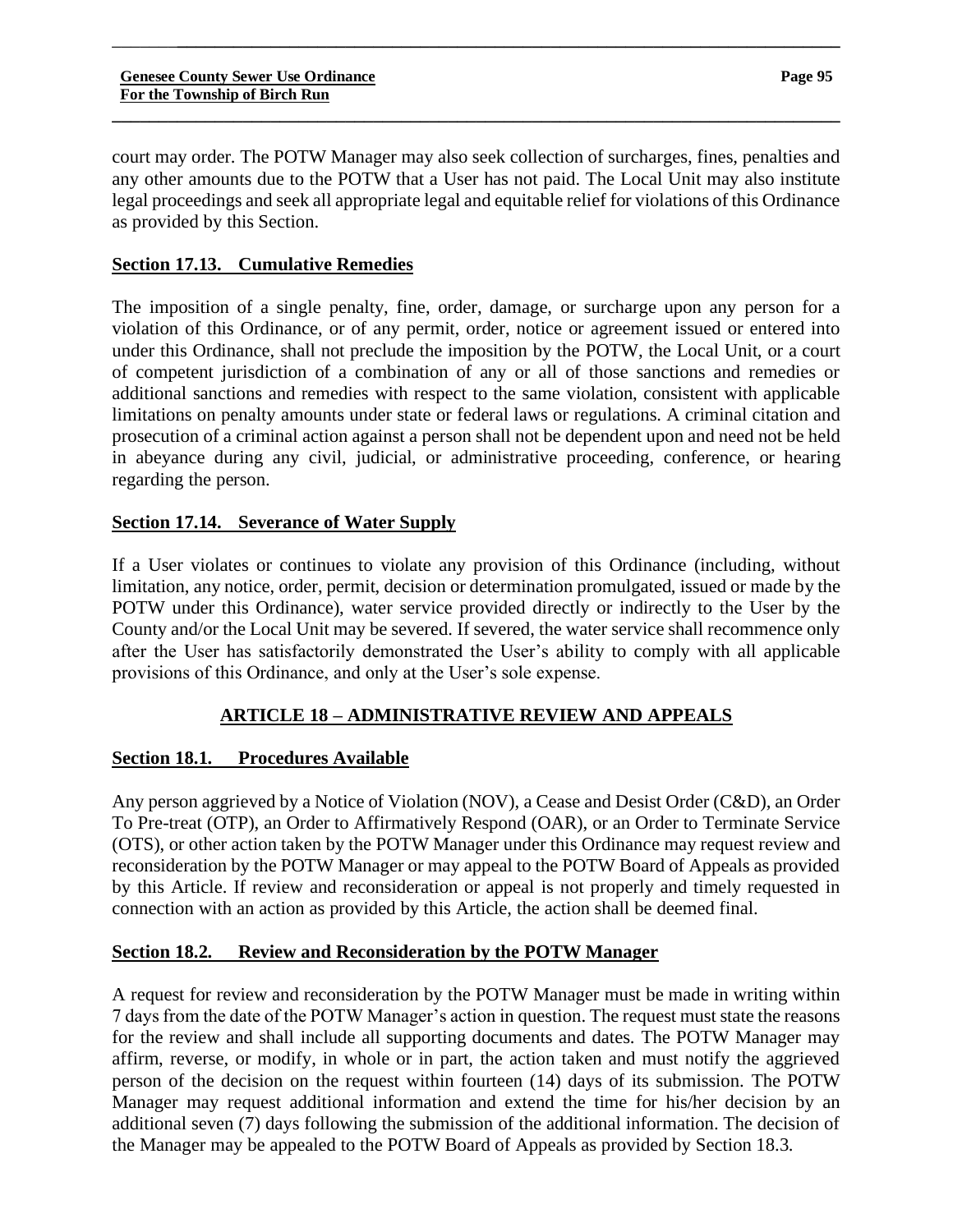# **Section 18.3. Appeal to POTW Board of Appeals**

A three-member "POTW Board of Appeals" shall consider appeals from final decisions of the POTW Manager and recommend an appropriate disposition of the appeal to the County Agency, including, in particular cases, whether any deviation from strict compliance will violate the purposes and intent of this Ordinance, or endanger public health, safety or welfare, or the environment, or have an adverse impact on the POTW or on the POTW's ability to comply with applicable laws and regulations. The POTW Board of Appeals shall consist of three members of the Water and Waste Services Advisory Board appointed from time to time by the County Agency and who are not Advisory Board members from the same community as the aggrieved person. The following provisions shall govern appeals of final decisions of the POTW Manager made to the POTW Board of Appeals under this Ordinance:

\_\_\_\_\_\_\_**\_\_\_\_\_\_\_\_\_\_\_\_\_\_\_\_\_\_\_\_\_\_\_\_\_\_\_\_\_\_\_\_\_\_\_\_\_\_\_\_\_\_\_\_\_\_\_\_\_\_\_\_\_\_\_\_\_\_\_\_\_\_\_\_\_\_\_\_\_\_\_**

**\_\_\_\_\_\_\_\_\_\_\_\_\_\_\_\_\_\_\_\_\_\_\_\_\_\_\_\_\_\_\_\_\_\_\_\_\_\_\_\_\_\_\_\_\_\_\_\_\_\_\_\_\_\_\_\_\_\_\_\_\_\_\_\_\_\_\_\_\_\_\_\_\_\_\_\_\_\_**

- A. An appeal from any final action of the POTW Manager must be made to the POTW Board of Appeals within 7 days from the date of the action appealed. The appeal may be taken by any person aggrieved by the action. The appellant shall file a notice of appeal with the County Agency and shall be accompanied by payment of any appeal fee in the amount as may be established by the POTW. The notice of appeal shall specify the grounds for the appeal and shall include all documentation that will be submitted in support of the appeal. All documentation and evidence in support of the appeal shall be provided at the sole cost of the appellant. Failure to file a timely notice of appeal shall be deemed to be a waiver of the right to appeal.
- B. Prior to a hearing before the POTW Board of Appeals regarding an appeal, the POTW Manager shall transmit to the POTW Board of Appeals a written summary of all previous action taken in connection with the action being appealed. The POTW Board of Appeals may, at its discretion, request the POTW Manager to provide further information regarding the action that is the subject of the appeal.
- C. The POTW Board of Appeals shall fix a reasonable time for the hearing of the appeal. Notice of the hearing shall be provided to require the attendance and testimony of witnesses and the production of evidence relevant to any matter involved in the hearing. Any testimony taken at the hearing shall be under oath and recorded. A copy of the transcript of the hearing shall be made available at cost to any person upon payment of applicable charges for the transcript. The POTW Board of Appeals shall hear the appeal and make its recommendation to the County Agency within a reasonable time. The POTW Board of Appeals shall make its recommendation by a majority vote.
- D. The County Agency may accept or reject, in whole or in part, the recommendation of the POTW Board of Appeals, or may make any order, requirement, decision or determination as, in its opinion, ought to be made in the case under consideration.
- E. The final disposition of the appeal shall be in the form of a ruling by the County Agency reversing, modifying, or affirming, in whole or in part, the action of the POTW Manager. The decision of the County Agency shall be final.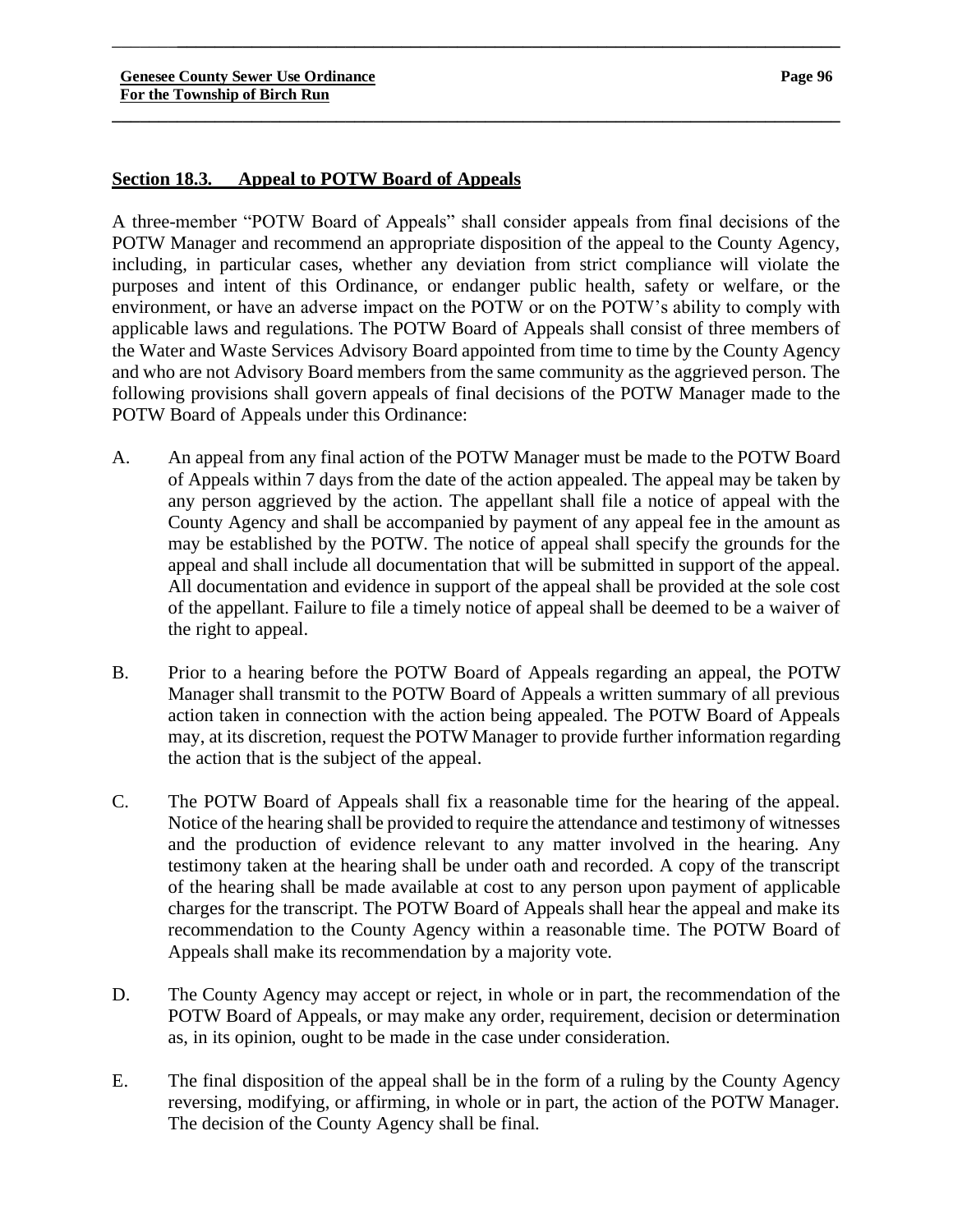# **Section 18.4. Payment of Charges, Penalties, Fines, and Other Costs or Fees Pending Outcome of Appeal**

\_\_\_\_\_\_\_**\_\_\_\_\_\_\_\_\_\_\_\_\_\_\_\_\_\_\_\_\_\_\_\_\_\_\_\_\_\_\_\_\_\_\_\_\_\_\_\_\_\_\_\_\_\_\_\_\_\_\_\_\_\_\_\_\_\_\_\_\_\_\_\_\_\_\_\_\_\_\_**

**\_\_\_\_\_\_\_\_\_\_\_\_\_\_\_\_\_\_\_\_\_\_\_\_\_\_\_\_\_\_\_\_\_\_\_\_\_\_\_\_\_\_\_\_\_\_\_\_\_\_\_\_\_\_\_\_\_\_\_\_\_\_\_\_\_\_\_\_\_\_\_\_\_\_\_\_\_\_**

All service charges, penalties, fines, fees, surcharges, costs or expenses outstanding during any appeal process shall be due and payable to the POTW and the Local Unit, as applicable. Upon resolution of any appeal, the amounts due and payable shall be adjusted accordingly, provided that any refunds shall be retroactive to the previous four monthly billings only. The POTW may terminate wastewater treatment services if a corrective course of action is not taken or if service charges, penalties, fines, fees, surcharges, costs or expenses are not paid by a User.

# **Section 18.5. Finality of Action**

If an appeal is not demanded as provided by this Article within the periods specified by this Article, the POTW Manager's action shall be deemed final. If an appeal is properly demanded, the action appealed shall be suspended until a final determination has been made by the County Agency, except for orders to immediately cease and desist discharge; orders to terminate sewer services; other emergency orders or actions where a suspension or delay might endanger human health, the environment, or the POTW; and as otherwise expressly provided by this Ordinance (such as for permit appeals, Section 7.14).

# **Section 18.6. Appeals from Determination of POTW Board of Appeals**

Appeals from the determination of the County Agency may be made to circuit court as provided by law. All findings of fact made by the County Agency, if supported by the evidence, shall be deemed conclusive.

# **ARTICLE 19 – PROTECTION FROM DAMAGE**

It is a misdemeanor for any person to maliciously or willfully break, damage, destroy, uncover, deface or tamper with any structure, appurtenance, or equipment that is part of the POTW. Any person violating this provision shall be subject to immediate arrest under charge of disorderly conduct, and shall be subject to other sanctions and remedies as provided by this Ordinance, including, but not limited to, reimbursement of the POTW as provided by Section 17.11 of this Ordinance.

# **ARTICLE 20 – MUNICIPAL LIABILITY**

Neither the POTW nor the Local Unit shall be responsible for interruptions of service due to natural calamities, equipment failures, or actions of the system Users. It shall be the responsibility of the customer that all connected equipment remain in good working order so as not to cause disruption of service of any sewer or treatment plant equipment.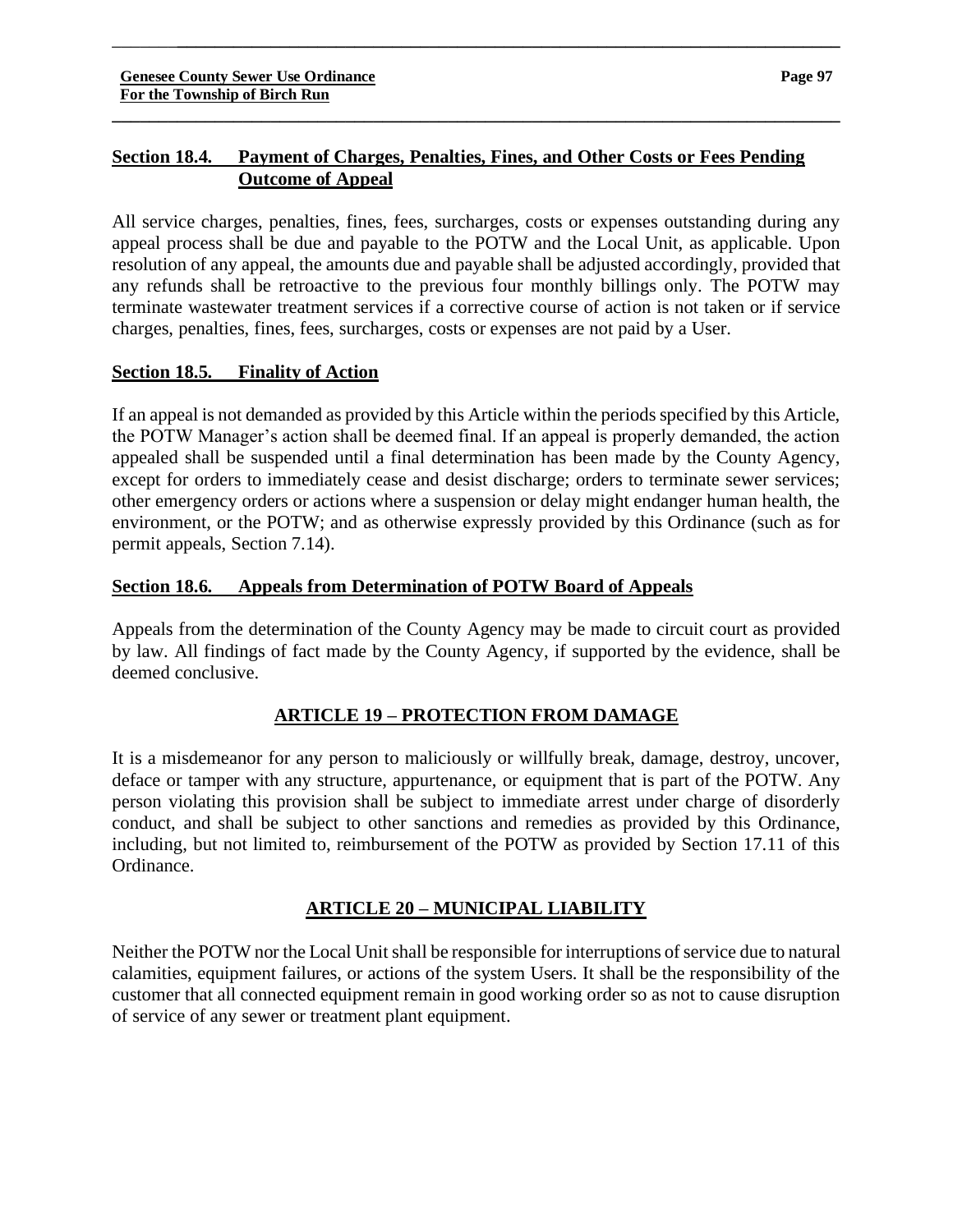# **ARTICLE 21 – INDUSTRIAL PRETREATMENT PROGRAM FEES**

**\_\_\_\_\_\_\_\_\_\_\_\_\_\_\_\_\_\_\_\_\_\_\_\_\_\_\_\_\_\_\_\_\_\_\_\_\_\_\_\_\_\_\_\_\_\_\_\_\_\_\_\_\_\_\_\_\_\_\_\_\_\_\_\_\_\_\_\_\_\_\_\_\_\_\_\_\_\_**

\_\_\_\_\_\_\_**\_\_\_\_\_\_\_\_\_\_\_\_\_\_\_\_\_\_\_\_\_\_\_\_\_\_\_\_\_\_\_\_\_\_\_\_\_\_\_\_\_\_\_\_\_\_\_\_\_\_\_\_\_\_\_\_\_\_\_\_\_\_\_\_\_\_\_\_\_\_\_**

### **Section 21.1. Purpose**

It is a purpose of this Ordinance to provide for the recovery from Users of the POTW of all costs incurred by the POTW for the administration and implementation by the POTW of the industrial pretreatment program (IPP) established by this Ordinance. The IPP fees provided for by this Article are separate from, and in addition to, amounts chargeable to Users for sewage disposal services by the POTW and/or the Local Unit and costs required to be reimbursed to the POTW and/or the Local Unit under any other provisions of this Ordinance or other laws and regulations.

#### **Section 21.2. Rates, Charges, and Fees for Nondomestic Users**

Sewerage system rates, charges or fees payable by Nondomestic Users shall be established by the POTW, and shall be subject to amendment or revision by the POTW from time to time. Such rates, charges or fees shall be sufficient to meet the costs of the operation, maintenance, improvement or replacement of the sewerage system and the treatment plant, and may include, but are not limited to, any of the following:

- A. Fees to reimburse the POTW for the costs of development and operation of an Industrial Pretreatment Program, and fees to reimburse the POTW for monitoring, inspections and surveillance procedures, including expenses incurred for analysis of samples.
- B. Fees for reviewing discharge reports, and for related enforcement procedures.
- C. Fees for permit applications.
- D. Fees for filing appeals.
- E. Fees for removal by the POTW of pollutants subject to Federal or State pretreatment standards.
- F. User fees based on volume of waste and concentration or quantity of specific pollutants in the discharge.
- G. Other charges or fees for services or procedures performed by the POTW as are required by law.
- H. Such other charges or fees as the POTW may deem necessary to perform fully the provisions of applicable Federal and State laws, this Ordinance, rules and regulations issued or adopted pursuant to law or ordinance, and terms and conditions of service.

#### **Section 21.3. IPP Fee Amounts**

IPP fees shall be paid by Users to the POTW in amounts determined necessary by the POTW from time to time to reimburse the POTW for all expenses incurred by the POTW in administering the IPP. To the extent practical, the fees shall be set in an amount to include at least the POTW's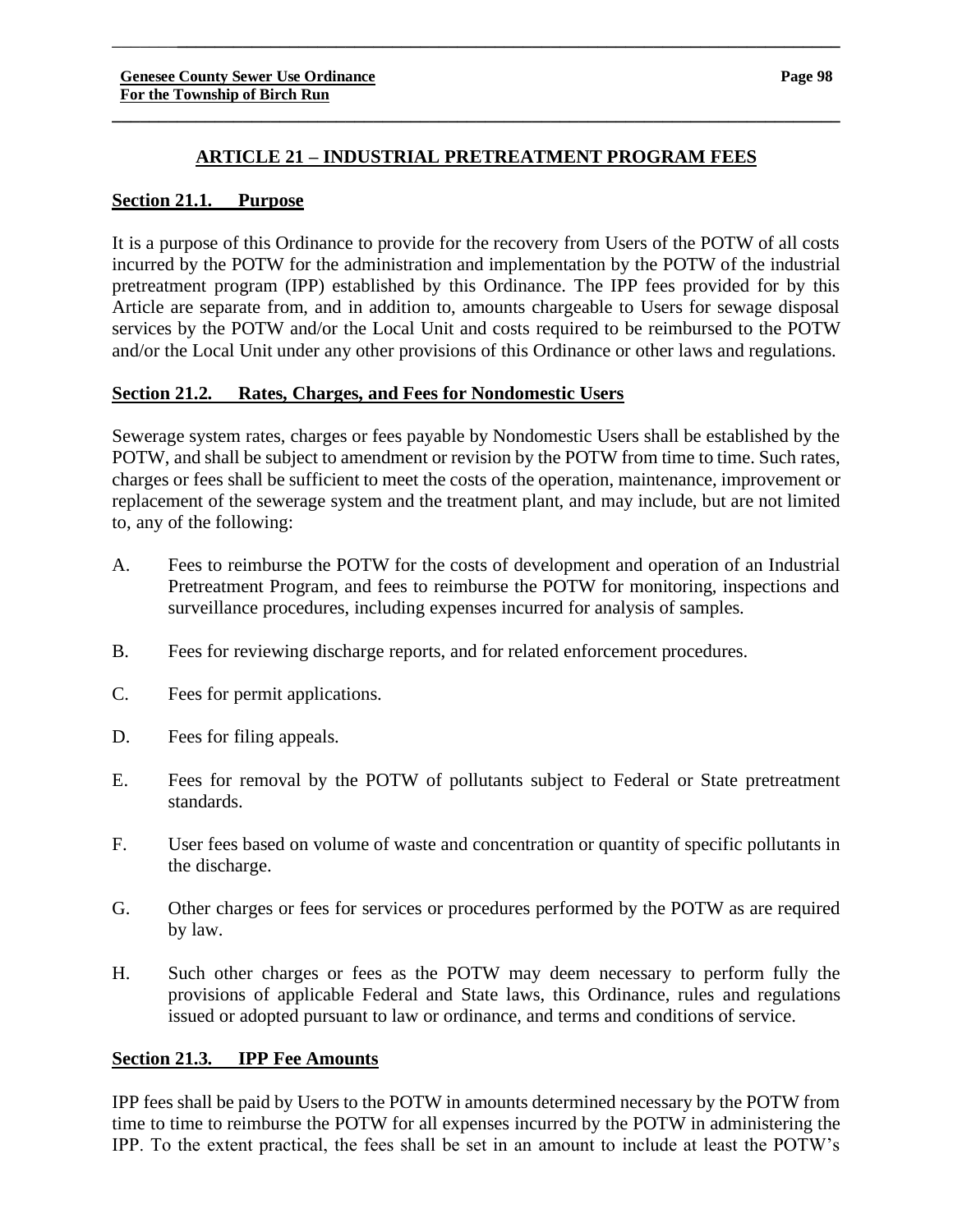average total costs for that purpose. With regard to IPP activities undertaken by the POTW with regard to particular Users, the fees shall be charged to the Users on a time and materials basis, plus general administrative expenses, based on the nature and requirements of the IPP activities undertaken.

\_\_\_\_\_\_\_**\_\_\_\_\_\_\_\_\_\_\_\_\_\_\_\_\_\_\_\_\_\_\_\_\_\_\_\_\_\_\_\_\_\_\_\_\_\_\_\_\_\_\_\_\_\_\_\_\_\_\_\_\_\_\_\_\_\_\_\_\_\_\_\_\_\_\_\_\_\_\_**

**\_\_\_\_\_\_\_\_\_\_\_\_\_\_\_\_\_\_\_\_\_\_\_\_\_\_\_\_\_\_\_\_\_\_\_\_\_\_\_\_\_\_\_\_\_\_\_\_\_\_\_\_\_\_\_\_\_\_\_\_\_\_\_\_\_\_\_\_\_\_\_\_\_\_\_\_\_\_**

# **Section 21.4. Surcharges**

- A. Surcharges are intended to reimburse the POTW for all costs incurred by the POTW in handling or treating a discharge which contains pollutants in excess of specified surcharge concentrations, loadings or other applicable limits.
- B. Any User exceeding applicable surcharge limitations or other applicable limits shall be subject to the imposition of one or more surcharges as provided by this Section to reimburse the POTW for any costs or expenses, direct or indirect, the POTW may incur in handling or treating the discharge, or which may be imposed upon the POTW, where the exceedence of applicable limits causes or contributes to those costs or expenses.
- C. The amount of a surcharge assessed shall be as specified in the surcharge rate schedule and associated surcharge provisions prepared by the POTW and approved from time-to-time by the POTW.
- D. All violations of applicable discharge prohibitions and limitations and all instances of noncompliance with applicable discharge requirements shall constitute a violation of this Ordinance, subject to applicable fines, penalties and other enforcement actions provided by this Ordinance. In no event shall the imposition of a surcharge for a discharge which does not meet the applicable prohibitions, limitations or requirements be construed as authorizing the illegal discharge or otherwise excuse a violation of this Ordinance.

# **Section 21.5. Billing and Collection of IPP Fees**

User Permit application fees shall be due upon submission of permit applications. All other IPP fees shall be due within 30 days of the date of the activity or service for which the fee is required. For fees not paid at the time of service, the amount of the fee shall be added to the User's waste service charge or billed separately. IPP fees provided for by this Article shall be billed, collected and enforced pursuant to the procedures as provided by POTW for sewerage system rates and charges as provided by Article 22 of this Ordinance and/or as otherwise established by the POTW.

# **ARTICLE 22 – RATES AND CHARGES FOR SEWER SERVICE**

# **Section 22.1. Sewer Rates and County Capital Improvement Fee (CCIF)**

The County Agency shall prescribe the base rates of the County for sewer service and other County sewer charges for all Local Units that discharge to the POTW (with the Local Units prescribing the rates and charges to be paid by the individual Users located within each Local Unit). The County Agency may impose a one-time County Capital Improvement Fee (CCIF) for each new direct or indirect connection to the POTW as a method for financing the costs of construction and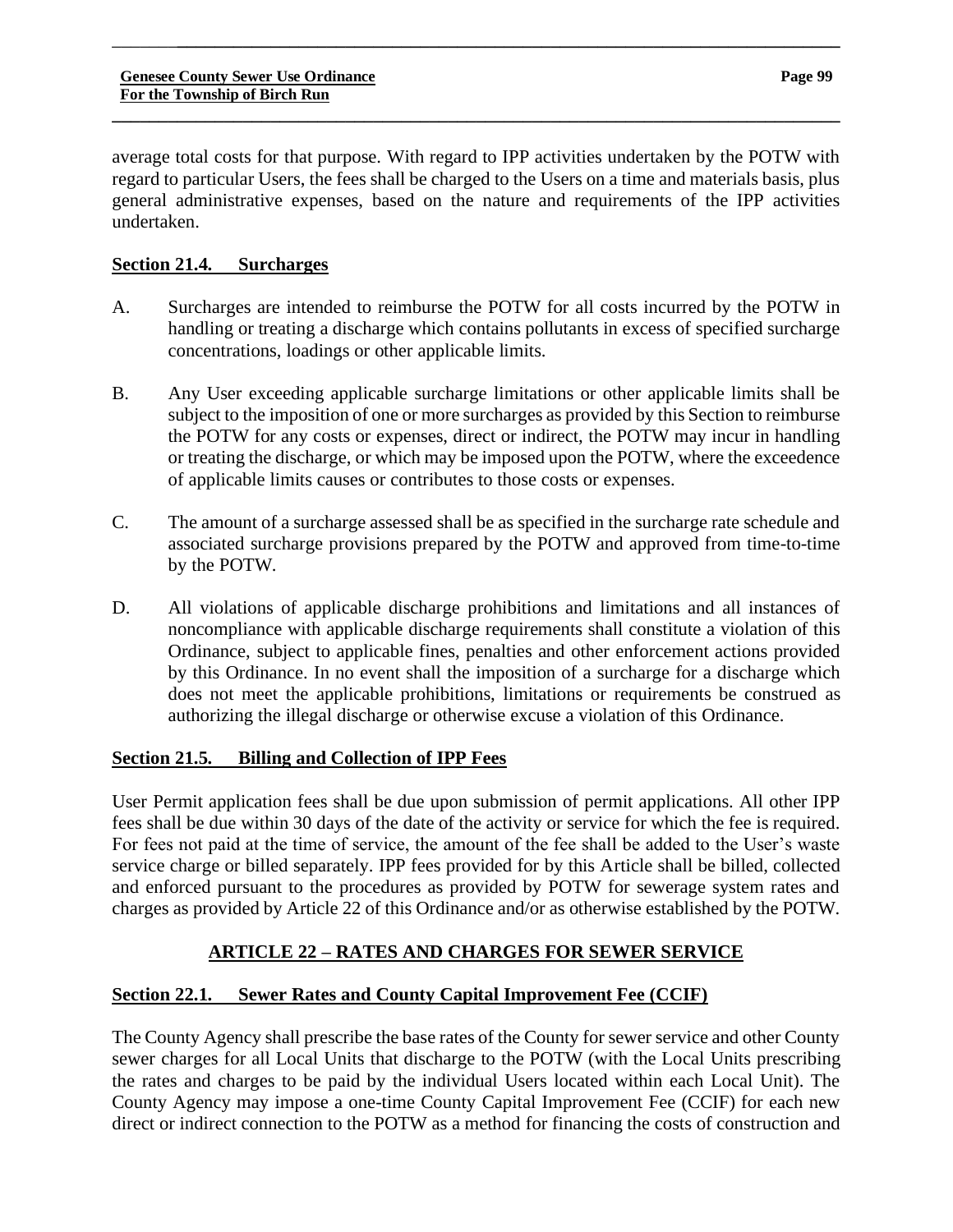related expenses of any expansion to the POTW on and after that date. The sewer rates, charges, and CCIF shall be subject to revision from time to time.

**\_\_\_\_\_\_\_\_\_\_\_\_\_\_\_\_\_\_\_\_\_\_\_\_\_\_\_\_\_\_\_\_\_\_\_\_\_\_\_\_\_\_\_\_\_\_\_\_\_\_\_\_\_\_\_\_\_\_\_\_\_\_\_\_\_\_\_\_\_\_\_\_\_\_\_\_\_\_**

\_\_\_\_\_\_\_**\_\_\_\_\_\_\_\_\_\_\_\_\_\_\_\_\_\_\_\_\_\_\_\_\_\_\_\_\_\_\_\_\_\_\_\_\_\_\_\_\_\_\_\_\_\_\_\_\_\_\_\_\_\_\_\_\_\_\_\_\_\_\_\_\_\_\_\_\_\_\_**

#### **Section 22.2. Sewer Usage Charges and CCIF; Metering; Estimates**

The usage charges of the County for sewer service to a User's premises connected to the POTW shall be determined by applying the base sewer rate established by the County Agency to the quantity of wastewater discharged from the premises during each billing cycle. If the source of fresh water to a User's premises is by connection to a public water supply system, the quantity of wastewater discharged from the premises shall be deemed the equivalent of the quantity of fresh water supplied to the premises as measured by the water meter connected to the premises' water supply line.

The usage charges of the County for domestic sewer service to a single-family detached residential dwelling without metered water is a flat rate charge assessed each billing cycle. The flat rate is based on an estimate of the quantity of fresh water supplied to a single-family detached residential dwelling for domestic use during a billing cycle multiplied by the base sewer rate.

The usage charges of the County for nondomestic sewer service to a premises without metered water shall be determined by applying the number of residential equivalent units (REUs) assigned to the type or classification of use or uses on the premises by the County Agency to the established flat rate. REUs are factors or multipliers assigned to Nondomestic Users by type or classification of User, which factors or multipliers are generally accepted and used by water and/or sewer service providers when metering has not been used. The Table of Residential Equivalent Units is published and kept on file by, and available upon request to, the County Agency.

If the source of fresh water to a Nondomestic User's premises is by connection to a private well, beginning with new connections to the POTW on and after January 1, 2007, the User must, as a condition of connection to the POTW, install, at the User's sole expense, a water meter on the water supply line to the premises. The quantity of wastewater discharged from the premises shall be deemed the equivalent of the fresh water supplied to the premises as measured by the water meter connected to the premises' water supply line.

A Domestic User or Nondomestic User with a premises that was connected to the POTW before January 1, 2007, which premises has its fresh water supplied from a private well without metering its water use may, at any time thereafter, and at the User's sole expense, install a water meter. The quantity of water measured by the meter shall, from that time forward, be used in determining the quantity of wastewater discharged from the premises.

A water meter that has been installed shall not be removed or replaced without the prior approval of the County; nor shall the meter be bypassed, tampered with, or otherwise rendered inoperable or inaccurate in any way by any person. Further, each water meter shall be installed, maintained in good working order, and kept calibrated at all times by the User at the User's sole expense.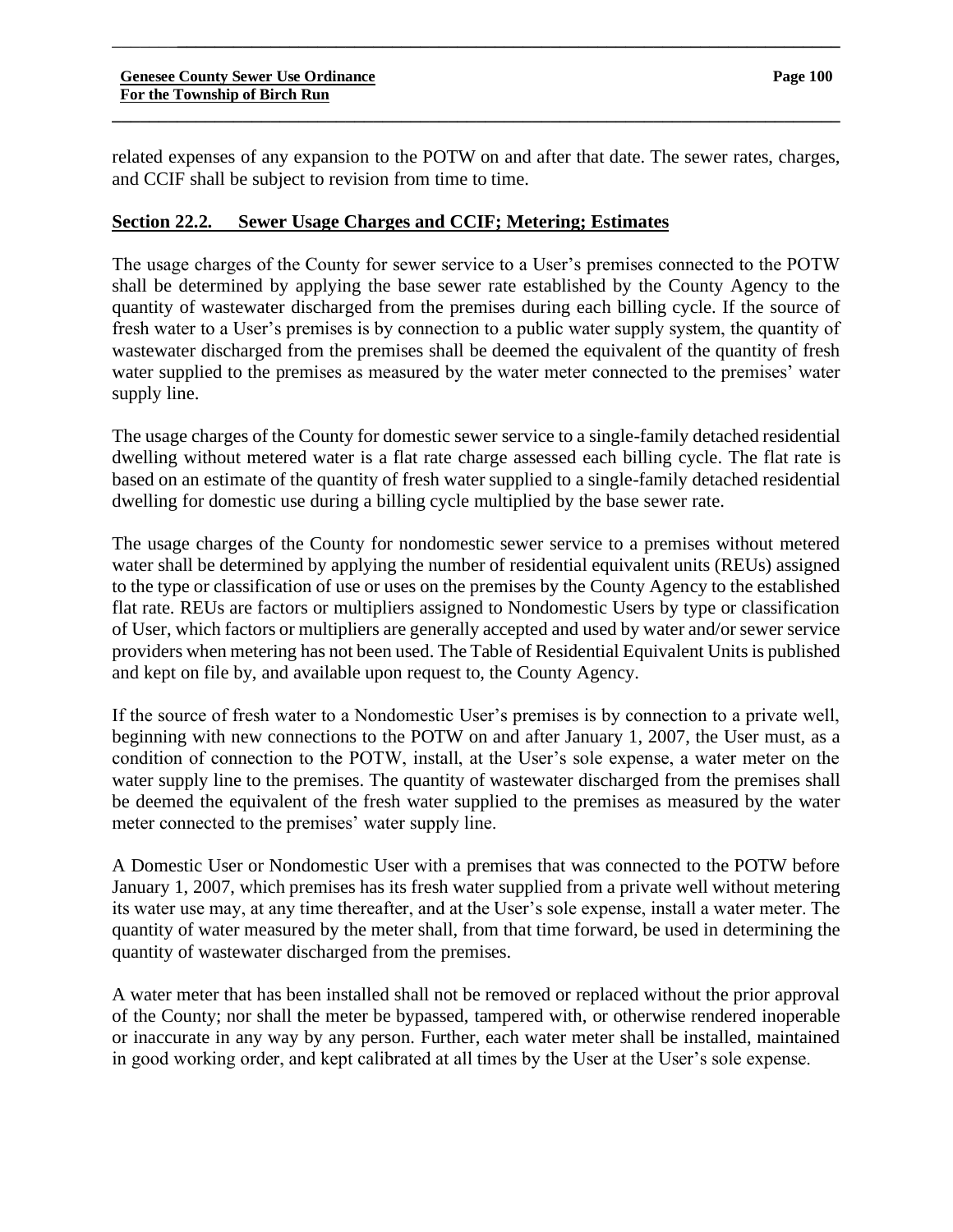# **Section 22.3. Sewer Capacity Purchase (CCIF)**

The County Capital Improvement Fee (CCIF) is a one-time fee assessed, if at all, at the time of application for connection to the POTW by applying the established CCIF rate to the unit or number of REUs assigned by the County Agency to a classification of User. One unit is based upon a peak hour use. A peak hour use of 52.5 gallons per hour (1260 gallons per day) is 1 unit. A single-family detached residential dwelling is considered 1 unit. The number of units assigned per connection to a nondomestic building is determined by one of two ways:

\_\_\_\_\_\_\_**\_\_\_\_\_\_\_\_\_\_\_\_\_\_\_\_\_\_\_\_\_\_\_\_\_\_\_\_\_\_\_\_\_\_\_\_\_\_\_\_\_\_\_\_\_\_\_\_\_\_\_\_\_\_\_\_\_\_\_\_\_\_\_\_\_\_\_\_\_\_\_**

**\_\_\_\_\_\_\_\_\_\_\_\_\_\_\_\_\_\_\_\_\_\_\_\_\_\_\_\_\_\_\_\_\_\_\_\_\_\_\_\_\_\_\_\_\_\_\_\_\_\_\_\_\_\_\_\_\_\_\_\_\_\_\_\_\_\_\_\_\_\_\_\_\_\_\_\_\_\_**

- 1. Using existing water usage records from metering, identifying the peak hourly usage and dividing by 52.5 and dividing again by the percentage of occupancy at time of usage yields the number of units.
- 2. If metering data is not available, the County Agency shall assign the number of units based upon the approved site plan and the Table of Residential Equivalent Units.

All connections (whether domestic or nondomestic) shall be assigned at least 1 unit. Any partial units will be rounded up to the next whole number.

# **Section 22.4. Domestic Use of a Premises; Nondomestic Use of a Premises**

Notwithstanding anything to the contrary provided by other provisions of this Ordinance, and solely for the purpose of calculating rates, charges, and fees as provided by this Article 22, the only use of a premises that shall be considered a domestic use shall be use for a single-family detached dwelling; all other uses of a premises, including but not limited to, all other residential uses such as multiple-family residential dwellings, shall be considered nondomestic uses for the purpose of calculating rates, charges, and fees as provided by this Article.

# **Section 22.5. Review of Non-Metered Usage Charges and CCIF; Mandatory Metering**

If a Nondomestic User requests review by the Genesee County Board of Review of usage charges for sewer service and/or the CCIF, which charges or CCIF are based on the application of REUs due to the absence of metering, the User shall, at its sole expense, be required to install a meter capable of reading and recording instantaneous (peak hour) flow of water on the water supply line to the building before consideration by the Board of Review. Upon installation of the water meter, the usage charges of the County for sewer service shall thereafter be determined as set forth in Section 22.2 above.

If a single-family detached dwelling User requests review by the Genesee County Board of Review of usage charges for sewer service based on use of the flat rate, the User shall, at the User's sole expense, be required to install a water meter on the water supply line of the dwelling before consideration by the Board of Review of the User's request for review. Upon installation of the water meter, the usage charges of the County for sewer service shall thereafter be determined as set forth in Section 22.2 above.

If, during the 2 year period before metering, the County's sewer use charges paid by a domestic or Nondomestic User exceeded the County's sewer use charges paid by that User following 2 years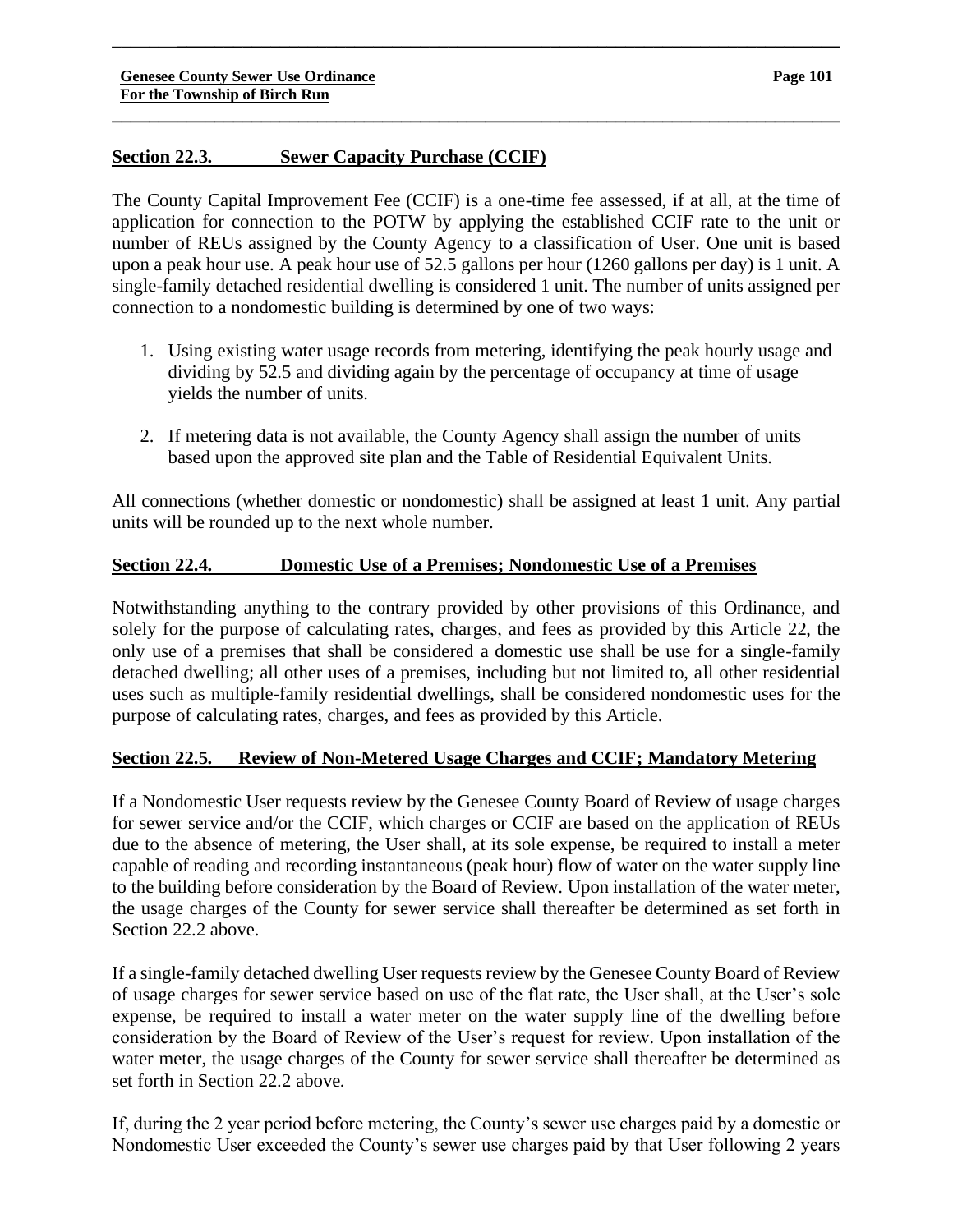of metering, and the use of the premises at the time of metering was substantially the same as its use by that User before metering, the County Agency shall refund to that User the amount of the difference between what was paid by that User for the County's charges for the 2 year period before metering and what was paid by that User for the County's charges after 2 years of metering provided, however, that the Board of Review has not previously finally adjusted the User's sewer service charges.

\_\_\_\_\_\_\_**\_\_\_\_\_\_\_\_\_\_\_\_\_\_\_\_\_\_\_\_\_\_\_\_\_\_\_\_\_\_\_\_\_\_\_\_\_\_\_\_\_\_\_\_\_\_\_\_\_\_\_\_\_\_\_\_\_\_\_\_\_\_\_\_\_\_\_\_\_\_\_**

**\_\_\_\_\_\_\_\_\_\_\_\_\_\_\_\_\_\_\_\_\_\_\_\_\_\_\_\_\_\_\_\_\_\_\_\_\_\_\_\_\_\_\_\_\_\_\_\_\_\_\_\_\_\_\_\_\_\_\_\_\_\_\_\_\_\_\_\_\_\_\_\_\_\_\_\_\_\_**

Conversely, if it is determined that the County's sewer use charges paid by that User for the 2 year period prior to metering were less than what was charged following 2 years of metering, the County Agency may retroactively adjust the usage charges of the County by adding the amount of the difference to the charges assessed the Local Unit for County sewer service. The Local Unit shall apportion the adjusted amount as equally as possible on future bills for sewer service to that User over a 2 year period.

Similarly, a Nondomestic User requesting the Board of Review to grant a refund of a portion of the CCIF paid by the User, which CCIF was based on the application of REUs in accordance with Section 22.3(2), above, shall be entitled to a refund of a portion of the CCIF paid if, following 2 years of metering, the application of the formula stated above in Section 22.3(1) to the meter data collected shows that the User overpaid the CCIF. In that event, the User shall be refunded the difference between the CCIF paid by application of the REUs and the amount determined by the metering data collected. If the meter data discloses that the CCIF charged to that User was less than what would have been charged had the data been available, the County Agency may require that User to pay the amount of the underpayment.

A challenge to the CCIF must be filed before the next regularly scheduled meeting of the Board of Review or the challenge shall be barred as untimely.

# **Section 22.6. Collection Action**

The POTW and/or the Local Unit may in any court having jurisdiction in the premises initiate an action for the collection of unpaid sewer service rates or charges, and to recover court costs and reasonable attorney fees. With respect to the collection of sewerage system rates and charges, the POTW and the Local Unit shall have all powers granted to them by applicable state and federal laws, rules and regulations.

# **Section 22.7. Separate Books, Records and Accounts; Audit**

The POTW shall maintain and keep books of records and accounts, separate from all other records and accounts, in which shall be made full and correct entries of all matters relating to the sewerage system and to the wastewater treatment plant. An annual audit of such books of record and accounts for the preceding operating year shall be by an independent certified public accountant. The operating year of the POTW shall commence on January 1 and shall end on December 31.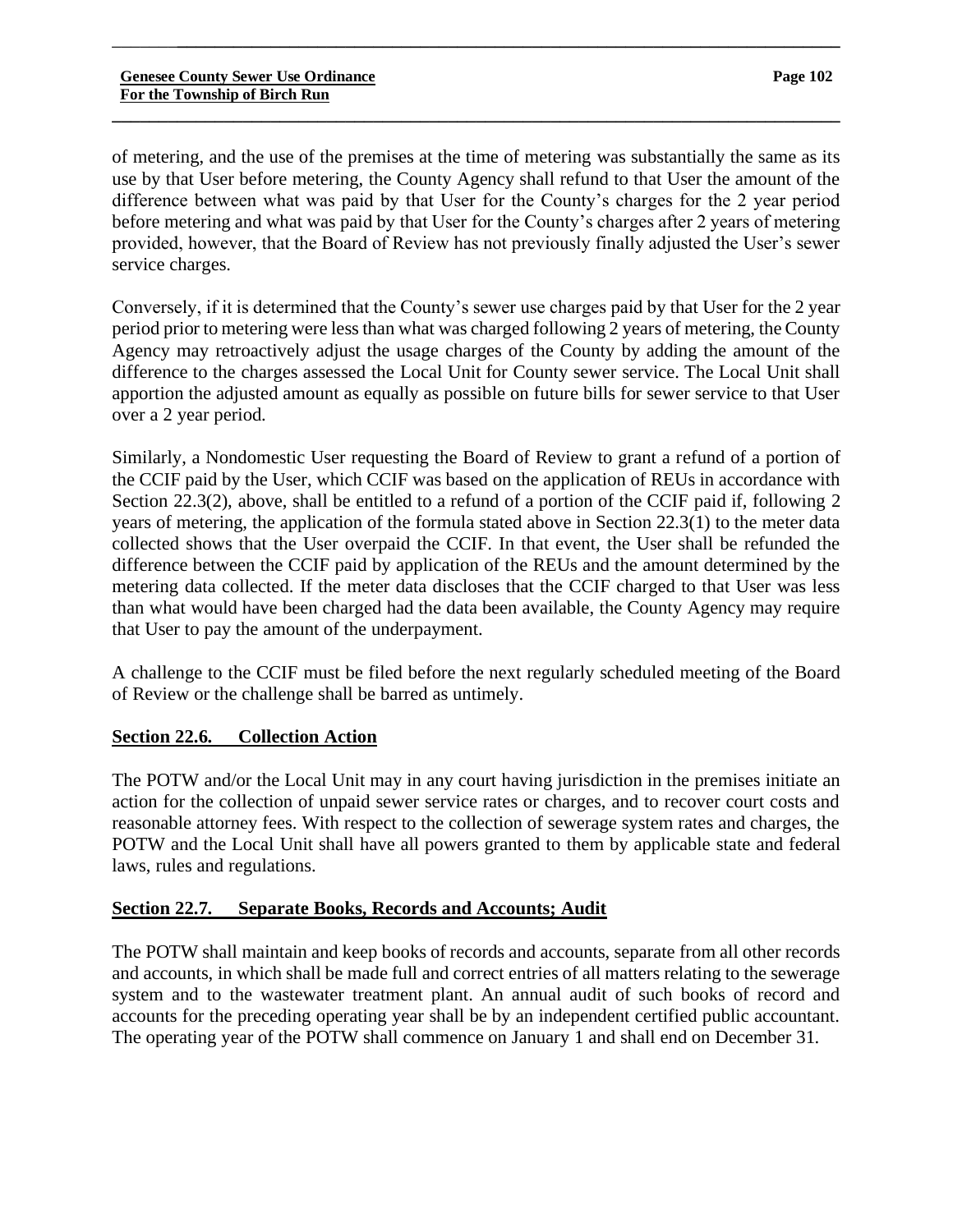# **Section 22.8. Annual Review of Rates, Fees, Charges and Surcharges**

In conjunction with the annual sewerage works audit of the POTW, the POTW shall review sewer rates, fees, charges, and surcharges for the purpose of meeting anticipated expenditures for the following operating year.

\_\_\_\_\_\_\_**\_\_\_\_\_\_\_\_\_\_\_\_\_\_\_\_\_\_\_\_\_\_\_\_\_\_\_\_\_\_\_\_\_\_\_\_\_\_\_\_\_\_\_\_\_\_\_\_\_\_\_\_\_\_\_\_\_\_\_\_\_\_\_\_\_\_\_\_\_\_\_**

**\_\_\_\_\_\_\_\_\_\_\_\_\_\_\_\_\_\_\_\_\_\_\_\_\_\_\_\_\_\_\_\_\_\_\_\_\_\_\_\_\_\_\_\_\_\_\_\_\_\_\_\_\_\_\_\_\_\_\_\_\_\_\_\_\_\_\_\_\_\_\_\_\_\_\_\_\_\_**

# **Section 22.9. Annual Review of Nondomestic Users**

A review shall be performed by the POTW at the end of each operating year of the classifications of all Nondomestic Users.

# **Section 22.10. Insurance**

The POTW shall obtain and maintain in full force and effect insurance on the physical properties of the sewerage works. The insurance shall be of the kinds and in the amounts as are customarily carried by public entities engaged in the operation of public sewage disposal systems. All monies received for losses under any such insurance coverages shall be used solely for the repair, restoration or replacement of the sewerage system or of the wastewater treatment plant.

# **Section 22.11. Service Terms and Conditions**

The terms and conditions of sewerage system use and/or service shall be as prescribed by the POTW; provided, however, that such terms and conditions shall not be less stringent than Federal or State laws or regulations issued pursuant thereto by governmental agencies having jurisdiction in the premises. The terms and conditions of sewerage system services shall include a provision for the discontinuance of service in the event of non-payment or delinquency in payment of sewer service rates or charges.

# **Section 22.12. Lien**

The Local Unit and POTW shall have as security for the collection of sewerage system rates or charges a lien upon the real property to which service is provided. Such lien shall become effective immediately upon the supplying of the sewerage system service, and shall be enforceable as provided by law.

# **ARTICLE 23 – COUNTY AGENCY REQUESTS FOR INFORMATION REGARDING DISCHARGES FROM LOCAL UNIT**

# **Section 23.1. User Inventory and Other Information**

The Local Unit shall provide information (or access thereto) as requested by the County Agency regarding discharges from Users located within the Local Unit, including by not limited to, the following:

A. An inventory of all Users located within the Local Unit that are discharging to the POTW. The Local Unit shall revise the inventory at least annually.